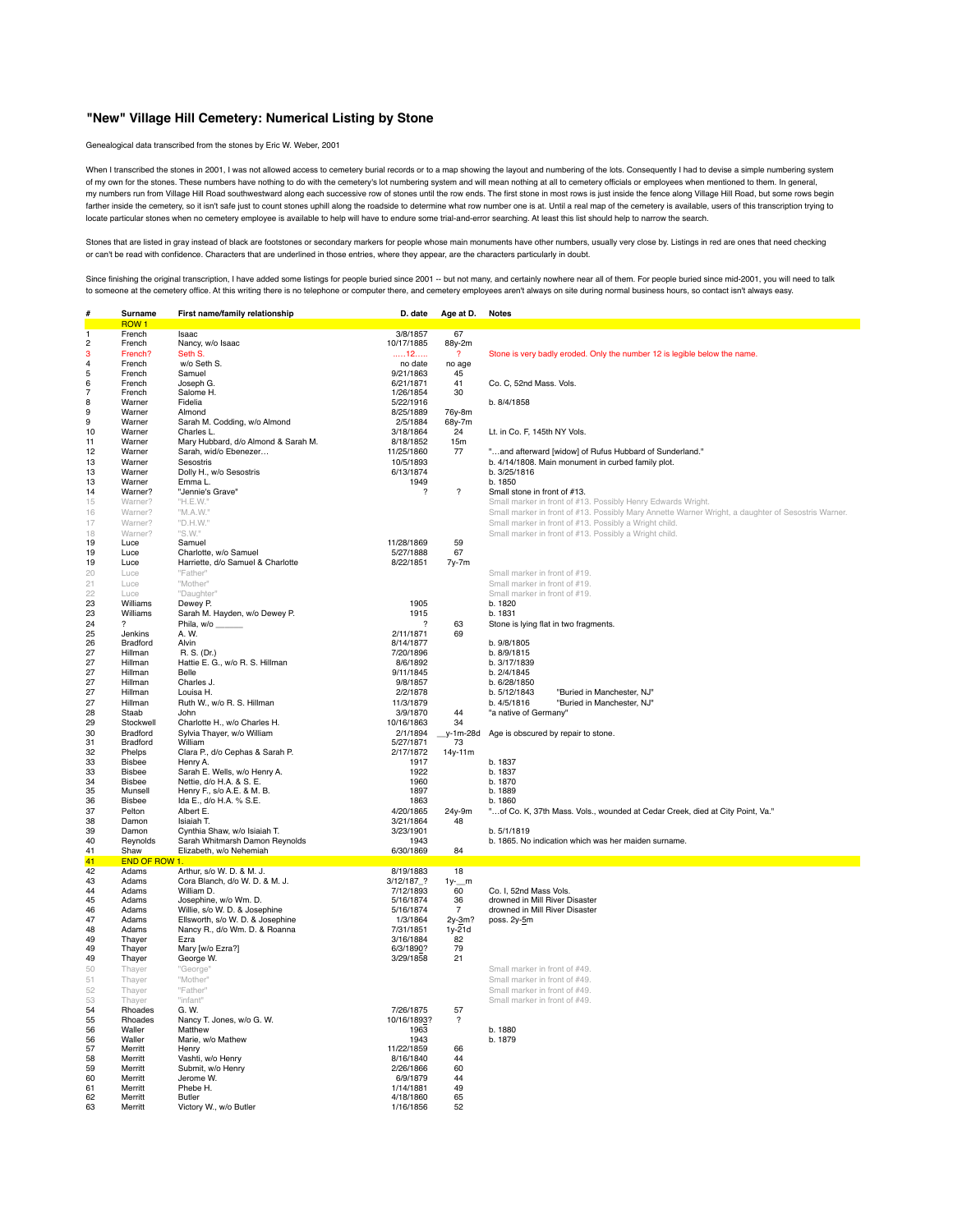| 64         | Patch                   | Charles A. L.                                       | 1941                    |                          | b. 1868                                                                               |
|------------|-------------------------|-----------------------------------------------------|-------------------------|--------------------------|---------------------------------------------------------------------------------------|
| 65         | Merritt                 | C. A.                                               | 5/23/1873               | 66y-6m                   |                                                                                       |
| 66         | Merritt                 | Louisa S., w/o C. A.                                | 1/31/1864               | 51                       |                                                                                       |
| 67         | Patch                   | Maria C., w/o Franklin L.                           | 9/8/1913                |                          | b. 4/8/1837                                                                           |
| 68<br>69   | Stebbins<br>Stebbins    | Ella F., w/o E. D. Stebbins<br>Emory D.             | 12/13/1875<br>1924      | 26y-10m                  | b. 1849                                                                               |
| 70         | Butler                  | Phebe A., d/o N. C. & E. Butler                     | 7/22/1870               | 23y-6m                   |                                                                                       |
| 71         | Hill                    | Jerome O.                                           | 1/4/1899                | 72                       |                                                                                       |
| 72         | Hill                    | Frances A. Nye, w/o Jerome O.                       | 6/7/1886                | 53                       |                                                                                       |
| 73         | Hill                    | George B., s/o Jerome & Frances                     | 4/29/1876               | $2m-2d$                  |                                                                                       |
| 74<br>74   | Guilford<br>Guilford    | Lewis<br>Lucretia T. Fisk, w/o Lewis                | 12/13/1901<br>1/7/1917  |                          | b. 5/28/1835<br>b. 10/16/1835                                                         |
| 75         | Guilford                | Sally, w/o E. Morris                                | 7/30/1873               | 59                       |                                                                                       |
| 76         | Guilford                | E. Morris                                           | 5/13/1872               | 58                       |                                                                                       |
| 77         | Miller                  |                                                     |                         |                          | Large boulder used as monument bears only the family surname.                         |
| 78         |                         |                                                     |                         |                          | number not used.                                                                      |
| 79         | Miller                  | David                                               | 1869                    |                          | b. 1805                                                                               |
| 80         | Miller                  | Martha G., w/o David                                | 1881                    |                          | b. 1811                                                                               |
| 81<br>82   | Miller<br>Miller        | John G.<br>Fannie A.                                | 1917<br>1935            |                          | b. 1845<br>b. 1850                                                                    |
| 83         |                         |                                                     |                         |                          | number not used.                                                                      |
| 84         | Adams                   | William H.                                          | 5/16/1874               |                          | "his death caused by the Mill River Disaster."                                        |
| 85         | Adams                   | Martha B. Wells, w/o William H.                     | 1909                    |                          | b. 1822                                                                               |
| 86         | Adams                   | William H. Jr.                                      | 2/11/1926               |                          | b. 4/11/1862                                                                          |
| 86         | Adams                   | Agnes A.                                            | 6/12/1942               |                          | b. 3/27/1860                                                                          |
| 87<br>88   | Adams<br>Miller         | Francis James<br>J. R. (Rev.)                       | 9/7/1869<br>11/2/1869   | 26<br>51                 | Co. I, 1st Mass. Cav.                                                                 |
| 89         | Miller                  | Mary A., w/o Rev. J. R.                             | 5/5/1883                | 66                       |                                                                                       |
| 90         | Miller                  | Ethel                                               | 1959                    |                          | no other inscription                                                                  |
| 91         | Miller                  | Fannie                                              |                         |                          | no other inscription                                                                  |
| 92         | Miller                  | Dettie                                              |                         |                          | no other inscription                                                                  |
| 93<br>93   | Morgan<br>END OF ROW 2. | E. B. (Rev.)                                        | 6/10/1871               | 64                       |                                                                                       |
| 94         | Bartlett                | Spencer                                             | 5/16/1874               | 74                       | Drowned in Mill River flood.                                                          |
| 95         | Bartlett                | Mary W., w/o Spencer                                | 7/17/1856               | 52                       |                                                                                       |
| 96         | Bartlett                | Salome D., w/o Spencer                              | 5/16/1874               | 56                       | Drowned in Mill River flood.                                                          |
| 97         | Smith                   | Dwight                                              | 7/2/1888                | 80y-13d                  |                                                                                       |
| 98         | Smith                   | Maryette, w/o Dwight                                | 4/21/1890               | 77y-7m                   |                                                                                       |
| 99<br>100  | Smith<br>Stearns        | Mary D.<br>Abisha                                   | 7/29/1876<br>10/1/1869  | 74                       | b. 5/7/1839. No further identifying information.                                      |
| 101        | Stearns                 | Jane, w/o Abisha                                    | 11/19/1859              | 61                       |                                                                                       |
| 102        | Stearns                 | Abigal A., d/o Abisha & Jane                        | 10/21/1830              | 9                        |                                                                                       |
| 103        | Stearns                 | Samuel H, inf. s/o Abisha & Jane                    | 8/2/1824                |                          |                                                                                       |
| 104        | Woodard                 | Sally G., w/o John W.                               | 5/25/1856               | 34                       | Stone faces opp. way from most in row.                                                |
| 105        | Woodard                 | Bertie S., s/o John W. & M. A.                      | 10/8/1874               | 7y-1m-10d                |                                                                                       |
| 106<br>107 | Woodard                 | Frankie T., s/o John W. & M. A.                     | 12/3/1860               | 2y-6m-18d                |                                                                                       |
| 108        | Merritt<br>Merritt      | Margaret A., w/o Samuel A.<br>Sophia D., w/o Samuel | 3/26/1854<br>11/17/1859 | 21<br>32                 |                                                                                       |
| 109        | Merritt                 | Samuel A.                                           |                         | 82                       | Death date is not on stone.                                                           |
| 110        | Hall                    | Rufus                                               | 3/15/1868               | 79                       |                                                                                       |
| 111        | Hall                    | Eunice R., w/o Rufus                                | 10/4/1864               | 69                       |                                                                                       |
| 112        | Hall                    | Sylvester S.                                        | 7/5/1868                | 48                       |                                                                                       |
| 113<br>114 | Hall<br>Barrus          | Mary E., d/o S. S. & M. B.<br>George                | 5/10/1873<br>5/15/1868  | 23<br>70                 |                                                                                       |
| 115        | Graves                  | Elihu                                               | 3/17/1845               | 28                       |                                                                                       |
| 115        | Barrus                  | Rhoda Thayer, wid/o Elihu Graves                    | 1/26/1901               | 81                       | "and wife of George Barrus"                                                           |
| 116        | Thayer                  | Louisa                                              | 9/21/1888               | 65                       | No other ID on stone. Poss. sister of Rhoda, #115?                                    |
| 117        | Graves                  | Nathan S.                                           | 1/25/1913               |                          | b. 6/19/1842                                                                          |
| 118        | Graves                  | John E., s/o Nathan & Eliza A.                      | 3/4/1876                | 13                       |                                                                                       |
| 119<br>119 | Guilford<br>Guilford    | Frederick L.<br>Harriet Frost, w/o Frederick L.     | 1942<br>1939            |                          | b. 1865<br>b. 1865                                                                    |
| 119        | Guilford                | Mabel, d/o Fredk. L. & Harriet                      | 1968                    |                          | b. 1895                                                                               |
| 120        | Pomeroy                 | Orinda                                              | 1/20/1870               | 65                       | Also named on #121. This is her headstone.                                            |
| 121        | Pomeroy                 | Orinda                                              | 1/20/1870               | 65                       | Name appears on this family monument and on headstone #120.                           |
| 121        | Pomeroy                 | Orinda                                              | 3/19/1874               | 98y-15d                  |                                                                                       |
| 121        | Pomeroy                 | Alonzo                                              | 2/16/1887               | 78                       |                                                                                       |
| 121<br>122 | Pomeroy<br>Pomeroy      | Apphia, w/o Alonzo<br>Apphia J., w/o                | 10/13/1875              | 64y-4m                   | Rest of inscr. Is underground. Her name also appears on the Pomeroy monument, #121.   |
| 123        | Forsyth                 | Elizabeth, w/o Nehemiah (?)                         | 9/15/1893               |                          | b. 4/4/1842. Her WDR says she was d/o Andrew & Hannah (Hackett), and was not married. |
| 123        | Forsyth                 | Hannah Hackett, w/o Andrew                          | 2/11/1870               | $\overline{\mathcal{E}}$ | b. 3/11/1805 in Macclesfield, Cheshire, England, d/o James & Elizabeth                |
| 123        | Hulme                   | Mary (Forsyth), w/o William                         | 3/25/1888               |                          | & d/o Andrew Forsyth; b. 12/24/1832.                                                  |
| 123        | Fay                     | Hattie (Forsyth), w/o J. M. Fay                     | 2/18/1886               |                          | & d/o Andrew Forsyth; b.10/19/1845?                                                   |
| 123        | Cahill                  | Martha Hulme, w/o John A. Cahill                    | 1937                    |                          | b. 1868                                                                               |
| 123        | Cahill                  | John A.                                             | 1947                    |                          | b. 1866                                                                               |
| 123<br>123 | Cahill<br>Cahill        | William<br>Mary H.                                  | 1970<br>1991            |                          | b. 1901<br>b. 1906                                                                    |
| 124        | ?                       | "Mother"                                            |                         |                          | Small marker associated with #123.                                                    |
| 125        | Forsyth?                | "Eliza"                                             |                         |                          | Small marker associated with #123.                                                    |
| 126        | Fay                     | "Hattie"                                            |                         |                          | Small marker associated with #123.                                                    |
| 127        | Hulme                   | "Mary"                                              |                         |                          | Small marker associated with #123.                                                    |
| 128        | 2                       | "Frank"                                             |                         |                          | Small marker associated with #123.                                                    |
| 129<br>129 | Luce<br>Luce            | Sears<br>Vashti C. Merritt, w/o Sears               | 1892<br>1886            |                          | b. 1819<br>b. 1820                                                                    |
| 129        | Luce                    | Wesley S., s/o Sears & Vashti                       | 1872                    |                          | b. 1853                                                                               |
| 129        | Luce                    | Clifford H., s/o Sears & Vashti                     | 1878                    |                          | b. 1843                                                                               |
| 129        | Luce                    | Mina C. Converse, w/o Clifford                      | 1901                    |                          | b. 1846                                                                               |
| 129        | Luce                    | George N., s/o Clifford & Mina                      | 1948                    |                          | b. 1870                                                                               |
| 130<br>131 | Damon<br>Damon          | Philena, w/o Robert<br>Robert                       | 7/25/1873<br>1910       | 45                       | b. 1825                                                                               |
| 131        | Damon                   | Maria F. Tilden, w/o Robert                         | 1913                    |                          | b. 1830                                                                               |
| 132        | Eastman                 | Jennie L., w/o Charles A.                           | 9/24/1890               | 29y-4m                   |                                                                                       |
| 132        | END OF ROW 3.           |                                                     |                         |                          |                                                                                       |
| 133        | Warner                  | Obadiah                                             | 10/10/1847              | 70                       |                                                                                       |
| 134        | Warner                  | Jane, w/o Obadiah                                   | 5/14/1866               | 82                       |                                                                                       |
| 135<br>136 | Warner<br>Warner        | Almira, w/o Theron<br>Myra                          | 12/12/1859<br>2/2/1878  | 51<br>37                 |                                                                                       |
| 137        | Barton                  | Eliza A. (Warner)                                   | 4/16/1933               | 90                       |                                                                                       |
| 138        | Hopkins                 | Stephen                                             | 11/27/1855              | 65                       |                                                                                       |
| 139        | Hopkins                 | Fanny B., wid/o Stephen                             | 8/12/1864               | 64                       |                                                                                       |
| 140        | Bardwell                | Lucretia S. (Hopkins), w/o Wm. E.                   | 1/7/1890                | 67y-3m                   |                                                                                       |
| 141        | Bardwell                | William E.                                          | 5/27/1900               | 83y-2m                   |                                                                                       |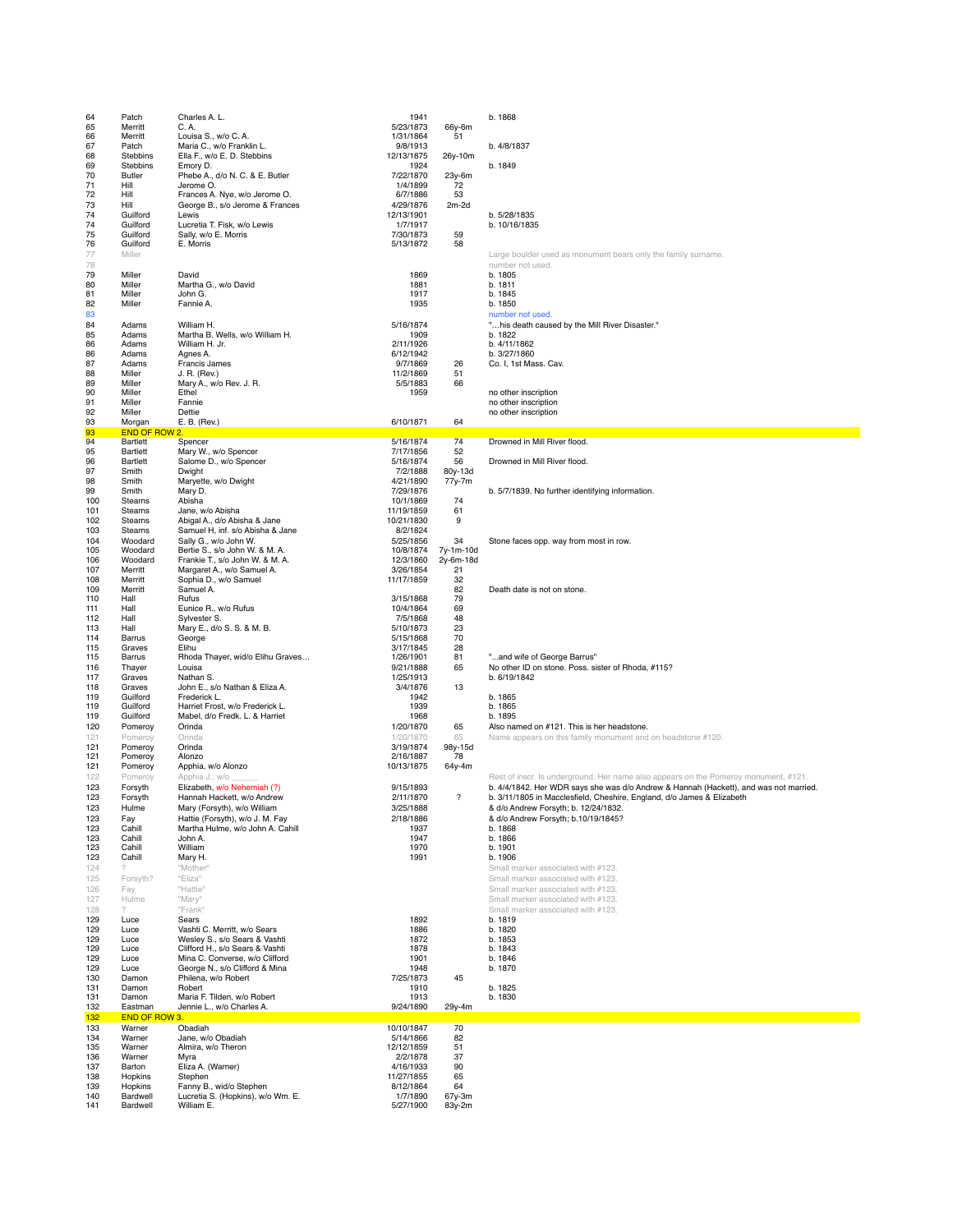| 142<br>142 | Niles<br>Niles               | Horace Lathrop<br>Harriet (Hopkins), w/o Horace L.                    | 1900<br>1921            |                  | b. 1836<br>b. 1841                                                                                    |
|------------|------------------------------|-----------------------------------------------------------------------|-------------------------|------------------|-------------------------------------------------------------------------------------------------------|
| 143<br>143 | Thayer<br>Thayer             | William E.<br>Maria S., w/o Wm. E.                                    | 4/13/1893<br>8/14/1859  | 76<br>45         |                                                                                                       |
| 143<br>143 | Thayer<br>Thayer             | Harriet E., w/o Wm. E.<br>Evelina, d/o Wm. E. & Maria S.              | 11/29/1910<br>9/25/1850 | 71<br>1y-13d     |                                                                                                       |
| 143        | Thayer                       | Adelaide E., d/o Wm. E. & Maria S.                                    | 9/5/1854                | 2y-14d           |                                                                                                       |
| 144<br>145 | Thayer<br>Thayer             | "H.E.T."<br>"W.E.T."                                                  |                         |                  | Small marker associated with #143.<br>Small marker associated with #143.                              |
| 146        | Thayer                       | "M.S.T."                                                              |                         |                  | Small marker associated with #143.                                                                    |
| 147<br>148 | Thayer<br>Thayer             | "E.T."<br>"A.E.T."                                                    |                         |                  | Small marker associated with #143.<br>Small marker associated with #143.                              |
| 149<br>149 | Thayer<br>Thayer             | Willisson<br>Maria Clark, w/o Willisson                               | 9/9/1859<br>3/30/1895   |                  | b. 11/23/1802<br>b. 10/27/1810                                                                        |
| 149        | Thayer                       | Anna L.                                                               | 11/23/1869              | 26               |                                                                                                       |
| 149<br>150 | Thayer<br>Thayer             | W. Irving, M.D.<br>"W. Thayer"                                        | 4/11/1909               |                  | b. 11/1/1835<br>Small marker associated with #149.                                                    |
| 151        | Thayer                       | "Maria"                                                               |                         |                  | Small marker associated with #149.                                                                    |
| 152<br>153 | Thayer<br>Thayer             | "Anna"<br>Wellington, s/o Willisson & Mariah                          | 9/30/1838               | 14m              | Small marker associated with #149.                                                                    |
| 154<br>155 | Thayer<br>Nash               | Eleanor, d/o Willisson & Mariah<br>Oliver                             | 8/13/1851<br>2/27/1849  | 15m<br>69        |                                                                                                       |
| 155        | Nash                         | Clarissa, w/o Oliver                                                  | 6/1/1858                | 76               |                                                                                                       |
| 156<br>157 | Little<br>Little             | Edwin Dwight, s/o Henry P. & Clarissa<br>Henry P.                     | 2/3/1861<br>11/14/1887  | 25y-7m<br>82y-4m |                                                                                                       |
| 158<br>159 | Little<br>Hill               | Clarissa Dwight, w/o Henry P.<br>Calvin                               | 1/2/1879<br>8/1/1867    | 67y-8m<br>77     |                                                                                                       |
| 160        | Hill                         | Sarah C., w/o Calvin                                                  | 2/4/1885                | 93y-4m           |                                                                                                       |
| 161<br>162 | Hill<br>Hill                 | Fred A.<br>Charles H.                                                 | 4/16/1882<br>10/3/1865  | 26<br>35         |                                                                                                       |
| 163<br>164 | Sanderson<br>Sanderson       | Abigal, w/o Luther<br>Luther                                          | 2/14/1864<br>12/23/1856 | 80<br>75         |                                                                                                       |
| 165        | Guello                       | Ira N.                                                                | 12/26/1891              |                  | b. 4/11/1828                                                                                          |
| 165<br>166 | Guello<br>Guello             | Elivira, w/o Ira N.<br>Clarance G., s/o I. & E. W.                    | 10/21/1863?             | 4                | b. 12/27/1834. No death date on stone. Not buried here?                                               |
| 167        | Hill                         | ., w/o Joseph                                                         | 8/1/1855                | 63               | "Erected by the children of Joseph Hill to the memory of their mother" She is not named on the stone. |
| 168<br>169 | Guilford<br>Guilford         | William<br>Philinda, w/o William                                      | 12/20/1866<br>4/25/1889 | 65<br>76         |                                                                                                       |
| 170<br>170 | Wade<br>Wade                 | Charles W.<br>Minnie E. Miner, w/o Charles W.                         | 1939<br>1935            |                  | b. 1854<br>b. 1862                                                                                    |
| 171        | Graves                       | Norman                                                                | 11/23/1889              | 67               |                                                                                                       |
| 171<br>171 | Graves<br>Graves             | Harriet L., w/o Norman<br>William C.                                  | 1/31/1864<br>5/11/1918  | 37<br>66         |                                                                                                       |
| 171<br>172 | Graves<br>Graves             | Bertha H.<br>Hiram                                                    | 6/27/1954<br>1/28/1918  | 99               | b. 6/10/1826                                                                                          |
| 172        | Graves                       | Marietta M, w/o Hiram                                                 | 9/15/1924               |                  | b. 10/11/1839                                                                                         |
| 172<br>172 | Graves<br>Graves             | Gertrude M., d/o Hiram & Marietta<br>Caleb                            | 10/24/1864<br>1864      |                  | b. 3/28/1860<br>b. 1789                                                                               |
| 172        | Graves                       | Sally Wilcox, w/o Caleb                                               | 1862                    |                  | b. 1787                                                                                               |
| 172<br>172 | Graves<br>Graves             | Chester, s/o Caleb & Sally<br>Julianna, d/o Caleb & Sally             | 1834<br>1846            |                  | b. 1833<br>b. 1815                                                                                    |
| 172<br>172 | Graves<br>Graves             | Harriet E., w/o Wm. E.<br>Orrin                                       | 1847<br>1866            |                  | b. 1830<br>b. 1836                                                                                    |
| 173        | Graves                       | Downing W.                                                            | 1859                    |                  | b. 1799                                                                                               |
| 173<br>173 | Graves<br>Graves             | Sarah, w/o Downing W.<br>Julia Lucinda, d/o Downing & Sarah           | 1872<br>1856            |                  | b. 1804<br>b. 1833                                                                                    |
| 173<br>174 | Foster<br>Hawks              | Ella G. Foster<br>William Cushman                                     | 1901<br>1/21/1905       |                  | b. 1843<br>b. 1/13/1862                                                                               |
| 174        | Hawks                        | Addie Philena                                                         | 2/10/1906               |                  | b. 6/21/1874                                                                                          |
| 174<br>174 | Hawks<br>Hawks               | Emma Beatrice<br>Whitney B., s/o Wm. A. & L. M.                       | 9/29/1961<br>6/1/1868   | 2y-19d           | b. 6/27/1861                                                                                          |
| 174        | Hawks<br>Hawks               | Clara Bodman<br>William Avery                                         | 2/5/1975<br>4/28/1893   |                  | b. 9/13/1888<br>b. 1/1/1834                                                                           |
| 174<br>174 | Hawks                        | Linda M, w/o Wm. A.                                                   | 9/6/1881                |                  | b. 3/23/1838                                                                                          |
| 174<br>175 | Hawks<br>Burket              | Annie Juliet, w/o Wm. A.<br>Arthur G.                                 | 5/7/1921<br>8/3/1966    |                  | b. 4/22/1851<br>b. 2/2/1881. Small marker associated with #174.                                       |
| 176        | Hawks                        | "C.B.H."                                                              |                         |                  | Small marker associated with #174.                                                                    |
| 177<br>177 | Hawks<br><b>END OF ROW 4</b> | "A.J.H."                                                              |                         |                  | Small marker associated with #174.                                                                    |
| 178        | Bartlett                     | Samuel                                                                | 6/5/1873                | 61               |                                                                                                       |
| 178<br>178 | Bartlett<br>Bartlett         | Cornelia A. Hill, w/o Samuel<br>Thaddeus                              | 10/27/1903<br>2/1/1851  | 78               | b. 5/14/1818                                                                                          |
| 178<br>178 | Bartlett<br>Bartlett         | Esther, w/o Thaddeus<br>Lyman C., only s/o Samuel & Cornelia          | 6/15/1864<br>5/12/1863  | 91<br>23y-11m.   | Co. H, 32nd Mass. V. M. Killed at Battle of the Wilderness."                                          |
| 179        | Bartlett                     | "T.B."                                                                |                         |                  | small marker associated with #178                                                                     |
| 180<br>181 | Bartlett<br>Bartlett         | "E.B."<br>"Father"                                                    |                         |                  | small marker associated with #178<br>small marker associated with #178                                |
| 182        | Bartlett                     | "Mother"                                                              |                         |                  | small marker associated with #178                                                                     |
| 183<br>184 | Bartlett<br>Kingsley         | illegible; poss. "Lyman"<br>Nettie H, w/o E. D.                       | 8/16/1867               | 22               | small marker associated with #178                                                                     |
| 185<br>185 | Chandler<br>Chandler         | Edgar M.<br>Fannie A. Bardwell, w/o Edgar M.                          | 5/2/1903<br>4/30/1936   |                  | b. 8/20/1831<br>b. 7/13/1854                                                                          |
| 186        | Kingsley                     | David A., s/o Quartus & Polly                                         | 3/14/1849               | 10y-10m          |                                                                                                       |
| 187<br>188 | Thayer<br>Thayer             | Walter H.<br>Alice Marsh                                              | 1937<br>1966            |                  | b. 1862. Small stone associated with #143.<br>b. 1877. Small stone associated with #143.              |
| 189        | Thayer                       | "Father"                                                              |                         |                  | Small marker associated with #149.                                                                    |
| 190<br>191 | Jones<br>Herrmann            | Mary Ann, w/o Alfred<br>Charles F.                                    | 4/20/1865<br>9/29/1887  | 48y-6m<br>63     |                                                                                                       |
| 191<br>191 | Hermann<br>Herrmann          | Martha J. Morton, w/o Charles F.<br>Rosa Sylphina, d/o C. F. & Martha | 1916<br>1902            |                  | b. 1835<br>b. 1860                                                                                    |
| 191        | Ferry                        | Belle (Herrmann), [third] w/o Edward M.                               | 1929                    |                  | b. 1852                                                                                               |
| 192<br>193 | Ferry<br>Herrmann            | "Belle"<br>"Rose"                                                     |                         |                  | Small marker in front of #191.<br>Small marker in front of #191.                                      |
| 194        | Herrmann                     | "M.J.H."                                                              |                         |                  | Small marker in front of #191.                                                                        |
| 195<br>196 | Herrmann<br>Guernsey         | "C.F.H."<br>Provided, relict of William                               | 9/6/1875                | 89               | Small marker in front of #191.<br>"Died at Williamsburgh"                                             |
| 197<br>198 | Morton<br>Morton             | Phinehas D.<br>Sylphina Guernsey, w/o Phinehas D.                     | 10/11/1893<br>4/26/1883 | 85y-9m<br>69     |                                                                                                       |
| 199        | Morton                       | Dwight G., s/o Phinehas & Sylphina                                    | 5/21/1860               | 18               |                                                                                                       |
| 200<br>200 | Hill<br>Hill                 | Henry W.<br>Mary S., w/o Henry W.                                     | 5/10/1920<br>6/22/1899  |                  | b. 6/16/1844<br>b. 7/15/1848                                                                          |
|            |                              |                                                                       |                         |                  |                                                                                                       |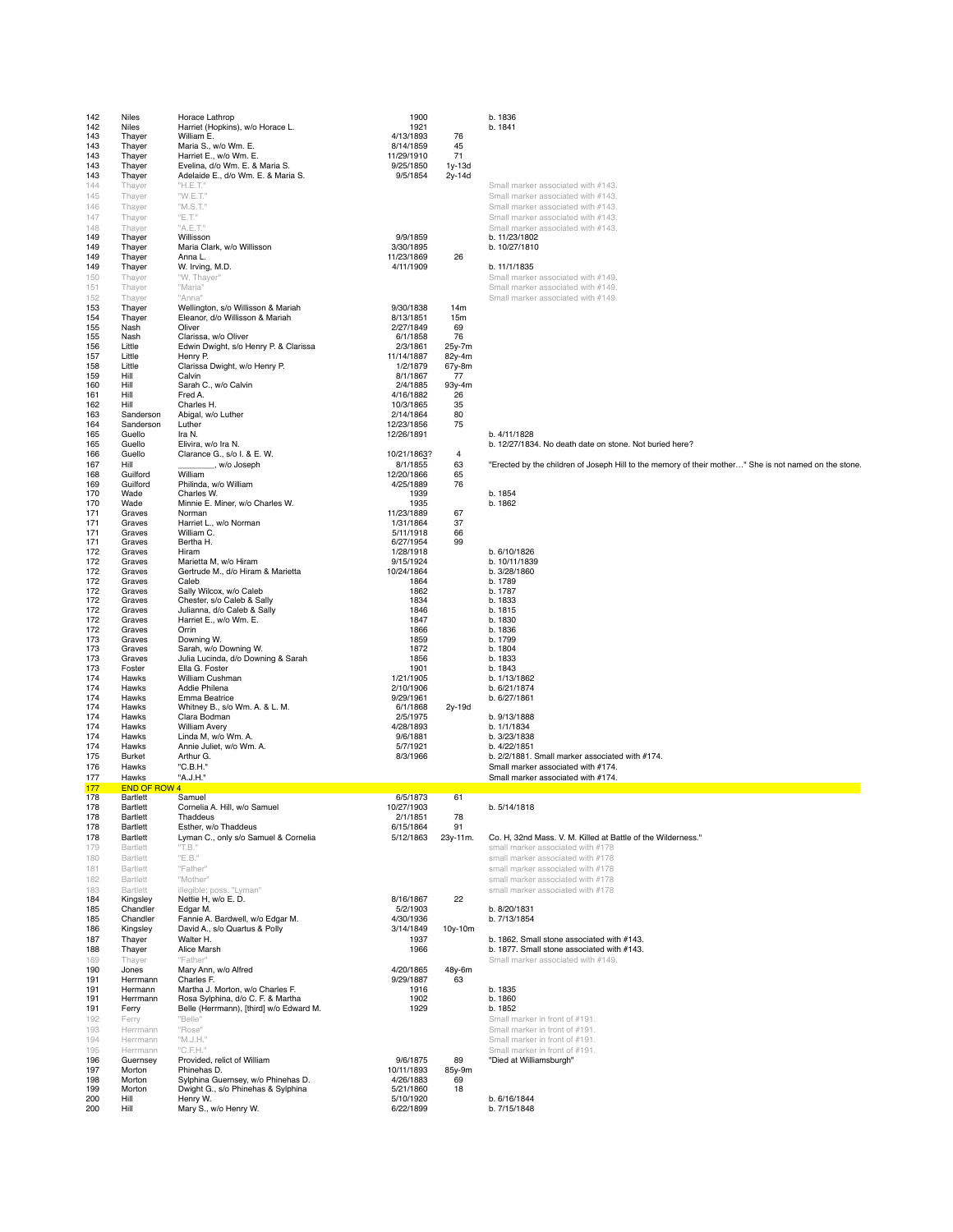| 200        | Hill                        | Harry May, s/o H. W. & M. S.                            | 11/24/1878              | $1m-2d$                    |                                                                                                                                 |
|------------|-----------------------------|---------------------------------------------------------|-------------------------|----------------------------|---------------------------------------------------------------------------------------------------------------------------------|
| 200        | Hill                        | Myra A.                                                 | 5/7/1950                |                            | b. 3/25/1873                                                                                                                    |
| 200<br>200 | Morton<br>Morton            | Nehemiah May<br>Asenath S., w/o Nehemiah                | 7/8/1878<br>2/25/1902   | 79<br>88                   |                                                                                                                                 |
| 201        | Morton                      | "Father"                                                |                         |                            | Small marker associated with #200.                                                                                              |
| 202        | Morton                      | "Mother"                                                |                         |                            | Small marker associated with #200.                                                                                              |
| 203        | Hill                        | "M.A.H."                                                |                         |                            | Small marker associated with #200.                                                                                              |
| 204        | Hill<br>Hill                | "H.W.H."<br>"M.S.H."                                    |                         |                            | Small marker associated with #200.<br>Small marker associated with #200.                                                        |
| 205<br>206 | Hill                        | "Harry"                                                 |                         |                            | Small marker associated with #200.                                                                                              |
| 207        | Miller                      | Howard Adelbert, s/o Abner D. & Louisa                  | 1872                    |                            | b. 1872 (d. inf.)                                                                                                               |
| 208        | Miller                      | Carrie Alida, d/o Abner & Louisa                        | 1861                    |                            | b. 1860 (d. inf.)                                                                                                               |
| 209<br>210 | Miller<br>Bell              | Abner Dickinson Jr., s/o Abner & Louisa<br>Prudence     | 1870<br>11/21/1878      | 86                         | b. 1870 (d. inf.)<br>Last digit of d. year is bisected by a crack; could be 3, 6, 8 or 9.                                       |
| 211        | Russell                     | Ebenezer                                                | 12/3/1870               | 48                         |                                                                                                                                 |
| 212        | Russell                     | Elvira P., w/o Ebenezer                                 | 11/7/1886               | 65                         |                                                                                                                                 |
| 213<br>214 | Russell<br>-2               | infant d/o J. E. & J. M.<br>Flora E.                    | 10/2/1875<br>2          | $\boldsymbol{\mathcal{P}}$ | Needs flashlight or rubbing                                                                                                     |
| 215        | $\overline{?}$              | "Little Goodie"?                                        | 5/2 /1862               | $\boldsymbol{\mathcal{P}}$ | Needs flashlight or rubbing                                                                                                     |
| 216        | Graves                      | John M.                                                 | 8/30/1930               |                            | b. 5/26/1880. Roughly behind Graves mon. #172.                                                                                  |
| 217        | Graves                      | Ida Bardwell, w/o John M.                               | 10/30/1956              |                            | b. 1/24/1879. Roughly behind Graves mon. #172.                                                                                  |
| 218<br>219 | Graves<br>Miller            | Gertie, d/o _<br>Ebenezer                               | 10/24/1864<br>1/25/1863 | 4y-2m<br>59                | Parents' initials are illegible.                                                                                                |
| 220        | Miller                      | Hannah H., w/o Ebenezer                                 | 12/13/1873              | 62                         |                                                                                                                                 |
| 221        | Miller                      | Edwin H.                                                | 11/7/1874               | 41                         | "Lt. Comdr. U.S. Navy"; GAR                                                                                                     |
| 222<br>223 | Miller<br>Miller            | Elizabeth Fisher, w/o Edwin H.<br>Jessie H.             | 5/12/1018<br>1923       |                            | b. 3/13/1848<br>b. 1872                                                                                                         |
| 224        | Hawks                       | Whitney Bodman, s/o Wm. A. & L. M.                      | 6/1/1868                | 2y-19d                     |                                                                                                                                 |
| 225        | Hawks                       | "W.C.H."                                                |                         |                            | Small marker associated with #174.                                                                                              |
| 226        | Hawks                       | "E.B.H."                                                |                         |                            | Small marker associated with #174.                                                                                              |
| 227<br>228 | Hawks<br>Hawks              | "Linda M."<br>"A.P.H."                                  |                         |                            | Small marker associated with #174.<br>Small marker associated with #174.                                                        |
| 228        | <b>END OF ROW 5.</b>        |                                                         |                         |                            | $\mathcal{L}^{\text{max}}_{\text{max}}$ and $\mathcal{L}^{\text{max}}_{\text{max}}$ and $\mathcal{L}^{\text{max}}_{\text{max}}$ |
| 229        | Guilford                    | Andrew                                                  | 9/14/1876               | 32y-9m                     |                                                                                                                                 |
| 230        | Guilford<br>Guilford        | Harriett A., w/o Andrew                                 | 9/21/1893<br>9/20/1866  | 53                         |                                                                                                                                 |
| 231<br>232 | Guilford                    | Lora, d/o Andrew & Hattie<br>infant d/o Andrew & Hattie | 8/20/1863               | $1y-9m$<br>$1m-3d$         |                                                                                                                                 |
| 233        | Morton                      | Nancy M., d/o Dennis & Maria                            | 11/30/1843              | 9m                         |                                                                                                                                 |
| 234<br>234 | Morton<br>Morton            | Nancy, w/o Dennis<br>Rhoda, d/o Dennis & Nancy          | 8/22/1841<br>8?/24/1841 | 31<br>3 wks                |                                                                                                                                 |
| 235        | Morton                      | Dennis                                                  | 1/31/1852               | 45                         |                                                                                                                                 |
| 236        | Nash                        | Samuel C.                                               | 1879                    |                            | b. 1813                                                                                                                         |
| 236<br>236 | Nash                        | Marilla, w/o Samuel C.                                  | 1893<br>1870            |                            | b. 1812                                                                                                                         |
| 236        | Nash<br>Nash                | Francis, s/o Samuel & Marilla<br>Nellie, d/o Francis    | 1944                    |                            | b. 1835<br>b. 1857                                                                                                              |
| 237        | Nash                        | William A.                                              | 1897                    |                            | b. 1811                                                                                                                         |
| 237        | Nash                        | Jennette E. Bardwell, w/o William A.                    | 1906                    |                            | b. 1829                                                                                                                         |
| 237<br>238 | Nash<br>Nash                | Sophronia Graves, w/o William A.<br>"J.E.B."            | 1848                    |                            | b. 1812                                                                                                                         |
| 239        | Nash                        | "W.A.N."                                                |                         |                            |                                                                                                                                 |
| 240        | Nash                        | "S.C."                                                  |                         |                            |                                                                                                                                 |
| 241        | Warner                      | Stephen W.                                              | 1850                    |                            | b. 1798                                                                                                                         |
| 241<br>242 | Warner<br>Warner            | Rachel K. Graves, w/o Stephen W.<br>Chester             | 1879<br>1906            |                            | b. 1801<br>b. 1828                                                                                                              |
| 242        | Warner                      | Saloma G., w/o Chester                                  | 1908                    |                            | b. 1831                                                                                                                         |
| 243        | Starks                      | Willard                                                 | 1/5/1884                | 86                         |                                                                                                                                 |
| 244<br>245 | Starks<br><b>Starks</b>     | Mary, w/o Willard<br>Sophia B., w/o Willard             | 2/29/1860<br>11/19/1883 | 57<br>76                   |                                                                                                                                 |
| 246        | <b>Starks</b>               | Justus                                                  | 3/3/1869                | 77                         |                                                                                                                                 |
| 247        | Fisk                        | Moses                                                   | 2/16/1871               | 70                         |                                                                                                                                 |
| 247        | Fisk<br>Wait                | Lorintha, w/o Moses                                     | 2/25?/1863              | 59                         |                                                                                                                                 |
| 248<br>249 | Wait                        | Jennett M., w/o Ezra H.<br>Ezra H.                      | 9/8/1901<br>5/6/1878    | 59<br>38                   |                                                                                                                                 |
| 250        | Wait                        | Emily D., w/o Oliver                                    | 5/13/1879               | 69                         |                                                                                                                                 |
| 251        | Wait                        | Oliver D.                                               | 11/30/1886              | 76                         |                                                                                                                                 |
| 252<br>252 | Wait<br><b>END OF ROW 6</b> | Salmon                                                  | 8/30/1863               | 26                         | Co. O, 52nd Mass.                                                                                                               |
| 253        | Little                      | Horace, s/o Isaac Esq.                                  | 5/8/1853                | 66                         |                                                                                                                                 |
| 254        | Meekins                     | Hannah L., w/o Dr. Thomas                               | 12/12/1844              | 42                         |                                                                                                                                 |
| 254<br>255 | Meekins<br>Meekins          | Caroline A., d/o Dr. T. & H. L<br>Thomas (Dr.)          | 2/16/1846<br>8/5/1880   | 13                         | b. 12/1/1796. "A prominent physician and an honorable man."                                                                     |
| 255        | Meekins                     | Maria S. Goodman, w/o Dr. Thomas                        | 10/8/1904               |                            | b. 9/17/1822                                                                                                                    |
| 255        | Meekins                     | Thomas W.                                               | 1897                    |                            | b. 1830                                                                                                                         |
| 255        | Meekins                     | Harriette R. Hill, w/o Thomas W.                        | 1902                    |                            | b. 1833                                                                                                                         |
| 256<br>257 | Meekins<br>Meekins          | "M.S.M."<br>"T.W.M."                                    |                         |                            | Small marker associated with #255.<br>Small marker associated with #255.                                                        |
| 258        | Meekins                     | "H.R.M."                                                |                         |                            | Small marker associated with #255.                                                                                              |
| 259        | Collins                     | Daniel, M. D.                                           | 11/6/1857               | 77                         | "Born in Lanesborough Oct. 2, 1780, graduated at Williams College in 1800, located in Williamsburgh                             |
|            |                             |                                                         |                         |                            | in 1804, was the principal physician of the town for 40 years."                                                                 |
| 260<br>261 | Meekins?<br>Hill            | "T.H.M."<br>Otis G.                                     | 1/1/1915<br>12/27/1903  |                            | b. 12/25/1857<br>b. 4/1/1808                                                                                                    |
| 261        | Hill                        | Philena L. Packard, w/o Otis G.                         | 3/24/1865               |                            | b. 9/6/1813                                                                                                                     |
| 261        | Hill                        | Rachel E. Wright, w/o Otis G.                           | 11/17/1903              |                            | b. 10/19/1818                                                                                                                   |
| 261<br>261 | Hill<br>Hill                | Ephriam<br>Sarah Bradford, w/o Ephriam                  | 9/5/1851<br>12/28/1848  |                            | b. 2/6/1765<br>b. 3/15/1768                                                                                                     |
| 261        | Hill                        | Melvin Whitney, s/o O. G. & Philena                     | 12/24/1855              |                            | b. 2/22/1838                                                                                                                    |
| 261        | Hill                        | John Wesley, s/o O. G. & Philena                        | 6/26/1926               |                            | b. 7/1/1846                                                                                                                     |
| 262        | Hill                        | "E.H."                                                  |                         |                            | Small marker associated with #261.                                                                                              |
| 263<br>264 | Hill<br>Hill                | "S.B."<br>"O.G.H."                                      |                         |                            | Small marker associated with #261.<br>Small marker associated with #261.                                                        |
| 265        | Hill                        | "P.L.P."                                                |                         |                            | Small marker associated with #261.                                                                                              |
| 266        | Hill                        | "J.W."                                                  |                         |                            | Small marker associated with #261.                                                                                              |
| 267        | Hill                        | "M.W."                                                  |                         |                            | Small marker associated with #261.                                                                                              |
| 268<br>269 | Hill<br>Hill                | "R.E.W."<br>Lewis B.                                    | 1919                    |                            | Small marker associated with #261.<br>b. 1831                                                                                   |
| 269        | Hill                        | Sarah Nash, w/o Lewis B.                                | 1891                    |                            | b. 1834                                                                                                                         |
| 269        | Hill                        | Russell                                                 | 1867                    |                            | b. 1792                                                                                                                         |
| 269<br>269 | Hill<br>Hill                | Lucretia Bodman, w/o Russell<br>Caroline A.             | 1891<br>1831            |                            | b. 1806<br>b. 1829                                                                                                              |
| 269        | Hill                        | Chester L.                                              | 1838                    |                            | b. 1834                                                                                                                         |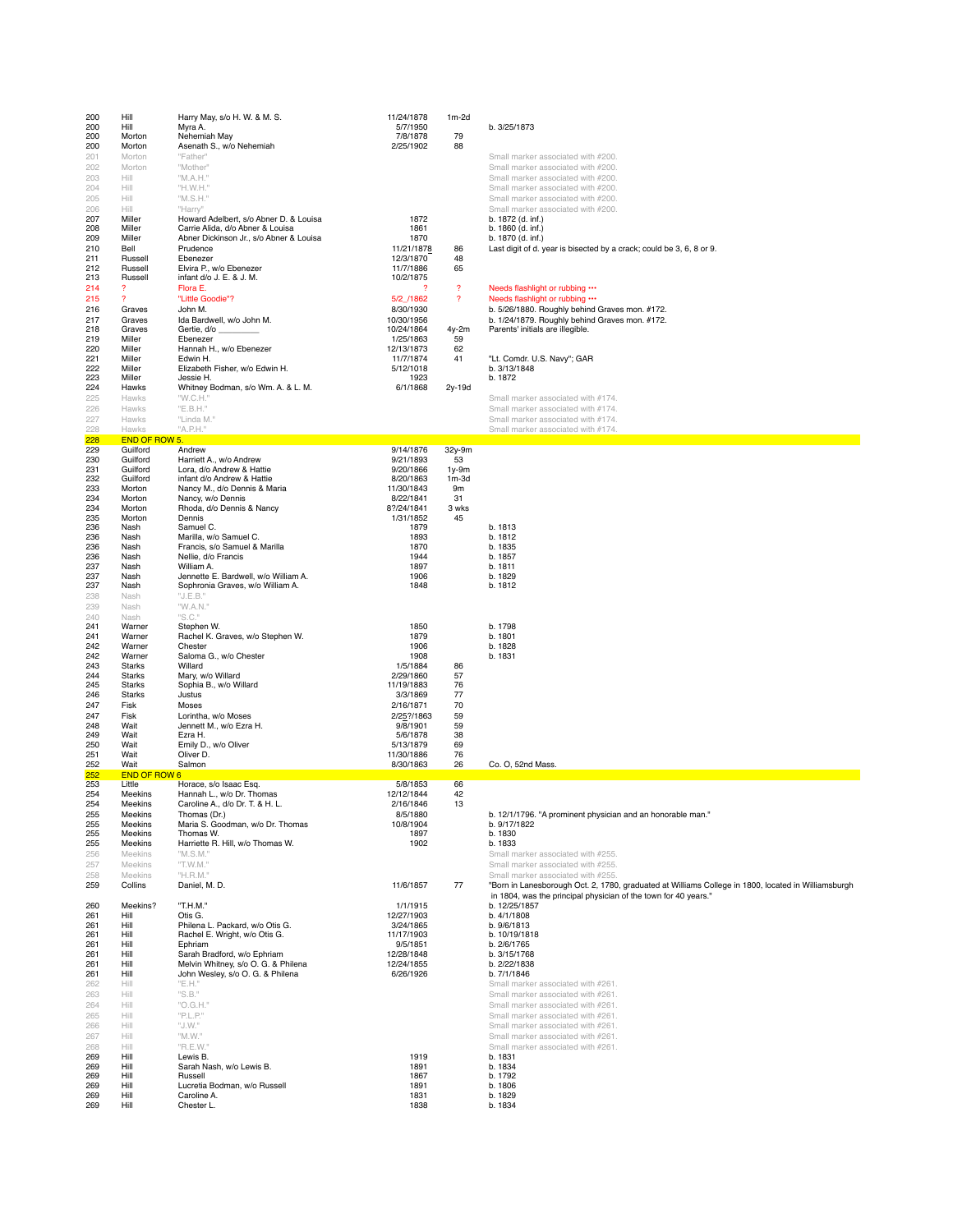| 269          | Hill                        | Gilbert M.                                                          | 1847                     |                  | b. 1844                                                                |
|--------------|-----------------------------|---------------------------------------------------------------------|--------------------------|------------------|------------------------------------------------------------------------|
| 270          | Hill                        | "Russel"                                                            |                          |                  | Small marker associated with #269                                      |
| 271          | Hill                        | "Lucretia"                                                          |                          |                  | Small marker associated with #269                                      |
| 272          | Hill<br>Hill                | "Sarah"<br>"Lewis"                                                  |                          |                  | Small marker associated with #269<br>Small marker associated with #269 |
| 273<br>274   | Hill                        | "Caroline, Chester, Gilbert"                                        |                          |                  | Small marker associated with #269                                      |
| 275          | Stebbins                    | Israel P.                                                           | 1/1/1867                 | 58               |                                                                        |
| 276          | Stebbins                    | Elizabeth M. Williams, w/o Israel P.                                | 1890                     |                  | b. 1819                                                                |
| 277          | Stebbins                    | Israel P. [Jr.]                                                     | 1835                     |                  | b. 1856                                                                |
| 277<br>277   | <b>Stebbins</b><br>Stebbins | Ida M. Alexander, w/o Israel P. [Jr.]<br>Robert F. s/o Israel & Ida | 1905<br>1880             |                  | b. 1858<br>b. 1877                                                     |
| 277          | <b>END OF ROW 7</b>         |                                                                     |                          |                  |                                                                        |
| 278          | Pierce                      | Winfield S.                                                         | 9/25/1858                | 40               |                                                                        |
| 279          | Pierce                      | Cornelia C., w/o Winfield S.                                        | 5/22/1857                | 38               | "My Mother - Isabella S. Pierce"                                       |
| 280          | Nash                        | Hiram                                                               | 10/31/1889               | 80y-9m           |                                                                        |
| 281          | Nash                        | Lucinda T., w/o Hiram                                               | 4/30/1901                | 92y-11m          |                                                                        |
| 282<br>283   | Carr<br>Nash                | Eleanor L. [Nash], w/o L. W. Carr<br>Elisha                         | 7/16/1862<br>9/8/1886    | 28<br>69y-3m-20d | "and daughter of Hiram Nash"                                           |
| 284          | Nash                        | Almira Bradford, w/o Elisha                                         | 8/20/1872                | 56               |                                                                        |
| 285          | Nash                        | Levi B.                                                             | 2/19/1908                | 64               |                                                                        |
| 285          | Nash                        | Nellie M. Hendrick, w/o Levi B.                                     | 7/29/1904                | 57               |                                                                        |
| 286          | Nash                        | Henry                                                               | 5/22/1893                |                  | b. 5/15/1807                                                           |
| 287<br>288   | Nash<br>Nash                | Eleanor L., w/o Henry<br>Alanson                                    | 2/2/1888<br>8/10/1874    | 73<br>74         |                                                                        |
| 289          | Nash                        | Nancy B, w/o Alanson                                                | 9/7?/1879?               | 76               |                                                                        |
| 290          | Davenport                   | George                                                              | 1860                     |                  | b. 1790                                                                |
| 290          | Davenport                   | Abigail Healy, w/o George                                           | 1875                     |                  | b. 1792                                                                |
| 290          | Davenport                   | Aurelia S., d/o George & Abigail                                    | 1895                     |                  | b. 1835                                                                |
| 290<br>291   | Davenport<br>Bartlett       | Joseph P.<br>William H.                                             | 1916<br>2/10/1880        | 37y-3m-2d        | b. 1837                                                                |
| 292          | Bartlett                    | Eveline Banister, w/o Thaddeus                                      | 1/7/1898                 | 84y-5m-23d       |                                                                        |
| 293          | Bartlett                    | Fredrick T., s/o Thaddeus & Eveline                                 | 5/10/1863                | 7m               |                                                                        |
| 293          | <b>END OF ROW 8</b>         |                                                                     |                          |                  |                                                                        |
| 294          | Tiley                       |                                                                     |                          |                  | Large black slate monument behind #s 295-6.                            |
| 295<br>296   | Tiley<br>Tiley              | <b>David Charles</b><br>Carolyn Hobbs                               | 1981<br>5/26/1978        |                  | b. 1933<br>b. 8/17/1936                                                |
| 297          | Seewald                     | Harold                                                              | 1995                     |                  | b. 1948                                                                |
| 298          | Bean                        | Robert G.                                                           | none                     |                  | b. 1918                                                                |
| 298          | Bean                        | Helen M. Owen                                                       | 1994                     |                  | b. 1917                                                                |
| 299          | Weber                       | Margaret C.                                                         | 1969                     |                  | b. 1891                                                                |
| 299<br>299   | Weber<br>Weber              | Joseph H.<br>Alva L.                                                | 1873<br>1986             |                  | b. 1915<br>b. 1916                                                     |
| 300          | Baldwin                     | Henry H.                                                            | 1972                     |                  | b. 1897                                                                |
| 300          | Baldwin                     | Iva M.                                                              | 1984                     |                  | b. 1902                                                                |
| 301          | Bean                        | Fred H.                                                             | 1877                     |                  | b. 1890                                                                |
| 301          | Bean<br>Sickels             | Sarah B. Adams, w/o Fred H.                                         | 1982                     |                  | b. 1893                                                                |
| 302<br>302   | Sickels                     | M. R.<br>Vera Abigail                                               | 1960<br>1984             |                  | b. 1867<br>b. 1888                                                     |
| 302          | Sickels                     | <b>Emily Olive</b>                                                  | 1984                     |                  | b. 1888                                                                |
| 302          | Sickels                     | John Ellis                                                          | 1975                     |                  | b. 1901                                                                |
| 302          | <b>END OF ROW 9</b>         |                                                                     |                          |                  |                                                                        |
| 303<br>303   | Smith<br>Smith              | MacDonald E.<br>Norma Hinds, w/o M. E.                              | 1979<br>none             |                  | b. 1912<br>b. 1911                                                     |
| 303          | Smith                       | Mary A. Lewis, mother of M. E.                                      | 1969                     |                  | b. 1888                                                                |
|              |                             |                                                                     |                          |                  |                                                                        |
| 303          | Smith                       | Raymond G.                                                          | 1987                     |                  | b. 1950                                                                |
| 304          | Davis                       | Mary N. H.                                                          | 1971                     |                  | b. 1883                                                                |
| 305          | Bowie                       | Erol W.                                                             | none                     |                  | b. 1905; living Oct 2000                                               |
| 306          | Bowie                       | Edith C., w/o Erol                                                  | 1969                     |                  | b. 1910                                                                |
| 306          | Bowie                       | Eleanor D. Graves, w/o Erol                                         | 1992                     |                  | b. 1911                                                                |
| 307<br>308   | Ross<br>Ross                | Amy Foster, w/o Stanley C.                                          | 11/1/1974<br>3/23/1967   |                  | b. 1/28/1892<br>b. 2/11/1896                                           |
| 309          | Foster                      | <b>Stanley Curtis</b><br>Nellie, sis/o Amy F. Ross                  | 10/24/1962               |                  | b. 1/7/1890                                                            |
| 309          | END OF ROW 10               |                                                                     |                          |                  |                                                                        |
| 310          | Hayden                      | Sterling W.                                                         | none                     |                  | b. 4/1/1911                                                            |
| 310          | Hayden                      | Dorothy Jillson                                                     | 4/27/1991                |                  | b. 10/11/1913                                                          |
| 311<br>311   | Graves<br>Graves            | Ernest H.<br>Ruth T.                                                | 1988<br>none             |                  | b. 1904<br>b. 1909                                                     |
| 312          | Shaw                        | John Angus                                                          | 1965                     |                  | b. 1888                                                                |
| 312          | Shaw                        | Ethel Williams, w/o John Angus                                      | 1981                     |                  | b. 1885                                                                |
| 313          | Elliott<br>Blackall         | Roland Lee                                                          | 8/24/1979                |                  | b. 9/27/1936                                                           |
| 313A<br>313B | Blackall                    | Robert Murray<br>Marjory Nield (prob. w/o Robt. M.)                 | 12/30/1963<br>3/23/1987  |                  | b. 4/26/1889<br>b. 11/7/1898                                           |
| 313B         | END OF ROW 11               |                                                                     |                          |                  |                                                                        |
| 314          | Lyman                       | Evander S., s/o A. E. & Octavia S.                                  | 1/24/1851                | 8                |                                                                        |
| 315<br>316   | Everett<br>Everett          | Edwin                                                               | 3/25/1886                | 79y-11m          | b. 6/17/1809                                                           |
| 317          | Everett                     | Mary Thayer, w/o Edwin<br>Lewis A., s/o Edwin & Mary                | 12/14/1904<br>12/30/1849 | 14y-7m           |                                                                        |
| 318          | 2                           | "M.R.R. -- Father"                                                  |                          |                  |                                                                        |
| 319          | 2                           | "M.L.R. -- Mother"                                                  |                          |                  |                                                                        |
| 320          | Rice                        | Lewis W., s/o Walker & Lucretia                                     | 3/26/1851                | 19               |                                                                        |
| 321          | Rice                        | Luther                                                              | 12/4/1859                | 76               |                                                                        |
| 321<br>322   | Rice<br>French              | Esther, w/o Luther<br>Adeline, w/o George F.                        | 3/17/1871<br>6/26/1878   | 79               | b. 11/22/1813                                                          |
| 323          | Rice                        | Nancy J., d/o Luther                                                | 1/21/1900                | 72               |                                                                        |
| 324          | Rice                        | Hiram M.                                                            | 9/4/1849                 | 19               |                                                                        |
| 325          | Rice                        | Royal                                                               | 3/5/1883                 | 83               |                                                                        |
| 325          | Rice<br>Rice                | Maria Nash, w/o Royal                                               | 4/22/1880                | 74y-6m           |                                                                        |
| 325<br>326   | Rice                        | Sarah Hemenway, w/o Royal<br>"R.R."                                 | 6/16/1853                | 55               | Small marker associated with #325.                                     |
| 327          | Rice                        | "S.H.R."                                                            |                          |                  | Small marker associated with #325                                      |
| 328          | Rice                        | "M.N.R."                                                            |                          |                  | Small marker associated with #325.                                     |
| 329          | Rice                        | Newell D.                                                           | 9/11/1862                | 29               |                                                                        |
| 329          | Rice<br>Rice                | Lottie A.                                                           | 4/28/1861                | $2y-3m$<br>6m    |                                                                        |
| 329<br>330   | Pomeroy                     | Newell C.<br>William (Deacon)                                       | 9/9/1861<br>11/11/1867   | 82               |                                                                        |
| 330          | Pomeroy                     | Rachel E., w/o William                                              | 1/20/1860                | 75               |                                                                        |
| 330          | Clapp                       | William H.                                                          | 2/13/1868                | 61               |                                                                        |
| 330          | Clapp                       | Nancy P., w/o William H.                                            | 2/11/1872                | 58               |                                                                        |
| 330          | Clapp                       | Sereno S.                                                           | 10/27/1863               | 23               |                                                                        |
| 331<br>332   | Clapp?<br>Clapp?            | "Father"<br>"Mother"                                                |                          |                  | Small marker associated with #330<br>Small marker associated with #330 |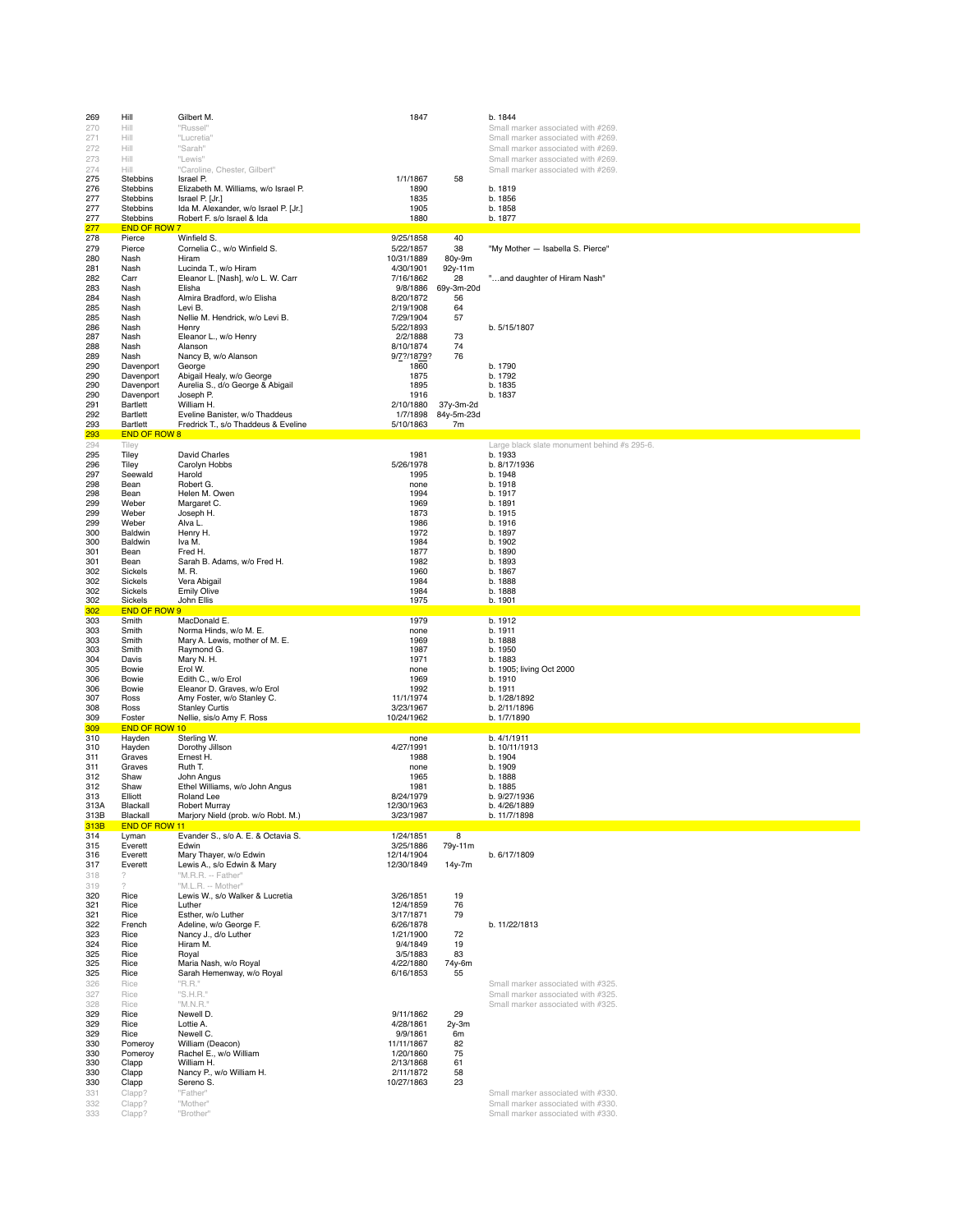| 334<br>335<br>336<br>337<br>338<br>338<br>338<br>338<br>339<br>340<br>341<br>342<br>343 | Alvord<br>Alvord<br>Alvord<br>Brown<br>Baker<br>Baker<br>Baker<br>Baker<br>Baker<br>Baker<br>Baker<br>Baker<br>Nichols | Cyrus D.<br>Catherine B. Tufts, w/o Cyrus D<br>Adelaide<br>William<br>Isaac F.<br>Marrilla M., w/o Isaac F.<br>Willard R.<br>Frederic W.<br>"Mother"<br>"F.W.B."<br>"W.R.B."<br>"Father"<br>Clyde H. | 7/23/1861<br>4/12/1913<br>12/12/1913<br>10/1/1908<br>9/6/1899<br>4/25/1887<br>8/9/1860<br>8/28/1850<br>9/27/1953 | 30<br>78<br>66<br>3y-10m<br>10 <sub>m</sub> | "and w/o William S. Brown."<br>b. 12/13/1853<br>Co. A, 27th Mass Vols.<br>b. 9/5/1821<br>b. 7/6/1824<br>Small marker associated with #338.<br>Small marker associated with #338.<br>Small marker associated with #338.<br>Small marker associated with #338.<br>b. 8/3/1894 |
|-----------------------------------------------------------------------------------------|------------------------------------------------------------------------------------------------------------------------|------------------------------------------------------------------------------------------------------------------------------------------------------------------------------------------------------|------------------------------------------------------------------------------------------------------------------|---------------------------------------------|-----------------------------------------------------------------------------------------------------------------------------------------------------------------------------------------------------------------------------------------------------------------------------|
| 344<br>345                                                                              | Nichols<br>Nichols                                                                                                     | "Halleck"<br>Halleck H.                                                                                                                                                                              | 1937                                                                                                             |                                             | Small marker associated with #345.<br>b. 1862                                                                                                                                                                                                                               |
| 345                                                                                     | Nichols                                                                                                                | Charlotte Mullin, w/o Halleck                                                                                                                                                                        | 1932                                                                                                             |                                             | b. 1865                                                                                                                                                                                                                                                                     |
| 346<br>347                                                                              | Nichols<br>Orcutt                                                                                                      | "Charlotte"<br>William W.                                                                                                                                                                            | 1878                                                                                                             |                                             | Small marker associated with #345.<br>b. 1830                                                                                                                                                                                                                               |
| 347<br>348                                                                              | Orcutt<br>Guilford                                                                                                     | Hannah M. Holt, w/o William W.<br>Versel                                                                                                                                                             | 1919<br>8/14/1877                                                                                                | 69                                          | 1831                                                                                                                                                                                                                                                                        |
| 348<br>349                                                                              | END OF ROW 12<br>Williams                                                                                              | Gross                                                                                                                                                                                                | 12/21/1846                                                                                                       | 76                                          |                                                                                                                                                                                                                                                                             |
| 349                                                                                     | Williams                                                                                                               | Mary, w/o Gross                                                                                                                                                                                      | 8/22/1851                                                                                                        | 77                                          |                                                                                                                                                                                                                                                                             |
| 349<br>349                                                                              | Williams<br>Williams                                                                                                   | Gross<br>Sarah                                                                                                                                                                                       | 2/13/1797<br>9/28/1802                                                                                           | 21d<br>$2v-4m$                              |                                                                                                                                                                                                                                                                             |
| 349                                                                                     | Williams                                                                                                               | John                                                                                                                                                                                                 | 8/13/1806                                                                                                        | 3y-6m                                       |                                                                                                                                                                                                                                                                             |
| 349<br>349                                                                              | Williams<br>Williams                                                                                                   | Stephen<br>Collins                                                                                                                                                                                   | 6/10/1809<br>12/25/1811                                                                                          | 3m<br>18m                                   |                                                                                                                                                                                                                                                                             |
| 350                                                                                     | Williams                                                                                                               | Louise Parks, d/o S.W. & A.L.                                                                                                                                                                        | 11/21/1869                                                                                                       | 1y-6m                                       |                                                                                                                                                                                                                                                                             |
| 351                                                                                     | Clapp                                                                                                                  | Mamie, d/o Franklin & Harriet P.                                                                                                                                                                     | 1/9/1870                                                                                                         | 6m-2d                                       |                                                                                                                                                                                                                                                                             |
| 352<br>353                                                                              | Clapp<br>Clapp                                                                                                         | Susie, d/o Franklin & Harriet P.<br>Susan W., w/o Franklin                                                                                                                                           | 8/15/1865<br>10/18/1861                                                                                          | 2m-12d<br>32                                |                                                                                                                                                                                                                                                                             |
| 354                                                                                     | Clapp                                                                                                                  | Franklin                                                                                                                                                                                             | 12/21/1894                                                                                                       | 74                                          |                                                                                                                                                                                                                                                                             |
| 355<br>356                                                                              | Clapp<br>Clapp                                                                                                         | Cynthia Carr, w/o Bela Parsons Clapp<br>Bela P.                                                                                                                                                      | 7/31/1877<br>9/4/1856                                                                                            | 64                                          | b. 10/22/1793, Stonington, CT                                                                                                                                                                                                                                               |
| 357                                                                                     | Graves                                                                                                                 | Elnathan [Jr.]                                                                                                                                                                                       | 1/25/1892                                                                                                        |                                             | b. 5/20/1813                                                                                                                                                                                                                                                                |
| 358                                                                                     | Graves<br>?                                                                                                            | Mary P., w/o Elnathan<br>"Freddie"                                                                                                                                                                   | 1/9/1908                                                                                                         |                                             | b. 1/15/1817                                                                                                                                                                                                                                                                |
| 359<br>360                                                                              | Hyde                                                                                                                   | Susan, w/o Sumner Hyde                                                                                                                                                                               | 6/10/1855                                                                                                        | 35                                          | "Freddie's Grave" -- no other inscription.                                                                                                                                                                                                                                  |
| 361                                                                                     | Hyde                                                                                                                   | Susan                                                                                                                                                                                                |                                                                                                                  |                                             | Footstone for #360. Row 13 continues westward from this footstone.                                                                                                                                                                                                          |
| 362<br>362                                                                              | Lyman<br>Lyman                                                                                                         | Alfred E.<br>Elizabeth S., w/o Alfred E.                                                                                                                                                             | 9/8/1878<br>7/13/1872                                                                                            | 68<br>58                                    |                                                                                                                                                                                                                                                                             |
| 363                                                                                     | Wells                                                                                                                  | John                                                                                                                                                                                                 | 1858                                                                                                             |                                             | b. 1793                                                                                                                                                                                                                                                                     |
| 363<br>363                                                                              | Wells<br>Wells                                                                                                         | Eliza, w/o John<br>Jannett, d/o John & Eliza                                                                                                                                                         | 1849<br>1850                                                                                                     |                                             | b. 1796<br>b. 1831                                                                                                                                                                                                                                                          |
| 363                                                                                     | <b>Bisbee</b>                                                                                                          | George H.                                                                                                                                                                                            | 1951                                                                                                             |                                             | b. 1864                                                                                                                                                                                                                                                                     |
| 363<br>364                                                                              | Bisbee<br>Bisbee                                                                                                       | Inez Tileston, w/o George                                                                                                                                                                            | 1944                                                                                                             |                                             | b. 1873                                                                                                                                                                                                                                                                     |
| 365                                                                                     | <b>Bisbee</b>                                                                                                          | "Inez"<br>"George"                                                                                                                                                                                   |                                                                                                                  |                                             | Small marker behind #363<br>Small marker behind #363                                                                                                                                                                                                                        |
| 366                                                                                     | Rice                                                                                                                   | Walker                                                                                                                                                                                               | 8/13/1868                                                                                                        |                                             | b. 9/5/1789                                                                                                                                                                                                                                                                 |
| 366<br>366                                                                              | Rice<br>Rice                                                                                                           | Lucretia Hubbard, w/o Walker<br>Henry                                                                                                                                                                | 9/7/1880<br>8/4/1908                                                                                             |                                             | b. 12/25/1796<br>b. 8/7/1836                                                                                                                                                                                                                                                |
| 366                                                                                     | Rice                                                                                                                   | Mary L., w/o Henry                                                                                                                                                                                   | 7/6/1877                                                                                                         |                                             | b. 2/2/1841                                                                                                                                                                                                                                                                 |
| 367<br>368                                                                              | Rice<br>Cowles                                                                                                         | Caroline A., d/o Walker & Lucretia<br>Julia A. Rice, w/o Augustus Cowles                                                                                                                             | 10/19/1874<br>3/26/1852                                                                                          | 31                                          | b. 8/6/1834<br>and d/o Walker & Lucretia Rice                                                                                                                                                                                                                               |
| 369                                                                                     | Rice                                                                                                                   | Frances Jane, d/o Chauncey & Maria H.                                                                                                                                                                | 4/12/1853                                                                                                        | 6.5m                                        |                                                                                                                                                                                                                                                                             |
| 370<br>371                                                                              | Rice<br>Rice                                                                                                           | Samuel H.<br>Helen Jane, d/o S. H. & Mary _.                                                                                                                                                         | 6/25/1852<br>9/10/1849?                                                                                          | 33<br>23?m                                  |                                                                                                                                                                                                                                                                             |
| 372                                                                                     | Stratton                                                                                                               | G. H.                                                                                                                                                                                                | 4/28/1898                                                                                                        |                                             | No indication of age.                                                                                                                                                                                                                                                       |
| 372<br>373                                                                              | Stratton<br>Rice                                                                                                       | Amelia, w/o G. H.<br>Royal B.                                                                                                                                                                        | 10/29/1886<br>11/3/1907                                                                                          |                                             | No indication of age.<br>b. 11/26/1825                                                                                                                                                                                                                                      |
| 374                                                                                     | Rice                                                                                                                   | Sarah A. Drury, w/o Royal B.                                                                                                                                                                         | 1897                                                                                                             |                                             | b. 1825                                                                                                                                                                                                                                                                     |
| 375<br>376                                                                              | Rice<br>Graves                                                                                                         | Myra?, d/o ____ & ____ Rice<br>Lemuel C.                                                                                                                                                             | 2/20/185_?<br>1910                                                                                               | 16m                                         | Very badly eroded stone.<br>b. 1838                                                                                                                                                                                                                                         |
| 376                                                                                     | Graves                                                                                                                 | Mary E. Webb, w/o Lemuel C.                                                                                                                                                                          | 1921                                                                                                             |                                             | b. 1843                                                                                                                                                                                                                                                                     |
| 376                                                                                     | Graves                                                                                                                 | Samuel D.                                                                                                                                                                                            | 1857                                                                                                             |                                             | b. 1802                                                                                                                                                                                                                                                                     |
| 376<br>376                                                                              | Graves<br>Hawks                                                                                                        | Rizpah Knight, w/o Samuel D.<br>Elizabeth D. [Graves], w/o Sereno                                                                                                                                    | 1887<br>1902                                                                                                     |                                             | b. 1809<br>b. 1832                                                                                                                                                                                                                                                          |
| 377                                                                                     | Graves                                                                                                                 | Eunice E., d/o Erastus & Elizabeth                                                                                                                                                                   | 4/10/1938                                                                                                        |                                             | b. 2/20/1857                                                                                                                                                                                                                                                                |
| 378<br>378                                                                              | Graves<br>Graves                                                                                                       | Erastus (Deacon)<br>Elizabeth H., w/o Erastus                                                                                                                                                        | 4/8/1889<br>10/18/1882                                                                                           | 66y-6m                                      | 82                                                                                                                                                                                                                                                                          |
| 378                                                                                     | Graves                                                                                                                 | John Edwin, s/o Erastus & Elizabeth                                                                                                                                                                  | 2/12/1860                                                                                                        | 10y-3m                                      | Small marker in front of #378                                                                                                                                                                                                                                               |
| 379<br>380                                                                              | Graves<br>Graves                                                                                                       | "J.E.G."<br>"Mother"                                                                                                                                                                                 |                                                                                                                  |                                             | Small marker in front of #378                                                                                                                                                                                                                                               |
| 381                                                                                     | Graves                                                                                                                 | "Father"                                                                                                                                                                                             |                                                                                                                  |                                             | Small marker in front of #378                                                                                                                                                                                                                                               |
| 382<br>383                                                                              | Alvord<br>Alvord                                                                                                       | D. H.<br>Dorus D., s/o Dorus & Jane                                                                                                                                                                  | $\boldsymbol{\mathcal{P}}$<br>5/4/1850                                                                           | $\boldsymbol{\mathcal{P}}$<br>7m            | "Musn. D. H. Alvord Co. D 98 NY Inf". No other info.                                                                                                                                                                                                                        |
| 384                                                                                     | Graves                                                                                                                 | Israel                                                                                                                                                                                               | 5/24/1870                                                                                                        | 83                                          |                                                                                                                                                                                                                                                                             |
| 385                                                                                     | Graves                                                                                                                 | Augustus W.                                                                                                                                                                                          | 7/3/1867                                                                                                         | 46                                          |                                                                                                                                                                                                                                                                             |
| 386<br>387                                                                              | Graves<br>Nash                                                                                                         | Ellen E., w/o Augustus W.<br>Henry C.                                                                                                                                                                | 11/3/1859<br>10/16/1910                                                                                          |                                             | 30<br>b. 6/11/1844                                                                                                                                                                                                                                                          |
| 387                                                                                     | Nash                                                                                                                   | Emma C. Johnson, w/o Henry C.<br>Chauncy                                                                                                                                                             | 7/3/1915                                                                                                         |                                             | b. 10/11/1844                                                                                                                                                                                                                                                               |
| 388<br>388                                                                              | French<br>French                                                                                                       | Marcia E., w/o Chauncy                                                                                                                                                                               | 4/16/1888<br>7/27/1894                                                                                           | 71<br>78                                    |                                                                                                                                                                                                                                                                             |
| 388                                                                                     | French                                                                                                                 | Henry O., s/o Chauncy & Marcia                                                                                                                                                                       | 4/19/1862                                                                                                        | 19                                          | "Member Co. E, 10th M.V.M. Died at Young Mills, Va."                                                                                                                                                                                                                        |
| 388<br>388                                                                              | French<br>Wade                                                                                                         | George I., s/o Chauncy & Marcia<br>Ellen M. [French], w/o Daniel C.                                                                                                                                  | 10/29/1867<br>11/23/1865                                                                                         | 23<br>16v-8m                                |                                                                                                                                                                                                                                                                             |
| 388                                                                                     | Wade                                                                                                                   | Eldridge M., s/o Daniel & Ellen                                                                                                                                                                      | 6/26/1894                                                                                                        | 29                                          |                                                                                                                                                                                                                                                                             |
| 388<br>388                                                                              | French<br>French                                                                                                       | Charles A., s/o Chauncy & Marcia<br>John M., s/o Chauncy & Marcia                                                                                                                                    | 5/13/1914<br>9/23/1898                                                                                           | 61y-4m<br>43                                |                                                                                                                                                                                                                                                                             |
| 389                                                                                     | French                                                                                                                 | "C.F."                                                                                                                                                                                               |                                                                                                                  |                                             | Small marker associated with #388.                                                                                                                                                                                                                                          |
| 390                                                                                     | French                                                                                                                 | "M.E.F."                                                                                                                                                                                             |                                                                                                                  |                                             | Small marker associated with #388.                                                                                                                                                                                                                                          |
| 391<br>392                                                                              | French<br>French                                                                                                       | "H.O.F."<br>"J.M.F."                                                                                                                                                                                 |                                                                                                                  |                                             | Small marker associated with #388.<br>Small marker associated with #388.                                                                                                                                                                                                    |
| 393                                                                                     | French                                                                                                                 | "C.A.F."                                                                                                                                                                                             |                                                                                                                  |                                             | Small marker associated with #388.                                                                                                                                                                                                                                          |
| 394                                                                                     | French                                                                                                                 | "G.L.F."                                                                                                                                                                                             |                                                                                                                  |                                             | Small marker associated with #388.                                                                                                                                                                                                                                          |
| 395<br>396                                                                              | Wade<br>Wade                                                                                                           | "E.M.W."<br>"E.M.W."                                                                                                                                                                                 |                                                                                                                  |                                             | Small marker associated with #388.<br>Small marker associated with #388.                                                                                                                                                                                                    |
| 396                                                                                     | END OF ROW 13                                                                                                          |                                                                                                                                                                                                      |                                                                                                                  |                                             |                                                                                                                                                                                                                                                                             |
| 397<br>397                                                                              | Williams<br>Williams                                                                                                   | John C.<br>Fanny L., w/o John C.                                                                                                                                                                     | 1877<br>1859                                                                                                     |                                             | b. 1807<br>b. 1808                                                                                                                                                                                                                                                          |
|                                                                                         |                                                                                                                        |                                                                                                                                                                                                      |                                                                                                                  |                                             |                                                                                                                                                                                                                                                                             |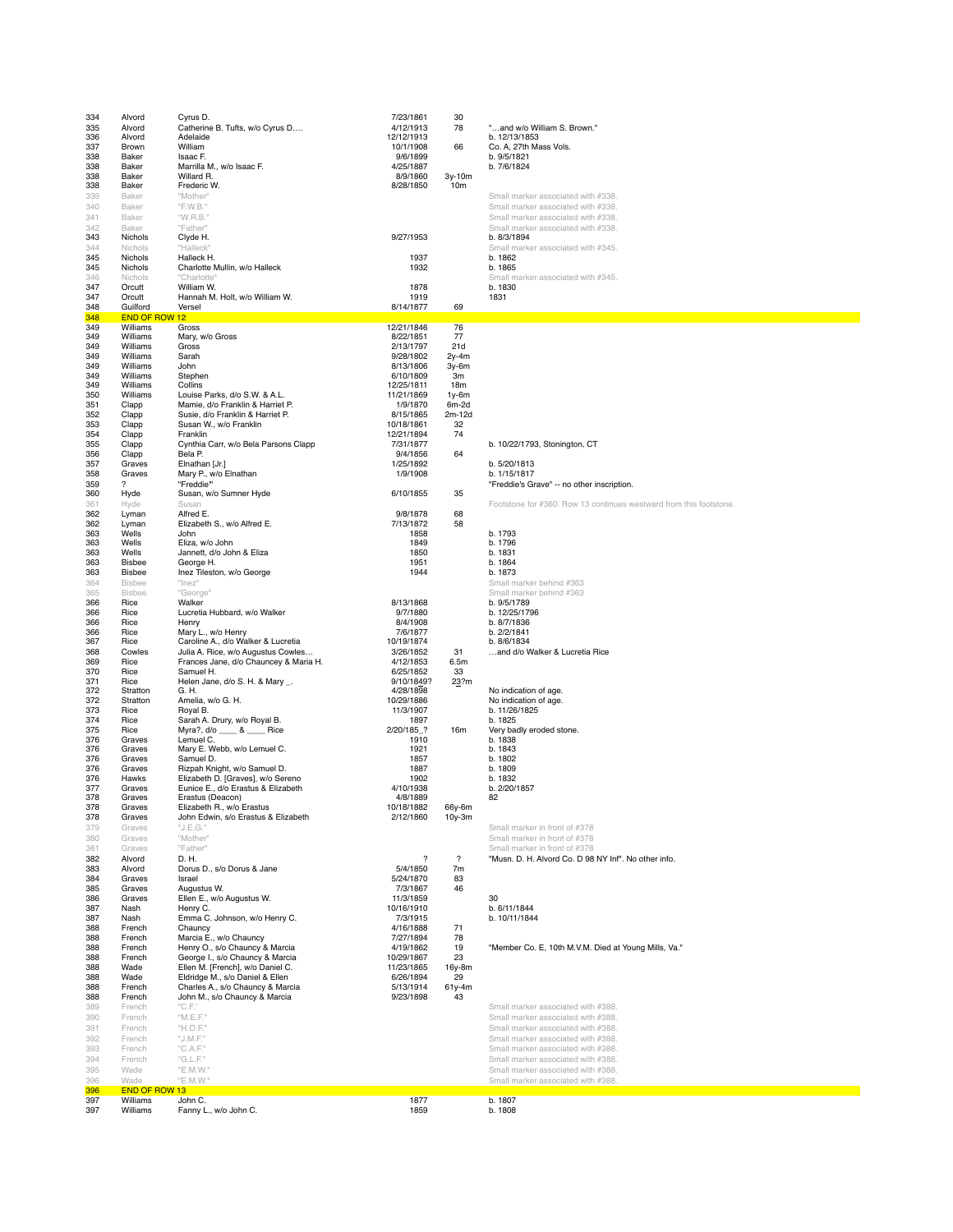| 397        | Williams               | George A., s/o John C. & Fanny L.                                           | 1879                    |                 | b. 1849                                                               |
|------------|------------------------|-----------------------------------------------------------------------------|-------------------------|-----------------|-----------------------------------------------------------------------|
| 398        | Williams               | Henry L.                                                                    | 7/10/1883               | 51              |                                                                       |
| 399        | Williams               | Prescott                                                                    | 1910                    |                 | b. 1819                                                               |
| 400        | Williams               | Susan A., w/o Prescott                                                      | 1905                    |                 | b. 1829                                                               |
| 401        | Richards               | Frank C.                                                                    | 1911                    |                 | b. 1855                                                               |
| 402        | Richards               | Emma L., w/o Frank C.                                                       | 1902                    |                 | b. 1858                                                               |
| 402        | Richards               | Ruby, d/o Frank C. & Emma                                                   | 1890                    |                 | b. 1890<br>d. inf.                                                    |
| 403        | Richards               | Mattie E., d/o Frank C. & Emma                                              | 1897                    |                 | b. 1880                                                               |
| 404        | Hussey                 | John                                                                        | 1877                    |                 | b. 1844                                                               |
| 405<br>406 | Howes<br>Bodman        | Angeline D.<br>Joseph (Deacon)                                              | 9/15/1851<br>3/9/1847   | 22<br>75        |                                                                       |
| 406        | Bodman                 | Lucretia, w/o Dea. Joseph                                                   | 5/23/1856               | 78              |                                                                       |
| 407        | Bodman                 | Joseph L.                                                                   | 1/21/1857               | 46              |                                                                       |
| 408        | Bodman                 | Pamelia L., d/o Joseph L. & Cordelia H.                                     | 12/21/1852              | 17y-8m          |                                                                       |
| 409        | Bodman                 | Whitney A., s/o Erastus & Mary Ann                                          | 12/28/1849              | in 22nd yr.     |                                                                       |
| 410        | Skiff                  | James Martin                                                                | 1895                    |                 | b. 1825                                                               |
| 410        | Skiff                  | Agnes B. Shore, w/o James M.                                                | 1928                    |                 | b. 1851                                                               |
| 411        | Skiff                  | "J.M.S."                                                                    |                         |                 | Small marker associated with #410.                                    |
| 412        | Skiff                  | "A.B.S."                                                                    |                         |                 | Small marker associated with #410.                                    |
| 413<br>414 | Hannum<br>Hannum       | John<br>Eliza, w/o John                                                     | 12/9/1853<br>5/10/1847  | 49<br>38        |                                                                       |
| 415        | Hannum                 | Henry F., s/o John & Eliza                                                  | 2/26/1862               | 18              |                                                                       |
| 416        | Hannum                 | Wm. Lathrop, s/o John & Eunice                                              | 4/8/1851                | 8m              |                                                                       |
| 417        | Hyde                   | Lyman                                                                       | 8/25/1882               | 74              |                                                                       |
| 417        | Hyde                   | Lucinda Baker, w/o Lyman                                                    | 8/31/1855               | 43              |                                                                       |
| 417        | Hyde                   | Sarah Thayer, w/o Lyman                                                     | 8/16/1879               | 58              |                                                                       |
| 417        | Hyde                   | Edward F.                                                                   | 12/28/1879              | 29              |                                                                       |
| 418        | Strong                 | Solomon, Jr.                                                                | 8/17/1849               | 40              |                                                                       |
| 419<br>420 | Hayden<br>Hayden       | Cotton<br>James L.                                                          | 7/4/1867<br>4/6/1886    |                 | b. 3/23/1803<br>b. 11/2/1843                                          |
| 421        | Crosby                 | Benjamin F.                                                                 | 3/1/1900                |                 | b. 1/23/1820                                                          |
| 421        | Crosby                 | Susan K, w/o Benjamin F.                                                    | 11/18/1890              |                 | b. 4/3/1826                                                           |
| 421        | Crosby                 | Edwin L.                                                                    | 2/22/1861               |                 | b. 1/19/1842                                                          |
| 421        | Crosby                 | Parthena B., w/o Benjamin F.                                                | 1/4/1853                |                 | b. 6/8/1822                                                           |
| 422        | Crosby                 | "P.B.C."                                                                    |                         |                 | Small marker associated with #421.                                    |
| 423        | Crosby                 | "B.F.C."                                                                    |                         |                 | Small marker associated with #421.                                    |
| 424        | Crosby                 | "S.K.C."                                                                    |                         |                 | Small marker associated with #421.                                    |
| 425        | Crosby                 | "E.L.C."                                                                    |                         |                 | Small marker associated with #421.                                    |
| 426        | Banister               | Jonathan F.                                                                 | 10/3/1856               | 35              |                                                                       |
| 427<br>428 | Banister<br>Banister   | Marietta Frary, w/o Jonathan F.<br>William J., s/o J. F. & M.               | 11/22/1870<br>1/14/1871 | 40<br>15        |                                                                       |
| 429        | Banister               | Ida Clara                                                                   | 7/28/1896               |                 | b. 3/17/1853                                                          |
| 430        | Bodman                 | Joseph                                                                      | 9/3/1818                | in 88th yr.     |                                                                       |
| 431        | Bodman                 | Esther, w/o Joseph                                                          | 11/20/1820              | 78              |                                                                       |
| 432        | Bodman                 | Manoah                                                                      | 1/1/1850                | 85              |                                                                       |
| 433        | Bodman                 | Luther                                                                      | 3/20/1866               | 85              |                                                                       |
| 434        | Bodman                 | Clarissa, w/o Luther                                                        | 7/27/1864               | 77              |                                                                       |
| 435<br>436 | Bodman<br>Bodman       | Oliver B., s/o Luther & Clarissa                                            | 7/8/1850<br>1/27/1865   | 25<br>19        |                                                                       |
| 437        | Bodman                 | Sarah E., d/o Elam & Sarah<br>Sylvia H., w/o Lewis                          | 10/23/1838              | 23              |                                                                       |
| 437        | Bodman                 | Henry Longley, only ch/o Lewis & Sylvia                                     | 11/16/1838              | 9 wks           |                                                                       |
| 438        | Bartlett               | Lewis                                                                       | 4/9/1886                |                 | b. 10/4/1809                                                          |
| 439        | Bodman                 | Emily C. [2nd w/o Lewis]                                                    | 12/12/1890              |                 | b. 7/25/1819                                                          |
|            |                        |                                                                             |                         |                 |                                                                       |
| 440        | Bodman                 | Joseph                                                                      | 5/24/1839               | 3y-8m           |                                                                       |
| 440        | Bodman                 | Jennie                                                                      | 5/25/1859               | 6m              |                                                                       |
| 441        | Bodman                 | Alvan Nash, s/o Lewis & Emily                                               | 8/7/1851                |                 | b. 6/6/1843                                                           |
| 442        | Bodman                 | Warren Greenleaf, s/o Lewis & Emily                                         | 8/2/1851                |                 | b. 1/10/1845                                                          |
| 443<br>444 | Bodman                 | Josiah Gregory, s/o Lewis & Emily                                           | 7/30/1851               |                 | b. 11/17/1848<br>b. 10/15/1841                                        |
| 445        | Bodman<br>Boyden       | Mary Sylvia, d/o Lewis & Emily<br>Florence, d/o E.D. Stebbins & Clara Hames | 11/24/1845<br>1950      |                 | b. 1889. Husband not named.                                           |
| 445        | Stebbins               | Clara Hames, w/o E. D.                                                      | 1936                    |                 | b. 1858                                                               |
| 446        | Nash                   | Warner H.                                                                   | 1943                    |                 | b.1869                                                                |
| 446        | Nash                   | Mary C. Miller, w/o Warner H.                                               | 1909                    |                 | b. 1871                                                               |
| 446        | Nash                   | Minnie L. Witherell, w/o Warner H.                                          | 1927                    |                 | b. 1889                                                               |
| 446        | Nash                   | Olga M., d/o Warner & Mary                                                  | 1905                    |                 | b. 1900                                                               |
| 447        | Witherell              | Ezra                                                                        | 4/14/1914               | 83              |                                                                       |
| 448<br>449 | Witherell<br>Witherell | Charlotte, w/o Ezra<br>Freddie H., s/o Ezra & Charlotte                     | 12/1/1868<br>10/13/1866 | 33<br>7y-2m-26d |                                                                       |
| 449        | <b>END OF ROW 14</b>   |                                                                             |                         |                 |                                                                       |
| 450        | Bodman                 | Theophilus                                                                  | 8/11/1838               | 45              |                                                                       |
| 451        | Bodman                 | Sophia S., w/o Theophilus                                                   | 3/23/1880               | 84              |                                                                       |
| 452        | Bodman                 | Theophilus P.                                                               | 5/2/1847                | 25              |                                                                       |
| 453        | Bodman                 | Hattie H.                                                                   | 9/9/1891                | 19              |                                                                       |
| 454<br>454 | Hitchcock<br>Hitchcock | Levi<br>Phebe T., w/o Levi                                                  | 5/10/1848               | 62<br>38        |                                                                       |
| 454        | Hitchcock              | Jerusha H., d/o Levi & Phebe                                                | 9/20/1824<br>4/14/1840  | 26              | "& wife of Elam Bodman"                                               |
| 455        | Hitchcock              | A. E.                                                                       | 2/25/1886               |                 | b. 8/17/1855                                                          |
| 456        | Hitchcock              | Heman                                                                       | 3/19/1891               | 81y-9m          |                                                                       |
| 457        | <b>Hitchcock</b>       | Mary E., w/o Heman                                                          | 11/10/1874              | 67              |                                                                       |
| 458        | Hitchcock              | Albert F.                                                                   | 8/18/1862               | 27              |                                                                       |
| 459<br>460 | Hitchcock              | Andrew J. ("Father")                                                        | 6/7/1911                |                 | b. 9/25/1819                                                          |
| 461        | Hitchcock<br>Tanner    | Mary Ann ("Mother")<br>Minnie J., w/o Abraham                               | 12/6/1904<br>6/27/1874  | 26              | b. 5/16/1820                                                          |
| 462        | Tanner                 | Frankie A., s/o A. & M.J.                                                   | 8/17/1873               | 6m              |                                                                       |
| 463        | Hitchcock              | Emma L., d/o Andrew & Mary A.                                               | 2/21/1869               | 13y-6m          |                                                                       |
| 464        | Thayer                 | Elkanah                                                                     | 1/25/1856               | 71              |                                                                       |
| 464        | Thayer                 | Hannah, w/o Elkanah                                                         | 12/1 ?/186 ?            | 80              | Stone badly eroded.                                                   |
| 464<br>465 | Thayer                 | Mary Allen, d/o Elkanah & Hannah<br>John W.                                 | 3/16/1811               | 2y-6m-20d       |                                                                       |
| 465        | Hyde<br>Hyde           | Mary Rogers, w/o John W.                                                    | 10/17/1878<br>12/1/1847 |                 | b. 1/14/1804<br>b. 9/24/1807                                          |
| 465        | Hyde                   | Sarah Sears, w/o John W.                                                    | 6/21/1866               |                 | b. 4/29/1812                                                          |
| 465        | Newton                 | Luthera E., w/o Albert E                                                    | 10/25/1854              |                 | b. 4/1/1834 "and d/o John W. & Mary Hyde." She d. in Southwick, Mass. |
| 466        | Hemenway               | James                                                                       | 10/3/1866               | 77y-9m          |                                                                       |
| 467        | Hemenway               | Naoma, w/o James                                                            | 10/31/1868              | 75              |                                                                       |
| 468        | Hemenway               | J. H.                                                                       |                         |                 | Small marker beside #469.                                             |
| 469<br>470 | Hemenway<br>Robbins    | James<br>Chandler G.                                                        | 1/1/1901<br>1930        | b. 1860         | b. 7/16/1827                                                          |
| 470        | Robbins                | Alice A. Hayden, w/o Chandler G.                                            | 1936                    |                 | b. 1857                                                               |
| 471        | Hayden                 | Nelson M.                                                                   | 12/2/1890               |                 | b. 5/23/1801                                                          |
| 471        | Hayden                 | Sophia Barnard, w/o Nelson M.                                               | 10/26/1902              |                 | b. 1/1/1816                                                           |
| 472<br>473 | Hayden<br>Moore        | Laura A., w/o F. A.<br>Samuel D.                                            | 5/2/1858<br>12/4/1856   | 19<br>32        |                                                                       |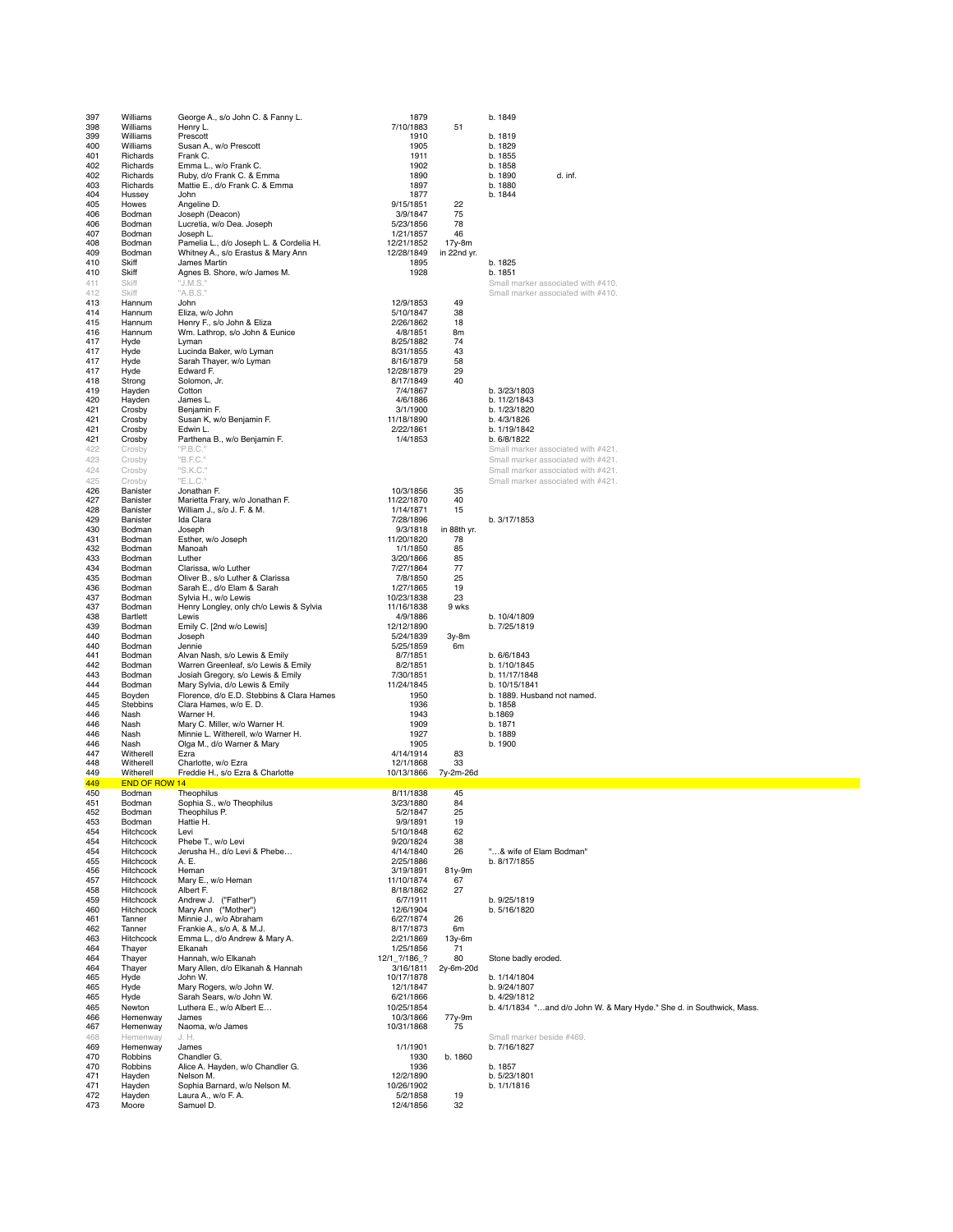| 474        | Moore                              | Mandana W., w/o Samuel D.                                            | 4/30/1868               | $"AE \_\$        | age left blank.                                                                                                                                                                                                |
|------------|------------------------------------|----------------------------------------------------------------------|-------------------------|------------------|----------------------------------------------------------------------------------------------------------------------------------------------------------------------------------------------------------------|
| 475<br>476 | Bruce<br>Stearns                   | Emory B.<br>Cordelia C.                                              | 8/13/1881<br>1906       | 57               | b. 1843                                                                                                                                                                                                        |
| 477        | Parkhurst                          | "C.H.P."                                                             |                         |                  | Small marker associated with large Bodman monument, #481.                                                                                                                                                      |
| 478        | Parkhurst                          | "Ellen"                                                              |                         |                  | Small marker associated with large Bodman monument, #481.                                                                                                                                                      |
| 479<br>480 | Bodman<br>Bodman                   | "P.H.B."<br>"L.B."                                                   |                         |                  | Small marker associated with large Bodman monument, #481.<br>Small marker associated with large Bodman monument, #481.                                                                                         |
| 481        | Bodman                             | Luther                                                               | 8/17/1887               |                  | b. 12/11/1814                                                                                                                                                                                                  |
| 481        | Bodman                             | Philena Hawks, w/o Luther                                            | 12/2/1894               |                  | b. 10/25/1817                                                                                                                                                                                                  |
| 481<br>481 | Bodman<br>Parkhurst                | Clara Philena, d/o Luther & Philena<br>Charles H., Rev.              | 12/8/1951<br>9/8/1933   |                  | b. 2/28/1859. "Regent of DAR Betty Allen Chapter 1903-1906."<br>b. 4/17/1842                                                                                                                                   |
| 481        | Parkhurst                          | Ellen Rebecca Bodman, w/o Rev. Charles                               | 5/28/1921               |                  | b. 12/5/1848                                                                                                                                                                                                   |
| 482        | Bodman                             | "Clara"                                                              |                         |                  | Small marker associated with large Bodman monument, #481.                                                                                                                                                      |
| 483<br>484 | Diggs<br>Cooley                    | Gladys Dingledine<br>Amelia                                          | 6/22/1958<br>1908       |                  | b. 7/16/1900; "mother of Ellen Fairbanks Bodman"<br>b. 1829                                                                                                                                                    |
| 485        | Miller                             | Hervey H.                                                            | 11/7/1875               | 48               |                                                                                                                                                                                                                |
| 486        | Miller                             | Sarah Louisa, w/o Hervey H.                                          | 6/14/1855               | 25               | Stone is lying flat.                                                                                                                                                                                           |
| 487<br>488 | Miller<br>Miller                   | Delia Ann, w/o Hervey H.<br>Sarah Wells, w/o Hervey H.               | 3/20/1861<br>1902       | 34               | b. 1827                                                                                                                                                                                                        |
| 489        | Miller                             | Willie, s/o H. H. & Sarah W.                                         | 5/1/1868                | 7m-20d           |                                                                                                                                                                                                                |
| 490        | Miller                             | Georgie, s/o H.H. & D.A.                                             | 4/29/1864               | 5y               |                                                                                                                                                                                                                |
| 491        | Clapp                              | Salmon H., Esq.                                                      | 11/25/1868              | 78               | b. 10/31/1790 in Southampton; settled in Wmsb. 1815. "In all his relations as a citizen his conduct<br>was marked by the greatest integrity, ability and truth. For fifty years he was honored by many offices |
|            |                                    |                                                                      |                         |                  | in the gift of the people and executive, the duties of which he discharged with a degree of promptitude,                                                                                                       |
|            |                                    |                                                                      |                         |                  | accuracy and punctuality seldom or never equaled in this vicinity."                                                                                                                                            |
| 492<br>493 | Clapp<br>Joy                       | Sabra, w/o Salmon H., Esq.<br>Lucretia E., w/o Orlando T.            | 3/1/1877<br>11/11/1917  | 83               | b. 8/17/1832                                                                                                                                                                                                   |
| 494        | Joy                                | Orlando T.                                                           | 12/27/1901              |                  | b. 12/23/1826                                                                                                                                                                                                  |
| 494        | END OF ROW 15                      |                                                                      |                         |                  |                                                                                                                                                                                                                |
| 495<br>496 | Loomis<br>Loomis                   | Rosina M., w/o Artemas<br>Amelia R., w/o Fordis                      | 8/18/1879<br>7/17/1849  | 75<br>23         |                                                                                                                                                                                                                |
| 496        | Loomis                             | Arthur M., s/o Fordis & Amelia                                       | 9/18/1819               | 6m               |                                                                                                                                                                                                                |
| 497<br>498 | Johnson<br>Johnson                 | Isabella W., w/o Franklin E.<br>Franklin E.                          | 6/18/1907<br>4/2/1875   | 67y-11m<br>36    |                                                                                                                                                                                                                |
| 499        | Baker                              | Eliza S., d/o B. K. & P. S.                                          | 12/24/1850              | 15               |                                                                                                                                                                                                                |
| 500        | Prentice                           | Rhoda E.                                                             | 10/28/1908              |                  | b. 10/11/1837                                                                                                                                                                                                  |
| 501<br>502 | Dwight<br>Graves                   | Florilla C. (Mrs.)<br>Charles L.                                     | 12/21/1883<br>2/19/1886 | 78<br>81         |                                                                                                                                                                                                                |
| 503        | Graves                             | Hannah S., w/o Charles L.                                            | 2/15/1880               | 73               |                                                                                                                                                                                                                |
| 504        | Beals                              | Moses Wheat                                                          | 1885                    |                  | b. 1803                                                                                                                                                                                                        |
| 504<br>504 | Beals<br>Beals                     | Rebecca J., w/o Moses Wheat<br>Clarissa Jostlin, d/o Moses & Rebecca | 1891<br>1862            |                  | b. 1803<br>b. 1845                                                                                                                                                                                             |
| 504        | Beals                              | <b>Moses Hallock</b>                                                 | 1913                    |                  | b. 1829                                                                                                                                                                                                        |
| 504<br>505 | Beals<br>Beals                     | Mary F., w/o Moses Hallock<br>M.H.B.                                 | 1910                    |                  | b. 1835<br>Small marker associated with #504.                                                                                                                                                                  |
| 506        | <b>Beals</b>                       | M.F.B.                                                               |                         |                  | Small marker associated with #504.                                                                                                                                                                             |
| 507        | <b>Beals</b>                       | M.W.B.                                                               |                         |                  | Small marker associated with #504.                                                                                                                                                                             |
| 508        | Beals                              | R.J.B.                                                               |                         |                  | Small marker associated with #504.                                                                                                                                                                             |
| 509<br>510 | <b>Beals</b><br><b>Bradford</b>    | C.J.B.<br>Homer E.                                                   | 1929                    |                  | Small marker associated with #504.<br>b. 1855                                                                                                                                                                  |
| 510        | <b>Bradford</b>                    | Lucilla, w/o Homer E.                                                | 1940                    |                  | b. 1856                                                                                                                                                                                                        |
| 511<br>512 | Edgarton<br>Thayer                 | Edwin<br>Ludo                                                        | 6/26/1861<br>8/23/1848  | 38<br>55         |                                                                                                                                                                                                                |
| 512        | Thayer                             | Sally H[ayden]., w/o Ludo                                            | 1/18/1814               | 18               |                                                                                                                                                                                                                |
| 512        | Thayer                             | Hope Hayden, w/o Ludo                                                | 4/26/1874               | 80               |                                                                                                                                                                                                                |
| 512<br>512 | Thayer                             | Hubbard H., s/o Ludo & Hope<br>Austin E.                             | 11/12/1819<br>8/20/1825 | 13m              |                                                                                                                                                                                                                |
| 513        | Thayer<br>Thayer                   | Caroline                                                             | 5/29/1886               | 10d<br>69        | "Daughter"                                                                                                                                                                                                     |
| 514        | Thayer                             | Joseph T.                                                            | 1/19/1896               |                  | b. 3/1/1812                                                                                                                                                                                                    |
| 514<br>514 | Thayer<br>Thayer                   | Orrel White, w/o Joseph T.<br>Joseph T.                              | 9/24/1868<br>no date    |                  | b. 9/23/1815<br>b. 8/4/1838. Not buried here?                                                                                                                                                                  |
| 514        | Thayer                             | Sarah Bates, w/o Joseph T.                                           | 7/27/1903               |                  | b. 11/15/1834                                                                                                                                                                                                  |
| 514        | Ranney                             | Sophia J. Thayer, w/o N. H.                                          | 8/28/1863               |                  | b. 4/9/1837                                                                                                                                                                                                    |
| 514<br>515 | Thayer<br>Thayer                   | Calista P. Packard, w/o Jos. T. Sr.<br>Father                        | 7/2/1907                |                  | b. 9/12/1826<br>Small marker associated with #514.                                                                                                                                                             |
| 516        | Thayer                             | Mother                                                               |                         |                  | Small marker associated with #514.                                                                                                                                                                             |
| 517        | Ranney                             | Sophia J.                                                            |                         |                  | Small marker associated with #514.                                                                                                                                                                             |
| 518        | Thayer                             | Calista                                                              |                         |                  | Small marker associated with #514.                                                                                                                                                                             |
| 519<br>520 | Thayer<br>Bradford                 | Sarah<br>Pardon                                                      | 3/14/1838               | 63               | Small marker associated with #514.                                                                                                                                                                             |
| 521        | <b>Bradford</b>                    | Ruth S., w/o Pardon                                                  | 4/_/1871                |                  | 84y-2m-24d Date of d. obscured by repair.                                                                                                                                                                      |
| 522<br>523 | <b>Bradford</b><br><b>Bradford</b> | Levi<br>Sarah Main, w/o Levi                                         | 4/29/1892<br>10/8/1917  | 68<br>91         |                                                                                                                                                                                                                |
| 524        | Bradford                           | Mary Addie, d/o Levi & Sarah                                         | 10/7/1863               | 25m-4d           |                                                                                                                                                                                                                |
| 525        | Meekins                            | Stephen<br>Sarah, w/o Stephen                                        | 5/17/1839               | 70               |                                                                                                                                                                                                                |
| 525<br>526 | Meekins<br>Meekins                 | Christopher H.                                                       | 12/2/1859<br>1/30/1879  | 90               | b. 2/15/1810                                                                                                                                                                                                   |
| 526        | Meekins                            | Lucinda Wolcott, w/o Christopher H.                                  | 3/7/1903                |                  | b. 2/14/1816                                                                                                                                                                                                   |
| 526<br>526 | Meekins<br>Meekins                 | Charles C., s/o Chris. & Lucinda<br>Thomas W., s/o Chris. & Lucinda  | 6/3/1887<br>10/23/1935  |                  | b. 8/7/1851<br>b. 7/13/1855                                                                                                                                                                                    |
| 527        | Meekins                            | Irena                                                                | 1/3/1889                | 81y-8m           |                                                                                                                                                                                                                |
| 528        | Nash                               | Thomas                                                               | 10/7/1891               | 79y-10m          |                                                                                                                                                                                                                |
| 528<br>528 | Nash<br>Nash                       | Lucinda King, w/o Thomas<br>Mary S.                                  | 2/21/1900<br>11/22/1869 | 84y-2m-24d<br>15 |                                                                                                                                                                                                                |
| 528        | Nash                               | Susan L.                                                             | 12/24/1875              | 17               |                                                                                                                                                                                                                |
| 528<br>528 | Nash<br>Nash                       | Harriet Lucinda<br>Franklin K.                                       | 4/16/1913<br>11/2/1849  | $\overline{7}$   | b. 7/19/1847                                                                                                                                                                                                   |
| 528        | Nash                               | Thomas, Jr.                                                          | 7/24/1863               | 4                |                                                                                                                                                                                                                |
| 529        | Nash                               | Father                                                               |                         |                  | Small marker associated with # 528.                                                                                                                                                                            |
| 530<br>531 | Nash<br>Nash                       | Mother<br>Harriet Lucinda                                            |                         |                  | Small marker associated with # 528.<br>Small marker associated with # 528.                                                                                                                                     |
| 532        | Nash                               | Susie                                                                |                         |                  | Small marker associated with # 528.                                                                                                                                                                            |
| 533        | Nash                               | Mary                                                                 |                         |                  | Small marker associated with # 528.                                                                                                                                                                            |
| 534<br>535 | Nash<br>Nash                       | Thos., Jr.<br>Frank                                                  |                         |                  | Small marker associated with # 528.<br>Small marker associated with # 528.                                                                                                                                     |
| 536        | Spelman                            | <b>Onslow Gross</b>                                                  | 2/12/1905               |                  | b. 9/11/1821                                                                                                                                                                                                   |
| 536        | Spelman                            | Harriet B., w/o Onslow G.                                            | 5/25/1887               |                  | b. 8/13/1827                                                                                                                                                                                                   |
| 536<br>536 | Spelman<br>Spelman                 | Darwin Dwight, s/o Onslow G. & H.B.<br>Elizabeth G.                  | 7/29/1860<br>5/17/1924  |                  | b. 1/25/1860<br>b. 7/30/1852                                                                                                                                                                                   |
| 537        | Spelman                            | O.G.S.                                                               |                         |                  | Small marker associated with # 536.                                                                                                                                                                            |
|            |                                    |                                                                      |                         |                  |                                                                                                                                                                                                                |

| $\sim$ |  | . |  |
|--------|--|---|--|
|        |  |   |  |
|        |  |   |  |

## 1859. "Regent of DAR Betty Allen Chapter 1903-1906."<br>1842 1848 Bod<br>arker associated with large Bodman monument, # 481.

### d. obscured by repair.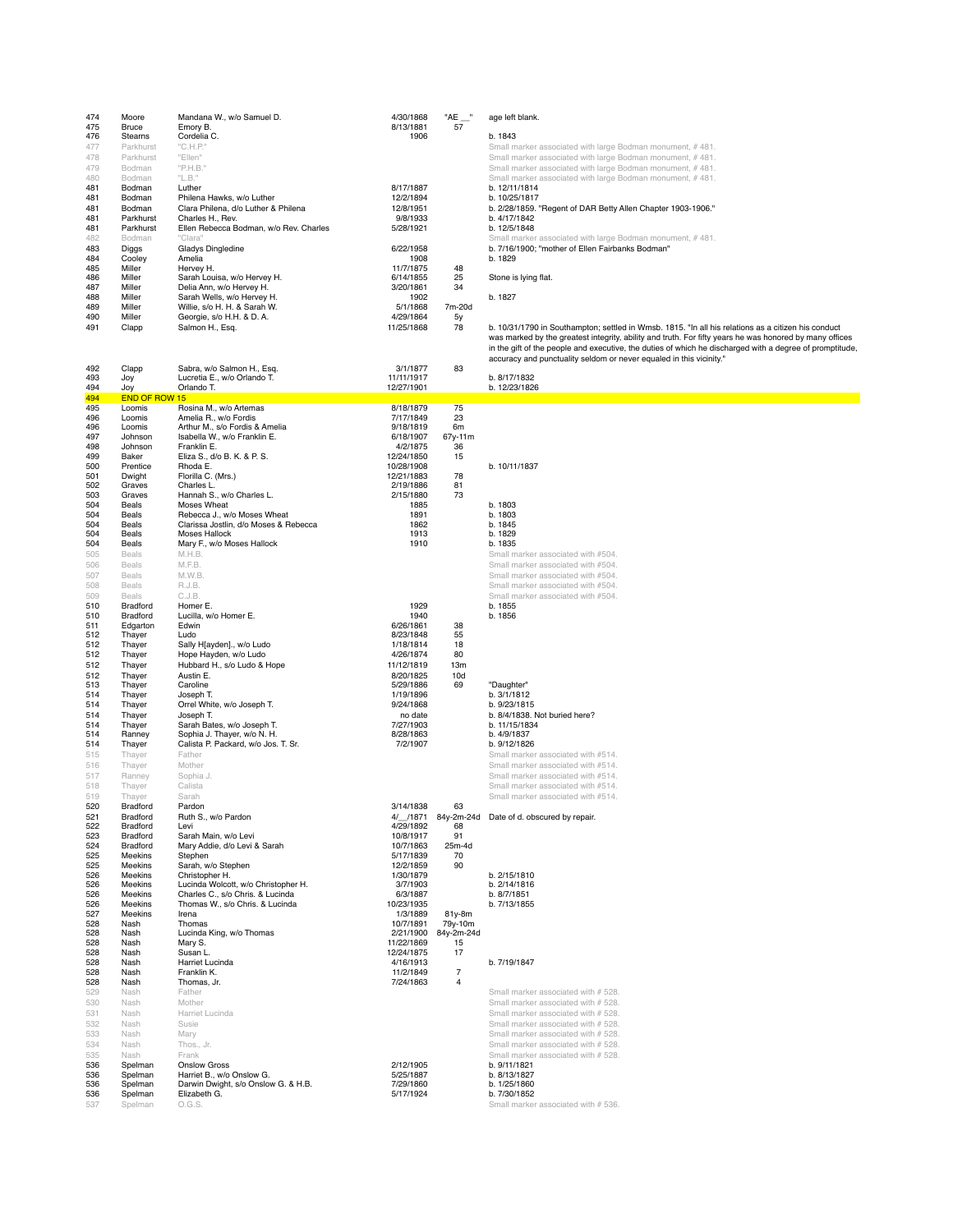| 538        | Spelman              | H.B.S.                                                                                                         |                          |                        | Small marker associated with # 536                                                        |
|------------|----------------------|----------------------------------------------------------------------------------------------------------------|--------------------------|------------------------|-------------------------------------------------------------------------------------------|
| 539        | Spelman              | E.G.S.                                                                                                         |                          |                        | Small marker associated with # 536                                                        |
| 540        | Spelman              | "Dear Little Dardie"                                                                                           |                          |                        | Small marker associated with # 536.                                                       |
| 541<br>541 | Towne<br>Towne       | Allen L.<br>Mary R. Bradford, w/o Allen L.                                                                     | 1924<br>1940             |                        | b. 1859<br>b. 1869                                                                        |
| 542        | Beals                | Charles                                                                                                        | 3/17/1926                |                        | b. 6/21/1852                                                                              |
| 542        | Beals                | Isa Walbridge, w/o Charles                                                                                     | 12/31/1932               |                        | b. 6/14/1857                                                                              |
| 543        | Walbridge            | Calvin C.                                                                                                      | 12/24/1907               | 76                     | Co. I, 52nd Mass. Vol.                                                                    |
| 544        | Walbridge            | Mahala M., w/o Calvin C.                                                                                       | 2/2/1896                 | 65                     |                                                                                           |
| 545<br>546 | Walbridge<br>Miller  | Abbie, inf. d/o C. C. & M. M.<br>Viola Delle, d/o John W. & Carrie                                             | 8/24/1863<br>11/27/1879  | no age<br>3y-6m-3d     |                                                                                           |
| 546        | <b>END OF ROW 16</b> | and the state of the state of the state of the state of the state of the state of the state of the state of th |                          |                        |                                                                                           |
| 547        | Hubbard              | Elisha                                                                                                         | 8/30/1853                | 64                     |                                                                                           |
| 548        | Hubbard              | Erotus W.                                                                                                      | 5/14/1857                | 36                     |                                                                                           |
| 549        | Hubbard              | Jeremiah                                                                                                       | 5/18/1850                | 63                     |                                                                                           |
| 550        | Hubbard              | E. C. [Epaphroditus Champion]                                                                                  | 5/16/1874                | 57                     | Drowned in Mill River disaster.                                                           |
| 551<br>552 | Hubbard<br>Strong    | Sophia Edgarton, w/o E. C.<br>William                                                                          | 1/13/1907<br>4/12/1839   | 86<br>83               |                                                                                           |
| 552        | Strong               | w/o William                                                                                                    | 4/5/1858                 | 82                     |                                                                                           |
| 553        | Strong               | Leonardo                                                                                                       | 8/23/1870                | 63                     |                                                                                           |
| 554        | Strong               | Lucy L., w/o Leonardo                                                                                          | 8/6/1881                 | 76                     |                                                                                           |
| 555        | Strong               | Joseph William, only s/o Wm. & Lucy                                                                            | 8/14/1863                | 22y-11m                | "He died in the U. S. Military Hospital in N.Y. on his return from service in Louisiana." |
| 556<br>556 | Goodman<br>Goodman   | Spencer<br>Mary, w/o Spencer                                                                                   | 11/27/1868<br>2/16/1872  | 87<br>79               |                                                                                           |
| 557        | Goodman              | Stephen Kellogg                                                                                                | 1905                     |                        | b. 1823                                                                                   |
| 557        | Goodman              | Sarah Bates, w/o Stephen K.                                                                                    | 1887                     |                        | b. 1828                                                                                   |
| 558        | ?                    | "S. Josephine"                                                                                                 |                          |                        | No further inscription.                                                                   |
| 559        | Watson               | Lois W., w/o David E.                                                                                          | 5/23/1849                | 27                     |                                                                                           |
| 559<br>560 | Watson<br>Williams   | Infant d/o David E. & Lois W.<br>Mary, adopted d/o T. A. & Lucretia                                            | none<br>6/19/1859        | 5d<br>8y               |                                                                                           |
| 561        | Taylor               | Henry                                                                                                          | 5/5/1891                 | 87y-7m                 |                                                                                           |
| 561        | Taylor               | Lucretia, w/o Henry                                                                                            | 3/11/1879                | 78y-8m                 |                                                                                           |
| 562        | Hannum               | Sidney                                                                                                         | 9/1/1858                 | 60                     |                                                                                           |
| 563        | White                | Josiah                                                                                                         | 6/12/1888                |                        | b. 3/11/1821                                                                              |
| 563<br>563 | White<br>White       | Sarah B. Thayer, w/o Josiah<br>Charles J., s/o Josiah & Sarah                                                  | 3/6/1903<br>3/26/1863    |                        | b. 10/4/1824<br>b. 8/12/1860                                                              |
| 563        | White                | Isabella A.                                                                                                    | 11/11/1912               |                        | b. 1/22/1849                                                                              |
| 563        | White                | Melvin H.                                                                                                      | 12/14/1904               |                        | b. 3/20/1857                                                                              |
| 564        | Warner               | Aaron                                                                                                          | 4/23/1856                | 90                     |                                                                                           |
| 565        | Warner               | Lucretia, w/o Aaron<br>Quartus S.                                                                              | 7/24/1871<br>3/16/1902   | 97                     |                                                                                           |
| 566<br>567 | Warner<br>Warner     | Clarinda, w/o Quartus S.                                                                                       | 2/28/1878                | 87y-10m<br>63?         | Stone is cracked, repaired. Second digit of age can't be read with certainty.             |
| 568        | Richardson           | Edward W.                                                                                                      | 4/16/1897                | 70y-6m                 |                                                                                           |
| 568        | Richardson           | Jane, w/o Edward W                                                                                             | 10/23/1935               | 100y-2m                | "and [w/o] Wm. W. Newman."                                                                |
| 569        | Newman               | Wm. W.                                                                                                         | 3/11/1862                | 29                     | 27th Mass. Vol.; "died in No. Carolina."                                                  |
| 569        | Newman               | Wm. W., Jr.                                                                                                    | 3/31/1934                | 71y-9m                 |                                                                                           |
| 570<br>571 | Newman<br>Thayer     | Mary Nancy, d/o Wm. & Jane<br>Willard H.                                                                       | 9/27/1863<br>10/7/1863   | $3y-4m$<br>41          | Co. I, 52nd Mass. Vol.                                                                    |
| 572        | Rhodes?              | Julia Kate                                                                                                     | 10/19/1863               | 6y                     |                                                                                           |
| 573        | Rhodes               | <b>B.F.</b>                                                                                                    | 8/24/1879                | 54                     | "Father"                                                                                  |
| 574        | Rhodes               | Dolly S. [w/o B. F.?]                                                                                          | 7/30/1908                | 78                     | "Mother"                                                                                  |
| 575        | Rhodes               | John J.                                                                                                        | 2/23/1882                | 22                     |                                                                                           |
| 576<br>577 | Rhodes<br>Nash       | Mary Eva, d/o B. F. & D. T.<br>Jonathan W.                                                                     | 9/27/1861<br>7/19/1881   | 3y-5m<br>77y-1m        | "Little Eva"<br>"Our Father"                                                              |
| 577        | Nash                 | Salome H., w/o Jonathan W.                                                                                     | 12/12/1884               | 77                     | "Our Mother"                                                                              |
| 578        | Nash                 | "S.H.N."                                                                                                       |                          |                        | Small marker associated with #577.                                                        |
| 579        | Nash                 | "J.W.N."                                                                                                       |                          |                        | Small marker associated with #577.                                                        |
| 580        | Forsyth              | Andrew                                                                                                         | 9/22/1875                | 39                     |                                                                                           |
| 581<br>582 | Forsyth<br>Forsyth   | Aurelia Upton, w/o Andrew<br>Carrie, w/o Charles E.                                                            | 1/7/1920<br>4/10/1891    | 84<br>23               |                                                                                           |
| 583        | Forsyth              | Carrie E., d/o Andrew & Aurelia                                                                                | 7/14/1862                | 6 wks                  |                                                                                           |
| 584        | Forsyth              | William                                                                                                        | 6/20/1922                |                        | b. 5/28/1834                                                                              |
| 585        | Forsyth              | Mary Ann Upton, w/o William                                                                                    | 7/13/1926                |                        | b. 9/4/1837                                                                               |
| 586<br>586 | Williams<br>Williams | George E.<br>Lucy R. Upton, w/o George E.                                                                      | 12/30/1903               |                        | b. 1/23/1834                                                                              |
| 587        | Warner               | Olive R. Upton, w/o James P.                                                                                   | 3/10/1916<br>12/7/1917   |                        | b. 11/13/1840<br>b. 2/3/1829                                                              |
| 588        | Warner               | Frederick Chester, s/o James P. & Olive                                                                        | 7/20/1863                |                        | b. 8/20/1861                                                                              |
| 589        | Upton                | Chester                                                                                                        | 7/14/1887                | 83                     |                                                                                           |
| 590        | Upton                | Sybil, w/o Chester                                                                                             | 9/9/1886                 | 71                     |                                                                                           |
| 591<br>592 | Upton<br>Upton       | Eunice, w/o Chester<br>Miranda, w/o Chester                                                                    | 11/27/1870<br>10/12/1865 | 56                     |                                                                                           |
| 593        | Upton                | Sarah M., d/o Chester & Miranda                                                                                | 9/28/1864                | 58y-3m<br>19y-11m      |                                                                                           |
| 594        | Upton                | Charles R., s/o Chester & Miranda                                                                              | 8/9/1867                 | 18y-6m                 |                                                                                           |
| 595        | Upton                | Josephine                                                                                                      | 4/13/1888                | 34y-9m                 |                                                                                           |
| 596<br>596 | Tanner<br>Tanner     | John<br>Elizabeth G.                                                                                           | 1897<br>1866             |                        | b. 1810<br>b. 1810                                                                        |
| 597        | Tanner               | Abraham                                                                                                        | 1922                     |                        | b. 1841                                                                                   |
| 597        | Tanner               | Mary M. Bradford, w/o Abraham                                                                                  | 1887                     |                        | b. 1845                                                                                   |
| 597        | Tanner               | Arabell Bradford, w/o Abraham                                                                                  | 1927                     |                        | b. 1855                                                                                   |
| 597        | <b>END OF ROW 17</b> |                                                                                                                |                          |                        |                                                                                           |
| 598<br>598 | Presbrey<br>Presbrey | Luther C.<br>Julia M.                                                                                          | 1907<br>1914             |                        | b. 1829<br>b. 1833                                                                        |
| 598        | Presbrey             | Charles F.                                                                                                     | 1864                     |                        | b. 1859                                                                                   |
| 599        | Hillman              | Jerome E.                                                                                                      | 3/31/1895                | 60                     | Co. H, 37th Mass., and Co. I, 52nd Mass.                                                  |
| 600        | Hillman              | Sarah E., w/o Jerome E.                                                                                        | 5/16/1874                | 42                     | "Drowned in the flood."                                                                   |
| 601<br>602 | Hillman<br>Hillman   | Lewis J., s/o J. E. & S. E.<br>Walter E., s/o J. E. & S. E.                                                    | 12/3/1869<br>9/23/1865   | 5 d<br>13 <sub>m</sub> |                                                                                           |
| 603        | Hillman              | Lillie E., d/o J. E. & S. E.                                                                                   | 11/9/1861                | 4m                     |                                                                                           |
| 604        | Munson               | Polly, w/o Benjamin                                                                                            | 8/20/1854                | 67                     |                                                                                           |
| 605        | Hillman              | Abigail, w/o Justin                                                                                            | 4/11/1872                | 77                     |                                                                                           |
| 606        | Hillman              | Justin                                                                                                         | 7/28/1867                | 74                     |                                                                                           |
| 607<br>608 | Foote<br>Foote       | George F., s/o Emerson & Abigail<br>Willie H., s/o Emerson & Abigail                                           | 3/2/1856<br>8/6/1851     | $2v-9m$<br>$3y-5m$     |                                                                                           |
| 609        | Claghorn             | Benjamin                                                                                                       | 7/25/1872                | 76y-6m                 |                                                                                           |
| 610        | Claghorn             | Esther, w/o Benjamin                                                                                           | 1/15/1869                | 66                     |                                                                                           |
| 611        | Ranney               | Susan J., w/o N. H.; d/o Benj. Claghorn                                                                        | 1/3/1871                 | 32                     |                                                                                           |
| 611        | Ranney               | Nellie, d/o N. H. & Susan                                                                                      | 4/3/<br>?                | 5m-15d                 | Year of d. is not on stone.                                                               |
| 612<br>613 | Claghorn<br>Claghorn | Austin C.<br>Harriette, d/o Benjamin & Esther                                                                  | 3/15/1848                | ?<br>3y-7m             | Co. I, 49th NY inf. No d. date or age on stone.                                           |
| 614        | Thayer               | Minot                                                                                                          | 8/20/1872                | 82                     |                                                                                           |
| 615        | Thayer               | Cynthia M., w/o Minot                                                                                          | 11/16/1869               | 73                     |                                                                                           |
| 616        | Tileston             | Charles E.                                                                                                     | 9/19/1902                | 73                     | Captain, Co. I, 52nd Mass. Vol.                                                           |

# s., and Co. I, 52nd Mass.<br>flood."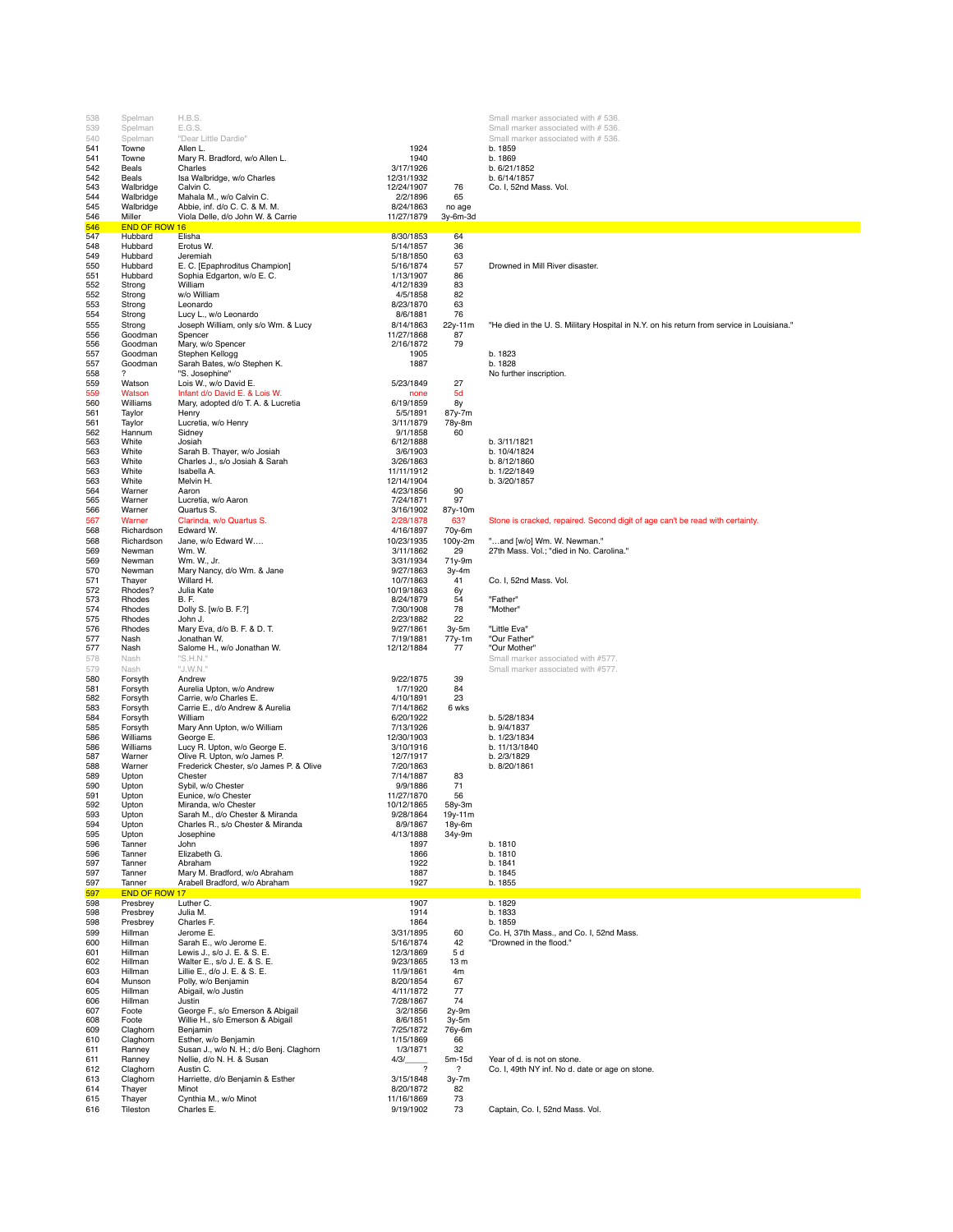| 617        | Tileston               | Maria C. [Thayer], w/o Charles E.                                     | 6/4/1892                | 57                       |                                                                                                         |
|------------|------------------------|-----------------------------------------------------------------------|-------------------------|--------------------------|---------------------------------------------------------------------------------------------------------|
| 618        | Thayer                 | Cordelia E., d/o Minot & Cynthia                                      | 10/24/1848              | 28                       |                                                                                                         |
| 619        | White<br>White         | John<br>Salame, w/o John                                              | 2/23/1871<br>2/5/1880   | 72<br>78                 |                                                                                                         |
| 620<br>621 | Black                  | Lewis T.                                                              | 2/20/1880               | 41                       |                                                                                                         |
| 622        | Black                  | Egesta S., w/o Lewis                                                  | 2/24/1915               | 74                       |                                                                                                         |
| 623        | Miller                 | Hannah A., w/o John W.                                                | 9/17/1854               | 19                       |                                                                                                         |
| 624        | Chandler               | Frank S.                                                              | no date                 |                          | b. 1856. Buried at #1325.                                                                               |
| 624        | Chandler               | Viola Skiff, w/o Frank S.                                             | 1924                    |                          | b. 1863                                                                                                 |
| 625        | Skiff                  | Valentine W.                                                          | 9/17/1901               | 83y-2m                   | "Died in Williamsburg."                                                                                 |
| 625        | Skiff                  | M. Arminda Webb, w/o Valentine W.                                     | 12/20/1907              | 79                       | "Died in Atlanta, Ga."                                                                                  |
| 626        | Skiff                  | Grace, d/o V. W. & M. A.                                              | 8/26/1877               | $5y-5m$                  |                                                                                                         |
| 627        | Skiff                  | Maggie, d/o V. W. & M. A.                                             | 11/1/1867               | 4m-20d                   |                                                                                                         |
| 628        | Hunt                   | Catherine Webb, w/o C. W. Hunt                                        | 1/14/1902               | 75y-6m                   | widowed sister of Arminda Webb Skiff and Mary Webb Graves.                                              |
| 629        | Quigley                | Electa, w/o James                                                     | 5/17/1856               | 64                       |                                                                                                         |
| 630        | Jackson                | Benjamin                                                              | 12/28/1863              | 80                       |                                                                                                         |
| 631        | Jackson                | Electa                                                                | 4/24/1857               | 74                       |                                                                                                         |
| 632        | Black                  | Edward                                                                |                         | $\overline{\phantom{a}}$ | Co. I, 52nd Mass. Vol.                                                                                  |
| 633        | Thayer                 | William F.                                                            | 11/8/1863               | 40                       |                                                                                                         |
| 633        | Thayer                 | Herbert H.                                                            | 11/2/1852               | 6y-8m                    |                                                                                                         |
| 633        | Thayer                 | Alice E.                                                              | 11/14/1856              | $\overline{7}$           |                                                                                                         |
| 634        | Russ                   | Rufus                                                                 | 11/15/1882              | 74y-3m                   |                                                                                                         |
| 635        | Russ                   | Caroline L. Damon, w/o Rufus                                          | 5/1/1863                | 28y-6m                   |                                                                                                         |
| 636        | Russ                   | Lucy                                                                  | 1/5/1889                | 75y-10m                  |                                                                                                         |
| 637<br>638 | Russ<br>Russ           | Belinda                                                               | 10/9/1871               | 58<br>80                 |                                                                                                         |
| 639        | Ball                   | Electa Clark, w/o Benjamin<br>John                                    | 8/11/1860<br>8/16/1858  | 69                       |                                                                                                         |
| 640        | Ball                   | Rosetta, w/o John                                                     | 1/26/1881               | 80                       |                                                                                                         |
| 641        | Snow                   | Soloman                                                               | 1/26/1848               | 93                       |                                                                                                         |
| 642        | Snow                   | Sarah H., w/o William                                                 | 5/16/1874               | 79                       | "Drowned in Mill River Flood"                                                                           |
| 643        | Snow                   | William                                                               | 3/17/1864               | 71                       |                                                                                                         |
| 644        | Smith                  | Charles                                                               | 12/28/1863              |                          | b. 2/10/1812                                                                                            |
| 644        | Smith                  | Mary P., w/o Charles                                                  | 1/20/1866               |                          | b. 8/3/1814                                                                                             |
| 644        | Smith                  | Sarah P.                                                              | 9/24/1916               |                          | b. 12/1/1839                                                                                            |
| 644        | Smith                  | Mary E.                                                               | 1/27/1896               |                          | b. 9/15/1857                                                                                            |
| 645        | Wait                   | Salmon K.                                                             | 2/15/1901               |                          | b. 4/30/1817                                                                                            |
| 645        | Wait                   | Electa M. [Morton], w/o Salmon K.                                     | 10/12/1911              |                          | b. 8/14/1813                                                                                            |
| 646        | Brown                  | Jerome E.                                                             | 4/25/1864               | 30                       |                                                                                                         |
| 647        | Williams               | John M.                                                               | 9/29/1907               |                          | b. 7/17/1835                                                                                            |
| 648        | Williams               | Sarah A.                                                              | 8/24/1920               | 83                       |                                                                                                         |
| 649        | Williams               | Grace E.                                                              | 7/7/1950                | 78                       |                                                                                                         |
| 650        | Brown                  | Jimmie, s/o J. & S. A.                                                | 9/15/1864               | 15m                      |                                                                                                         |
| 650A       | Durant                 | Daniel S.                                                             | 6/17/1873               | 54                       | Lying flat, broken, on S side of grassy road to E end of cem. This is one of only two stones on SW side |
|            |                        |                                                                       |                         |                          | of perimeter roadway running SE from central road loop.                                                 |
| 650B       | Drechsler              | John Frederick                                                        | 3/9/1855                |                          | b. 4/6/1802 in Germany, d. Wmsb. South of Durant's stone. Completely buried until Sept. 2007.           |
| 650        | <b>END OF ROW 18</b>   |                                                                       |                         |                          |                                                                                                         |
| 651        | Stebbins               | Alvah                                                                 | 7/12/1881               | 58                       |                                                                                                         |
| 651        | Stebbins               | Mary A. Wells, w/o Alvah                                              | 10/9/1919               | 85                       |                                                                                                         |
| 652        | Stebbins               | A.S.                                                                  |                         |                          | Small marker associated with #651.                                                                      |
| 653        | Stebbins               | M.S.                                                                  |                         |                          | Small marker associated with #651.                                                                      |
| 654        | Vinton                 | Ann Jane                                                              | 1929                    |                          | b. 1832                                                                                                 |
| 655        | Wells                  | William G.                                                            | 1876                    |                          | b. 1825                                                                                                 |
| 655        | Wells                  | Mari Willcutt, w/o William G.                                         |                         |                          |                                                                                                         |
|            |                        |                                                                       | 1905                    |                          | b. 1829                                                                                                 |
| 655        | Wells                  | Martin George, s/o Wm. G. & Mari                                      | 1892                    |                          | b. 1855                                                                                                 |
| 656        | Wells                  | W.G.W.                                                                |                         |                          | Small marker associated with #655.                                                                      |
| 657        | Wells                  | M.W.W.                                                                |                         |                          | Small marker associated with #655.                                                                      |
| 658        | Wells                  | M.G.W.                                                                |                         |                          | Small marker associated with #655.                                                                      |
| 659        | Hillman                | F.O.                                                                  | 11/28/1880              | $43 - 4 - 17$            |                                                                                                         |
| 660        | Hillman                | Belle S., w/o F. O.                                                   | 10/27/1877              | 36                       |                                                                                                         |
| 661        | Hillman                | Nellie L.                                                             | 4/29/1882               | 16                       |                                                                                                         |
| 662        | Wood                   | Emily W. Graves, w/o Gaius O.                                         | 12/7/1877               | 29                       |                                                                                                         |
| 663        | Wood                   | Gaius O.                                                              | 1919                    |                          | b. 1841                                                                                                 |
| 663        | Wood                   | Elizabeth K. Miller                                                   | 1921                    |                          | b. 1850                                                                                                 |
| 664        | <b>Miller</b>          | Edward I.                                                             | 12/5/1877               | 32                       |                                                                                                         |
| 665        | Lawton                 | George N.                                                             | 4/30/1878               | 79                       |                                                                                                         |
| 665        | Lawton                 | Rebecca B., w/o George N.                                             | 9/2/1888                | 83                       |                                                                                                         |
| 666        | Winch                  | Leonard J.                                                            | 4/17/1908               |                          | b. 9/22/1828                                                                                            |
| 666        | Winch                  | Juvenilia C.                                                          | 8/16/1907               |                          | b. 4/2/1831                                                                                             |
| 667<br>668 | Stockwell<br>Stockwell | J. T.<br>Elizabeth L., w/o J. T.                                      | 12/24/1904<br>3/23/1881 | 82<br>55                 |                                                                                                         |
| 669        | Smith                  | Daniel                                                                | 8/12/1879               | 74                       |                                                                                                         |
| 669        | Smith                  | Cynthia Nichols, w/o Daniel                                           | 3/12/1890               | 81                       |                                                                                                         |
| 670        | Hill                   | Hiram                                                                 | 9/24/1889               |                          | b. 1/14/1804                                                                                            |
| 670        | Hill                   | Roena T.[Thayer], w/o Hiram                                           | 10/31/1881              |                          | b. 4/2/1807                                                                                             |
| 670        | Hill                   | Arthur H., s/o Hiram & Roena                                          | 6/30/1873               | 23y-6m                   |                                                                                                         |
| 671        | Hill                   | "Father"                                                              |                         |                          | Small marker associated with #670                                                                       |
| 672        | Hill                   | "Mother"                                                              |                         |                          | Small marker associated with #670                                                                       |
| 673        | Hill                   | "Son"                                                                 |                         |                          | Small marker associated with #670                                                                       |
| 674        | Ward                   | Jeremiah                                                              | 5/16/1874               | 71                       | "Drowned by the breaking of the Reservoir."                                                             |
| 675        | Ward                   | Sarah, w/o Jeremiah                                                   | 9/6/1886                |                          | b. 8/11/1806                                                                                            |
| 676        | Knights                | Electa ("Widow")                                                      | 5/16/1874               | 80                       | "Drowned by the breaking of the Reservoir."                                                             |
| 677        | Knight                 | Samuel                                                                | 1/20/1889               | 78y-5m                   |                                                                                                         |
| 678        | Stephens               | James                                                                 | 5/16/1874               |                          | b. 1825. "Drowned in Mill River Flood."                                                                 |
| 678        | Stephens               | Harriet Lewis, w/o James                                              | 1908                    |                          | b. 1827                                                                                                 |
| 678        | Stephens               | Nettie G., d/o James & Harriet                                        | 1878                    |                          | b. 1858                                                                                                 |
| 678        | Stephens               | Lewis J. s/o James & Harriet                                          | 1938                    |                          | b. 1861                                                                                                 |
| 678        | Stephens               | Gertrude H., d/o James & Harriet                                      | 1957                    |                          | b. 1871                                                                                                 |
| 679        | Kingsley               | Elbridge G.                                                           | 6/8/1889                | 78                       |                                                                                                         |
| 679        | Kingsley               | Elizabeth W., w/o E. G.                                               | 5/16/1874               | 60                       | drowned in Mill River flood                                                                             |
| 680        | Graves                 | Henry L.                                                              | 10/14/1902              |                          | b. 10/25/1836                                                                                           |
| 681        | Graves                 | Eliza W. Kingsley, w/o Henry L.                                       | 3/21/1915               |                          | b. 4/30/1837                                                                                            |
| 682        | Holmes                 | Sarah R., w/o Hiram                                                   | 7/18/1839               | 33                       |                                                                                                         |
| 681        | Holmes                 | Electa S., w/o Hiram                                                  | 9/26/1857               | 51                       |                                                                                                         |
| 683        | Holmes                 | Hiram                                                                 | 2/20/1877               | 76y-6m                   |                                                                                                         |
| 684        | Holmes                 | Francis H.                                                            | 5/26/1882               | 43                       |                                                                                                         |
| 685<br>686 | Holmes<br>Tilton       | Sarah R., only d/o Hiram & Electa<br>William Henry, s/o H. H. & J. E. | 6/8/1874<br>5/16/1874   | 28                       | Drowned in flood                                                                                        |
| 687        | Tilton                 | Julia E. Snow, w/o Henry H.                                           | 5/21/1897               | $3y-7m$                  | b. 7/30/1832                                                                                            |
| 687        | Tilton                 | Henry H.                                                              | 5/10/1897               |                          | b. 12/17/1831                                                                                           |
| 688        | Bartlett               | Simeon                                                                | 10/1/1874               | 72                       |                                                                                                         |
| 689        | Bartlett               | Lillian Jennie, only ch/o S. & J. M.                                  | 4/7/1881                | 2y-11m-14d               |                                                                                                         |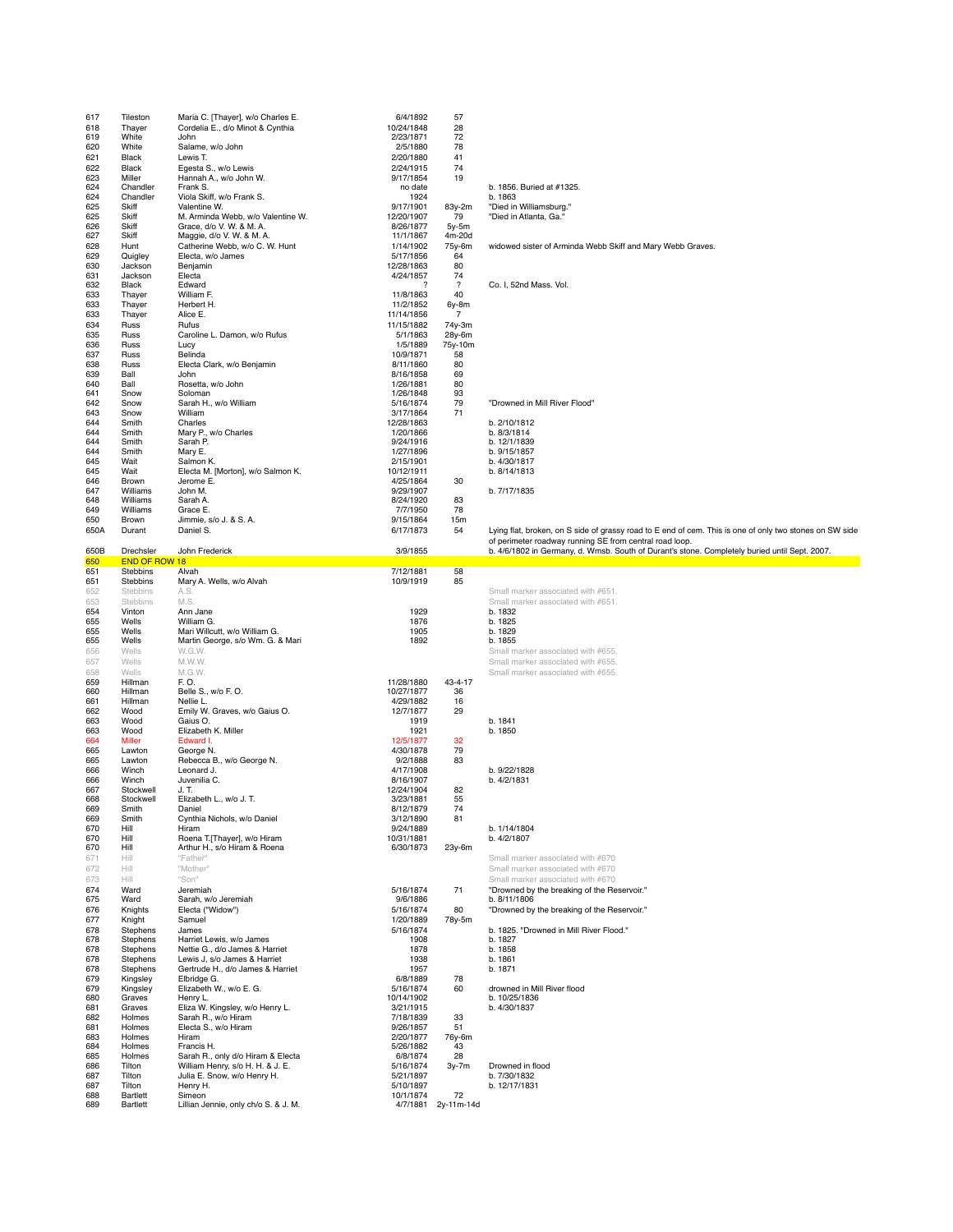| 690<br>690        | Drake<br>Drake                 | Wadsworth<br>Sarah J, w/o Wadsworth                                                                     | 1896<br>1877                    |                          | b. 1829<br>b. 1830                                                                                                     |
|-------------------|--------------------------------|---------------------------------------------------------------------------------------------------------|---------------------------------|--------------------------|------------------------------------------------------------------------------------------------------------------------|
| 690               | Drake                          | Alice J., w/o Wadsworth                                                                                 | 1947                            |                          | b. 1855                                                                                                                |
| 690<br>690        | Drake<br>Drake                 | Harry T.<br>Helen M. w/o Harry T.                                                                       | 1947<br>1918                    |                          | b. 1879<br>b. 1874                                                                                                     |
| 690               | Drake                          | Helen J., d/o Harry & Helen                                                                             | 1983                            |                          | b. 1904                                                                                                                |
| 691<br>692        | Loud<br>Loud                   | Robert P.<br>Jane A., w/o Robert P.                                                                     | 9/22/1906<br>6/14/1882          | 69y-9m<br>37y-3m         |                                                                                                                        |
| 693<br>693        | Loud<br>Loud                   | James H.                                                                                                | 1946<br>1944                    |                          | b. 1872<br>b. 1886                                                                                                     |
| 693               | Loud                           | Lydia C. Trask, w/o James H.<br>Wilmer J., s/o James and Lydia                                          | 1922                            |                          | b. 1920                                                                                                                |
| 693<br>694        | Loud<br>Kirkland               | Elizabeth J.<br>Ethel J.                                                                                | 1979<br>1961                    |                          | b. 1921<br>b. 1901                                                                                                     |
| 695               | Guilford                       | Chauncey                                                                                                | 1906                            |                          | b. 1837; Co. I, 52nd Mass. Vol.                                                                                        |
| 695<br>696        | Guilford<br>Kirkland           | Emily M. Stebbins, w/o Chauncey<br>Mabel J.                                                             | 1826<br>1950                    |                          | b. 1839<br>b. 1880                                                                                                     |
| 696               | Kirkland                       | William H.                                                                                              | 1964                            |                          | b. 1879                                                                                                                |
| 696<br>697        | Torrey                         | END OF ROW 19. ROW 20 IS IRREGULAR AND CONTAINS ONLY FIVE STONES.<br>Calvin                             | 4/24/1896                       |                          | b. 10/2/1813                                                                                                           |
| 697               | Torrey                         | Sarah B. Hayden, w/o Calvin                                                                             | 7/29/1838                       | 20<br>69                 |                                                                                                                        |
| 697<br>698        | Torrey<br>LaPalm               | Clarissa B. Thayer, w/o Calvin<br>Horace L.                                                             | 6/3/1891<br>6/5/1997            |                          | b. 8/13/1917. TEC4 US Army WWII                                                                                        |
| 699               | 2                              | 2                                                                                                       | 2                               | $\overline{\mathcal{E}}$ | Little white lamb; no inscription.                                                                                     |
| 700<br>700        | Nash<br>Nash                   | William Wallace<br>Anna Elizabeth, w/o William Wallace                                                  | 1919<br>1925                    |                          | b. 1852<br>b. 1855                                                                                                     |
| 701<br>701        | Holmes<br>Holmes               | Franklin M.<br>Frances A., w/o Franklin M.                                                              | 1905<br>1915                    |                          | b. 1836<br>b. 1834                                                                                                     |
| 701               | Holmes                         | Frederick M.                                                                                            | 1930                            |                          | b. 1866                                                                                                                |
| 701<br>701        | Holmes<br><b>END OF ROW 20</b> | Margaret M., w/o Frederick M.                                                                           | 1926                            |                          | b. 1866                                                                                                                |
| 702               | Hill                           | Edward L., M.D.                                                                                         | 1911                            |                          | b. 1827                                                                                                                |
| 703<br>704        | Hill<br>Nash                   | Hope Lucinda, w/o Edw. L.<br>James S.                                                                   | 1902<br>1914                    |                          | b. 1830<br>b. 1838                                                                                                     |
| 704               | Nash<br>Bernard                | Mary J. Wright, w/o James S.                                                                            | none                            |                          | b. 1838. Not buried here?                                                                                              |
| 705<br>705        | Bernard                        | Timothy<br>Mary Jane, w/o Timothy                                                                       | 1911<br>8/13/1887               |                          | b. 11/8/1830<br>b. 11/20/1836                                                                                          |
| 705<br>705        | LaPalm<br>LaPalm               | Donald L.<br>Vivian Nadeau, w/o Donald                                                                  | 1999<br>none                    |                          | b. 1947<br>b. 1949. Living?                                                                                            |
| 705               | LaPalm                         | Horace L.                                                                                               | 1997                            |                          | b. 1917                                                                                                                |
| 705<br>705        | LaPalm<br>LaPalm               | Adeline Merritt, w/o Horace<br>Paulette S.                                                              | 1999<br>none                    |                          | b. 1919<br>b. 1943. Living?                                                                                            |
| 706               | Leonard                        | Henry S.                                                                                                | 1921                            |                          | b. 1837                                                                                                                |
| 706<br>706        | Leonard<br>Leonard             | Lucy E. Long, w/o Henry S.<br>Walter H.                                                                 | 1918<br>1923                    |                          | b. 1839<br>b. 1871                                                                                                     |
| 706               | Leonard                        | Etta M. Longfellow, w/o Walter H.<br>Frank L.                                                           | 1942                            |                          | b, 1871                                                                                                                |
| 707<br>708        | Carr<br>Carr                   | Sophia L., w/o L. W. & d/o Hiram Nash                                                                   | 6/16/1905<br>9/15/1884          | 45                       | b. 9/30/1858                                                                                                           |
| 709<br>709        | Carr<br>END OF ROW 21          | Lester W.                                                                                               | 4/24/1903                       | 73                       |                                                                                                                        |
| 710               | Williams                       | Fanny L., w/o John C.                                                                                   | 9/4/1859                        | 51                       | One of two different stones for Fanny in NVHC.                                                                         |
| 710<br>711        | Fuller<br>Hemenway             | Almira A. [d/o Fanny & J. C. Williams]<br>Elijah P.                                                     | 1888<br>1937                    |                          | b. 1837. Inscription is on back of stone, upside down, very near the ground.<br>b. 1856                                |
| 711               | Hemenway                       | Ella F. Shumway, w/o Elijah P.                                                                          | 1950                            |                          | b. 1862                                                                                                                |
| 711<br>711        | Hemenway<br>Hemenway           | Harriet A., d/o Elijah & Ella<br>Walter E., s/o Elijah & Ella                                           | 1889<br>1894                    |                          | b. 1888<br>b. 1892                                                                                                     |
| 711<br>711        | Hemenway<br>Hemenway           | Fred M., s/o Elijah & Ella<br>Ruth V., M.D.                                                             | 1971<br>1974                    |                          | b. 1890<br>b. 1894                                                                                                     |
| 712               | Nichols                        | Alfred A.                                                                                               | 2/22/1907                       |                          | b. 4/17/1834                                                                                                           |
| 712<br>713        | Nichols<br>Nichols             | Caroline A. Hill, w/o Alfred A.<br>"Father"                                                             | 2/15/1929                       |                          | b. 8/2/1838<br>Small marker associated with #712.                                                                      |
| 714               | Nichols                        | "Mother"                                                                                                |                                 |                          | Small marker associated with #712.                                                                                     |
| 715<br>716        | Nichols<br>Nichols             | Clara<br>Jennie                                                                                         | 1925<br>1922                    |                          | b. 1868<br>b. 1865                                                                                                     |
| 717               | Bodman                         | Rose Maria, d/o James M. & Maria                                                                        |                                 |                          |                                                                                                                        |
| 718<br>719        | Bodman                         |                                                                                                         | 1/14/1914                       |                          | b. 10/5/1865                                                                                                           |
| 720               |                                | Alice Frances, d/o James M. & Maria                                                                     | 11/23/1898                      |                          | b. 7/25/1854                                                                                                           |
| 721<br>721        | Bodman<br>Bodman               | Lyman H., s/o James M. & Maria<br>Arthur J., s/o James M. & Maria                                       | 2/6/1885<br>2/7/1892            |                          | b. 8/17/1857<br>b. 3/7/1862                                                                                            |
|                   | Bodman<br>Bodman               | James Mayhew<br>Maria Hubbard, w/o James Mayhew                                                         | 3/6/1904<br>1/10/1908           |                          | b. 1/18/1824<br>b. 4/19/1823                                                                                           |
| 722               | Forsyth                        | James                                                                                                   | 8/17/1901                       |                          | b. 8/4/1828                                                                                                            |
| 722<br>723        | Forsyth<br>Forsyth             | Margaret A. Stewart<br>Florence E. Merriam, w/o James A.                                                | 7/14/1897<br>1908               |                          | b. 3/18/1831. Prob. w/o James Forsyth, though their shared stone doesn't say so.<br>b. 1867                            |
| 724               | Forsyth                        | James A.                                                                                                | 5/7/1887                        | 25y-2m-20d               |                                                                                                                        |
| 724<br>725        | <b>END OF ROW 22</b><br>Shaw   | Martin                                                                                                  | 12/9/1888                       | 78y-6m                   |                                                                                                                        |
| 725               | Shaw                           | Thankful B., w/o Martin                                                                                 | 2/6/1902                        | 88y-1m                   |                                                                                                                        |
| 726<br>727        | <b>Briggs</b><br>Briggs        | Hester A., w/o Francis F.<br>Francis F.                                                                 | 10/5/1888<br>9/25/1902          | 55y-5m-16d<br>88y-1m     |                                                                                                                        |
| 728               | Miller<br>Barrus?              | Lewis W.                                                                                                | 1888<br>1931                    |                          | b. 1840<br>b. 1843. Remarried widow of Lewis W. Miller?                                                                |
| 728<br>729        | Hemenway                       | Susan Miller Barrus<br>Amoret S., w/o Obed                                                              | 12/1/1865                       | 64                       |                                                                                                                        |
| 730<br>731        | Hemenway<br>?                  | Obed<br>Idella                                                                                          | 2/8/1890                        | 71                       | No other inscription.                                                                                                  |
| 731               | ?                              | Harlan                                                                                                  |                                 |                          | No other inscription.                                                                                                  |
| 732<br>733        | Bradford<br>Bradford           | Esther L., d/o G. W. & R. C.<br>Roxanna C., w/o George W.                                               | 8/15/1873<br>2/23/1903          | 15y-8m-5d<br>82y-16d     |                                                                                                                        |
|                   | <b>Bradford</b>                | <b>George V</b>                                                                                         | 11/28/1884                      | 67y-9m                   |                                                                                                                        |
| 735<br>736        | Holmes<br>Holmes               | Winifred F., d/o A. F. & E. H.<br>Florence F., d/o A. F. & E. H.                                        | 8/14/1888<br>4/7/1896           | $1y-6d$<br>2y-8m         |                                                                                                                        |
| 737<br>737        | Holmes                         | Eliza H. Hill, w/o A. F.<br>END OF ROW 23, AND OF ALL STONES ON DOWNHILL SIDE OF CENTRAL DRIVEWAY LOOP. | 12/9/1901                       |                          | b. 2/10/1865                                                                                                           |
| 738               |                                | 738 thru 754: James family enclosure, at front (northeast) inside of driveway loop.                     |                                 |                          |                                                                                                                        |
| 738<br>739        | James<br>James                 | Luther<br>Henry Dwight                                                                                  | 7/25/1888<br>1939               |                          | b. 7/13/1803 in Goshen. Large obelisk.<br>b. 1861                                                                      |
| 740               | James                          | Marguerite Matherson, w/o Henry D.                                                                      | 1938                            |                          | b. 1867                                                                                                                |
| 741<br>742        | James<br>James                 | E. Dwight<br>Е.                                                                                         | 11/28/1857                      |                          | b. 7/16/1842 in Wmsb.; d. at Ann Arbor, MI<br>prob. Enoch, but there is no other inscription. Large obelisk in center. |
| 743               | James                          | Lyman Dwight                                                                                            | 1902                            |                          | b. 1836                                                                                                                |
| 744<br>745<br>745 | James<br>James                 | Helen Field, w/o Lyman Dwight<br>Howard<br>Sophie Ayres, w/o Howard                                     | 1930<br>11/24/1912<br>2/28/1909 |                          | b. 1837<br>8/12/1862 in Wmsb.; d. at St. Paul, MN.                                                                     |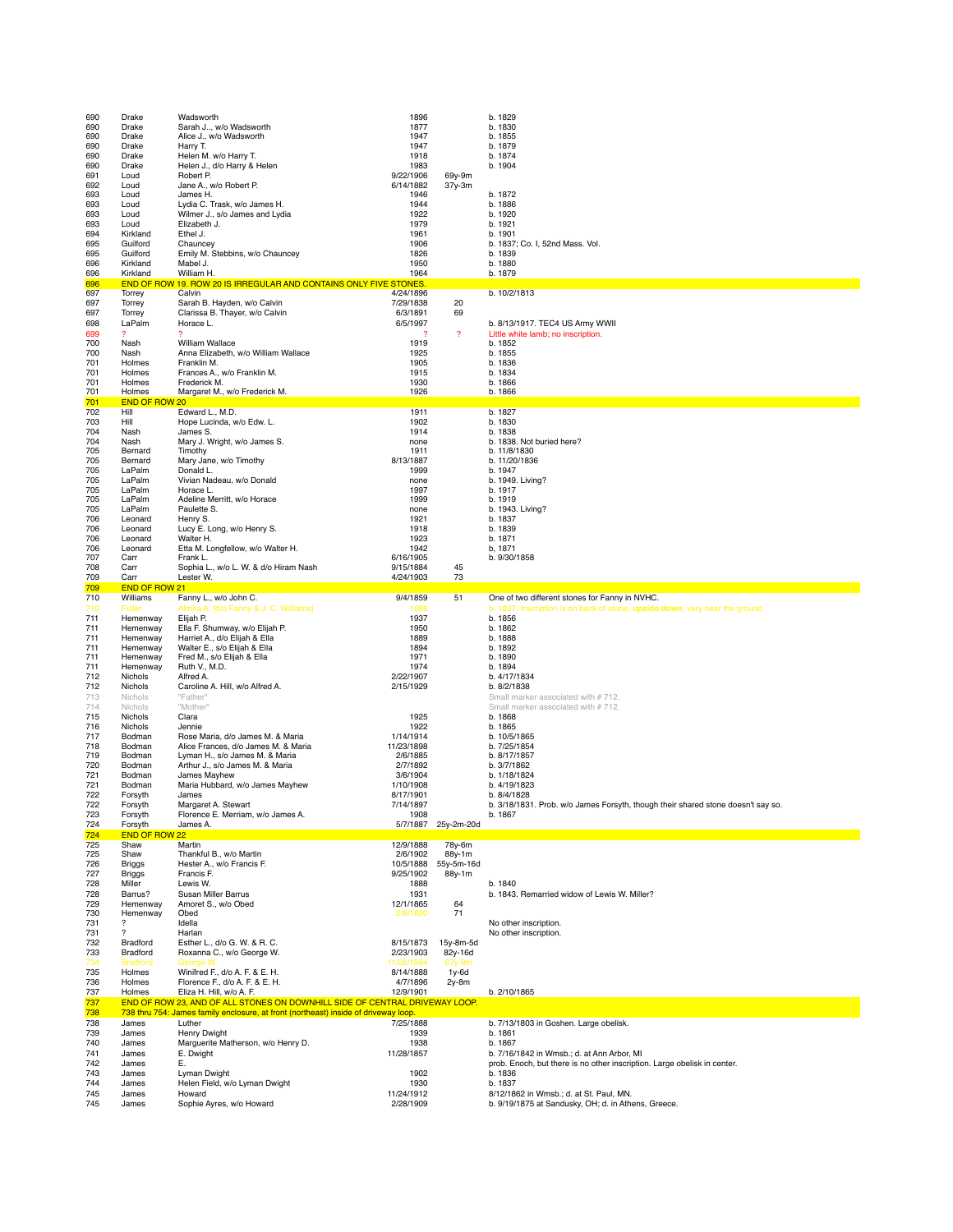| 746        | James              | Lewis L.                                                                                                                                          | 8/17/1880             |        | b. 5/8/1805 in Goshen; d. at Dexter, MI.                               |
|------------|--------------------|---------------------------------------------------------------------------------------------------------------------------------------------------|-----------------------|--------|------------------------------------------------------------------------|
| 746        | James              | Cerintha, w/o L. L. & d/o John Wells                                                                                                              | 5/12/1865             |        | b. Wmsb. 9/28/1807; d. in Brooklyn, NY.                                |
| 747        | James              | "Children of L. W. & B. J. James"                                                                                                                 |                       |        | "of Brooklyn, NY." Strange two-pillared stone bears no names or dates. |
| 748        | James              | Armanilla R. D., w/o Enoch                                                                                                                        | 12/20/1869            |        | b. 2/28/1803 in Belchertown; d. in Wmsb.                               |
| 749        | James              | Enoch ("Father")                                                                                                                                  | 2/28/1867             |        | b. 12/8/1793 in Goshen: d. in Ann Arbor. MI.                           |
| 750        | James              | Henry Lyman                                                                                                                                       | 1896                  |        | b. 1829                                                                |
| 751        | James              | M. Louise                                                                                                                                         | 11/8/1928             |        | No indication of age or birth date.                                    |
| 752        | James              | Carrie Blanche                                                                                                                                    | 2/22/1873             | 3m     |                                                                        |
| 753        | James              | Bertha Simpson, d/o Henry & Louise                                                                                                                | 2/5/1874              |        | b. 5/15/1867                                                           |
| 754        | James              | Maud Arminella                                                                                                                                    | 7/22/1929             |        | No indication of age or birth date.                                    |
| 754        | Chase              | Mabel James, Maud's "devoted sister"                                                                                                              | 7/13/1948             |        | No indication of age or birth date.                                    |
| 754        |                    | <b>END OF JAMES FAMILY ENCLOSURE</b>                                                                                                              |                       |        |                                                                        |
| 755        | Remy               | thru 767: between the James enclosure and a row of several raised, curbed plots, inside of driveway loop.<br>Joan, d/o Robert William & Jane Reid | 11/28/1955            |        | b. 1/17/1949                                                           |
| 755<br>755 | Remy               | <b>Robert William</b>                                                                                                                             | 1976                  |        | b. 1909                                                                |
| 755        | Remy/Harlow        | Jane Remy Harlow                                                                                                                                  | 1991                  |        | b. 1912. Remarried widow of R. W. Remy?                                |
| 756        | Carpenter          | Norman                                                                                                                                            | 2/1993                |        | b. 1903 in Germantown, PA; d. in Leeds, MA.                            |
| 756        | Carpenter          | Olive Kimball                                                                                                                                     | 8/1993                |        | b. 1907 in Fitchburg, MA; d. in Leeds, MA.                             |
| 757        | LaBarbera          | Isabelle, 2nd w/o John                                                                                                                            | 7/30/1999             |        | b. 7/12/1906. Small marker associated with #760.                       |
| 758        | LaBarbera          | John                                                                                                                                              | 2/1/1977              |        | b. 7/12/1906. Small marker associated with #760.                       |
| 759        | LaBarbera          | Dureen Brewster Camp, w/o John                                                                                                                    | 7/7/1970              |        | b. 7/12/1906. Small marker associated with #760.                       |
| 760        | LaBarbera          | John and Dureen                                                                                                                                   |                       |        | Large monument with only the two names on it.                          |
| 761        | Blauvelt           | Harry                                                                                                                                             | 1968                  |        | b. 1895                                                                |
| 761        | Blauvelt           | Lillian Woelfert, w/o Harry                                                                                                                       | 1963                  |        | b. 1895                                                                |
| 761        | Blauvelt           | Theodore                                                                                                                                          | 1994                  |        | b. 1921                                                                |
| 761        | Blauvelt           | Melba Miller, w/o Theodore                                                                                                                        | 1989                  |        | b. 1923                                                                |
| 762        | Blauvelt           | T. B.                                                                                                                                             |                       |        | Small marker associated with #761.                                     |
| 763        | Blauvelt           | M. M.                                                                                                                                             |                       |        | Small marker associated with #761.                                     |
| 764        | Blauvelt           | L.W.                                                                                                                                              |                       |        | Small marker associated with #761                                      |
| 765        | Blauvelt           | H. B.                                                                                                                                             |                       |        | Small marker associated with #761.                                     |
| 766        | Wentzel            | Jennett Dormand, w/o Grover                                                                                                                       | 1965                  |        | b. 1887                                                                |
| 767        | Wentzel            | Grover                                                                                                                                            | 1961                  |        | b. 1888                                                                |
| 767        |                    | END OF SECTION BETWEEN JAMES ENCLOSURE AND CURBED PLOTS.                                                                                          |                       |        |                                                                        |
| 768        |                    | thru 787: curbed plots facing east, from S to N                                                                                                   |                       |        | b. 1832                                                                |
| 768<br>768 | Carter<br>Carter   | Thomas M.<br>Lemira A., w/o Thomas                                                                                                                | 1898<br>1869          |        | b. 1836                                                                |
| 768        | Carter             | Flora A., w/o Thomas                                                                                                                              | 1928                  |        | b. 1845                                                                |
| 768        | Carter             | Mary L., d/o Thomas & Lemira                                                                                                                      | 1924                  |        | b. 1859                                                                |
| 769        | Hill               | Hiram Goodwin                                                                                                                                     | 12/6/1905             |        | b. 6/22/1840                                                           |
| 769        | Hill               | Charlotte M. Thayer, w/o Hiram G.                                                                                                                 | 4/28/1925             |        | b. 7/11/1841                                                           |
| 769        | Hill               | M. Genevra, d/o Hiram & Charlotte                                                                                                                 | 1/28/1951             |        | b. 1/18/1866                                                           |
| 770        | Hill               | H.G.H.                                                                                                                                            |                       |        | Small marker associated with #769.                                     |
| 771        | Hill               | C.T.H.                                                                                                                                            |                       |        | Small marker associated with #769.                                     |
| 772        | Hill               | M.G.H.                                                                                                                                            |                       |        | Small marker associated with #769.                                     |
| 773        | Hill               | <b>Edward Otis</b>                                                                                                                                | illegible             | 9m     |                                                                        |
| 774        | Hill               | Blanche                                                                                                                                           | 7/25?/1865            | 14m    |                                                                        |
| 775        | Fairbank           | Mandana Tileston, w/o Calvin                                                                                                                      | 9/29/1876             |        | b. 10/9/1826                                                           |
| 776        | Tileston           | Cornelius                                                                                                                                         | 9/12/1862             |        | b. 9/11/1798                                                           |
| 776<br>776 | Tileston<br>Porter | Elvira Williams, w/o Cornelius                                                                                                                    | 3/23/1873             |        | b. 10/3/1798                                                           |
| 776        | Porter             | Henry Martyn                                                                                                                                      | 6/3/1916<br>4/25/1923 |        | b. 6/23/1836<br>b. 9/23/1836                                           |
| 776        | Porter             | Mary E. Tileston, w/o Henry M.<br>Mabel, d/o Henry & Mary                                                                                         | 12/22/1966            |        | b. 2/14/1870                                                           |
| 777        | Porter             | M.P.                                                                                                                                              |                       |        | Small marker associated with #776.                                     |
| 778        | Porter             | M.E.P.                                                                                                                                            |                       |        | Small marker associated with #776.                                     |
| 779        | Porter             | H.M.P.                                                                                                                                            |                       |        | Small marker associated with #776.                                     |
| 780        | Holton             | Albert H.                                                                                                                                         | 1942                  |        | b. 1864                                                                |
| 780        | Holton             | Evalena M. Hill, w/o Albert H.                                                                                                                    | 1935                  |        | b. 1868                                                                |
| 780        | Holton             | John Hill                                                                                                                                         | 1991                  |        | b. 1895                                                                |
| 780        | Holton             | Sarah Pierpont, w/o John Hill                                                                                                                     | 1991                  |        | b. 1897                                                                |
| 780        | Soderberg          | <b>Robert Charles</b>                                                                                                                             | none                  |        | b. 1921                                                                |
| 780        | Soderberg          | Mary Holton, w/o Robert Charles                                                                                                                   | none                  |        | b. 1923                                                                |
| 781        | Holton             | A.H.H.                                                                                                                                            |                       |        | Small marker associated with #780.                                     |
| 782        | Holton             | E.M.H.                                                                                                                                            |                       |        | Small marker associated with #780.                                     |
| 783        | Holton             | S.P.H.                                                                                                                                            |                       |        | Small marker associated with #780.                                     |
| 784        | Holton             | J.H.H.                                                                                                                                            |                       |        | Small marker associated with #780.                                     |
| 785        | Soderberg          | R.C.S.                                                                                                                                            |                       |        | Small marker associated with #780.                                     |
| 786        | Soderberg          | M.H.S.                                                                                                                                            |                       |        | Small marker associated with #780.                                     |
| 787        | Hill               | George Hastings                                                                                                                                   | 1966                  |        | b. 1892                                                                |
| 787        | Hill               | Helen D.                                                                                                                                          | 1971                  |        | b. 1895                                                                |
| 787<br>788 |                    | END OF RAISED, CURBED PLOTS FACING E.<br>thru 800: Curbed plots facing W, from S to N.                                                            |                       |        |                                                                        |
| 788        | Nash               | Phineas                                                                                                                                           | 1/23/1880             | 82y-6m |                                                                        |
| 788        | Nash               | Sophia King, w/o Phineas                                                                                                                          | 6/11/1890             | 79y-5m |                                                                        |
| 789        | Warner             | Lewis H.                                                                                                                                          | 12/6/1881             | 36y-4m |                                                                        |
| 790        | Warner             | Esther C. Hayward, w/o Lewis H.                                                                                                                   | 1/10/1932             | 87     |                                                                        |
| 791        | Warner             | Louis H.                                                                                                                                          | 8/23/1950             |        | b. 1/4/1875                                                            |
| 792        | Warner             | Louise, d/o L.H. & E. C.                                                                                                                          | 11/26/1881            | 4y-7m  |                                                                        |
| 793        | Gere               | Arabella Vining ("Mother")                                                                                                                        | 3/5/1893              | 88     |                                                                        |
| 793<br>794 | Gere               | Collins<br>Albert C.                                                                                                                              | 4/22/1882             | 52     |                                                                        |
| 794        | Morton<br>Morton   | Harriet O., w/o Albert C.                                                                                                                         | 1899<br>1915          |        | b. 1834<br>b. 1838                                                     |
| 794        | Crosby             | Frederick P.                                                                                                                                      | 1918                  |        | b. 1858                                                                |
| 794        | Crosby             | Millie Morton, w/o Frederick                                                                                                                      | 1907                  |        | b. 1870                                                                |
| 795        | Morton             | H.O.M.                                                                                                                                            |                       |        | Small marker associated with #794.                                     |
| 796        | Morton             | A.C.M.                                                                                                                                            |                       |        | Small marker associated with #794.                                     |
| 797        | Crosby             | Millie                                                                                                                                            |                       |        | Small marker associated with #794.                                     |
| 798        | Crosby             | Fred                                                                                                                                              |                       |        | Small marker associated with #794.                                     |
| 799        | $\gamma$           | Father                                                                                                                                            |                       |        | Small marker associated with #794.                                     |
| 800        |                    | Mother                                                                                                                                            |                       |        | Small marker associated with #794.                                     |
| 800        |                    | END OF RAISED, CURBED PLOTS FACING W.                                                                                                             |                       |        |                                                                        |
|            |                    | Begin rows of other stones inside driveway loop, behind the curbed plots: from S to N.                                                            |                       |        |                                                                        |
| 801        | Clark              | Leland S.                                                                                                                                         | 5/4/1989              |        | b. 8/8/1904                                                            |
| 801        | Clark              | Gertrude Marshall                                                                                                                                 | 6/27/1999             |        | b. 1/16/1903                                                           |
| 802        | Clark              | Elmer C., s/o Charles S. & Rose C.                                                                                                                | 8/11/1891             |        | b. 7/11/1891                                                           |
| 803        | Clark              | Charles S.                                                                                                                                        | 1925                  |        | b. 1866                                                                |
| 803        | Clark              | Rose Ames, w/o Charles S.                                                                                                                         | 1945                  |        | b. 1868                                                                |
| 803<br>804 | Clark<br>Gage      | Elmer C., s/o Charles S. & Rose C.<br>Sanford                                                                                                     | 1891<br>5/1902        |        | b. 1891. Also named on #796.<br>b. 8/1823                              |
| 804        | Gage               | Maria Sherwood, w/o Sanford                                                                                                                       | 8/1896                |        | b. 4/1825                                                              |
|            | Gage               | Minnie Sophia, d/o Sanford & Maria                                                                                                                | 6/3/1890              | 29     |                                                                        |
| 804        |                    |                                                                                                                                                   |                       |        |                                                                        |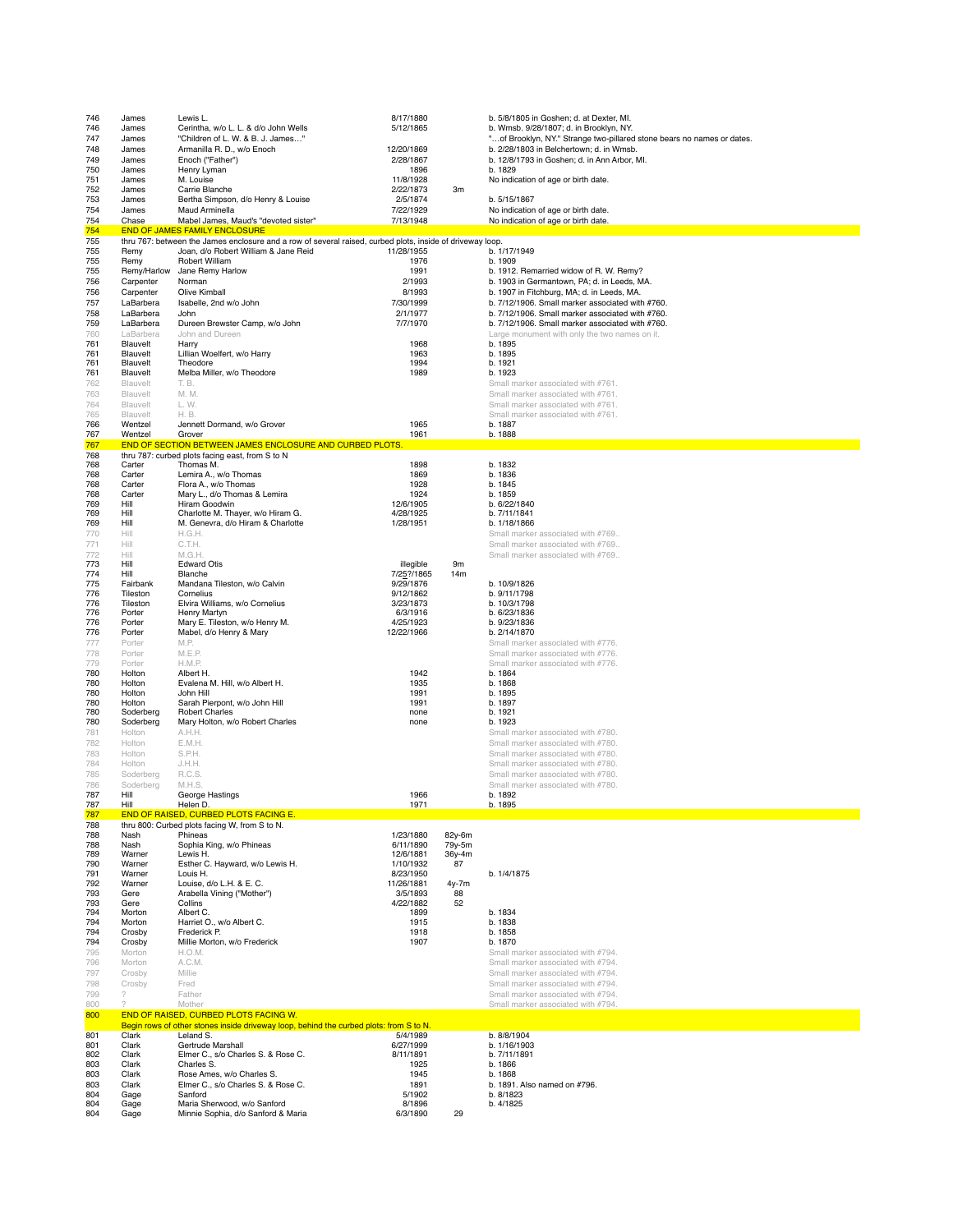| 805        | Gage                        | Minnie                                                                     |                        |        | Small marker associated with #804.                                       |
|------------|-----------------------------|----------------------------------------------------------------------------|------------------------|--------|--------------------------------------------------------------------------|
| 806        | Gage                        | "Mother"<br>"Father"                                                       |                        |        | Small marker associated with #804.<br>Small marker associated with #804. |
| 807<br>808 | Gage<br>King                | <b>Harriet Warner</b>                                                      | 11/2/1917              |        | b. 12/27/1835                                                            |
| 808        | King                        | <b>Emily Harriet</b>                                                       | 9/14/1944              |        | b. 8/26/1860                                                             |
| 809<br>810 | King<br>Warner              | "Emily H."<br>Theron                                                       | 11/8/1889              | 83     | Small marker associated with #808.                                       |
| 810        | Warner                      | Julia, w/o Theron                                                          | 6/23/1889              | 72     |                                                                          |
| 811        | Butler                      | John Parker                                                                | 1973                   |        | b. 1915                                                                  |
| 811<br>812 | <b>END OF ROW</b><br>Clark  | Lora C. Graves, w/o Samuel E.?                                             | 4/11/1909              |        | b. 4/5/1884                                                              |
| 813        | Clark                       | Hattie Miller, w/o Samuel A.                                               | 1/14/1950              |        | b. 8/7/1869                                                              |
| 814<br>815 | Clark<br>Clark              | Caroline L. Clapp, w/o Samuel A.<br>Samuel A.                              | 5/14/1908<br>3/3/1947  |        | b. 6/4/1848<br>b. 9/17/1847                                              |
| 816        | Clark                       |                                                                            |                        |        | Large boulder as family mon.; no names or dates.                         |
| 817        | Smith                       | Reuben S.                                                                  | 1890                   |        | b. 1832                                                                  |
| 817<br>818 | Smith<br><b>Buck</b>        | Mary D. Williams, w/o Reuben S.<br>George A.                               | 1912<br>1929           |        | b. 1842<br>b. 1857                                                       |
| 818        | <b>Buck</b>                 | Nellie R. Smith, w/o George A.                                             | 1921                   |        | b. 1865                                                                  |
| 818        | Buck                        | Thomas S.                                                                  | 1887                   |        | b. 1817                                                                  |
| 818<br>819 | Buck<br>Lawton              | Lovina Prince, w/o Thomas S.<br>George B.                                  | 1899<br>5/15/1915      | 76y-4m | b. 1833                                                                  |
| 819        | Lawton                      | Melissa E., w/o George B.                                                  | 4/15/1890              | 49     |                                                                          |
| 819        | Lawton                      | Hattie A., w/o George B.                                                   | 7/7/1909               | 65     |                                                                          |
| 820<br>821 | Streeter<br>Streeter        | Dwight W., M. D.<br>D.W.S.                                                 | 1/22/1889              |        | b. 11/17/1837<br>small marker                                            |
| 822        | Nehring                     | Ludolf                                                                     | 1965                   |        | b. 1899                                                                  |
| 822<br>823 | Nehring<br>Hicks            | Emily A.<br>T. Ross                                                        | 1984<br>1960           |        | b. 1899<br>b. 1883                                                       |
| 823        | <b>Hicks</b>                | Mabel L. Kinnecome, w/o T. R.                                              | 1965                   |        | b. 1884                                                                  |
| 824        | Remington                   | John A.                                                                    | 1959                   |        | b. 1890                                                                  |
| 824<br>825 | Remington<br>LaFleur        | Rosalind Farmer, w/o John A.<br>Delbert                                    | 1967<br>1972           |        | b. 1890<br>b. 1884                                                       |
| 825        | LaFleur                     | Ida L.                                                                     | 1959                   |        | b. 1889                                                                  |
| 825        | <b>END OF ROW</b>           |                                                                            |                        |        |                                                                          |
| 826<br>827 | Clark<br>Porter             | Paul Ellis                                                                 | 11/27/1989             |        | b. 4/22/1918<br>monument w/ 6 small markers                              |
| 828        | Porter                      | Williams W.                                                                | 1938                   |        | b. 1847                                                                  |
| 829<br>830 | Porter<br>Porter            | Ella R. Fisher, w/o William W.<br>Sarah C., d/o Wm. W. & Ella              | 1923<br>1973           |        | b. 1853<br>b. 1892                                                       |
| 831        | Porter                      | Grace E., d/o Wm. W. & Ella                                                | 1939                   |        | b. 1886                                                                  |
| 832        | Porter                      | Eugene Lyman                                                               | 1962                   |        | b. 1881                                                                  |
| 833<br>834 | Porter<br>Everett           | Helen Nichols, w/o Eugene L.<br>Henry F.                                   | 1977<br>1930           |        | b. 1886<br>b. 1842                                                       |
| 834        | Everett                     | Laura Bryant, w/o Henry F.                                                 | 1876                   |        | b. 1844                                                                  |
| 834        | Everett                     | Frances Davis, w/o Henry F.                                                | 1944                   |        | b. 1855                                                                  |
| 834<br>834 | Everett<br>Everett          | Albert Henry, s/o Henry F. & Laura<br>Eugene Lyman, s/o Henry F. & Frances | 1874<br>1962           |        | b. 1874; d. inf.<br>b. 1881                                              |
| 834        | Everett                     | Ruth, d/o Henry F. & Frances                                               | none                   |        | b. 1887                                                                  |
| 835<br>835 | Baker<br>Baker              | Dennis Wooster<br>Lucretia Vincent, w/o Dennis W.                          | 1881<br>1895           |        | b. 1829<br>b. 1831                                                       |
| 835        | Baker                       | infant son                                                                 | 1856                   |        | b. 1856                                                                  |
| 835        | Baker                       | Jennie, d/o Dennis & Lucretia                                              | 1926                   |        | b. 1857                                                                  |
| 835<br>836 | Vincent<br>Chase            | Sarah Sophia<br>William A.                                                 | 1925<br>1/22/1873      |        | b. 1837<br>b. 7/12/1838                                                  |
| 836        | Chase                       | Elizabeth H. Plaus, w/o William A.                                         | 1/27/1889              |        | b. 3/13/1842                                                             |
| 836        | Smith                       | Addie Chase                                                                | 1/29/1917              |        | b. 8/9/1864                                                              |
| 836<br>836 | Smith<br>Lussier            | Alva Jr. (infant)<br>Edward                                                |                        |        | "Ashes." No date or age.<br>No further inscription.                      |
| 836        | Lussier                     | Minnie                                                                     |                        |        | No further inscription.                                                  |
| 837        | Chase                       | "Father"                                                                   |                        |        | Small marker associated with #836                                        |
| 838<br>839 | Chase<br>Smith              | "Mother"<br>"A.C.S."                                                       |                        |        | Small marker associated with #836<br>Small marker associated with #836   |
| 840        | Lussier                     | "M. A. L."                                                                 |                        |        | Small marker associated with #836                                        |
| 841        | Adams                       | Ralph H.                                                                   | 1958                   |        | b. 1895                                                                  |
| 841<br>841 | Adams<br>Adams              | Jennett Peck, w/o Ralph H.<br>Albert R.                                    | 1997<br>none           |        | b. 1905<br>b. 1925                                                       |
| 841        | Adams                       | Donna M. Lane, w/o Albert R.                                               | none                   |        | b. 1929                                                                  |
| 841<br>842 | <b>END OF ROW</b><br>Warner | William E.                                                                 | 1934                   |        | b. 1855                                                                  |
| 843        | Porter                      | Francis F                                                                  | 1905                   |        | B. 1842                                                                  |
| 843        | Porter                      | Anna A., w/o Francis E.                                                    | 1919                   |        | b. 1852                                                                  |
| 843<br>844 | Porter<br>Porter            | Ruth Huntington<br>"A.A.P."                                                | 1929                   |        | b. 1883<br>Small marker associated with #843                             |
| 845        | Porter                      | "Ruth"                                                                     |                        |        | Small marker associated with #843                                        |
| 846        | Porter                      | Edwin A.                                                                   | 1922                   |        | b. 1839                                                                  |
| 846<br>846 | Porter<br>Porter            | Sarah J. Warner, w/o Edwin A.<br>Charles W., s/o Edwin & Sarah             | 1923<br>1968           |        | b. 1842<br>b. 1874                                                       |
| 846        | Porter                      | Howard S.                                                                  | 1964                   |        | b. 1875                                                                  |
| 846<br>846 | Porter<br>Porter            | Helen Nichols, w/o Eugene L.<br>Louise                                     | 1942<br>1968           |        | b. 1878<br>b. 1882                                                       |
| 847        | Porter                      | "H.P.-L.P."                                                                |                        |        | Small marker associated with #846                                        |
| 848        | Porter                      | "H.S.P."                                                                   |                        |        | Small marker associated with #846                                        |
| 849<br>850 | Porter<br>Banister          | "C.W.P."<br>Jonathan Fitch                                                 | 10/21/1891             |        | Small marker associated with #846<br>b. 4/29/1857                        |
| 850        | Banister                    | Abbie Mardelle, w/o Jona. F.                                               | 12/10/1927             |        | b. 5/2/1861                                                              |
| 850        | Banister                    | Ralph William                                                              | 6/29/1892              |        | b. 3/29/1889                                                             |
| 851<br>851 | Pease<br>Pease              | James Howard, Sr.<br>Millura Damon, w/o James Howard                       | 3/27/1947<br>4/16/1949 |        | b. 5/8/1866<br>b. 8/2/1873                                               |
| 851        | Pease                       | William Arthur, s/o James & Millura                                        | 4/6/1894               |        | b. 3/14/1894; d. inf.                                                    |
| 851<br>852 | Pease<br>Haug               | Clara Eliza, d/o James & Millura<br>Edward                                 | 9/9/1897<br>1975       |        | b. 10/27/1896; d. inf.<br>b. 1880                                        |
| 852        | Haug                        | Caroline L. Miller, w/o Edward                                             | 1967                   |        | b. 1889                                                                  |
| 852<br>852 | Grimes                      | Harry R.<br>Rose B. Miller, w/o Harry R.                                   | 1967<br>1964           |        | b. 1885<br>b. 1883                                                       |
| 853        | Grimes<br>Nietsche          | Eugene H.                                                                  | 1961                   |        | b. 1879                                                                  |
| 853        | Nietsche                    | Caroline E. Hammann                                                        | 1957                   |        | b. 1878                                                                  |
| 854<br>854 | Payne<br>Payne              | Alvin L.<br>Florence S.                                                    | 1958<br>1985           |        | b. 1903<br>b. 1908                                                       |
| 854        | <b>END OF ROW</b>           |                                                                            |                        |        |                                                                          |
| 855<br>855 | Warner<br>Warner            | Lucius B.<br>Nellie M. Thayer, w/o Lucius B.                               | 4/25/1892<br>3/19/1934 |        | b. 5/6/1858<br>b. 6/6/1860                                               |
|            |                             |                                                                            |                        |        |                                                                          |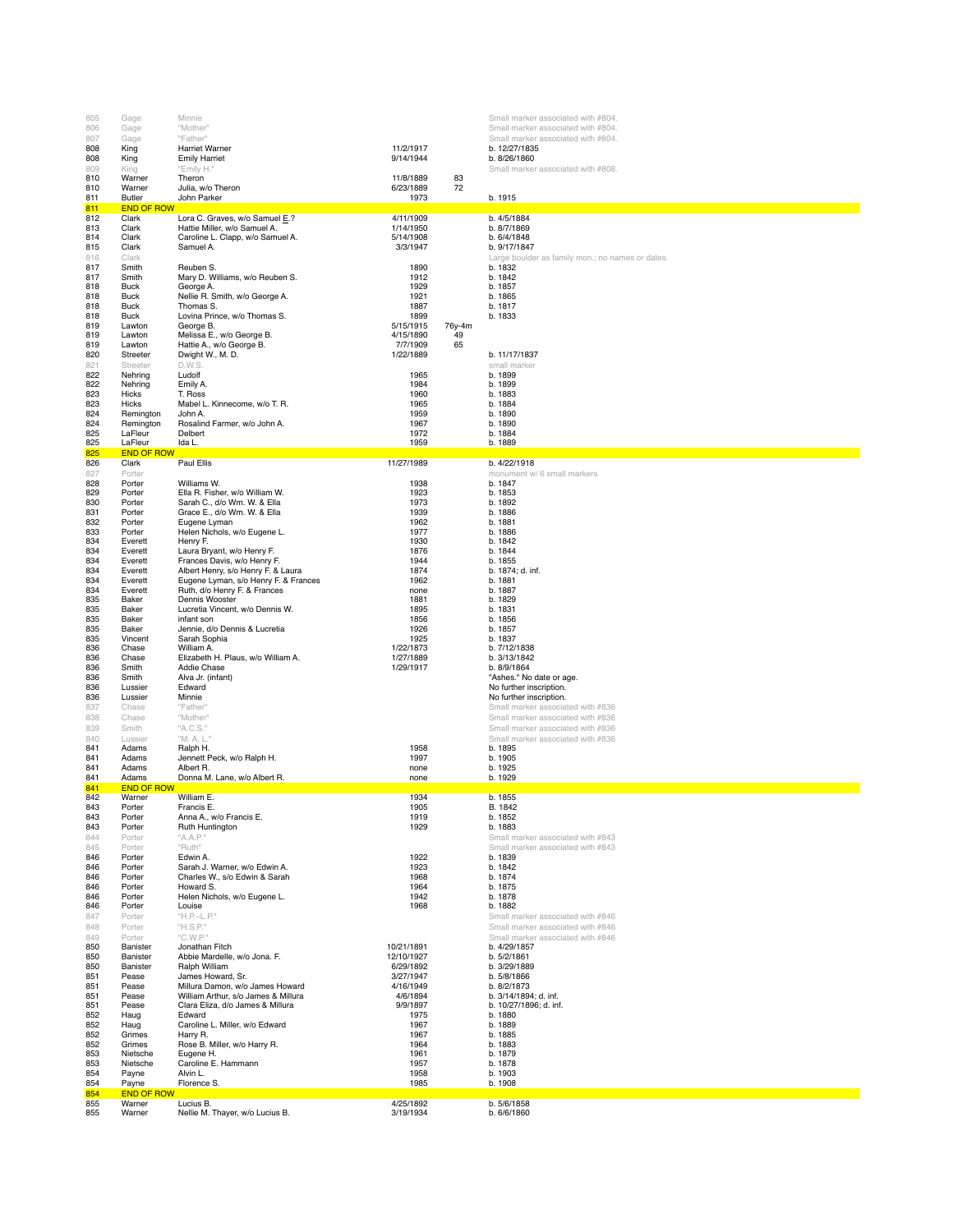| 856<br>856<br>856<br>857<br>858<br>859<br>860<br>861<br>862<br>862<br>863<br>864<br>865<br>866<br>866<br>867<br>867<br>868<br>869<br>869<br>870<br>870<br>870 | Porter<br>Porter<br>Porter<br>Porter<br>Porter<br>Porter<br>Porter<br>Porter<br>Thayer<br>Thayer<br>Thayer<br>Thayer<br>Thayer<br>Bean<br>Bean<br>Allen<br>Allen<br>Reese<br>Bean<br>Bean<br>Miller<br>Miller<br><b>END OF ROW</b> | Theodore P.<br>Minnie C. Damon, w/o Theodore<br>Olga A. Johnson, w/o Theodore<br>Lewis H.<br>Phebe F., w/o Lewis H.<br>Watson B., s/o [illegible]<br>Charlotte P., w/o Lewis H.<br>Lucius E.<br>Wellington R.<br>Mary J. Strong, w/o Wellington R.<br>Fred P., s/o Charles M. & Sarah<br>Sarah R., w/o Charles M.<br>Charles M.<br>George H.<br>Helen L. Miller, w/o Geo. H.<br>Frederick H.<br>Pauline L.<br>John W.<br>Joseph G.<br>Lucena G. Clark, w/o Joseph G.<br>Frederick C.<br>Mary J. Bezanson, w/o Fred C. | 1943<br>1911<br>1965<br>2/18/1917<br>1/13/1892<br>illegible<br>7/25/1909<br>1927<br>1911<br>1930<br>4/28/1887<br>6/19/1902<br>3/29/1890<br>4/8/1965<br>2/12/1962<br>1975<br>2000<br>1/27/1995<br>1964<br>1974<br>1959<br>none | illegible<br>71<br>25y-1m<br>69y-2m<br>59y-1m | b. 1859<br>b. 1861<br>b. 1880<br>b. 3/21/1830<br>b. 5/25/1835<br>b. 1857<br>b. 1857<br>b. 1862<br>no age or birth date shown<br>no age or birth date shown<br>b. 1922<br>b. 1921<br>b. 7/8/1924<br>b. 1884<br>b. 1885<br>b. 1873<br>b. 1886 |
|---------------------------------------------------------------------------------------------------------------------------------------------------------------|------------------------------------------------------------------------------------------------------------------------------------------------------------------------------------------------------------------------------------|-----------------------------------------------------------------------------------------------------------------------------------------------------------------------------------------------------------------------------------------------------------------------------------------------------------------------------------------------------------------------------------------------------------------------------------------------------------------------------------------------------------------------|-------------------------------------------------------------------------------------------------------------------------------------------------------------------------------------------------------------------------------|-----------------------------------------------|---------------------------------------------------------------------------------------------------------------------------------------------------------------------------------------------------------------------------------------------|
| 871<br>871                                                                                                                                                    | Damon<br>Damon                                                                                                                                                                                                                     | Oscar J.<br>Euretta J. Cranson, w/o Oscar J.                                                                                                                                                                                                                                                                                                                                                                                                                                                                          | 1892<br>1930                                                                                                                                                                                                                  |                                               | b. 1854<br>b. 1854                                                                                                                                                                                                                          |
| 871<br>872                                                                                                                                                    | Damon<br>Damon                                                                                                                                                                                                                     | Inez Field, d/o Oscar & Euretta<br>"E.L.D."                                                                                                                                                                                                                                                                                                                                                                                                                                                                           | 2/21/1964                                                                                                                                                                                                                     | $\boldsymbol{\mathcal{P}}$                    | small marker associated with #871                                                                                                                                                                                                           |
| 873                                                                                                                                                           | Damon                                                                                                                                                                                                                              | "I.F.D."                                                                                                                                                                                                                                                                                                                                                                                                                                                                                                              |                                                                                                                                                                                                                               |                                               | small marker associated with #871                                                                                                                                                                                                           |
| 874<br>875                                                                                                                                                    | Damon<br>Forsyth                                                                                                                                                                                                                   | "O.J.D."<br>Harry                                                                                                                                                                                                                                                                                                                                                                                                                                                                                                     | 1921                                                                                                                                                                                                                          |                                               | small marker associated with #871<br>b. 1871                                                                                                                                                                                                |
| 875<br>875                                                                                                                                                    | Forsyth<br>Forsyth                                                                                                                                                                                                                 | Salina, w/o Harry<br>Marion Warner, w/o Harry                                                                                                                                                                                                                                                                                                                                                                                                                                                                         | 1893<br>1977                                                                                                                                                                                                                  |                                               | b. 1866<br>b. 1892                                                                                                                                                                                                                          |
| 875                                                                                                                                                           | Forsyth                                                                                                                                                                                                                            | Edward L., s/o Harry & Marion                                                                                                                                                                                                                                                                                                                                                                                                                                                                                         | 1918                                                                                                                                                                                                                          |                                               | b. 1918 (d. inf.)                                                                                                                                                                                                                           |
| 875<br>875                                                                                                                                                    | Forsyth<br>Warner                                                                                                                                                                                                                  | George C., s/o Harry & Salina<br>Lillian                                                                                                                                                                                                                                                                                                                                                                                                                                                                              | 1967<br>1933                                                                                                                                                                                                                  |                                               | b. 1891<br>b. 1870                                                                                                                                                                                                                          |
| 876<br>877                                                                                                                                                    | Porter<br>Porter                                                                                                                                                                                                                   | Frank E.<br>Anne Sherwood, w/o Frank E.                                                                                                                                                                                                                                                                                                                                                                                                                                                                               | 1922<br>1909                                                                                                                                                                                                                  |                                               | b. 1854<br>b. 1855                                                                                                                                                                                                                          |
| 878                                                                                                                                                           | Parsons                                                                                                                                                                                                                            | William L.                                                                                                                                                                                                                                                                                                                                                                                                                                                                                                            | 4/8/1906                                                                                                                                                                                                                      | 67                                            | Co. H, 37th Mass. Vol.                                                                                                                                                                                                                      |
| 879<br>880                                                                                                                                                    | Parsons<br>Adams                                                                                                                                                                                                                   | Harriet O. Adams, w/o Wm. L.<br>Roanna Goodnow, w/o William                                                                                                                                                                                                                                                                                                                                                                                                                                                           | 4/16/1903<br>4/29/1889                                                                                                                                                                                                        | 64<br>79y-6m                                  |                                                                                                                                                                                                                                             |
| 881<br>882                                                                                                                                                    | Adams<br>Smith                                                                                                                                                                                                                     | William<br>Henry W.                                                                                                                                                                                                                                                                                                                                                                                                                                                                                                   | 11/21/1892<br>1886                                                                                                                                                                                                            | 89                                            | b. 1828                                                                                                                                                                                                                                     |
| 882                                                                                                                                                           | Smith                                                                                                                                                                                                                              | Lucinda C., w/o Henry W.                                                                                                                                                                                                                                                                                                                                                                                                                                                                                              | 1899                                                                                                                                                                                                                          |                                               | b. 1831                                                                                                                                                                                                                                     |
| 882<br>883                                                                                                                                                    | Smith<br>Lawton                                                                                                                                                                                                                    | Ada A., d/o Henry & Lucinda<br>Myron                                                                                                                                                                                                                                                                                                                                                                                                                                                                                  | 1935<br>1956                                                                                                                                                                                                                  |                                               | b. 1863<br>b. 1900                                                                                                                                                                                                                          |
| 883<br>884                                                                                                                                                    | Lawton<br>Ross                                                                                                                                                                                                                     | Ruth Richardson, w/o Myron<br>Kathryn G.                                                                                                                                                                                                                                                                                                                                                                                                                                                                              | none<br>1957                                                                                                                                                                                                                  |                                               | b. 1923<br>b. 1901                                                                                                                                                                                                                          |
| 884                                                                                                                                                           | <b>END OF ROW</b>                                                                                                                                                                                                                  |                                                                                                                                                                                                                                                                                                                                                                                                                                                                                                                       |                                                                                                                                                                                                                               |                                               |                                                                                                                                                                                                                                             |
| 885<br>885                                                                                                                                                    | Dean<br>Dean                                                                                                                                                                                                                       | Don J.<br>Margaret D., w/o Don J.                                                                                                                                                                                                                                                                                                                                                                                                                                                                                     | 1905<br>1917                                                                                                                                                                                                                  |                                               | b. 1849<br>b. 1849                                                                                                                                                                                                                          |
| 885                                                                                                                                                           | Dean                                                                                                                                                                                                                               | Rachel P., w/o Ira                                                                                                                                                                                                                                                                                                                                                                                                                                                                                                    | 1894                                                                                                                                                                                                                          |                                               | b. 1816                                                                                                                                                                                                                                     |
| 886<br>887                                                                                                                                                    | Dean<br>Dean                                                                                                                                                                                                                       | "R.P.D."<br>"D.J.D."                                                                                                                                                                                                                                                                                                                                                                                                                                                                                                  |                                                                                                                                                                                                                               |                                               | small marker associated with #885<br>small marker associated with #885                                                                                                                                                                      |
| 888<br>889                                                                                                                                                    | Dean<br>Brown                                                                                                                                                                                                                      | "M.D.D."<br>Champeon M.                                                                                                                                                                                                                                                                                                                                                                                                                                                                                               | 1892                                                                                                                                                                                                                          |                                               | small marker associated with #885<br>b. 1825                                                                                                                                                                                                |
| 889                                                                                                                                                           | Brown                                                                                                                                                                                                                              | Rachel Coburn, w/o Champeon                                                                                                                                                                                                                                                                                                                                                                                                                                                                                           | 1914                                                                                                                                                                                                                          |                                               | b. 1825                                                                                                                                                                                                                                     |
| 889<br>890                                                                                                                                                    | Brown(?)<br>Warren                                                                                                                                                                                                                 | Florence, g'dau/o Champeon & Rachel<br>Mary Graves, w/o Edward L.                                                                                                                                                                                                                                                                                                                                                                                                                                                     | 1929<br>1905                                                                                                                                                                                                                  |                                               | b. 1874<br>b. 1874                                                                                                                                                                                                                          |
| 891<br>892                                                                                                                                                    | Warren<br>Graves                                                                                                                                                                                                                   | Florence H., d/o Edward & Mary<br>Charles S.                                                                                                                                                                                                                                                                                                                                                                                                                                                                          | 12/26/1903<br>9/12/1887                                                                                                                                                                                                       | 4<br>45                                       |                                                                                                                                                                                                                                             |
| 892                                                                                                                                                           | Graves                                                                                                                                                                                                                             | Emeline Louise, w/o Charles S.                                                                                                                                                                                                                                                                                                                                                                                                                                                                                        | 7/21/1888                                                                                                                                                                                                                     | 46                                            |                                                                                                                                                                                                                                             |
| 893<br>894                                                                                                                                                    | Graves<br>Graves                                                                                                                                                                                                                   | "Mother"<br>"Father"                                                                                                                                                                                                                                                                                                                                                                                                                                                                                                  |                                                                                                                                                                                                                               |                                               | small marker associated with #892<br>small marker associated with #892                                                                                                                                                                      |
| 895                                                                                                                                                           | Warren                                                                                                                                                                                                                             | Earle A., s/o Edward L. & Mary                                                                                                                                                                                                                                                                                                                                                                                                                                                                                        | 1913                                                                                                                                                                                                                          |                                               | b. 1898                                                                                                                                                                                                                                     |
| 896<br>897                                                                                                                                                    | Warren<br>Hill                                                                                                                                                                                                                     | Edward L.<br>Charles D., s/o Edgar & Mary S.                                                                                                                                                                                                                                                                                                                                                                                                                                                                          | 1935<br>7/29/1881                                                                                                                                                                                                             | 3y-4m-8d                                      | b. 1872                                                                                                                                                                                                                                     |
| 898                                                                                                                                                           | Hill                                                                                                                                                                                                                               | Edgar C.                                                                                                                                                                                                                                                                                                                                                                                                                                                                                                              | 10/10/1921                                                                                                                                                                                                                    |                                               | b. 10/20/1854                                                                                                                                                                                                                               |
| 898<br>899                                                                                                                                                    | Hill<br>Hill                                                                                                                                                                                                                       | Mary S. Guello, w/o Edgar C.<br>Medad C.                                                                                                                                                                                                                                                                                                                                                                                                                                                                              | none<br>2/27/1891                                                                                                                                                                                                             | 66                                            | b. 3/7/1856                                                                                                                                                                                                                                 |
| 900<br>901                                                                                                                                                    | Phelps<br>Elliott                                                                                                                                                                                                                  | Eryphila Wheeler, d/o Abner<br>infant d/o George H. & Ella J.                                                                                                                                                                                                                                                                                                                                                                                                                                                         | 4/18/1899<br>5/17/1880                                                                                                                                                                                                        |                                               | b. 4/1/1847                                                                                                                                                                                                                                 |
| 901                                                                                                                                                           | Elliott                                                                                                                                                                                                                            | another inf. d/o George H. & Ella J.                                                                                                                                                                                                                                                                                                                                                                                                                                                                                  | 7/10/1881                                                                                                                                                                                                                     |                                               |                                                                                                                                                                                                                                             |
| 902<br>902                                                                                                                                                    | Elliott<br>Elliott                                                                                                                                                                                                                 | George H.<br>Ella J. Phelps, w/o George H.                                                                                                                                                                                                                                                                                                                                                                                                                                                                            | 1941                                                                                                                                                                                                                          |                                               | b. 1854                                                                                                                                                                                                                                     |
| 903<br>903                                                                                                                                                    | Miller<br>Miller                                                                                                                                                                                                                   | Raymond F.<br>Marion E. Lawton, w/o Raymond F.                                                                                                                                                                                                                                                                                                                                                                                                                                                                        | 1956<br>1985                                                                                                                                                                                                                  |                                               | b. 1898<br>b. 1898                                                                                                                                                                                                                          |
| 904                                                                                                                                                           | Marston                                                                                                                                                                                                                            | Gordon D.                                                                                                                                                                                                                                                                                                                                                                                                                                                                                                             | 1961                                                                                                                                                                                                                          |                                               | b. 1897                                                                                                                                                                                                                                     |
| 904<br>905                                                                                                                                                    | Marston<br>Clary                                                                                                                                                                                                                   | Mabel C. Bridgman<br>Fannie J.                                                                                                                                                                                                                                                                                                                                                                                                                                                                                        | ٠.                                                                                                                                                                                                                            |                                               | b. 1896. Living at age 105.<br>"This tree [now gone] erected in loving remembrance of Fannie J. Clary by her neighbors, 1932."                                                                                                              |
| 906<br>907                                                                                                                                                    | Hitchcock<br>Hitchcock                                                                                                                                                                                                             | Martha J. Edwards, w/o Lyman H.<br>Lyman H.                                                                                                                                                                                                                                                                                                                                                                                                                                                                           | 10/30/1926<br>12/8/1890                                                                                                                                                                                                       | 81<br>52                                      |                                                                                                                                                                                                                                             |
| 908                                                                                                                                                           | Guilford                                                                                                                                                                                                                           | Samuel                                                                                                                                                                                                                                                                                                                                                                                                                                                                                                                | 5/30/1903                                                                                                                                                                                                                     |                                               | b. 7/11/1846                                                                                                                                                                                                                                |
| 908<br>908                                                                                                                                                    | Guilford<br>Guilford                                                                                                                                                                                                               | Emma Edwards, w/o Samuel<br>Mabel L., d/o Samuel & Emma                                                                                                                                                                                                                                                                                                                                                                                                                                                               | 2/17/1925<br>6/30/1932                                                                                                                                                                                                        |                                               | b. 4/19/1850<br>b. 8/4/1880                                                                                                                                                                                                                 |
| 908                                                                                                                                                           | Guilford                                                                                                                                                                                                                           | Mattie B., d/o Samuel & Emma                                                                                                                                                                                                                                                                                                                                                                                                                                                                                          | 12/23/1962                                                                                                                                                                                                                    |                                               | b. 11/1/1884                                                                                                                                                                                                                                |
| 908<br>908                                                                                                                                                    | Guilford<br>Guilford                                                                                                                                                                                                               | George L., s/o Samuel & Emma<br>Robbie, s/o Samuel & Emma                                                                                                                                                                                                                                                                                                                                                                                                                                                             | 9/28/1899<br>1/3/1887                                                                                                                                                                                                         |                                               | b. 8/25/1872<br>b. 12/28/1886                                                                                                                                                                                                               |
| 908<br>909                                                                                                                                                    | Guilford<br>Hill                                                                                                                                                                                                                   | Harry M., s/o Samuel & Emma<br>Harry W., s/o O. W. & K. L.                                                                                                                                                                                                                                                                                                                                                                                                                                                            | 11/6/1919<br>8/21/1888                                                                                                                                                                                                        | 3m                                            | b. 6/30/1883                                                                                                                                                                                                                                |
| 910                                                                                                                                                           | Hill                                                                                                                                                                                                                               | Katherine A. Swift, w/o Orange W.                                                                                                                                                                                                                                                                                                                                                                                                                                                                                     | 1909                                                                                                                                                                                                                          |                                               | b. 1862                                                                                                                                                                                                                                     |
| 911<br>912                                                                                                                                                    | Hill<br>Hill                                                                                                                                                                                                                       | Orange W.<br>Betsy A. Bardwell, w/o Charles W.                                                                                                                                                                                                                                                                                                                                                                                                                                                                        | 1936<br>5/16/1911                                                                                                                                                                                                             |                                               | b. 1862<br>b. 12/12/1837                                                                                                                                                                                                                    |
| 913                                                                                                                                                           | Hill                                                                                                                                                                                                                               | Charles W.                                                                                                                                                                                                                                                                                                                                                                                                                                                                                                            | 4/28/1907                                                                                                                                                                                                                     | 77                                            |                                                                                                                                                                                                                                             |
| 914<br>914                                                                                                                                                    | Weeks<br>Weeks                                                                                                                                                                                                                     | Frank D.<br>Annie E. Elliott, w/o Frank D.                                                                                                                                                                                                                                                                                                                                                                                                                                                                            | 1966<br>1928                                                                                                                                                                                                                  |                                               | b. 1882<br>b. 1879                                                                                                                                                                                                                          |
| 915<br>915                                                                                                                                                    | Lowe<br>Lowe                                                                                                                                                                                                                       | Albert L.<br>Grace W. Holmes, w/o Albert L.                                                                                                                                                                                                                                                                                                                                                                                                                                                                           | 1971<br>1960                                                                                                                                                                                                                  |                                               | b. 1888<br>b. 1891                                                                                                                                                                                                                          |
| 916                                                                                                                                                           | Lehmann                                                                                                                                                                                                                            | Karl                                                                                                                                                                                                                                                                                                                                                                                                                                                                                                                  | 1960                                                                                                                                                                                                                          |                                               | b. 1894                                                                                                                                                                                                                                     |
| 916<br>916                                                                                                                                                    | Lehmann                                                                                                                                                                                                                            | Phyllis Williams, w/o Karl<br><b>END OF STONES INSIDE DRIVEWAY LOOP</b>                                                                                                                                                                                                                                                                                                                                                                                                                                               |                                                                                                                                                                                                                               |                                               | b. 1912                                                                                                                                                                                                                                     |
| 917<br>917                                                                                                                                                    | Jordan                                                                                                                                                                                                                             | BEGIN STONES ON UPHILL SIDE OF LOOPED DRIVEWAY, RESUMING ROW NUMBERS AT 24:<br>Gideon                                                                                                                                                                                                                                                                                                                                                                                                                                 |                                                                                                                                                                                                                               | 8/5/1894 78y-4m-15d                           |                                                                                                                                                                                                                                             |
|                                                                                                                                                               |                                                                                                                                                                                                                                    |                                                                                                                                                                                                                                                                                                                                                                                                                                                                                                                       |                                                                                                                                                                                                                               |                                               |                                                                                                                                                                                                                                             |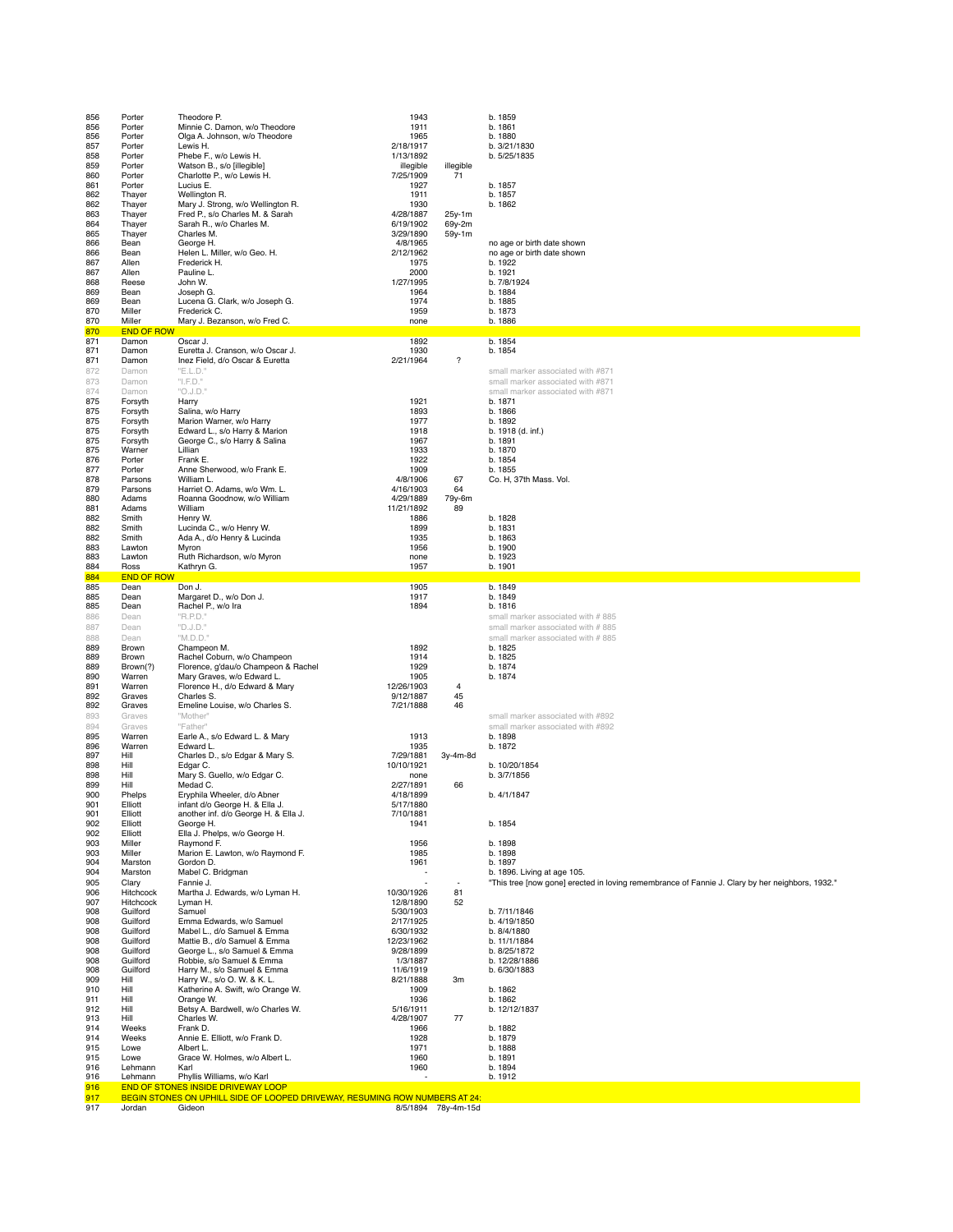| 917<br>918<br>918<br>919<br>919<br>919<br>920<br>920<br>920<br>920<br>920<br>921<br>922<br>923<br>924<br>925<br>926<br>926<br>926 | Jordan<br>Curtiss<br>Curtiss<br>Graves<br>Graves<br>Graves<br>Warner<br>Warner<br>Warner<br>Warner<br>Warner<br>Warner<br>Warner<br>Warner<br>Warner<br>Warner<br>Bailey<br>Bailey<br>Metcalf | Nancy W. Thayer, w/o Gideon<br>Henry G.<br>Ellen M. Little, w/o Henry G.<br>Henry W.<br>Grace Sheldon, w/o Henry W.<br>Flavel Wellington, s/o Henry W. & Grace<br>S. Henry<br>Clarissa J., w/o S. Henry<br>Marshall C., s/o G. H. & L. F.<br>George<br>Elizabeth, w/o George<br>Father<br>Mother<br>Marshall<br>Elizabeth<br>George<br>Adalbert<br>Juliette Metcalf, w/o Adalbert<br>Jonathan H. | 3/26/1906<br>1909<br>1922<br>1936<br>1954<br>1893<br>11/23/1904<br>4/2/1892<br>6/16/1901<br>4/5/1922<br>4/14/1924<br>1932<br>1933<br>1888 | 90y-3m-17d<br>62<br>45y-6m<br>53<br>59 | b. 1832<br>b. 1838<br>b. 1860<br>b. 1870<br>b. 1893 (d. inf.)<br>b. 10/23/1897<br>small marker associated with # 920<br>small marker associated with #920<br>small marker associated with #920<br>small marker associated with #920<br>small marker associated with # 920<br>b. 1843<br>b. 1843<br>b. 1809 |
|-----------------------------------------------------------------------------------------------------------------------------------|-----------------------------------------------------------------------------------------------------------------------------------------------------------------------------------------------|--------------------------------------------------------------------------------------------------------------------------------------------------------------------------------------------------------------------------------------------------------------------------------------------------------------------------------------------------------------------------------------------------|-------------------------------------------------------------------------------------------------------------------------------------------|----------------------------------------|------------------------------------------------------------------------------------------------------------------------------------------------------------------------------------------------------------------------------------------------------------------------------------------------------------|
| 926<br>926<br>926<br>927<br>928<br>929<br>930<br>931                                                                              | Metcalf<br>Perkins<br>Perkins<br>Perkins<br>Perkins<br>Bailey<br>Bailey<br>Metcalf                                                                                                            | Juliette Graves, w/o Jonathan H.<br>Julian L.<br>May V. Bailey, w/o Julian L.<br>"J.L.P."<br>"M.V.P."<br>"J.M.B."<br>"A.B."<br>"J.G.M."                                                                                                                                                                                                                                                          | 1899<br>1950<br>1967                                                                                                                      |                                        | b. 1815<br>b. 1876<br>b. 1872<br>small marker associated with #926<br>small marker associated with #926<br>small marker associated with #926<br>small marker associated with #926<br>small marker associated with #926                                                                                     |
| 932<br>933<br>933<br>933<br>934<br>935<br>936<br>936                                                                              | Metcalf<br>Lawley<br>Lawley<br>Lawley<br>Lawley<br>Lawley<br>Lawley<br><b>END OF ROW 24</b>                                                                                                   | "J.H.M."<br>Frederick<br>Barbara Benson, w/o Frederick<br>Mary Esther, d/o Fred & Barbara<br>"M.E.L."<br>"Father"<br>"Mother"                                                                                                                                                                                                                                                                    | 2/24/1893<br>3/16/1901<br>2/25/1933                                                                                                       | 67y-11m<br>75y-8m                      | small marker associated with #926<br>b. 11/29/1857<br>small marker associated with #933<br>small marker associated with #933<br>small marker associated with #933                                                                                                                                          |
| 937<br>937<br>938<br>938<br>938<br>938<br>939<br>939<br>939<br>939<br>940<br>941<br>942                                           | Crosby<br>Crosby<br>Cowing<br>Cowing<br>Cowing<br>Cowing<br>Graves<br>Graves<br>Graves<br>Graves<br>Graves<br>Graves<br>Graves                                                                | Joshua<br>Sophia B., w/o Joshua<br>Wilson E.<br>Gettie S. Black, w/o Wilson E.<br>Gladys E.<br>Harry L.<br>Joseph S.<br>Matilda E. Reece, w/o Joseph S.<br>Elizabeth M., d/o Jos. S. & Matilda<br>Ruth E., d/o Jos. S. & Matilda<br>"Ruth"<br>[Elizabeth]<br>"Mother"                                                                                                                            | 1895<br>1899<br>1913<br>1952<br>1916<br>1893<br>10/15/1920<br>5/5/1962<br>11/2/1893<br>6/20/1979                                          | 4m                                     | b. 1825<br>b. 1824<br>b. 1873<br>b. 1875<br>b. 1905<br>b. 10/6/1853<br>b. 5/15/1869<br>b. 6/15/1893<br>b. 11/25/1896<br>small marker associated with #939<br>The space for Elizabeth's small marker is covered with a board; the marker isn't there.<br>small marker associated with #939                  |
| 943<br>944<br>944<br>945<br>946<br>947<br>947<br>947<br>947<br>948                                                                | Graves<br>Hill<br>Hill<br>Hill<br>Hill<br>Pearson<br>Lawley<br>Lawley<br>Lawley<br>Pearson                                                                                                    | "Father"<br>H. Dwight<br>Nellie E., w/o H. Dwight<br>"Nellie"<br>"Dwight"<br>Kora Lawley, w/o Charles Leroy<br>Walter B.<br>Mary Hill [w/o Walter B.?]<br>W. Fred, s/o Walter [& Mary?]<br>"K.L.P."                                                                                                                                                                                              | 4/10/1892<br>9/10/1891<br>10/20/1918<br>1941<br>1944<br>5/15/1916                                                                         | 34<br>22                               | small marker associated with #939<br>small marker associated w/ #944<br>small marker associated w/ #944<br>b. 8/14/1881<br>b. 1855<br>b. 1862<br>b. 3/9/1884. "Buried in Tamaqua, Penn."<br>small marker associated with #947                                                                              |
| 949<br>950<br>951<br>951<br>951<br>951<br>952<br>953<br>954<br>955                                                                | Lawley<br>Lawley<br>Lawley<br>Lawley<br>Lawley<br>Lawley<br>Lawley<br>Lawley<br>Lawley<br>Lawley                                                                                              | "M.H.L."<br>"W.B.L."<br>George W.<br>Sylvia M. Stockwell, w/o Geo. W.<br>Evelyn G.<br>Clement L.<br>"C.L.L."<br>"E.G.L."<br>"S.M.L."<br>"G.W.L."                                                                                                                                                                                                                                                 | 1940<br>1943<br>1966<br>1872                                                                                                              |                                        | small marker associated with #947<br>small marker associated with #947<br>b. 1860<br>b. 1859<br>b. 1900<br>b. 1886<br>small marker associated with #951<br>small marker associated with #951<br>small marker associated with #951<br>small marker associated with #951                                     |
| 955<br>956<br>957<br>958<br>958<br>959<br>960                                                                                     | END OF ROW 25<br>Eddy<br>Eddy<br>Hyde<br>Hyde<br>Hyde<br>Hyde                                                                                                                                 | Herbert C., s/o C. L. & C. A.<br>Ethel M., d/o C. L. & C. A.<br>Francis E.<br>Jennie E., w/o Francis E.<br>"Mother"<br>"Father"                                                                                                                                                                                                                                                                  | 12/15/1895<br>10/18/1894<br>12/9/1893<br>8/27/1896                                                                                        | 7y-2m-8d<br>11m-8d<br>34y-9m<br>41y-5m | small marker associated with #958<br>small marker associated with #958                                                                                                                                                                                                                                     |
| 961<br>962<br>963<br>963<br>963<br>963<br>963<br>964<br>964<br>964<br>964<br>964<br>965                                           | Hurlburt<br>Hurlburt<br>Dewey<br>Dewey<br>Dewey<br>Dewey<br>Dewey<br>Bradford<br>Bradford<br>Bradford<br>Luescher<br>Luescher<br>Lidstone                                                     | George D.<br>"Husband"<br>Reuben ("Father")<br>Jennie Carr ("Mother")<br>Raymond B.<br>Judson C.<br>Marshall<br>Gilbert M.<br>Jennie S. Bailey, w/o Gilbert<br>Grace L., d/o Gilbert & Jennie<br>Rudolph<br>Ethel Bradford, w/o Rudolph<br>S. Kenley                                                                                                                                             | 6/17/1893<br>$\overline{\phantom{a}}$<br>8/24/1892<br>8/24/1892<br>9/26/1984<br>1932<br>1932<br>1891<br>1975<br>1963<br>9/25/1903         | 22y-10m<br>٠<br>$3y-6m$<br>2m-15d      | small marker associated with #961<br>No date or age<br>No date or age<br>b. 10/17/1905<br>b. 1853<br>b. 1861<br>b. 1884<br>b. 1886<br>b. 1886<br>b. 6/17/1862                                                                                                                                              |
| 966<br>967<br>968<br>969<br>969<br>970<br>970                                                                                     | Lidstone<br>Lidstone<br>Lidstone<br>Lidstone<br><b>END OF ROW 26</b><br>Elmes<br>Elmes                                                                                                        | Lila A. Lane, w/o S. Kenley<br>Marion, d/o S.K. & L. A.<br>Florence Lillian, d/o S. K. & L. A.<br>Waldo K., s/o S. K. & L. A.<br>Orman G.<br>Doris M. Sabo, w/o Orman G.                                                                                                                                                                                                                         | 2/23/1949<br>7/9/1926<br>8/29/1893<br>9/4/1896<br>1984<br>none                                                                            | 10m-21d                                | b. 10/13/1868<br>b. 12/10/1896<br>Stone is behind & to left of her parents', beside loop driveway.<br>b. 11/30/1895<br>b. 1921<br>b. 1922                                                                                                                                                                  |
| 970<br>970<br>971<br>972<br>973                                                                                                   | Elmes<br>Elmes<br>Thayer<br>Thayer<br>Farnsworth                                                                                                                                              | Paul D., s/o Orman & Doris<br>Arno E.<br>Mary Larabee, w/o Henry C.<br>Henry C.<br>Richard R.                                                                                                                                                                                                                                                                                                    | 1974<br>1956<br>7/26/1912 92y-6m<br>2/22/1898<br>1894                                                                                     | 80                                     | b. 1952<br>b. 1917<br>b. 1822                                                                                                                                                                                                                                                                              |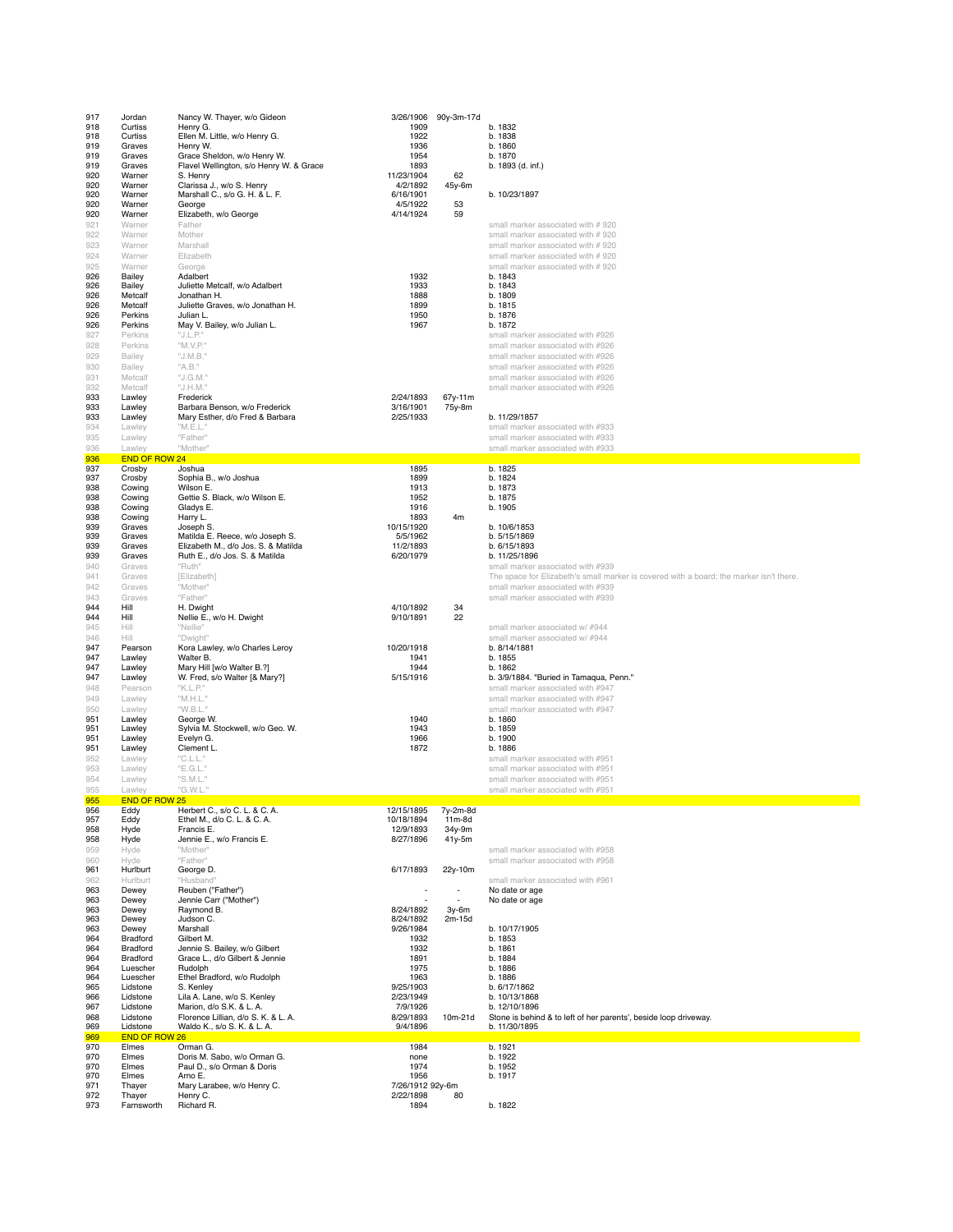| 973<br>974<br>974<br>975<br>975<br>976<br>976<br>977<br>977<br>978                   | Farnsworth<br>Farnsworth<br>Farnsworth<br>Stockwell<br>Stockwell<br>Levrat<br>Levrat<br>Hitchcock<br>Hitchcock<br>Bradford  | Nancy S., w/o Richard R.<br>Carrie A., w/o Charles D.<br>Charles D.<br>Riley<br>Cora E. McIntyre, w/o Riley<br>Raymond C.<br>Betty D., w/o Raymond<br>Henry W.<br>Adelaide D. Hall, w/o Henry W.<br>Lewis                                                                              | 1915<br>1948<br>1937<br>1974<br>1979<br>4/15/2000<br>none<br>11/8/1899<br>5/11/1881                                            | 56                                           | b. 1832<br>b. 1853<br>b. 1852<br>b. 1886<br>b. 1888<br>b. 1/23/1921<br>none<br>b. 8/11/1814                                                                                                                            |
|--------------------------------------------------------------------------------------|-----------------------------------------------------------------------------------------------------------------------------|----------------------------------------------------------------------------------------------------------------------------------------------------------------------------------------------------------------------------------------------------------------------------------------|--------------------------------------------------------------------------------------------------------------------------------|----------------------------------------------|------------------------------------------------------------------------------------------------------------------------------------------------------------------------------------------------------------------------|
| 978<br>978<br>979<br>980<br>981<br>982<br>982<br>982<br>982<br>982                   | Bradford<br>Bradford<br>Bradford<br>Bradford<br>Bradford<br>Bradford<br>Bradford<br><b>Bradford</b><br>Bradford<br>Bradford | Lucinda Blake, w/o Lewis<br>Clarence A.<br>"Brother"<br>"Mother"<br>"Father"<br>Dorus B.<br>Emma J. Bardwell, w/o Dorus<br>Wilbur J.<br><b>Flora Belle</b><br>Stella Marion                                                                                                            | 5/15/1875<br>10/22/1877<br>6/5/1907<br>10/28/1930<br>8/8/1877<br>3/24/1952<br>11/28/1969                                       |                                              | b. 10/25/1820<br>b. 4/7/1851<br>small marker associated w/ #978<br>small marker associated w/ #978<br>small marker associated w/ #978<br>b. 10/4/1845<br>b. 3/14/1850<br>b. 8/15/1874<br>b. 10/10/1876<br>b. 6/11/1883 |
| 983<br>984<br>985<br>986<br>987<br>988<br>988                                        | Bradford<br>Bradford<br><b>Bradford</b><br>Bradford<br>Bradford<br>Staab<br>Staab                                           | "Stella"<br>"Father"<br>"Mother"<br>"Wilbur"<br>"Flora"<br>John M.<br>Sophia M. E. Keitz, w/o John M.                                                                                                                                                                                  | 11/12/1892<br>11/17/1922                                                                                                       |                                              | small marker associated w/#982<br>small marker associated w/ #982<br>small marker associated w/ #982<br>small marker associated w/ #982<br>small marker associated w/ #982<br>b. 2/11/1820<br>b. 3/11/1828             |
| 989<br>990<br>991<br>992<br>993<br>993<br>993<br>993<br>993                          | Staab<br>Staab<br>Staab<br>Staab<br>Smith<br>Smith<br>Smith<br>McKeon<br>McKeon                                             | Sophia B., d/o John & Sophia<br>Philip Jacob, s/o J. D. & M. A.<br>Minnie A., w/o J. D.<br>Jacob Daniel, s/o J. M. & S. M.<br>William E.<br>E. Isabel Forsyth, w/o Wm. E.<br>Robert Stuart, s/o Wm. E. & E. Isabel<br>Mabel M. Smith, d/o W. E. & E. I.<br>Michael M., h/o Mabel Smith | 9/4/1877<br>3/8/1915<br>8/2/1893<br>8/28/1937<br>3/4/1933<br>11/19/1944<br>3/11/1882<br>5/5/1955<br>8/15/1967                  | 19y-7m-24d<br>21y-7m-9d<br>34y-5m<br>83y-6m  | b. 1/15/1857<br>b. 1/15/1860<br>b. 2/7/1882 (d. inf.)<br>b. 9/27/1886<br>b. 11/8/1889                                                                                                                                  |
| 994<br>995<br>996<br>996<br>997<br>997<br>998                                        | Smith?<br>Baggs<br>Baggs<br><b>Baggs</b><br>Hemenway<br>Hemenway<br>Hemenway                                                | "Robbie"<br>Sarah K., w/o Samuel C.<br>C. Edwin<br>Samuel G. (or C.?)<br>Samuel S.<br>Lucinda, w/o Samuel S.<br>"Wife"                                                                                                                                                                 | 10/20/1887<br>11/23/1894<br>1/25/1882<br>2/13/1881<br>4/25/1901                                                                | 88y-9m<br>66<br>82y-3m<br>66y-8m<br>84       | small marker<br>small marker associated w/ #997                                                                                                                                                                        |
| 999<br>1000<br>1000<br>1001<br>1001<br>1002<br>1003<br>1004<br>1005                  | Hemenway<br>Thompson<br>Thompson<br>Holt<br>Thompson<br>Brooks<br><b>Brooks</b><br>Nash<br>Nash                             | "Husband"<br>Joseph<br>Nancy Warner, w/o Joseph<br>Sabrina W., w/o Albion<br>Sarah A. Kitchen, w/o Joseph<br>Horatio<br>Elizabeth G., w/o Horatio<br>Julia A. Strong, w/o Oliver<br>Ellen M.                                                                                           | 7/1/1902<br>10/13/1887<br>8/13/1890<br>8/11/1891<br>4/2/1883<br>12/30/1891<br>3/12/1896<br>1949                                | 64<br>70                                     | small marker associated w/ #997<br>b. 5/7/1824<br>b. 12/29/1810<br>b. 10/2/1838<br>b. 11/2/1836<br>b. 8/14/1825 at Granby, CT<br>b. 1853                                                                               |
| 1006<br>1007<br>1007<br>1008<br>1009<br>1010<br>1011<br>1011<br>1011                 | Nash<br>Clary<br>Clary<br>Snyder<br>Snyder<br>Snyder<br>Stockwell<br>Stockwell<br>END OF ROW 27                             | Oliver<br>Elijah<br>Lusylvia Taylor, w/o Elijah<br>Elizabeth G., w/o Horatio<br>Henry S. (Rev.)<br>Maria Louise Bradley, w/o Rev. Henry<br>Lorenzo<br>Eliza A. Munn, w/o Lorenzo                                                                                                       | 10/20/1900<br>10/22/1902<br>3/2/1894<br>1894<br>1938<br>1934<br>10/3/1895<br>12/12/1901                                        | 81<br>70                                     | b. 2/26/1821<br>b. 1812<br>b. 1852<br>b. 1854<br>b. 6/12/1816<br>b. 11/18/1815                                                                                                                                         |
| 1012<br>1013<br>1014<br>1015<br>1016<br>1017<br>1017<br>1018<br>1019<br>1020<br>1020 | Wade<br>Wade<br>Wade<br>Sabo<br>Sabo<br>Godfrey<br>Godfrey<br>Merritt<br>Hayman<br>Merritt<br>Merritt                       | Susan E., w/o Daniel C.<br>Daniel C.<br>Arthur Thomas<br>Charles D.<br>Carrie Godfrey, w/o Charles<br>William H.<br>Henrietta R., w/o Wm. H.<br>infant d/o C. K. & L. R.<br>Blanche M. Heath, w/o Harry<br>Charles K.<br>Elizabeth Page Heath, w/o C. K.                               | 4/30/1908<br>4/14/1914<br>5/5/1949<br>3/1/1965<br>6/8/1973<br>1940<br>1929<br>3/12/1896<br>2/23/1906<br>9/29/1937<br>3/15/1950 |                                              | b. 5/27/1845<br>b. 1/10/1837<br>b. 9/26/1872<br>b. 5/30/1894<br>b. 8/16/1889<br>b. 1860<br>b. 1865<br>no b. date - same day?<br>b. 6/6/1888<br>p. //12/1859<br>b. 7/28/1860                                            |
| 1021<br>1022<br>1022<br>1023<br>1023<br>1024<br>1024<br>1024<br>1024<br>1024<br>1025 | Merritt<br>Thayer<br>Thayer<br>Small<br>Small<br>Warner<br>Warner<br>Warner<br>Warner<br>Warner<br>Warner                   | Lydia R. Bernard, w/o C. K.<br>L. Hubbard<br>Albina E. Sheldon, w/o L. Hubbard<br>Theron B.<br>Ellen V.<br>Melvin R.<br>Sarah A. Smith, w/o Melvin R.<br>Raymond M.<br>Mildred A.<br>Marion E.<br>Raymond                                                                              | 5/20/1897<br>3/28/1912<br>12/30/1907<br>none<br>none<br>11/26/1908<br>2/18/1897<br>3/10/1977<br>none<br>11/6/1900              | 35                                           | b. 6/3/1824<br>b. 11/26/1823<br>b. 12/10/1920<br>b. 11/13/1922<br>b. 12/3/1842<br>b. 2/11/1856<br>b. 10/23/1892<br>b. 12/22/1894<br>b. 1/28/1897<br>small marker associated w/ #1024                                   |
| 1026<br>1027<br>1028<br>1029<br>1029<br>1030<br>1030<br>1031<br>1031<br>1032<br>1032 | Warner<br>Warner<br>Warner<br>Munsell<br>Munsell<br>DeMartin<br>DeMartin<br>Snow<br>Snow<br>Snow<br>Snow                    | Marion<br>Mother<br>Father<br>Archer E.<br>Mary W. Bisbee, w/o Archer E.<br>Sidney<br>A. Kathryn Farnham, w/o Sidney<br>D. Clary<br>Jean Johnston, w/o D. Clary<br>Silas<br>Frances Clary, w/o Silas                                                                                   | 1917<br>1937<br>11/15/1916<br>3/31/1930<br>1990<br>1965<br>1955<br>1976                                                        |                                              | small marker associated w/ #1024<br>small marker associated w/ #1024<br>small marker associated w/ #1024<br>b. 1858<br>b. 1862<br>b. 7/4/1842<br>b. 2/22/1851<br>b. 1910<br>b. 1909<br>b. 1877<br>b. 1884              |
| 1032<br>1032<br>1032<br>1032<br>1033<br>1034<br>1035<br>1036                         | Snow<br>Clary<br>Clary<br>Clary<br>Clapp<br>Clapp<br>Ames<br>Ames                                                           | William L.<br>Dwight E.<br>Frances Guilford, w/o Dwight E.<br>Ward Manly<br>Laura, d/o J. F. & S. L.<br>S. Lizzie Goldthwaite, w/o John F.<br>Isabella P. w/o Moses S.<br>Frank E., s/o Moses & Isabella                                                                               | 1913<br>1922<br>1932<br>1881<br>2/6/1897<br>11/8/1897<br>7/13/1897<br>12/20/1898                                               | <b>16w</b><br>25<br>66y-1m-21d<br>44y-2m-26d | b. 1873<br>b. 1851<br>b. 1857<br>b. 1877                                                                                                                                                                               |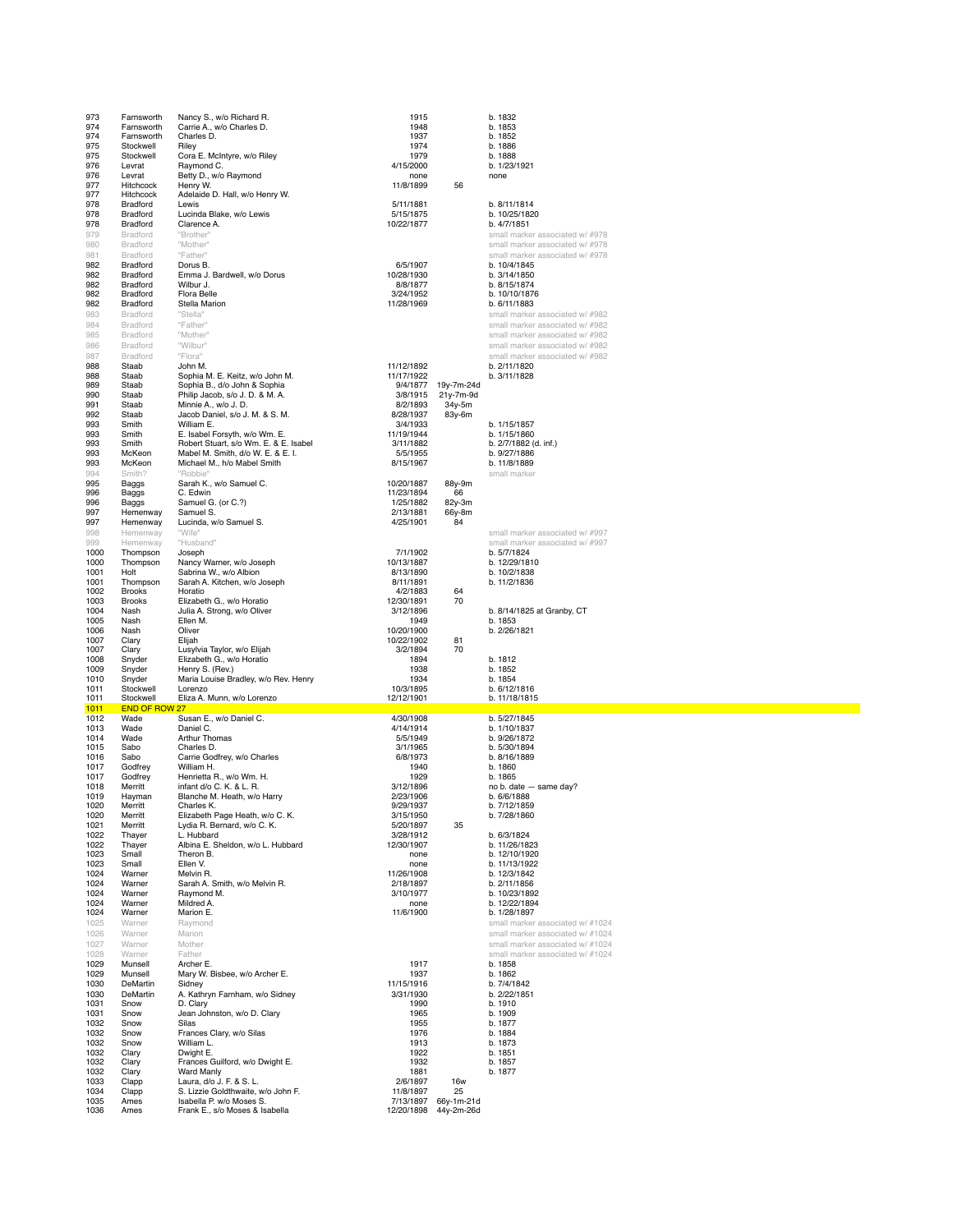| 1037         | Clapp                       | James                                                                                   | 1907                    |                  | b. 1827                                                             |
|--------------|-----------------------------|-----------------------------------------------------------------------------------------|-------------------------|------------------|---------------------------------------------------------------------|
| 1037<br>1038 | Clapp<br>LaPlant (?)        | Juliaette A. Miller, w/o James<br>Ann Rosina LaPlant, d/o C.W. & R.S.A. Marks           | 1897<br>11/2/1921       |                  | b. 1835<br>b. 12/19/1881                                            |
| 1039         | Marks                       | Cyrus Dwight, s/o C.W. & R.S.A. Marks                                                   | 11/11/1912              |                  | b. 3/28/1873                                                        |
| 1040         | Marks                       | Rosina S. Avery, w/o Charles W.                                                         | none                    |                  | b. 9/2/1846                                                         |
| 1041<br>1042 | Marks<br>Foster             | <b>Charles Wesley</b><br>James M.                                                       | 4/18/1899<br>1911       |                  | b. 3/4/1838<br>b. 1832                                              |
| 1042         | Foster                      | Clara B., w/o James M.                                                                  | 1898                    |                  | b. 1834                                                             |
| 1043         | Barnard                     | Moses R.                                                                                | 1899                    |                  | b. 1824                                                             |
| 1043<br>1043 | Barnard<br>Barnard          | Margaret E., w/o Moses R.<br>Louise, d/o Moses & Margaret                               | 1899<br>1899            |                  | b. 1823<br>b. 1864                                                  |
| 1043         | Barnard                     | Sarah L.                                                                                | 1918                    |                  | b. 1845                                                             |
| 1044<br>1044 | Thayer<br>Thayer            | Frederick W.<br>Carrie Barnard, w/o Frederick W.                                        | 1932<br>1926            |                  | b. 1844<br>b. 1857                                                  |
| 1045         | Thayer                      | "C.B.T."                                                                                |                         |                  | small marker associated w/ #1044                                    |
| 1046         | Thayer                      | "F.W.T."                                                                                |                         |                  | small marker associated w/ #1044                                    |
| 1047<br>1047 | Tarbox<br>Tarbox            | John Nathaniel<br>Marie Antoinette Bassett, w/o John N.                                 | 1899<br>1899            |                  | b. 1841<br>b. 1834                                                  |
| 1047         | Beals                       | Jessie Tarbox Beals, d/o J.N. & M.A. Tarbox                                             | 1942                    |                  | b. 1870                                                             |
| 1047         | Tarbox                      | Paul Walter, s/o J.N. & M.A.                                                            | 1925                    |                  | b. 1856                                                             |
| 1048<br>1049 | Loomis<br>Loomis            | Howard W., s/o Geo. M. & Louise<br>Frank G., s/o Geo. M. & Louise                       | 3/27/1905<br>1/31/1897  | 35<br>34         |                                                                     |
| 1050         | Loomis                      | George M.                                                                               | 5/14/1914               |                  | b. 10/11/1838                                                       |
| 1050         | Loomis                      | Louise Kenney, w/o George M.                                                            | 3/9/1923                |                  | b. 8/13/1841                                                        |
| 1050<br>1051 | <b>END OF ROW</b><br>Warner | 28. THIS COMPLETES SECTION BETWEEN LOOPED DRIVE AND NEXT DRIVE UPHILL.<br>Ellen Aldrich | 1949                    |                  | b. 1867                                                             |
| 1051         | Warner                      | Bertha I., "daughter"                                                                   | 1902                    |                  | b. 1900                                                             |
| 1051<br>1051 | Thayer<br>Thayer            | George A.<br>Ada Aldrich, w/o George A.                                                 | 1960<br>1962            |                  | b. 1899<br>b. 1903                                                  |
| 1052         | Warner                      | "Bertha I."                                                                             |                         |                  |                                                                     |
| 1053         | Hubbard                     | Sylvanus                                                                                | 12/26/1902              | 86y-4m           |                                                                     |
| 1053<br>1053 | Hubbard<br>McCalman         | Joanna M. Nichols, w/o Sylvanus<br>John                                                 | 8/11/1900<br>7/6/1904   | 83y-3m<br>51y-4m |                                                                     |
| 1054         | Tetro                       | Walter F.                                                                               | 1959                    |                  | b. 1874                                                             |
| 1054         | Tetro<br>Tetro              | Emma L., w/o Walter F.<br>Howell E., s/o Walter & Emma                                  | 1902<br>1902            |                  | b. 1876                                                             |
| 1054<br>1054 | Tetro                       | Carlotta, w/o Walter F.                                                                 | 1949                    |                  | b. 1901<br>b. 1886                                                  |
| 1054         | Tetro                       | Dorothy A., d/o Walter & Carlotta                                                       | 1906                    |                  | b. 1906                                                             |
| 1055<br>1055 | Munson<br>Munson            | Oliver S.<br>Sarintha S. Williams, w/o Oliver S.                                        | 1928<br>1904            |                  | b. 1855<br>b. 1852                                                  |
| 1055         | Munson                      | Helen A. Hillman                                                                        | 1929                    |                  | b. 1859                                                             |
| 1056         | Conner                      | Charles S.                                                                              | 1908                    |                  | b. 1826                                                             |
| 1056<br>1057 | Conner<br>Damon             | Hannah J. Bassett. w/o Charles S.<br>Charles Arthur, s/o C. R. & L. J.                  | 1900<br>3/31/1900       |                  | b. 1828<br>b. 2/13/1900                                             |
| 1058         | Damon                       | Charles R.                                                                              | 12/22/1961              |                  | b. 6/21/1864                                                        |
| 1058         | Damon                       | Lizzie J. Spear, w/o Charles R.                                                         | 9/14/1945               |                  | b. 9/14/1867                                                        |
| 1059<br>1059 | Belcher<br>Belcher          | John W.<br>Abbie Elder, w/o John W.                                                     | 2/24/1911<br>12/16/1916 |                  | b. 12/8/1826<br>b. 3/24/1830                                        |
| 1059         | Belcher                     | John O.                                                                                 | 5/17/1941               |                  | b. 2/22/1863                                                        |
| 1059<br>1060 | Belcher<br>Belcher          | Karlene Hutchinson, w/o John O.<br>"Father"                                             | 12/17/1922              |                  | b. 12/31/1874<br>small marker associated w/ #1059                   |
| 1061         | Belcher                     | "Mother"                                                                                |                         |                  | small marker associated w/ #1059                                    |
| 1062         | Belcher                     | "Karlene"                                                                               |                         |                  | small marker associated w/ #1059                                    |
| 1063         | Belcher<br><b>Bisbee</b>    | "John"                                                                                  |                         |                  | small marker associated w/ #1059                                    |
| 1064<br>1064 | Bisbee                      | Frank L.<br>Martha C. Stukey, w/o Frank L.                                              | 1958<br>1959            |                  | b. 1866<br>b. 1869                                                  |
| 1065         | Everett                     | Cyrus F.                                                                                | 1895                    |                  | b. 1833                                                             |
| 1065<br>1065 | Everett<br>Russell          | Phebe J., w/o Cyrus F.<br>Perley F.                                                     | 1904<br>1965            |                  | b. 1836<br>b. 1898                                                  |
| 1065         | Avard                       | Alice C., d/o Perley F. Russell                                                         | 1999                    |                  | b. 1921                                                             |
| 1066         | Staab                       | John F.                                                                                 | 1933                    |                  | b. 1856                                                             |
| 1067<br>1068 | Staab<br>Staab              | Lizzie A. Damon, w/o John F.<br>Burton G., s/o John & Lizzie                            | 1929<br>1958            |                  | b. 1859<br>b. 1879                                                  |
| 1069         | Staab                       | Antoinette F. Kupfer, w/o Burton G.                                                     | 1966                    |                  | b. 1882                                                             |
| 1070<br>1071 | Staab<br>Rising             | Sophie M., d/o John & Lizzie<br>Arthur Fordyce                                          | 1905<br>1906            |                  | b. 1882<br>b. 1876                                                  |
| 1072         | Rising                      | Lucy Lee                                                                                | 1911                    |                  | b. 1848                                                             |
| 1073         | Rising                      | Benjamin                                                                                | 1915                    |                  | b. 1840                                                             |
| 1074<br>1075 | Rising<br>Swift             | Grace Barber<br>William J.                                                              | 1939<br>1915            |                  | b. 1871<br>b. 1855                                                  |
| 1076         | Church                      | James W.                                                                                | 1958                    |                  | b. 1874                                                             |
| 1077         | Church                      | Harriet G.                                                                              | 1962                    |                  | b. 1876                                                             |
| 1078<br>1079 | Church<br><b>Stiles</b>     | Meredith Kingsley<br>Elmer F.                                                           | 1964<br>3/28/1910       |                  | b. 1908<br>b. 8/18/1862                                             |
| 1079         | <b>Stiles</b>               | Margaret A., w/o Elmer F.                                                               | 3/31/1944               |                  | b. 5/5/1859                                                         |
| 1080<br>1081 | Hubbard<br>Swift            | Mabel E. Stiles, w/o C. H.<br>Lorenzo F.                                                | 1937<br>1913            |                  | b. 1888<br>b. 1866                                                  |
| 1082         | Wells                       | James F.                                                                                | 1956                    |                  | b. 1864                                                             |
| 1082         | Wells                       | Carrie E. Kingsley, w/o James F.<br>Katherine, d/o James & Carrie                       | 1942<br>1900            |                  | b. 1866                                                             |
| 1082<br>1083 | Wells<br>Wells              | Kenneth K.                                                                              | 1997                    |                  | b. 1899<br>b. 1903                                                  |
| 1083         | Wells                       | Estella W., w/o Kenneth K.                                                              | 1980                    |                  | b. 1907                                                             |
| 1084<br>1084 | Kingsley<br>Kingsley        | Edward M.<br>Josephine Graves, w/o Edward M.                                            | 1868<br>1926            |                  | b. 1839<br>b. 1840                                                  |
| 1084         | Kingsley                    | Charles, s/o Edward & Josephine                                                         | 1865                    |                  | b. 1864                                                             |
| 1084         | Kingsley                    | Ellen M., d/o Edward & Josephine                                                        | 1963                    |                  | b. 1869                                                             |
| 1085<br>1086 | Moore<br>Clarke             | Madge Skelding<br>Ernest C.                                                             | 1946<br>1900            |                  | b. 1860<br>b. 1855                                                  |
| 1086         | Clarke                      | Winifred Thayer, w/o Ernest C.                                                          | 1924                    |                  | b. 1868                                                             |
| 1086<br>1086 | Clarke<br>Clarke            | Donald B.<br>Florence Noble, w/o Donald                                                 | 1952<br>1976            |                  | b. 1896<br>b. 1896                                                  |
| 1087         | Clarke                      | "E.C.C."                                                                                |                         |                  | small marker associated with #1086                                  |
| 1088         | Clarke                      | "W.T.C."                                                                                |                         |                  | small marker associated with #1086                                  |
| 1089         | Clarke                      | Florence Noble                                                                          | 9/26/1976               |                  | b. 6/18/1896. Small marker associated with #1086.                   |
| 1090<br>1091 | Clarke<br>Leonard           | Donald Bruce<br>William P.                                                              | 7/5/1952<br>11/12/1899  |                  | b. 12/17/1896. Small marker associated with #1086.<br>b. 12/18/1835 |
| 1091         | Leonard                     | Juliaette Bartlett, w/o Wm. P.                                                          | 1921                    |                  | b. 1837                                                             |
| 1091<br>1092 | Leonard<br>Leonard          | Minnie<br>Father                                                                        | 1922                    |                  | b. 1865<br>small marker associated with #1091                       |
| 1093         | Leonard                     | Mother                                                                                  |                         |                  | small marker associated with #1091                                  |
| 1094         | Leonard                     | Minnie                                                                                  |                         |                  | small marker associated with # 1091                                 |
| 1095         | Everett                     | Oliver H.                                                                               | 5/28/1901               |                  | b. 8/1/1836                                                         |
|              |                             |                                                                                         |                         |                  |                                                                     |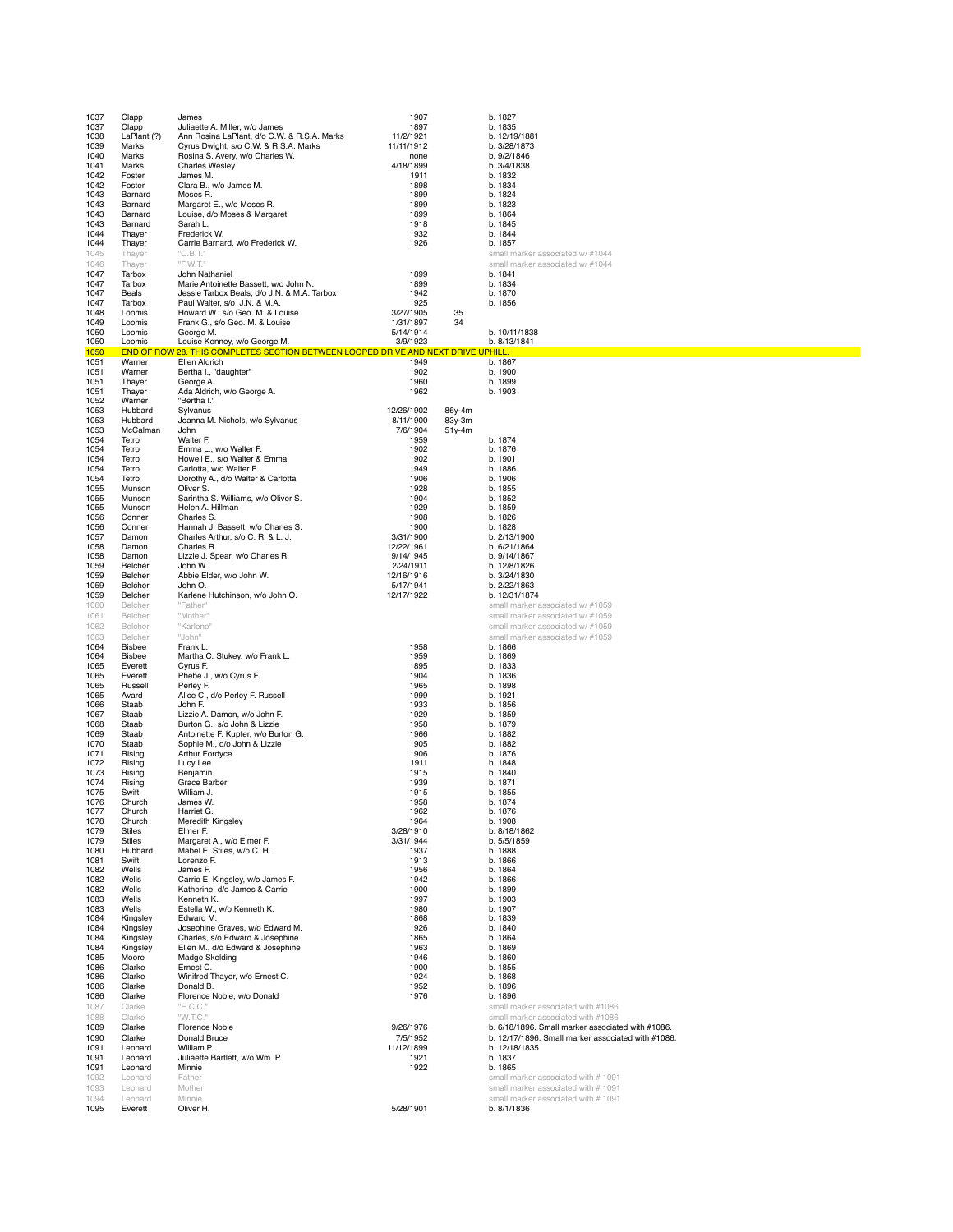| 1096         | Everett                  | Almon                                                         | 1962                   |                 | no age or b. date on stone                                              |
|--------------|--------------------------|---------------------------------------------------------------|------------------------|-----------------|-------------------------------------------------------------------------|
| 1096         | Everett                  | Nellie Trask                                                  | 1915                   |                 | no age or b. date on stone                                              |
| 1096         | Everett                  | Estella Trask                                                 | 1935                   |                 | no age or b. date on stone                                              |
| 1097         | Roberge                  | Robert A.                                                     | 1918                   |                 | b. 1884<br>b. 1892                                                      |
| 1097<br>1097 | Roberge<br>Roberge       | Eva Burdeau, w/o Robert A.<br>Lena, d/o Robert & Eva          | 1971<br>1960           |                 | b. 1910                                                                 |
| 1097         | <b>END OF ROW 29</b>     |                                                               |                        |                 |                                                                         |
| 1098         | Rice                     | Lyman F.                                                      | 10/27/1907             |                 | b. 6/8/1846                                                             |
| 1099         | Leonard                  | Ellsworth L.                                                  | 1925                   |                 | b. 1871                                                                 |
| 1099         | Leonard                  | Edith M. Rood, w/o Ellsworth L.                               | 1908                   |                 | b. 1882                                                                 |
| 1100         | Dahmke                   | Henry C.                                                      | 1935                   |                 | b. 1865                                                                 |
| 1100<br>1100 | Dahmke<br>Dahmke         | Dora E. Nehring, w/o Henry C.<br>William J., s/o Henry & Dora | 1941<br>1907           |                 | b. 1867<br>b. 1888                                                      |
| 1101         | Lawton                   | Raymond M.                                                    | 1/31/1996              |                 | b. 4/3/1913                                                             |
| 1101         | Bates                    | Alta M., companion of Raymond Lawton                          | none                   |                 | b. 3/30/1932                                                            |
| 1102         | Lawton                   | Albert E.                                                     |                        |                 | No dates or age                                                         |
| 1102         | Lawton                   | Minnie L. Wade, w/o Albert E.                                 |                        |                 | No dates or age                                                         |
| 1102         | Lawton                   | Bessie M., d/o Albert & Minnie                                |                        |                 | No dates or age                                                         |
| 1102<br>1103 | Lawton<br>Kenney         | Carl S.<br>Alvin G.                                           | 12/17/1912             |                 | No dates or age<br>b. 12/1/1868                                         |
| 1104         | Kenney                   | Jennie E. Guilford, wo Alvin G.                               | 1930                   |                 | b. 1861. Former wife of Walter M. Forsyth (they were divorced by 1900). |
| 1105         | Forsyth                  | Myra A.                                                       | 1968                   |                 | b. 1888                                                                 |
| 1106         | Guilford                 | Willis                                                        | 12/18/1907             |                 | b. 10/27/1835                                                           |
| 1106         | Guilford                 | Algene French, w/o Willis                                     | 3/18/1906              |                 | b. 9/26/1834                                                            |
| 1107         | Cross                    | Allison                                                       | 1967                   |                 | b. 1883                                                                 |
| 1107         | Cross                    | Ethel Merritt, w/o Allison                                    | 1947                   |                 | b. 1885                                                                 |
| 1107<br>1107 | Cross<br>Cross           | Rachel, d/o Allison & Ethel<br>Chester                        | 1918<br>1929           |                 | b. 1904<br>b. 1905                                                      |
| 1107         | Cross                    | Melvin                                                        | 1999                   |                 | b. 1919                                                                 |
| 1108         | Cross                    | Melvin                                                        |                        |                 | small marker associated w/ #1107                                        |
| 1109         | Cross                    | Mother                                                        |                        |                 | small marker associated w/ #1107                                        |
| 1110         | Cross                    | Chester                                                       |                        |                 | small marker associated w/ #1107                                        |
| 1111         | Cross                    | Rachel                                                        |                        |                 | small marker associated w/ #1107                                        |
| 1112         | Cross                    | Father                                                        |                        |                 | small marker associated w/ #1107                                        |
| 1113         | Damon                    | Nelson H.                                                     | 6/5/1933               | 93y-4m-23d      |                                                                         |
| 1113<br>1113 | Damon<br>Damon           | Diana B., w/o Nelson H.<br>Otis N., s/o Nelson & Diana        | 3/13/1908<br>12/1/1919 | 65y-9m-9d<br>56 |                                                                         |
| 1114         | Washburn                 | Jerome S.                                                     | 1921                   |                 | b. 1855                                                                 |
| 1114         | Washburn                 | Minnie E. Howard, w/o Jerome S.                               | 1936                   |                 | b. 1860                                                                 |
| 1115         | Washburn                 | Harlond C.                                                    | 12/18/1920             |                 | b. 3/15/1846                                                            |
| 1116         | Trayser                  | Donald Berkeley                                               | 4/8/1988               |                 | b. 6/22/1922                                                            |
| 1117         | Trayser                  | Lewis William                                                 | 2/24/1954              |                 | 7/10/1895. Stone says "printer."                                        |
| 1117         | Trayser                  | Edith Blackmer, w/o Lewis W.                                  | 10/28/1999             |                 | b. 6/22/1899                                                            |
| 1118<br>1119 | Poist<br>MacBride        | Norman<br>James D.                                            | none<br>6/22/1938      |                 | Co. K, 60th Mass. Inf.<br>b. 3/19/1876                                  |
| 1119         | MacBride                 | Ethel Grant, w/o James D.                                     | 12/21/1953             |                 | b. 6/7/1868                                                             |
| 1120         | MacBride                 | Marion A.                                                     | 9/17/1909              |                 | b. 1/5/1850. "My Mother."                                               |
| 1121         | Danks                    | Edmund M.                                                     | 4/8/1941               |                 | b. 9/11/1846                                                            |
| 1121         | Danks                    | Addie M. Poist, w/o Edmund M.                                 | 3/8/1908               |                 | b. 3/18/1849                                                            |
| 1122         | Tilton                   | Arthur J.                                                     | 1928                   |                 | b. 1876                                                                 |
| 1122<br>1122 | Tilton<br>Tilton         | Grace M. Ball, w/o Arthur J.<br>Alice P. White, w/o Arthur J. | 1907<br>1968           |                 | b. 1880<br>b. 1879                                                      |
| 1123         | Miller                   | Arthur P.                                                     | 1918                   |                 | b. 1851                                                                 |
| 1123         | Miller                   | Alice E. Gage, w/o Arthur P.                                  | 1919                   |                 | b. 1850                                                                 |
| 1123         | Miller                   | L. Sherwood, s/o Arthur & Alice                               | 1959                   |                 | b. 1884                                                                 |
| 1123         | Miller                   | Margaret McDermott, w/o L. Sherwood                           | 1966                   |                 | b. 1891                                                                 |
| 1123         | Miller                   | Sherwood L., s/o L. S. & M. M.                                | 1912                   |                 | b. 1910                                                                 |
| 1124         | Miller                   | A.E.G.                                                        |                        |                 |                                                                         |
| 1125<br>1126 | Miller<br>Miller         | A.P.M.<br>Sherwood, s/o L. S. & M. M.                         | 1912                   |                 | b. 1910                                                                 |
| 1127         | Rustemeyer               | Mary G.                                                       | 1933                   |                 | b. 1857                                                                 |
| 1127         | Rustemeyer               | Louise, d/o Mary G.                                           | 1907                   |                 | b. 1857                                                                 |
| 1127         | Rustemeyer               | Carl P., s/o Mary G.                                          | 1965                   |                 | b. 1887                                                                 |
| 1127         | Rustemeyer               | Clara L. Hyde, w/o Carl P.                                    | 1966                   |                 | b. 1887                                                                 |
| 1127         | Rustemeyer               | George K., s/o Carl & Clara                                   | 1978                   |                 | b. 1916                                                                 |
| 1128         | Staab<br>Lee             |                                                               |                        |                 | Family monument associated with #s1066-1070.<br>b. 1857                 |
| 1129<br>1129 | Lee                      | Dennis F.<br>Jennie Smith Warner, w/o Dennis F.               | 1928<br>1951           |                 | b. 1863                                                                 |
| 1129         | Warner                   | Walter S. Warner, s/o Jennie                                  | 1913                   |                 | b. 1899                                                                 |
| 1129         | Smith                    | George M.                                                     | 1937                   |                 | b. 1872                                                                 |
| 1129         | Warner                   | Reuben D., s/o Jennie                                         | 1940                   |                 | b. 1883                                                                 |
| 1130<br>1130 | Hall<br>Hall             | George W.<br>Mary V. Crosby, w/o George W.                    | 1869<br>1920           |                 | b. 1834<br>b. 1846                                                      |
| 1131         | James                    | Julia Edith Bellows, w/o Wm. H. H.                            | 7/19/1954              |                 | b. 3/4/1860                                                             |
| 1132         | James                    | William H. H.                                                 | 11/3/1917              |                 | b. 6/30/1841                                                            |
| 1133         | Smart                    | Michael H.                                                    | 1925                   |                 | b. 1856                                                                 |
| 1133         | Smart                    | Mary Watson, w/o Michael                                      | 1966                   |                 | b. 1873                                                                 |
| 1133         | Smart                    | Elsie, d/o Michael & Mary                                     | 1977                   |                 | b. 1894                                                                 |
| 1133<br>1134 | Smart<br>Damon           | William W., s/o Michael & Mary<br>William R.                  | 1910<br>1951           |                 | b. 1896<br>b. 1859                                                      |
| 1134         | Damon                    | Lena Carr, w/o Wm. R.                                         | 1940                   |                 | b. 1867                                                                 |
| 1134         | Eaton                    | Sophia D., d/o W. R. & L. C. Damon                            | 1987                   |                 | b. 1896                                                                 |
| 1135         | Damon                    | Abner                                                         | 4/17/1905              |                 | b. 8/24/1837                                                            |
| 1135         | Damon                    | Clarissa A. Willcutt, w/o Abner                               | 5/20/1904              |                 | b. 1/16/1841                                                            |
| 1136         | Damon                    | Mother                                                        |                        |                 | small marker associated with #1135                                      |
| 1137<br>1138 | Damon<br>Miller          | Father<br>George L.                                           | 12/4/1955              |                 | small marker associated with #1135<br>b. 1/23/1874                      |
| 1139         | Frost                    | Anna Miller                                                   | 3/12/1952              |                 | b. 9/28/1878                                                            |
| 1140         | Miller                   | Lewis                                                         | 2/3/1911               |                 | b. 9/25/1848                                                            |
| 1140         | Miller                   | Catherine, w/o Lewis                                          | 9/8/1932               |                 | b. 5/10/1849                                                            |
| 1141         | Clary                    | Edward H.                                                     | 1931                   |                 | b. 1858                                                                 |
| 1141         | Clary                    | Sarah Meekins, w/o Edward H.                                  | 1902                   |                 | b. 1860                                                                 |
| 1141<br>1141 | Sofinowski<br>Sofinowski | Julius J.<br>Sylvia Clary, w/o Julius J.                      | none<br>none           |                 | b. 1916<br>b. 1924                                                      |
| 1142         | Kempkes                  | Annie Rood                                                    | 1974                   |                 | b. 1884. Rood was probably, but not certainly, her maiden name.         |
| 1142         | Lepine                   | Elizabeth M., d/o Annie R. Kempkes                            | 1969                   |                 | b. 1908                                                                 |
| 1142         | Kempkes                  | Margaret S., d/o Annie R.                                     | none                   |                 | b. 1905                                                                 |
| 1143         | Harris                   | George H.                                                     | 1959                   |                 | b. 1879                                                                 |
| 1144         | Harris                   | William H.                                                    | 1943                   |                 | b. 1882                                                                 |
| 1145<br>1146 | Loomer<br>Harris         | F.<br>Azuba L., w/o Hazelton                                  | 1942<br>5/6/1912       | 68y-1m-9d       | b. 1854                                                                 |
| 1147         | Strong                   | Francis Hermon                                                | 10/31/1904             |                 | b. 5/19/1834                                                            |
|              |                          |                                                               |                        |                 |                                                                         |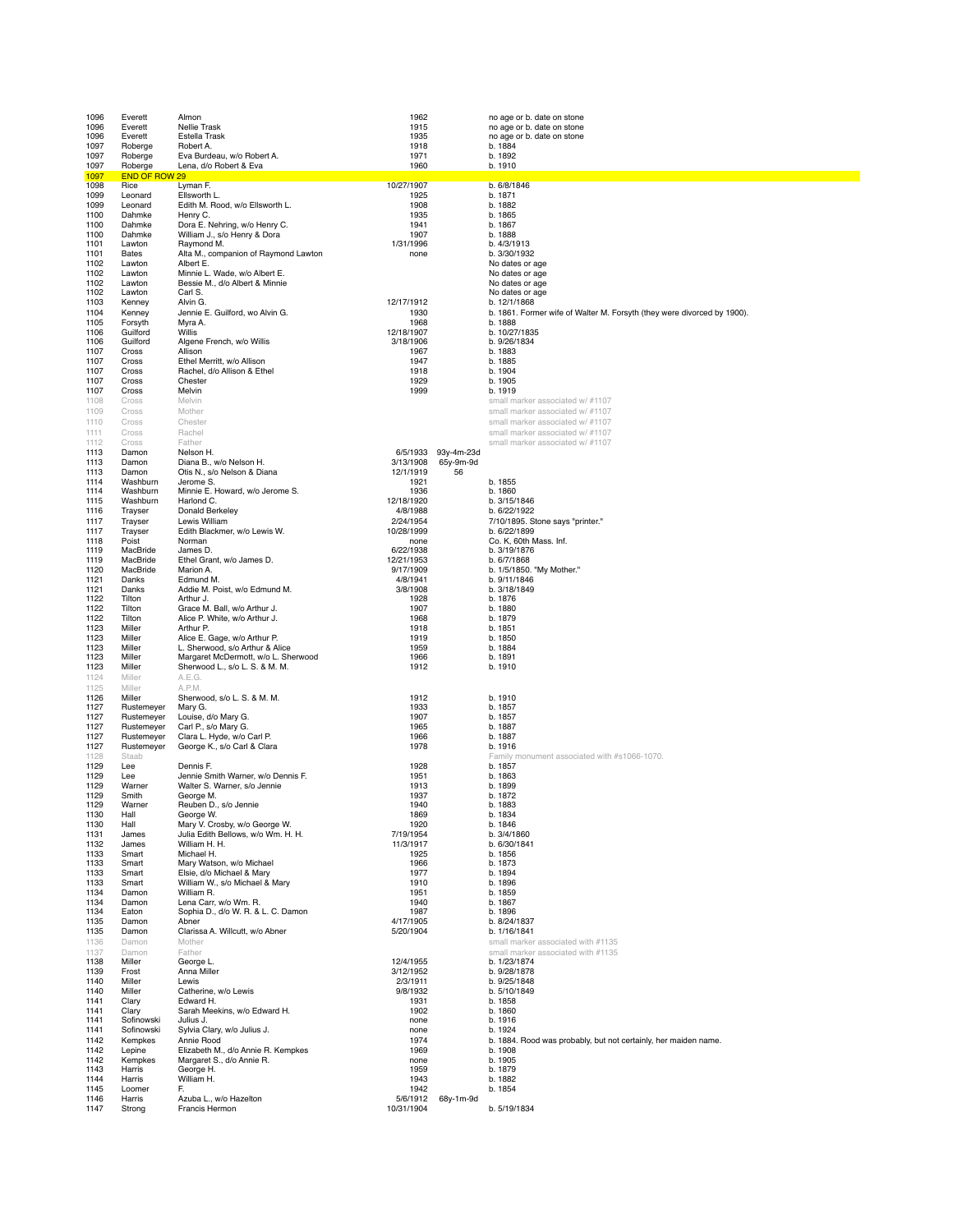| 1147         | Strong               | Ellen Clapp, w/o Francis H.                                                    | 2/19/1915             |         | b. 6/7/1834                                      |
|--------------|----------------------|--------------------------------------------------------------------------------|-----------------------|---------|--------------------------------------------------|
| 1148<br>1148 | Menard<br>Menard     | Alfred A.<br>Doris B., w/o Alfred A.                                           | 5/7/1992<br>none      |         | b. 10/16/1913<br>b. 1915                         |
| 1149         | Bartlett             | Ellen J. Torrey, w/o Edwin E.                                                  | 3/26/1918             |         | b. 6/19/1884                                     |
| 1149         | <b>END OF JUME</b>   | <b>BLED ROW 30</b>                                                             |                       |         |                                                  |
| 1150<br>1150 | Bickford<br>Bickford | Victor<br>Elva, w/o Victor                                                     | 1952<br>1956          |         | b. 1874<br>b. 1872                               |
| 1150         | Fuller               | Hiram                                                                          | 1915                  |         | b. 1842                                          |
| 1150         | Fuller               | Jane, w/o Hiram                                                                | 1923                  |         | b. 1850                                          |
| 1151<br>1151 | Church<br>Church     | Charles H.<br>Marie Adams, w/o Charles                                         | 1935<br>1952          |         | b. 1854<br>b. 1860                               |
| 1152         | Cross                | Melvin A.                                                                      | 4/30/1999             |         | b. 3/31/1919                                     |
| 1153         | Church               | Herman, s/o C. H. & M. L.                                                      | 7/9/1885              | 1y-12d  |                                                  |
| 1154<br>1155 | Church<br>Church     | Floyd W.<br>Martha M.                                                          | 1977<br>1981          |         | b. 1917<br>b. 1909                               |
| 1156         | Green                | Deborah Church Green                                                           | 21/1987               |         | b. 6/2/1952                                      |
| 1157         | Church               | Walter H.                                                                      | 1964                  |         | b. 1887                                          |
| 1157<br>1158 | Church<br>Dupuis     | Lena M. Jeannotte, w/o Walter H.<br>Ulric H.                                   | 1967<br>1965          |         | b. 1887<br>b. 1903                               |
| 1159         | Warner               | Damon, s/o Raymond A. & Estella D.                                             | 7/18/1913             |         | b. 12/19/1911                                    |
| 1160         | Warner               | Raymond A.                                                                     | 1963                  |         | b. 1886                                          |
| 1160<br>1161 | Warner<br>Taylor     | Estella L. Damon, w/o Raymond A.<br>Maxwell L.                                 | 1972<br>1957          |         | b. 1887<br>b. 1887                               |
| 1161         | Taylor               | Mary A.                                                                        | 1953                  |         | b. 1890                                          |
| 1162         | Taylor               | Frank M.                                                                       | none                  |         | b. 1917                                          |
| 1162<br>1163 | Taylor               | Hazel C. Packard [w/o Frank M.]                                                | 1995                  |         | b. 1921                                          |
| 1163         | Graves<br>Graves     | D. Collins<br>Ellen Rhodes, w/o Collins                                        | 1910<br>1918          |         | b. 1840<br>b. 1847                               |
| 1163         | Graves               | Freddie C.                                                                     | 1868                  |         | b. 1867                                          |
| 1163         | Graves               | Frank C.                                                                       | 1942                  |         | b. 1870                                          |
| 1163<br>1163 | Graves<br>Main       | Elizabeth Cadden, w/o Frank C.<br>Franklin E.                                  | 1969<br>1928          |         | b. 1870<br>b. 1871                               |
| 1163         | Main                 | Mary Graves, w/o Franklin E.                                                   | 1943                  |         | b. 1873                                          |
| 1164         | Smart                | Harold C.                                                                      | 1978                  |         | b. 1899                                          |
| 1164<br>1164 | Smart<br>Smart       | Barbara Cranston, w/o Harold C.<br>Dorothy E., d/o Harold & Barbara            | 1983<br>1934          |         | b. 1904<br>b. 1932                               |
| 1165         | Taylor               | Frank L.                                                                       | 1944                  |         | b. 1865                                          |
| 1165         | Taylor               | Angelia M. Damon, w/o Frank L.                                                 | 1914                  |         | b. 1867                                          |
| 1165<br>1166 | Taylor<br>Taylor     | Mary Day Mellen, w/o Frank L.<br>Richard John, s/o Kenneth & Doris             | 1946<br>7/25/1982     |         | b. 1873<br>b. 6/2/1961                           |
| 1167         | Taylor               | Kenneth Hart                                                                   | none                  |         | b. 3/15/1921                                     |
| 1168         | Taylor               | Doris Mathers, w/o Kenneth Hart                                                | none                  |         | b. 2/18/1926                                     |
| 1169         | Taylor               | James Leslie, s/o Kenneth & Doris                                              | 4/21/1987             |         | b. 5/13/1952                                     |
| 1170<br>1171 | Taylor<br>James      | Frank L.<br>John Wells, Jr.                                                    | 4/8/1951              |         | small marker associated w/ #1165<br>b. 2/22/1873 |
| 1171         | James                | Louise Buttrick, w/o John W. Jr.                                               | 3/23/1974             |         | b. 9/7/1881                                      |
| 1172         | James                | Warner                                                                         | 6/22/1947             |         | b. 1/19/1878                                     |
| 1172<br>1173 | James<br>James       | Mary Rutherford, w/o Warner<br>John Wells                                      | 8/25/1962<br>1915     |         | b. 1/28/1878<br>b. 1839                          |
| 1173         | James                | Laura Watrous, w/o John W.                                                     | 1920                  |         | b. 1841                                          |
| 1174         | Hayes                | Justin G., M.D.                                                                | 1936                  |         | b. 1849                                          |
| 1174         | Hayes                | Lizzie Gordon Hills, w/o Justin G.                                             | 1927                  |         | b. 1850                                          |
| 1174<br>1174 | Hayes<br>Hayes       | Justin Edward, M.D., s/o Justin G. & Lizzie<br>Josephine E., w/o Justin Edward | 1955<br>1955          |         | b. 1881<br>b. 1882                               |
| 1175         | Miller               | Emil H.                                                                        | 1934                  |         | b. 1860                                          |
| 1175         | Miller               | Flora A. Buck, w/o Emil H.                                                     | 1936                  |         | b. 1863                                          |
| 1175         | Streeter             | William A.                                                                     | 1954<br>1943          |         | b. 1881                                          |
| 1175<br>1176 | Streeter<br>Pattee   | Alice C. Miller, w/o Wm. A.<br>John H.                                         | 1915                  |         | b. 1884<br>b. 1839                               |
| 1176         | Pattee               | Isabel Crisp, w/o John H.                                                      | 1921                  |         | b. 1841                                          |
| 1176         | Blandin              | Wallace B.                                                                     | 1950                  |         | b. 1857                                          |
| 1176<br>1176 | Blandin<br>McCraven  | Isabel Pattee, w/o Wallace B.<br>Bonner N.                                     | 1940<br>1961          |         | b. 1862<br>b. 1889                               |
| 1176         | McCraven             | N.                                                                             | 1968                  |         | b. 1886                                          |
| 1177         | Morrison             | Warren A.                                                                      | 1980                  |         | b. 1896                                          |
| 1178<br>1178 | Seufert<br>Seufert   | Frederick J.<br>Margaret B.                                                    | 4/21/2000<br>none     |         | b. 11/20/1925<br>b. 12/7/1925                    |
| 1179         | Lewis                | Lorena Nietsche                                                                | 12/19/1995            |         | b. 1/22/1926                                     |
| 1180         | Nietsche             | Hermann                                                                        | 1914                  |         | b. 1853                                          |
| 1180         | Nietsche             | Theresa, w/o Hermann                                                           | 1929                  |         | b. 1851                                          |
| 1180<br>1180 | Nietsche<br>Nietsche | W. Hans, s/o Hermann & Theresa<br>Lena C. Nehring, w/o W. Hans                 | 1970<br>1972          |         | b. 1883<br>b. 1888                               |
| 1181         | Dobbs                | <b>Isabel Colvin</b>                                                           | 1933                  |         | b. 1872                                          |
| 1182         | Dobbs                | Burton                                                                         | 1947                  |         | b. 1870                                          |
| 1183<br>1184 | Dobbs<br>Pillinger   | Lida Canfield<br>Walter E.                                                     | 1950<br>6/25/1929     |         | b. 1898<br>b. 11/30/1852                         |
| 1185         | Pillinger            | Victoria S.                                                                    | 1/22/1915             |         | b. 11/7/1843                                     |
| 1186         | White                | Frebun E.                                                                      | 2/15/1929             |         | b. 2/18/1853                                     |
| 1186<br>1186 | White<br>White       | Julia E. Webster, w/o Frebun<br>Carroll F., s/o Frebun & Julia                 | 2/3/1915<br>4/10/1972 |         | b. 11/12/1848<br>b. 10/19/1882                   |
| 1186         | White                | Myrtle B. Ingraham, w/o Carroll F.                                             | 11/19/1961            |         | b. 1/4/1884                                      |
| 1187         |                      |                                                                                | 1922                  |         | b. 1865                                          |
| 1187         | Ames                 | Roderick D.                                                                    |                       |         |                                                  |
|              | Ames                 | Clara Hillman, w/o Roderick D.                                                 | 1931                  |         | b. 1866                                          |
| 1187         | Ames<br>Rood         | Merrill J., s/o Roderick & Clara<br>Peter A.                                   | 1966<br>1996          |         | b. 1895<br>b. 1955                               |
| 1188<br>1189 | Lincoln              | Alfred Leon                                                                    | 1920                  |         | b. 1882                                          |
| 1189         | Lincoln              | Clara Tuttle, w/o Alfred L.                                                    | 1960                  |         | b. 1885                                          |
| 1189         | Lincoln<br>Waite     | Stella Adele                                                                   | 1974                  |         | b. 1906                                          |
| 1190<br>1190 | Waite                | Henry D.<br>Annie D. Richardson, w/o Henry D.                                  | 1921<br>1942          |         | b. 1858<br>b. 1879                               |
| 1191         | Waite                | Wesley A.                                                                      | 12/9/1915             | 5d      |                                                  |
| 1191         |                      | END OF ROW 31 and of second section uphill from looped drive.                  |                       |         |                                                  |
| 1192<br>1193 | Davis<br>Lafoe       | Alma E., w/o Henry C.<br>Kenneth W.                                            | 1922                  | $3y-7m$ | b. 1851<br>no dates appear                       |
| 1194         | Weeks                | John W.                                                                        | 1913                  |         | b. 1895                                          |
| 1195         | Weeks                | Ellen Howard                                                                   | 1953                  |         | b. 1865                                          |
| 1196<br>1197 | Weeks<br>Kenney      | Watson W.<br>John                                                              |                       | 66      | no dates appear<br>no further inscription        |
| 1198         | Kenney               | Mary                                                                           |                       |         | no further inscription                           |
| 1199         | Kenney               | Roger W.                                                                       | 1961                  |         | b. 1911                                          |
| 1200         | Donnis               | Isabelle Wright Kenney                                                         | 1976                  |         | b. 1913                                          |
| 1201<br>1201 | Morse<br>Morse       | Edward N.<br>Nellie E. Black, w/o Edward N.                                    | 1935<br>1944          |         | b. 1861<br>b. 1868                               |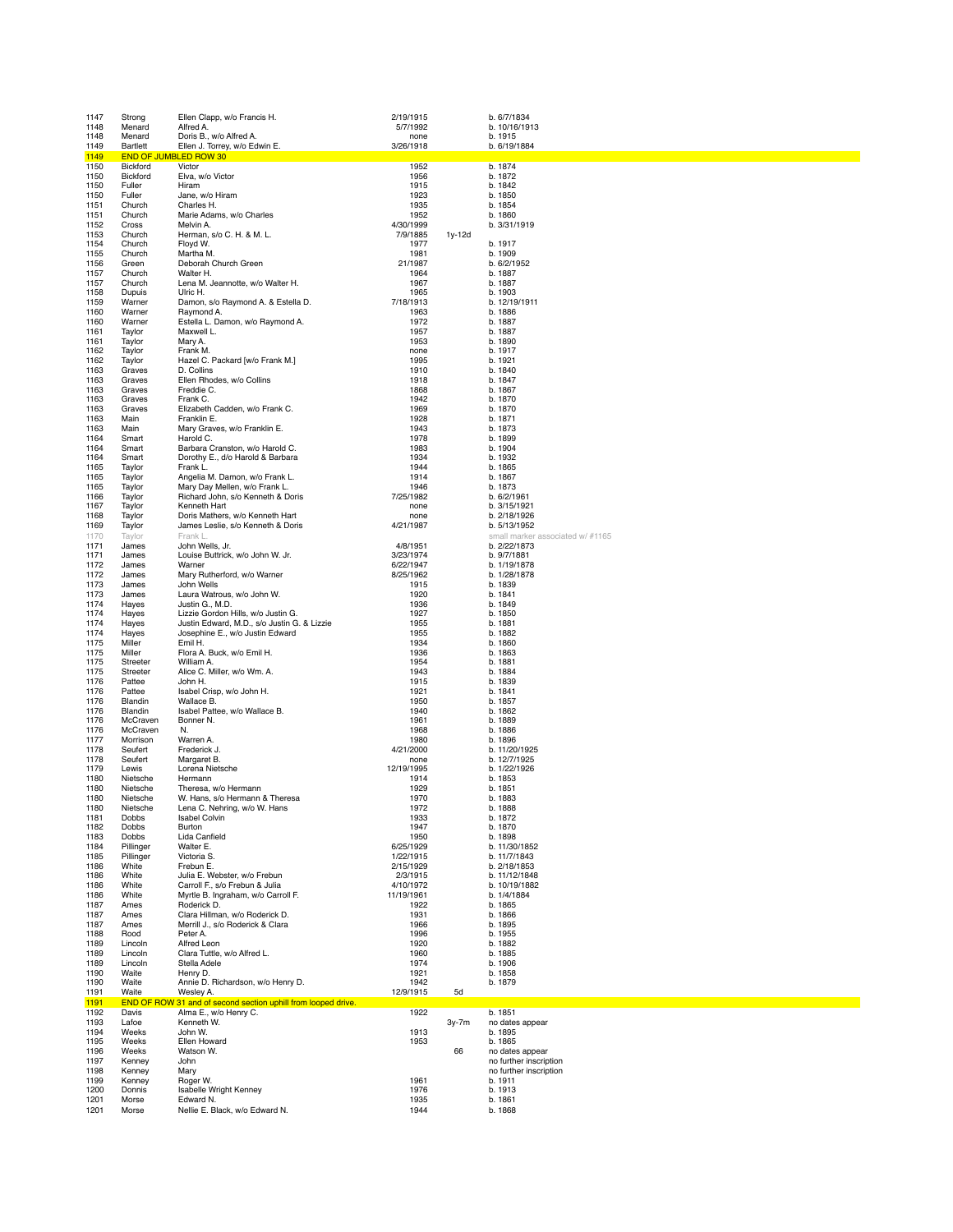| 1201         | Morse                | Earl Edward                                                              | 1964                   | b. 1895                                                                                          |
|--------------|----------------------|--------------------------------------------------------------------------|------------------------|--------------------------------------------------------------------------------------------------|
| 1201         | Morse                | Bernice Fernald, w/o Earl E.                                             | 1964                   | b. 1895                                                                                          |
| 1201         | Black                | Orson E.                                                                 | 1914                   | b. 1865                                                                                          |
| 1201         | Black                | John M.                                                                  | 1943                   | b. 1878                                                                                          |
| 1201         | Black                | Alta Bates, w/o John M.                                                  | 1970                   | b. 1882                                                                                          |
| 1201<br>1201 | Black<br>Black       | Lewis H.                                                                 | 1997<br>1989           | b. 1906<br>b. 1908                                                                               |
| 1202         | Wells                | Vivian D. Williams, w/o Lewis H.<br>Jesse                                | 1948                   | b. 1869                                                                                          |
| 1202         | Wells                | Maude M. DeMartin, w/o Jesse                                             | 1950                   | b. 1876                                                                                          |
| 1202         | Wells                | Mari W.                                                                  | 1994                   | b. 1914                                                                                          |
| 1203         | Wells                | Frank W.                                                                 | 1910                   | b. 1867                                                                                          |
| 1203         | Wells                | Effie M. Cranson, w/o Frank W.                                           | 1969                   | b. 1878                                                                                          |
| 1203         | Wells                | Martin, s/o Frank & Effie                                                | 1982                   | b. 1906                                                                                          |
| 1203         | Wells                | Euginia Klimovich [w/o Martin?]                                          | 1986                   | b. 1914                                                                                          |
| 1204         | Wells                | Frank                                                                    |                        | small marker associated with #1203                                                               |
| 1205         | Wells                | Effie                                                                    |                        | small marker associated with #1203                                                               |
| 1206<br>1207 | Wells<br>Wells       | Martin<br>Euginia                                                        |                        | small marker associated with #1203<br>small marker associated with #1203                         |
| 1208         | Banks                | George                                                                   | 1916                   | b. 1885                                                                                          |
| 1209         | Thayer               | Mary Adams                                                               | 2/1/1949               | b. 4/14/1860. There is nothing to indicate whether Thayer was her maiden or her married surname. |
| 1210         | Damon                | George L                                                                 | 1927                   | b. 1858                                                                                          |
| 1210         | Damon                | Lucy R., w/o George L.                                                   | 1916                   | b. 1848                                                                                          |
| 1211         | Damon                | Arthur E.                                                                | 1940                   | b. 1855                                                                                          |
| 1211         | Damon                | Emma G. Tower, w/o Arthur E.                                             | 1942                   | b. 1856                                                                                          |
| 1212         | Graves               | Harry P.                                                                 | 1914                   | b. 1868                                                                                          |
| 1212         | Graves               | Carrie H. Nichols, w/o Harry P.                                          | 1949                   | b. 1875. Widow first of Henry Porter "Harry" Graves, and then of Francis E. Sanderson.           |
| 1212         | Graves               | Alta Miria M.                                                            | 1909                   | b. 1906                                                                                          |
| 1212         | Cort                 | Alma M. [Graves] Cort                                                    | 1994                   | b. 1906                                                                                          |
| 1213<br>1214 | Graves<br>Graves     | Father<br>Mother                                                         |                        | small marker associated with #1212                                                               |
|              | Cort                 | Alma                                                                     |                        | small marker associated with #1212<br>small marker associated with #1212                         |
| 1215<br>1216 | Graves               | Alta                                                                     |                        | small marker associated with #1212                                                               |
| 1217         | Munson               | Howard C.                                                                | 1944                   | b. 1879                                                                                          |
| 1217         | Munson               | Clara Coleman, w/o Howard C.                                             | 1942                   | b. 1886                                                                                          |
| 1218         | Hall                 | Annie Day, w/o Charles A.                                                | 1952                   | b. 1869                                                                                          |
| 1219         | Hall                 | Olive Amy, d/o Charles A. & Annie                                        | 1973                   | b. 1895                                                                                          |
| 1220         | Buck                 | Lucius E.                                                                | 5/5/1920               | b. 5/20/1848                                                                                     |
| 1220         | <b>Buck</b>          | Selina L. Naylor, w/o Lucius E.                                          | 3/14/1927              | b. 1/25/1851                                                                                     |
| 1221         | Warren               | Mary Buck                                                                | 1949                   | b. 1873                                                                                          |
| 1222         | Rivenburg            | <b>Clarence Henry</b>                                                    | 1934                   | b. 1866<br>b. 1865                                                                               |
| 1222<br>1223 | Rivenburg<br>Thayer  | Edith Thayer, w/o Clarence H.<br>George Dickinson, M.D.                  | 1952<br>1915           | b. 1857                                                                                          |
| 1223         | Thayer               | Clara Louise Kellogg, w/o Dr. George D.                                  | 1944                   | b. 1864                                                                                          |
| 1223         | Thayer               | Howell K., s/o George D. & Clara                                         | 1972                   | b. 1891                                                                                          |
| 1224         | Thayer               | G.D.T.                                                                   |                        | small marker associated with #1223                                                               |
| 1225         | Thayer               | C.L.T.                                                                   |                        | small marker associated with #1223                                                               |
| 1226         | Thayer               | H. K. T.                                                                 |                        | small marker associated with #1223                                                               |
| 1227         | Walker               | Julia A., mother of Clara E. Bodman                                      | 3/8/1919               | b. 11/24/1828                                                                                    |
| 1228         | Bodman               | Clara Ellen [Walker], w/o Frank H.                                       | 7/25/1929              | b. 11/14/1851                                                                                    |
|              | Bodman               | Frank H.                                                                 | 3/24/1933              | b. 1/24/1853                                                                                     |
| 1229         |                      |                                                                          |                        |                                                                                                  |
| 1230         | Duncan               | Morris L.                                                                | 1915                   | b. 1849                                                                                          |
| 1231         | Duncan               | Helen B., w/o Morris                                                     | 1931                   | b. 1868                                                                                          |
| 1232         | Duncan               | H.B.D.                                                                   |                        | small marker associated with #1231                                                               |
| 1233         | Duncan               | M.L.D.                                                                   |                        | small marker associated with #1231                                                               |
| 1234         | Adams                | Agnes Mary, w/o William D.                                               | 1915                   | b. 1853                                                                                          |
| 1235<br>1235 | Carlson<br>Carlson   | Carl O.<br>Eva Adams, w/o Carl O.                                        | 1951<br>1941           | b. 1879<br>b. 1880                                                                               |
| 1235         | <b>END OF ROW 32</b> |                                                                          |                        |                                                                                                  |
| 1236         | Weeks                | Richard W.                                                               | 2/2/1998               | b. 9/25/1925                                                                                     |
| 1237         | Payne                | Forrest V.                                                               | 7/18/1991              | b. 3/17/1908                                                                                     |
| 1238         | Damon                | Homer A.                                                                 | none                   | b. 1883                                                                                          |
| 1238         | Damon                | Carrie E. Graves, w/o Homer A.                                           | 1923                   | b. 1878                                                                                          |
| 1238         | Thomas               | Evelyn Damon, d/o Homer & Carrie                                         | 1964                   | b. 1906                                                                                          |
| 1238         | Damon                | Earl, s/o Homer & Carrie                                                 | 1961                   | b. 1908                                                                                          |
| 1239<br>1240 | Thomas<br>Handfield  | Willard P.                                                               | 1966                   | b. 1911                                                                                          |
| 1241         | Handfield?           | John J.                                                                  | 1949                   | Family monument bears only surname.<br>b. 1861                                                   |
| 1242         | Handfield?           | Mary A., w/o John J.                                                     | 1950                   | b. 1866                                                                                          |
| 1243         | Stull                | Albena H. [Handfield?]                                                   | 1973                   | b. 1881                                                                                          |
| 1243         | Fletcher             | Eva H. [Handfield?]                                                      | 1981                   | b. 1888                                                                                          |
| 1244         | Handfield?           | "Grace M., their daughter" [John J. & Mary A.]                           | 1980                   | b. 1896                                                                                          |
| 1245         | Nash                 | J. Walter                                                                | 1938                   | b. 1867                                                                                          |
| 1245         | Nash                 | Marian F. White, w/o J. Walter                                           | 1917                   | b. 1877                                                                                          |
| 1245         | Nash                 | Carleton J., s/o J. Walter & Marian                                      | 1916                   | b. 1916                                                                                          |
| 1245<br>1245 | Nash<br>O'Neil       | Justine W., d/o J. Walter & Marian<br>Neva N. [Nash, d/o J. W. & Marian] | 1919<br>1981           | b. 1914<br>b. 1913                                                                               |
| 1246         | Lincoln              | Newton K.                                                                | 1930                   | b. 1857                                                                                          |
| 1246         | Lincoln              | Adele Blanchard, w/o Newton K.                                           | 1906                   | b. 1859                                                                                          |
| 1246         | Lincoln              | Hattie Parker, w/o Newton K.                                             | 1959                   | b. 1879                                                                                          |
| 1247         | Lincoln              | Albert                                                                   | 1943                   | b. 1880                                                                                          |
| 1247         | Lincoln              | Marjorie MacBurney [w/o Albert?]                                         | 1926                   | b. 1879                                                                                          |
| 1248         | Baker<br>Baker       | Frank E.                                                                 | 4/19/1939<br>9/11/1950 | b. 10/5/1857                                                                                     |
| 1248<br>1248 | Baker                | Addie Thompson, w/o Frank E.<br>Esther, d/o Frank & Addie                | 5/10/1970              | b. 7/25/1860<br>b. 6/5/1890                                                                      |
| 1248         | Baker                | Howard F., s/o Frank & Addie                                             | 7/26/1954              | b. 12/27/1884                                                                                    |
| 1248         | Baker                | Wistella Adams, w/o Howard F≥                                            | 11/16/1970             | b. 7/18/1886                                                                                     |
| 1249         | Baker                | Howard                                                                   |                        | small marker associated with #1248                                                               |
| 1250         | Baker                | Wistella                                                                 |                        | small marker associated with #1248                                                               |
| 1251         | Baker                | Esther                                                                   |                        | small marker associated with #1248                                                               |
| 1252         | Baker                | Addie                                                                    |                        | small marker associated with #1248                                                               |
| 1253         | Baker                | Frank                                                                    |                        | small marker associated with #1248                                                               |
| 1253         | <b>END OF ROW 33</b> |                                                                          |                        |                                                                                                  |
| 1254         | Jones                | Robert F.                                                                | 5/21/1982              | b. 5/1/1887                                                                                      |
| 1254         | Jones                | Nina M. Strong, w/o Robert F.                                            | 6/19/1955              | b. 8/22/1896                                                                                     |
| 1255         | Lucey                | William F.                                                               | 1981                   | b. 1925. He is also named on #1256.                                                              |
| 1256<br>1256 | Sharpe<br>Sharpe     | James Hudson<br>Amanda Hayden, w/o James H.                              | 1936<br>1942           | b. 1855<br>b. 1862                                                                               |
| 1256         | Lucey                | William F.                                                               | 1981                   | b. 1925. Same man as #1255, apparently.                                                          |
| 1256         | Lucey                | Alison J. Sharpe, w/o Wm. F.                                             |                        | no further inscription                                                                           |
| 1257         | Sharpe?              | Mother                                                                   |                        | small marker probably associated with #1256                                                      |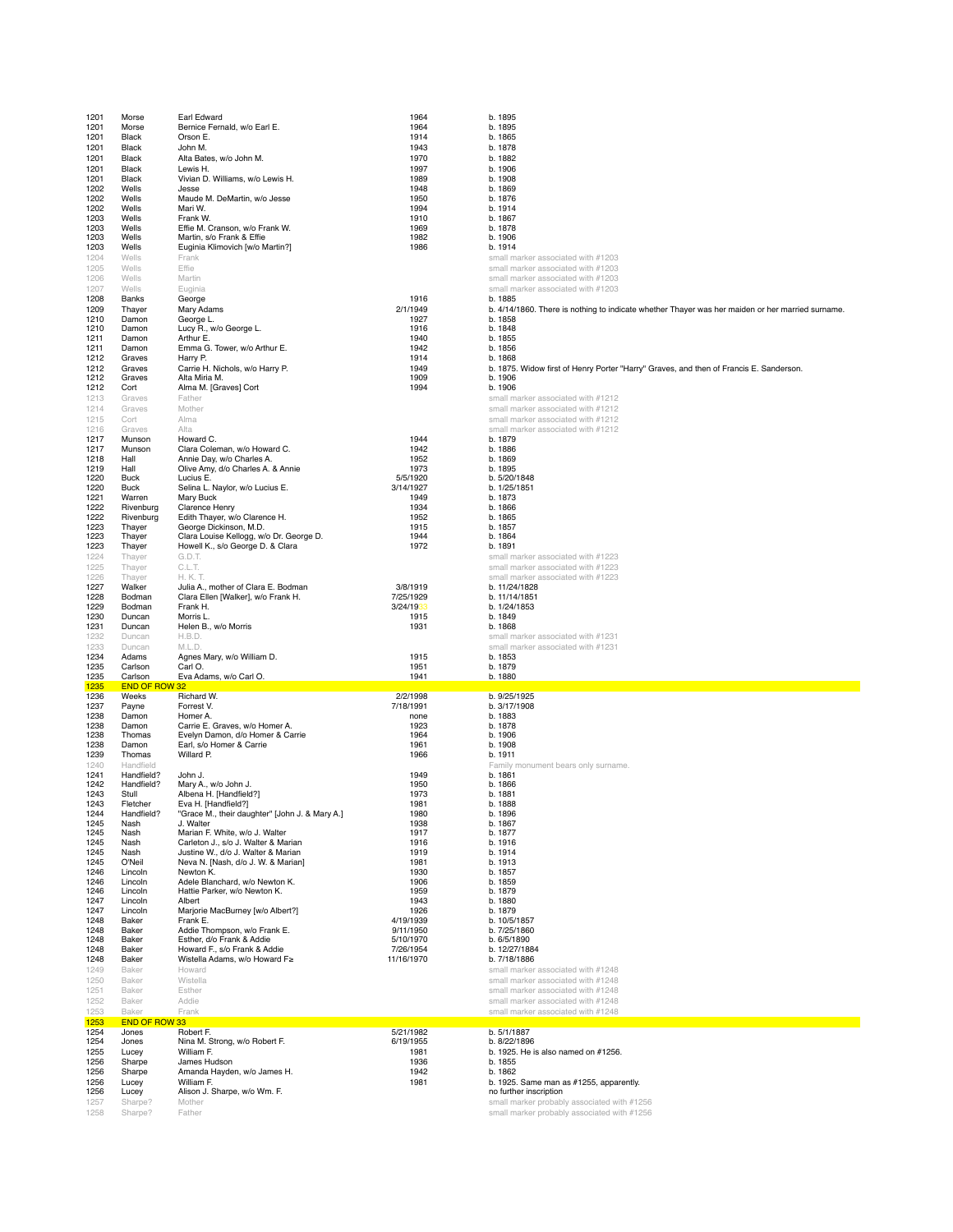| 1259<br>1259 | Gingras                              | Onil Armand                                                                   | none                  |    | b. 1/16/1927                                                             |
|--------------|--------------------------------------|-------------------------------------------------------------------------------|-----------------------|----|--------------------------------------------------------------------------|
|              | Gingras                              | Gloria Ann Baker                                                              |                       |    |                                                                          |
| 1260         | Baker                                | Susie M. Kenney, w/o Austin T.                                                | 4/7/1956              |    | b. 7/26/1908                                                             |
| 1261<br>1262 | Baker<br>Wade                        | Austin T.<br>John E.                                                          | 2/3/1942              |    | b. 3/2/1916<br>b. 1870                                                   |
| 1262         | Wade                                 | Gertrude, w/o John E.                                                         | 1926<br>1963          |    | b. 1874                                                                  |
| 1262         | Wade                                 | Harold E., s/o John & Gertrude                                                | 1926                  |    | b. 1904                                                                  |
| 1262         | Wade                                 | Charles D., s/o John & Gertrude                                               | 1970                  |    | b. 1896                                                                  |
| 1263         | 2                                    | Mother                                                                        |                       |    | small marker -- association not clear                                    |
| 1264         | Merritt                              | Charles W.                                                                    | 1963                  |    | b. 1890                                                                  |
| 1264         | Merritt                              | Lydia E. Wade, w/o Charles W.                                                 | 1980                  |    | b. 1901                                                                  |
| 1265<br>1265 | Merritt<br>Merritt                   | Frank W.<br>Ida A. Austin, w/o Frank W.                                       | 1954<br>1925          |    | b. 1887<br>b. 1880                                                       |
| 1266         | King                                 | I. Worthington                                                                | 1930                  |    | b. 1859                                                                  |
| 1266         | King                                 | Isabella McKilligan, w/o I. Worthington                                       | 1927                  |    | b. 1854                                                                  |
| 1267         | Wait                                 | Lyman D.                                                                      | 1925                  |    | b. 1834                                                                  |
| 1267         | Wait                                 | Grace A. Warner, w/o Lyman D.                                                 | none                  |    | b. 1838                                                                  |
| 1268         | Weeks                                | Richard W.                                                                    | 2/2/1998              |    | b. 9/21/1925<br>b. 1893                                                  |
| 1269<br>1269 | Weeks<br>Weeks                       | Charles W.<br>Carmen M., w/o Charles W.                                       | 1983<br>1960          |    | b. 1903                                                                  |
| 1270         | Lyman                                | Charles Warren                                                                | 7/23/1980             |    | b. 9/29/1946                                                             |
| 1271         | Payne                                | Forrest V. ("Son")                                                            | 7/18/1991             |    | b. 3/17/1908. Also named on #1237.                                       |
| 1272         | Payne                                | Ormanzo S. ("Father")                                                         | 1925                  |    | b. 1845                                                                  |
| 1272         | Payne                                | Lovina E. Lanfair ("Mother")                                                  | 1945                  |    | b. 1878                                                                  |
| 1273         | Banister                             | M.K.B.                                                                        |                       |    | no other inscrioption                                                    |
| 1273         | Banister                             | J.W.B.                                                                        |                       |    | no other inscrioption                                                    |
| 1274<br>1274 | Wells<br>Wells                       | Roger W.<br>Maude E. Damon, w/o Roger W.                                      | 5/1/1965<br>1/20/1972 |    | b. 10/12/1893<br>b. 12/31/1896                                           |
| 1274         | Banister                             | Marvin K.                                                                     | none                  |    | b. 2/22/1914                                                             |
| 1274         | Banister                             | Janice L. Wells, w/o Marvin K.                                                | 1/1/1991              |    | b. 12/8/1921                                                             |
| 1275         | Wells                                | M.D.W.                                                                        |                       |    | small marker associated w/ #1274                                         |
| 1276         | Wells                                | R.W.W.                                                                        |                       |    | small marker associated w/ #1274                                         |
| 1277         | Damon                                | Leon C.                                                                       | 4/29/1963             |    | b. 1/31/1869                                                             |
| 1277         | Damon                                | Sadie Hamel, w/o Leon C.                                                      | 12/2/1959             |    | b. 10/4/1871                                                             |
| 1277         | Damon                                | Kenneth Leslie, s/o Leon & Sadie                                              | 7/13/1919             |    | 10/31/1900                                                               |
| 1277         | Hamel<br>Hamel                       | Joseph [Sadie Hamel Damon's father?]                                          | 12/18/1935            |    | b. 3/15/1846                                                             |
| 1278<br>1279 | Damon                                | J.<br>Mother                                                                  |                       |    | small marker associated with #1277<br>small marker associated with #1277 |
| 1280         | Damon                                | Father                                                                        |                       |    | small marker associated with #1277                                       |
| 1281         | Damon                                | Kenneth                                                                       |                       |    | small marker associated with #1277                                       |
| 1282         | Sanderson                            | Frederick W.                                                                  | 9/29/1956             |    | b. 10/22/1895                                                            |
| 1283         | Sanderson                            | Hazel W.[Warner], w/o Frederick W.                                            | 7/16/1986             |    | b. 6/2/1895                                                              |
| 1284         | Sanderson                            | Francis L., s/o Frederick & Hazel                                             | 5/26/1922             | 4d |                                                                          |
| 1285         | Keefe                                | Robert L.                                                                     | 1962                  |    | b. 1907                                                                  |
| 1285<br>1286 | Keefe<br>White                       | Irene Towne, w/o Robert L.                                                    | 1952<br>1930          |    | b. 1909<br>b. 1875                                                       |
| 1286         | White                                | Reginald E.<br>Ida E. Warren, w/o Reginald E.                                 | 1948                  |    | b. 1873                                                                  |
| 1286         | Dinsmore                             | Dorothy Ella, gr'd/o Reginald & Ida White                                     | 1932                  |    | b. 1931                                                                  |
| 1287         | Miller                               | Vivian Isabella, d/o Wm. & Sylvia                                             | 1929                  |    | b. 1901                                                                  |
| 1288         | Miller                               | W. B. [William Benjamin]                                                      | 7/4/1936              |    | b. 5/15/1902                                                             |
| 1289         | Miller                               | Francis W.                                                                    | 1952                  |    | b. 1871                                                                  |
| 1289         | Miller                               | Sylvia M. Willcutt, w/o Francis W.                                            | 1943                  |    | b. 1872                                                                  |
| 1290<br>1291 | Taylor<br>Bentley                    | Charles G.<br>Loretta Stiles, w/o Ernest P.                                   | 1928<br>1951          |    | b. 1883<br>b. 1892                                                       |
|              |                                      |                                                                               |                       |    |                                                                          |
|              |                                      |                                                                               |                       |    |                                                                          |
| 1292         | 2                                    |                                                                               | 2                     | ?  | Urn with no inscription                                                  |
| 1293<br>1294 | Nash<br>Clark                        | Gordon Johnson [s/o J.W. & Marian]<br>Sereno S.                               | 2/19/1956<br>1953     |    | b. 2/9/1912<br>b. 1880                                                   |
| 1294         | Clark                                | Hattie A. Delcamp, w/o Sereno                                                 | 1969                  |    | b. 1883                                                                  |
| 1294         | Clark                                | Earl E., s/o Sereno & Hattie                                                  | 1920                  |    | b. 1920                                                                  |
| 1295         | Clark                                | E.E.C.                                                                        |                       |    | small marker associated w/ #1294                                         |
| 1296         | Clark                                | H.D.C.                                                                        |                       |    | small marker associated w/ #1294                                         |
| 1297         | Clark                                | S.S.C.                                                                        |                       |    | small marker associated w/ #1294                                         |
| 1297         | <b>END OF ROW 34</b>                 |                                                                               |                       |    |                                                                          |
| 1298<br>1298 | <b>McCrillis</b><br><b>McCrillis</b> | William<br>Sarah M. Sharpe, w/o William                                       | 1958<br>1960          |    | b. 1881<br>b. 1888                                                       |
| 1299         | Stone                                | Charles H.                                                                    | 1945                  |    | b. 1898                                                                  |
| 1299         | Stone                                | Hazel Wade, w/o Charles H.                                                    | 1945                  |    | b. 1898                                                                  |
| 1299         | Stone                                | Raymond Howard, s/o Charles & Hazel                                           | 1944                  |    | b. 1920. T. Sgt., "killed in action over Germany."                       |
| 1299         | Stone                                | Norman Edwin, s/o Charles & Hazel                                             | 1962                  |    | b. 1936                                                                  |
| 1300         | Walters                              | Frederick W.                                                                  | 1939                  |    | b. 1869                                                                  |
| 1300         | Walters<br>Hopper                    | Maria J. Bisbee, w/o Frederick W.                                             | 1933                  |    | b. 1868                                                                  |
| 1300<br>1300 | Hopper                               | Fred H.<br>Grace W. Walters, w/o Fred                                         | 1975<br>1988          |    | b. 1904<br>b. 1903                                                       |
| 1300         | Mathieson                            | James R.                                                                      | 1980                  |    | b. 1904                                                                  |
| 1300         | Mathieson                            | Irma L. Walters, w/o James R.                                                 | 1976                  |    | b. 1904                                                                  |
| 1301         | 2                                    | Mother                                                                        |                       |    | small marker; no other inscription.                                      |
| 1302         | Clary                                | Wendell P.                                                                    | 1951                  |    | b. 1885                                                                  |
| 1302         | Clary                                | Gertrude Wade, w/o Wendell P.                                                 | 1965                  |    | b. 1893                                                                  |
| 1302<br>1302 | Clary<br>Clary                       | Doris Evelyn, d/o Wendell & Gertrude<br>Arthur Edward, s/o Wendell & Gertrude | 1930<br>1995          |    | b. 1929<br>b. 1932                                                       |
| 1303         | Clary                                | Arthur Edward                                                                 | 3/31/1995             |    | b. 8/21/1932                                                             |
| 1304         | Clary                                | Doris Evelyn                                                                  | 2/20/1930             |    | b. 1/31/1929                                                             |
| 1305         | Clary                                | Mother                                                                        |                       |    | small marker                                                             |
| 1306         | Clary                                | Wendell P.                                                                    | 1951                  |    | b. 1885                                                                  |
| 1307         | Pritchard                            | Henry E. P.                                                                   | 1988                  |    | b. 1896                                                                  |
| 1307<br>1308 | Pritchard<br>Pritchard               | Hazel A.<br>Hazel A.                                                          | 1962                  |    | b. 1905                                                                  |
| 1309         | Pritchard                            | Hazel S.                                                                      |                       | 2d | no dates                                                                 |
| 1310         | Endebrock                            | Emanuel F.                                                                    | 1930                  |    | b. 1869                                                                  |
| 1311         | Weeks                                | Leroy W.                                                                      | 11/10/1981            |    | b. 3/23/1910                                                             |
| 1311         | Weeks                                | Evelyn H. Keyes, w/o Leroy W.                                                 | 3/20/1978             |    | b. 3/15/1905                                                             |
| 1312         | Washburn                             | Henry E.                                                                      | 1957                  |    | b. 1883                                                                  |
| 1312         | Washburn                             | Edith M. Hill, w/o Henry E.                                                   | 1945                  |    | b. 1891                                                                  |
| 1312<br>1312 | Washburn<br>Washburn                 | Howard W., s/o Henry & Edith<br>Ann B. Tetrault, w/o Howard W.                | 1989<br>1990          |    | b. 1919<br>b. 1931                                                       |
| 1313         | Graves                               | Arthur F.                                                                     | 1978                  |    | b. 1886                                                                  |
| 1314         | Graves                               | Harriet Bartlett, w/o Arthur F.                                               | 1963                  |    | b. 1884                                                                  |
| 1315         | Graves                               | Ralph N.                                                                      | 1959                  |    | b. 1895                                                                  |
| 1316         | Graves                               | Isabel, w/o Ralph N.                                                          | 1980                  |    | b. 1891                                                                  |
| 1317         | Graves                               | Fred N.                                                                       | 1936                  |    | b. 1860                                                                  |
| 1318<br>1319 | Graves<br>Graves                     | Geneva L. Richards, w/o Fred N.<br>Mary Ellen, w/o Philip R.                  | 1915<br>1977          |    | b. 1862<br>b. 1891                                                       |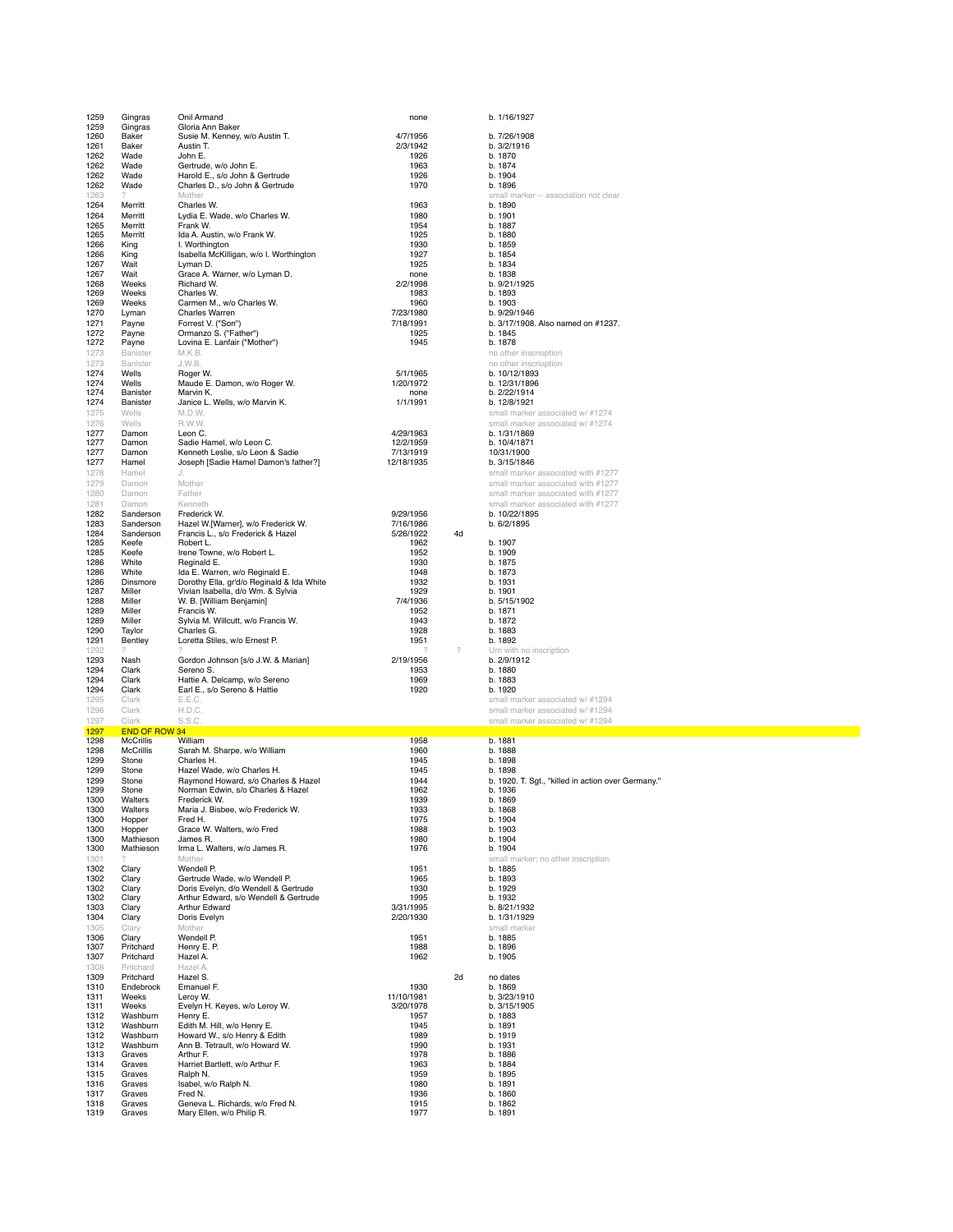| 1320         | Graves               | Philip R.                                                                   | 1969                  |    | b. 1887                                                        |
|--------------|----------------------|-----------------------------------------------------------------------------|-----------------------|----|----------------------------------------------------------------|
| 1321         | Graves               | Geneva Alice, inf. d/o Philip R. & Mary                                     | 2/11/1919             |    |                                                                |
| 1322         | Graves               | Mary E., w/o Norman F.                                                      | 1998                  |    | b. 1917                                                        |
| 1323         | Graves               | Marcia Hobbs, w/o Ralph R.                                                  | 1992                  |    | b. 1920                                                        |
| 1324         | Richards             | Julia M.                                                                    | 1921                  |    | b. 1860                                                        |
| 1325         | Chandler             | Frank Sumner                                                                | 1934                  |    | b. 1856<br>D. date from town clerk's records is Jan. 11, 1935. |
|              |                      |                                                                             |                       |    |                                                                |
| 1325         | Chandler             | Ida I. Lyman, w/o Frank S.                                                  | 1943                  |    | b. 1854                                                        |
| 1326         | Chandler             | Ida                                                                         |                       |    | small marker associated with #1325                             |
| 1327         | Chandler             | Frank                                                                       |                       |    | small marker associated with #1325                             |
| 1328         | Jenkins              | Fordyce                                                                     | 1920                  |    | b. 1868                                                        |
| 1328         | Jenkins              | Eleanor Ball, w/o Fordyce                                                   | 1948                  |    | b. 1868                                                        |
| 1328         | Jenkins              | Carroll, s/o Fordyce & Eleanor                                              | 1962                  |    | b. 1901                                                        |
| 1328         | Jenkins              | Maurice                                                                     | 1978                  |    | b. 1900. Separate military marker is #1329.                    |
| 1328         | Tiley                | Leon                                                                        | 1954                  |    | b. 1903                                                        |
| 1328         | Tiley                | Dorothy Jenkins, w/o Leon                                                   | 1982                  |    | b. 1903                                                        |
| 1329         | Jenkins              | Maurice H.                                                                  | 1978                  |    | b. 1900. PFC US Army WWI.                                      |
| 1330         | Browe                | Ernest                                                                      | 1944                  |    | b. 1867                                                        |
| 1330         | Browe                | Jessie C. Emmette, w/o Ernest                                               | 1923                  |    | b. 1870                                                        |
| 1330         | Browe                | M. Louise Morgan, w/o Ernest                                                | 1954                  |    | b. 1872                                                        |
| 1331         | Nash                 | Robert F.                                                                   | 1981                  |    | b. 1906                                                        |
| 1331         | Nash                 | Ruth G. Erickson, w/o Robert F.                                             | none                  |    | b. 1907                                                        |
| 1331         | Nash                 | Anne Erickson, m/o Ruth Erickson Nash                                       | 1976                  |    | b. 1884                                                        |
| 1332         | Dalton               | C. Gerald                                                                   | 1974                  |    | b. 1895                                                        |
| 1332         | Dalton               | Ethel E. Stark, w/o C. Gerald                                               | 1958                  |    | b. 1893                                                        |
| 1332         | Dalton               | Ethel K., w/o C. Gerald                                                     | 1972                  |    | b. 1911                                                        |
| 1332         | <b>END OF ROW 35</b> |                                                                             |                       |    |                                                                |
| 1333         | Cranson              | George E.                                                                   | 1964                  |    | b. 1911                                                        |
| 1333         | Cranson              | Marion L. Baldwin, w/o George                                               | 1958                  |    | b. 1910                                                        |
| 1334         | Cranson              | Joan K. Pratt, w/o Richard E.                                               | 1994                  |    | b. 1937                                                        |
| 1335         | Lawton               | Ralph E.                                                                    | 1978                  |    | b. 1903                                                        |
| 1335         | Lawton               | Ruby V. Wade, w/o Ralph E.                                                  | 1976                  |    | b. 1909                                                        |
| 1336         | Mathers              | John                                                                        | 1932                  |    | b. 1860                                                        |
| 136          | Mathers              | <b>Lily Mary</b>                                                            | 1950                  |    | b. 1866                                                        |
| 1337         | Mathers              | James M., s/o John & G. Judith                                              | 1960                  | 9m |                                                                |
| 1338         | Mathers              | Robert M.                                                                   | 1976                  |    | b. 1895                                                        |
| 1338         | Mathers              | Arolyn W.                                                                   | 1991                  |    | b. 1903                                                        |
| 1339         | Gale                 | James Moore                                                                 | 1943                  |    | b. 1875                                                        |
| 1339         | Gale                 | Mary E. Smith, w/o James E.                                                 | 1954                  |    | b. 1879                                                        |
| 1340         | Cranston             | Harvey E.                                                                   | 1970                  |    | b. 1902                                                        |
| 1340         | Cranston             | Ruth Smart, w/o Harvey                                                      | 1982                  |    | b. 1905                                                        |
| 1341         | Watson               | Fannie A.                                                                   | 8/29/1942             |    | b. 8/30/1877                                                   |
| 1341         | Watson               | Anna E.                                                                     | 1/4/1974              |    | b. 9/1/1879                                                    |
| 1341         | Watson               | Ruth E.                                                                     | 2/22/1960             |    | b. 6/2/1883                                                    |
| 1342         | Mullaly              | Frank J.                                                                    | none                  |    | b. 1/15/1895                                                   |
| 1342         | Mullaly              | Susan M. Cranson, w/o Frank J.                                              | 8/3/1952              |    | b. 8/6/1891                                                    |
| 1343         | Mullaly              | Susan                                                                       |                       |    | small marker with #1342                                        |
| 1344         | Cranson              | Harlan H.                                                                   | 4/13/1944             |    | b. 1/21/1852                                                   |
| 1344         | Cranson              | Frances A. Sweet, w/o Harlan H.                                             | 8/4/1943              |    | b. 7/13/1857                                                   |
| 1345         | Cranson              | Mother                                                                      |                       |    | small marker with #1344                                        |
| 1346         | Cranson              | Father                                                                      |                       |    | small marker with #1344                                        |
| 1347         | Jenkins              | Josephine L. Migliora, w/o Lucius E.                                        | 1924                  |    | b. 1895                                                        |
| 1348         | Goodhue              | Elbridge W.                                                                 | 1920                  |    | b. 1854                                                        |
| 1348         | Goodhue              | Carrie Stebbins, w/o Elbridge W.                                            | 1956                  |    | b. 1869                                                        |
| 1349         | Warner               | Roger L.                                                                    | 1984                  |    | b. 1914                                                        |
| 1349         | Warner               | Dorothy F. Cook, w/o Roger L.                                               | none                  |    | b. 1913                                                        |
| 1350         | Wattie               | James A.                                                                    | 1926                  |    | b. 1864                                                        |
| 1351         | Blake                | Addie G. Wattie                                                             | 1945                  |    | b. 1864. Remarried widow of James A. Wattie? Or his sister?    |
| 1352         | Miller               | John C.                                                                     | 1992                  |    | b. 1912                                                        |
| 1352         | Miller               | Rosa A.                                                                     | 1963                  |    | b. 1913                                                        |
| 1353         | Leight               | Claire A.                                                                   | 1945                  |    | b. 1892                                                        |
| 1354         |                      |                                                                             |                       |    |                                                                |
|              |                      |                                                                             |                       |    |                                                                |
|              | Patterson            | John A.                                                                     | 1955                  |    | b. 1865                                                        |
| 1354         | Patterson            | Susie M. Pleshaw, w/o John A.                                               | 1932                  |    | b. 1867                                                        |
| 1354         | Patterson            | Minnie Bowden, w/o John A.                                                  | 1957                  |    | b. 1875                                                        |
| 1355         | Rossen               | Margaret S. Bradley, w/o George P.                                          | 4/25/1971             |    | b. 7/28/1903                                                   |
| 1356         | Rossen               | George, Jr.                                                                 | 4/27/1965             |    | b. 5/9/1902                                                    |
| 1357         | Rossen<br>James      | George                                                                      | 4/28/1931             |    | b. 1/10/1858                                                   |
| 1358         |                      | Darwin R.                                                                   | 11/19/1908            |    | b. 5/14/1834<br>b. 12/10/1898                                  |
| 1359         | Blaine<br>James      | Alice J.<br>Alice B.                                                        | 3/12/1982             |    |                                                                |
| 1360<br>1361 | James                | Darwin R., Jr.                                                              | 4/12/1966<br>8/7/1937 |    | b. 7/10/1874<br>b. 1/10/1873                                   |
| 1362         | Adams                |                                                                             |                       |    |                                                                |
| 1363         | Hosford              | Frank B.                                                                    | 1940                  |    | Closed mausoleum: no inscription except surname<br>b. 1876     |
| 1363         | Hosford              | Marion H. Todd                                                              | 1973                  |    | b. 1874                                                        |
| 1363         | Vaughan              | Bertel F.                                                                   | 1950                  |    | b. 1868                                                        |
| 1363         | Vaughan              | Alice S. Hosford, w/o Bertel                                                | 1931                  |    | b. 1865                                                        |
| 1364         | Vaughan              | B.F.V.                                                                      |                       |    | small marker associated with #1363                             |
| 1365         | Vaughan              | A.H.V.                                                                      |                       |    | small marker associated with #1363                             |
| 1366         | Hosford              | M.T.H.                                                                      |                       |    | small marker associated with #1363                             |
|              | Hosford              | F.B.H.                                                                      |                       |    |                                                                |
| 1367<br>1367 | <b>END OF ROW 36</b> |                                                                             |                       |    | small marker associated with #1363                             |
|              |                      |                                                                             |                       |    |                                                                |
| 1368         | Berry                | Family monument lists several names, each of whom also has a separate stone |                       |    |                                                                |
| 1369<br>1370 | Blomgren<br>Blomgren | Elmer F., h/o Mabel Berry<br>Mabel Berry, d/o James                         | 1994<br>1989          |    | b. 1900<br>b. 1903                                             |
| 1371         | Berry                | Elizabeth Ellen, sis/o James                                                | 1967                  |    | b. 1876                                                        |
| 1372         | Berry                | Kathleen E., d/o James                                                      | 2000                  |    | b. 1908                                                        |
| 1373         | Berry                | Mary Elizabeth Senior, w/o James                                            | 1963                  |    | b. 1875                                                        |
| 1374         | Berry                | James                                                                       | 1945                  |    | b. 1869                                                        |
| 1375         | Berry                | Justin Christopher, s/o Geo. R. & Margaret                                  | 11/12/1955            |    | b. 10/11/1932                                                  |
| 1376         | Porter               | Margaret Berry, d/o George & w/o _?_                                        | 11/26/1996            |    | b. 12/1/1930                                                   |
| 1377         | Berry                | Margaret Yesky, w/o George R.                                               | 6/23/1956             |    | b. 1/16/1905                                                   |
|              |                      |                                                                             | 1/3/1986              |    | b. 4/9/1905                                                    |
| 1378<br>1379 | Berry<br>Berry       | George Robert, s/o James                                                    | 3/24/1985             |    | b. 4/24/1898                                                   |
| 1380         | Adams                | Maryse Roger, 2nd w/o George R.<br>Raymond S.                               | 1959                  |    | b. 1903                                                        |
| 1380         | Adams                | Stella F. Damon, w/o Raymond S.                                             | 1969                  |    | b. 1907                                                        |
| 1381         | Adams                | Gordon D.                                                                   | 5/14/1993             |    | b. 8/9/1935                                                    |
| 1382         | Damon                | Ernest L.                                                                   | 1953                  |    | b. 1879                                                        |
| 1382         | Damon                | Etta Munson, w/o Ernest L.                                                  | 1933                  |    | b. 1883                                                        |
| 1383         | Ice                  | John                                                                        | 1934                  |    | b. 1870                                                        |
| 1383         | Ice                  | Lizzie Waltz, w/o John                                                      | 1937                  |    | b. 1872                                                        |
| 1383         | Ice                  | Ferdinand J., s/o John & Lizzie                                             | 1944                  |    | b. 1896                                                        |
| 1383         | Ice/Rhodes           | Helen Ice Rhoades, w/o Ferdinand                                            | 1998                  |    | b. 1910. She had m. (2nd) Horace Nelson Rhoades.               |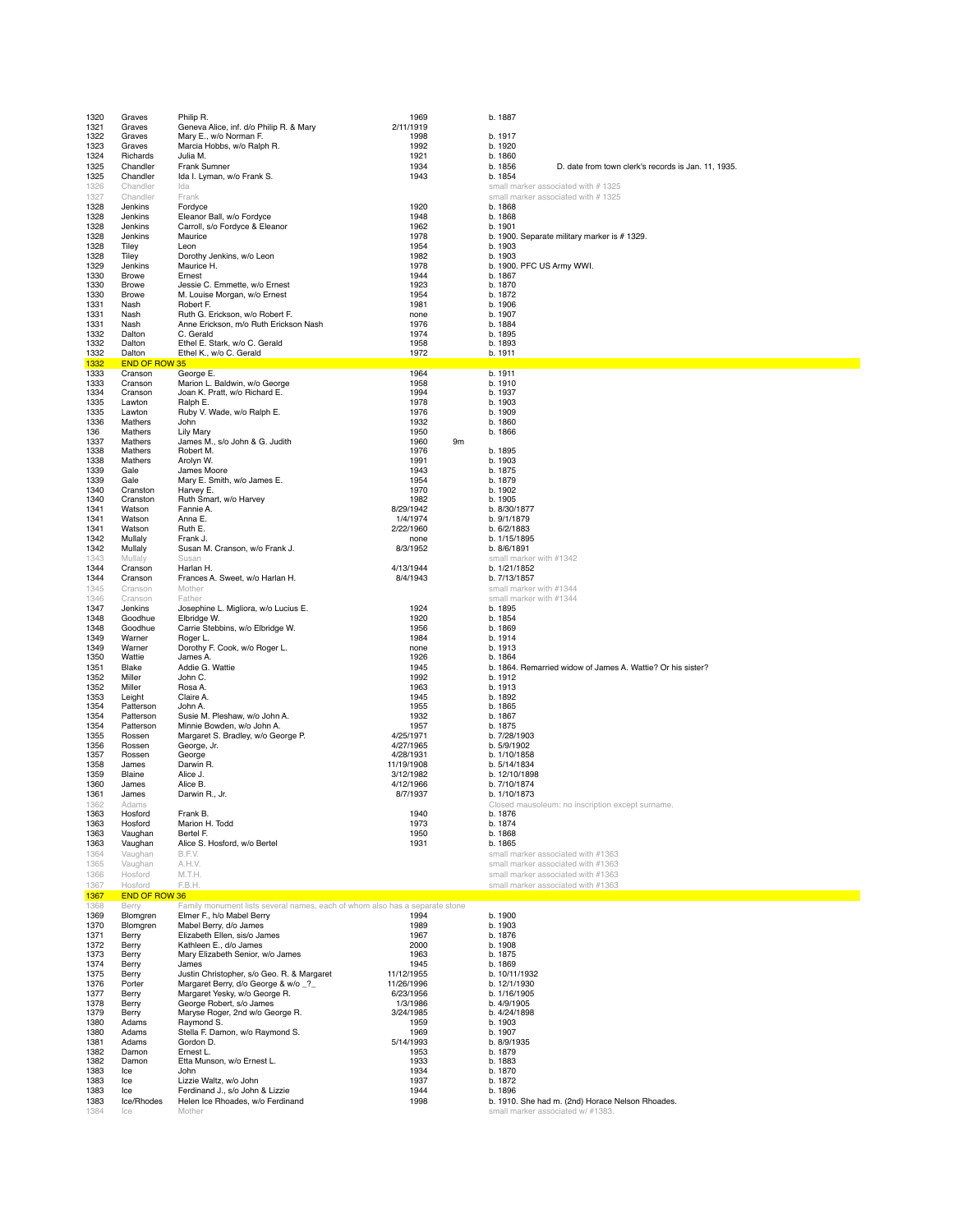| 1385                         | Ice                    | <b>Hather</b>                                                       |                 | small marker associated w/ #1383                          |
|------------------------------|------------------------|---------------------------------------------------------------------|-----------------|-----------------------------------------------------------|
| 1386                         | Number not used.       |                                                                     |                 |                                                           |
| 1387                         | Sylvester<br>Sylvester | Holland D.                                                          | 1932            | b. 1855<br>b. 1859                                        |
| 1387<br>1387                 | Sylvester              | Nettie Eldridge, w/o Holland D.<br>E. Raymond, s/o Holland & Nettie | 1945<br>1987    | b. 1891                                                   |
| 1387                         | Sylvester              | Marion Damon, w/o E. Raymond                                        | 1949            | b. 1892                                                   |
| 1387                         | Holman                 | Leroy J.                                                            | 1980            | b. 1920                                                   |
| 1387                         | Holman                 | Marion E. Sylvester, w/o Leroy J.                                   | none            | b. 1926                                                   |
| 1387                         | Sylvester              | Carl H.                                                             | none            | h.1920                                                    |
| 1387                         | Sylvester              | Charlotte A. Algustoski, w/o Carl H.                                | 1996            | b. 1919                                                   |
| 1388                         | Sylvester              | E.R.S.                                                              |                 | small marker associated with #1387.                       |
|                              |                        |                                                                     |                 |                                                           |
| 1389                         | Sylvester              | M.D.S.                                                              |                 | small marker associated with #1387.                       |
| 1390                         | Sylvester              | N.E.S.                                                              |                 | small marker associated with #1387.                       |
| 1391                         | Sylvester              | H.D.S.                                                              |                 | small marker associated with #1387.                       |
| 1392                         | Holman                 | Leroy J.                                                            | 11/20/1980      | b. 1/5/1920                                               |
| 1393                         | Sylvester              | Charlotte "Lottie"                                                  | 1/3/1996        | b. 12/16/1919                                             |
| 1394                         | Hatch                  | Frank E.                                                            | 1973            | b. 1896                                                   |
| 1395                         | Hatch                  | Irene P., w/o Frank E.                                              | 1978            | b. 1892                                                   |
| 1396                         | Phelps                 | Anna M. Collister, w/o Edwin M.                                     | 1930            | b. 1861                                                   |
| 1397                         | Phelps                 | Edwin M.                                                            | 1951            | b. 1861                                                   |
| 1398                         | Parsons                | William                                                             | 1986            | b. 1933                                                   |
| 1398                         | Parsons                | Ruth A. McAvoy, w/o William                                         | none            | no b. date or age                                         |
| 1399                         | McAvoy                 | Warren E.                                                           | 1980            | b. 1909                                                   |
| 1400                         | McAvoy                 | Olive Rhoades, w/o Warren E.                                        | 1975            | b. 1909                                                   |
| 1401                         | Colburn                | Dorothy F. Rhoades, w/o Oscar L.                                    | 1976            | b. 1899                                                   |
| 1402                         | Colburn                | Oscar Leonard                                                       | 1934            | b. 1899                                                   |
| 1403                         | Rhoades                | Norma E                                                             | 1908            | b. 1897                                                   |
| 1404                         | Kelley                 | Joseph J.                                                           | 1981            | b. 1892                                                   |
|                              |                        |                                                                     |                 |                                                           |
| 1404                         | Kelley                 | Mabel K. Wells, w/o Joseph J.                                       | 1974            | b. 1898                                                   |
| 1404                         | Kelley                 | Norman E., s/o Joseph & Mabel                                       | 1930            | b. 1924. Also on #1405.                                   |
| 1404                         | Kelley                 | Neil A., s/o Joseph & Mabel                                         | 1957            | b. 1938                                                   |
| 1405                         | Kelley                 | Norman E.                                                           | 1930            | b. 1924. Also named on #1404.                             |
| 1406                         | Rhoades                | Clayton N.                                                          | 1950            | b. 1871                                                   |
| 1406                         | Rhoades                | Ida H. Torrey, w/o Clayton                                          | 1954            | b. 1878                                                   |
| 1406                         | Rhoades                | Norma E., d/o Clayton & Ida                                         | 1908            | b. 1897. Same as #1403.                                   |
| 1407                         | Knight                 | Calvin                                                              |                 | small marker associated w/ #1409                          |
| 1408                         | Knight                 | K.T.K.                                                              |                 | small marker associated w/ #1409                          |
| 1409                         | Hayden                 | William L.                                                          | 1923            | b. 1872                                                   |
| 1409                         | Hayden                 | Beatrix M. Tritton, w/o William L.                                  | 1952            | b. 1871                                                   |
| 1409                         |                        |                                                                     | 1930            | b. 1867                                                   |
|                              | Knight                 | E. Calvin<br>Katharine B. Tritton, w/o Calvin                       | 11/6/1947       | no age or birth date.                                     |
| 1409                         | Knight                 |                                                                     |                 |                                                           |
| 1409                         | Tritton<br>Tritton     | <b>Ethel Crome</b>                                                  | 1947            | b. 1863                                                   |
| 1409                         |                        | Geraldine C.                                                        | 1929            | b. 1864                                                   |
| 1409                         | Tritton                | Helen M.                                                            | none            | no age or birth date.                                     |
| 1410                         | Tritton                | E.C.T.                                                              |                 | small marker associated w/ #1409                          |
| 1411                         | Tritton                | G.C.T.                                                              |                 | small marker associated w/ #1409                          |
| 1412                         | Hayden                 | B.T.H.                                                              |                 | small marker associated w/ #1409                          |
| 1413                         | Hayden                 | W.L.H.                                                              |                 | small marker associated w/ #1409                          |
| 1414                         | Richardson             | Arthur C.                                                           | 1923            | b. 1880                                                   |
| 1414                         | Richardson             | Etta B. Witherell, w/o Arthur C.                                    | none            | b. 1873                                                   |
| 1415                         | Richardson             | Arthur C.                                                           |                 | small marker with #1414.                                  |
| 1416                         | Bisbee-Swanda          |                                                                     |                 | Family monument bearing only surnames                     |
| 1417                         | Swanda                 |                                                                     | 1973            | b. 1902                                                   |
|                              |                        | Raymond F.                                                          |                 | b. 1911                                                   |
| 1418                         | Swanda                 | Barbara Bisbee, w/o Raymond F.                                      | 1994            |                                                           |
| 1419                         | Bisbee                 | Lizzie B. Pollard, w/o Wells G.                                     | 1962            | b. 1880                                                   |
| 1420                         | <b>Bisbee</b>          | Wells G.                                                            | 1931            | b. 1877                                                   |
| 1421                         | Watson                 | William Miller                                                      | 1976            | b. 1905                                                   |
| 1421                         | Watson                 | <b>Henriette Beck</b>                                               | none            | b. 1921                                                   |
| 1422                         | Watson                 | William S.                                                          | 1961            | b. 1875                                                   |
| 1422                         | Watson                 | Annie M.                                                            | 1958            | b. 1875                                                   |
| 1423                         | White                  | Alice Watson                                                        | 1985            | b. 1899                                                   |
| 1424                         | Whitney                | Alice L.                                                            | 6/16/1946       | b. 11/16/1883                                             |
| 1425                         | <b>Nichols</b>         | Howard L.                                                           | 1/25/1936       | b. 5/6/1871                                               |
| 1425                         | Nichols                | Anne E. Whitney, w/o Howard L.                                      | 9/8/1964        | b. 4/10/1881                                              |
| 1426                         | Nichols                | Mother                                                              |                 | small marker with #1425                                   |
| 1427                         | Nichols                | Father                                                              |                 | small marker with #1425                                   |
| 1428                         | Nichols                | Clarence A.                                                         | 1925            | b. 1868                                                   |
| 1428                         | Nichols                | Sadie Packard, w/o Clarence A.                                      | 1947            | b. 1875                                                   |
| 1428                         | Nichols                | <b>Alfred Spencer</b>                                               | 4/26/1976       | b. 2/10/1898                                              |
| 1428                         | Nichols                | Elizabeth May Abbott, w/o Alfred S.                                 | 3/15/1986       | b. 3/24/1903                                              |
| 1429                         | Nichols                | Mother                                                              |                 | small marker with #1428                                   |
| 1430                         | Nichols                | Father                                                              |                 | small marker with #1428                                   |
| 1431                         | Hyde                   | Charles L.                                                          | 1923            | b. 1853                                                   |
| 1431                         | Hyde                   | Matilda I. Taylor, w/o Charles L.                                   | 1939            | b. 1862                                                   |
| 1431                         | Hyde                   | Leila E., d/o Charles & Matilda                                     | 1978            | b. 1890                                                   |
| 1432                         | Dillon                 | <b>Thomas Cawley</b>                                                | 1955            | b. 1869                                                   |
| 1432                         | Dillon                 | Grace Savery, w/o Thomas C.                                         | 1964            | b. 1878                                                   |
| 1433                         | Breckenridge           | John A.                                                             | 1930            | b. 1866                                                   |
| 1433                         | Breckenridge           | Luella Phinney, w/o John A.                                         | 1965            | b. 1870                                                   |
| 1433                         | Breckenridge           | Isabel Frances, d/o John & Luella                                   | 1921            | b. 1896                                                   |
| 1433                         | Breckenridge           | Edwin C.                                                            | 1974            | b. 1908                                                   |
| 1433                         |                        | Margaret MacCourt, w/o Edwin C.                                     | 1996            | b. 1906                                                   |
|                              |                        |                                                                     |                 |                                                           |
|                              | Breckenridge           |                                                                     |                 | small marker with #1433                                   |
| 1434                         | Breckenridge           | E. C. B.                                                            |                 |                                                           |
| 1435                         | Sanderson              | Francis E.                                                          | 1937            | b. 1864                                                   |
| 1435                         | Sanderson              | Jennie M. Johnson, w/o Francis E.                                   | 1931            | b. 1866                                                   |
| 1435                         | Robbins                | Ernest C.                                                           | 1960            | b. 1892                                                   |
| 1435                         | Robbins                | Evalena G. [Sanderson], w/o Ernest C.                               | 1953            | b. 1893                                                   |
| 1436                         | Robbins                | Donald A.                                                           | 8/28/1988       | b. 3/6/1920                                               |
| 1437                         | Vernon                 | Harold                                                              | 10/11/1911      | b. 2/11/1862                                              |
| 1437                         | Vernon                 | Ida James                                                           | 6/9/1966        | b. 11/19/1870                                             |
| 1438                         | Adams                  | Grace Fairchild James                                               |                 | no other inscription. Also named on #144:                 |
| 1439                         | Adams                  | William Crittenden                                                  |                 |                                                           |
|                              |                        |                                                                     |                 |                                                           |
| 1440                         | Adams                  | Darwin James                                                        | 2/18/1967       | no other inscription. Also named on #144;<br>b. 3/31/1898 |
|                              | Adams                  | John Claflin                                                        | 3/28/1936       | b. 11/30/1921                                             |
|                              | Adams                  | William Crittenden                                                  | 6/30/1924<br>61 | Large slab grave                                          |
|                              | Adams                  | Grace Fairchild James, w/o Wm. C.                                   | 1/24/1944<br>79 |                                                           |
| 1442                         | Adams                  | Crittenden Hull                                                     | 10/5/1943       | b. 11/15/1889                                             |
| 1441<br>1442<br>1442<br>1442 | Adams                  | Darwin James                                                        | 2/18/1967       | b. 1/31/1898                                              |
| 1442                         | Adams                  | James Fairchild                                                     | 12/30/1971      | b. 11/9/1892                                              |
| 1443                         | Adams                  | James Fairchild                                                     | 12/30/1971      | b. 11/9/1892. Separate headstone.                         |
| 1444                         | Adams                  | Katharine Place                                                     | 7/3/1983        | b. 10/3/1893                                              |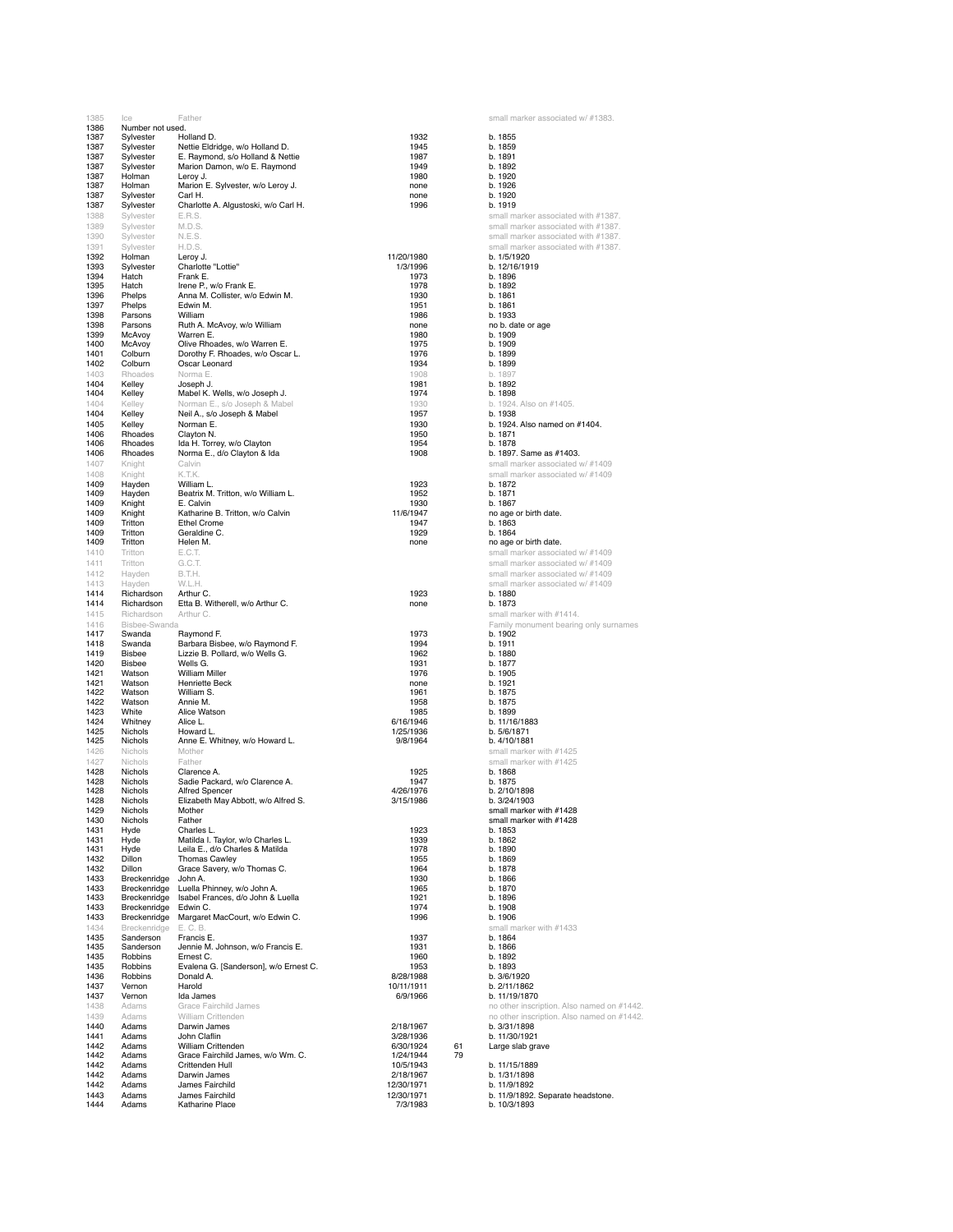| 1445         | Adams                    | Crittenden Hull                                                      | 10/5/1943               | b. 11/15/1889                                                                           |
|--------------|--------------------------|----------------------------------------------------------------------|-------------------------|-----------------------------------------------------------------------------------------|
| 1445         | Adams<br>Seymour         | Agnes Claflin, w/o C. Hull<br>Christopher, M.D.                      | 10/26/1978              | b. 11/2/1893                                                                            |
| 1446<br>1446 | Seymour                  | Fanny A. Barrows, w/o Dr. Christopher                                | 1917<br>1915            | b. 1843<br>b. 1845                                                                      |
| 1446         |                          | <b>END OF IRREGULAR ROW 37</b>                                       |                         |                                                                                         |
| 1447         | Berry                    |                                                                      |                         | Stone bench w/ surnames Berry, Blomgren, Porter, Rothwell, Taylor. Goes with #s1368-79. |
| 1448<br>1448 | Hill<br>Hill             | Emory L.<br>Mary E. McClellan, w/o Emory L.                          | 1941<br>1953            | b. 1864<br>b. 1859                                                                      |
| 1449         | Hill                     | Lewis Raymond, s/o R. J. & R. M.                                     | 4/9/1936                | no age or birth date. Also named on #1450.                                              |
| 1450         | Hill                     | Raymond J.                                                           | 1/5/1971                | b. 8/12/1900                                                                            |
| 1450<br>1450 | Hill<br>Hill             | Rachel M. Graves, w/o Raymond J.<br>Lewis Raymond, s/o R. J. & R. M. | 7/17/2000<br>4/9/1936   | b. 11/25/1898<br>no age or birth date.                                                  |
| 1451         | Hill                     | Mother                                                               |                         | small marker associated w/ #1450                                                        |
| 1452         | Hill                     | Father                                                               |                         | small marker associated w/ #1450                                                        |
| 1453         | Atherton                 | Eugene J.                                                            | 1931                    | b. 1857                                                                                 |
| 1453<br>1453 | Atherton<br>Atherton     | Clara A., w/o Eugene<br>Delman E., s/o Eugene & Clara                | 1939<br>1937            | b. 1857<br>b. 1881                                                                      |
| 1453         | Atherton                 | Cora B., w/o Delman                                                  | 1967                    | b. 1884                                                                                 |
| 1454         | Culver                   | Thomas M.                                                            | 1936                    | b. 1851                                                                                 |
| 1454<br>1454 | Culver<br>Culver         | Nellie A. Guilford, w/o Thomas M.<br>Lora N., d/o Thomas & Nellie    | 1941<br>1938            | b. 1863<br>b. 1887                                                                      |
| 1454         | Culver                   | Gertrude L., d/o Thomas & Nellie                                     | 1952                    | b. 1881                                                                                 |
| 1455         | Culver                   | Gertrude                                                             |                         | small marker associated w/ #1454                                                        |
| 1456         | Culver                   | Lora N., d/o Thomas & Nellie                                         |                         | small marker associated w/ #1454                                                        |
| 1457<br>1458 | Culver<br>Culver         | Mother<br>Father                                                     |                         | small marker associated w/ #1454<br>small marker associated w/ #1454                    |
| 1459         | Alexander                | Louis A.                                                             | 6/30/1929               | b. 5/23/1859                                                                            |
| 1459         | Alexander                | Anna C. Bartlett, w/o Louis A.                                       | 8/21/1935               | b. 5/17/1855                                                                            |
| 1459         | Alexander                | Hazel L., d/o Louis & Anna                                           | 3/23/1973               | b. 7/29/1886                                                                            |
| 1460<br>1461 | Alexander<br>Alexander   | H.L.A.<br>A.C.A.                                                     |                         | small marker associated w/ #1459<br>small marker associated w/ #1459                    |
| 1462         | Alexander                | L.A.A.                                                               |                         | small marker associated w/ #1459                                                        |
| 1463         | Zellmann                 | John A.                                                              | 9/30/1945               | b. 10/11/1897                                                                           |
| 1464         | Webb                     | Charlotte L.                                                         | 12/1/1975               | b. 3/7/1898                                                                             |
| 1465         | Webb                     | John A.                                                              | 1962                    | b. 1865                                                                                 |
| 1466<br>1467 | Lloyd<br>Lloyd           | Roger J.                                                             | 3/1/1970                | Monument; no names or dates<br>b. 7/1/1889                                              |
| 1468         | Lloyd                    | Elsa M. Cook, w/o Roger J.                                           | 9/23/1984               | b. 7/15/1890                                                                            |
| 1469         | McNeil                   | Margaret, mother of Elsa M. Cook Lloyd                               | 1931                    | b. 1867                                                                                 |
| 1470<br>1471 | Middendorf<br>Middendorf | George A., Jr.<br>Barbara E. Lloyd, w/o George A., Jr.               | none<br>8/26/1984       | b. 7/8/1919<br>b. 7/6/1921                                                              |
| 1472         | Lloyd                    | Homer L.                                                             | 8/24/1975               | no age or date. USAF WWI.                                                               |
| 1473         | Lloyd                    | Ellen Judd, w/o Herbert W.                                           | 4/30/1931               | b. 1/26/1862                                                                            |
| 1474         | Lloyd                    | Herbert W.                                                           | 8/20/1943               | b. 1/4/1864                                                                             |
| 1475<br>1476 | Packard<br>Packard?      | "Our baby"                                                           | 12/20/1935              | Monument, no names or dates<br>no other inscription                                     |
| 1477         | Packard                  | Bessie Kaye, w/o Harold K.                                           | 2/1/1965                | b. 7/13/1898                                                                            |
| 1478         | Packard                  | Harold K., s/o Sidney & Harriet                                      | 5/26/1959               | b. 4/10/1896                                                                            |
| 1479         | Packard                  | Harriet Forsyth, w/o Sidney F.                                       | 11/25/1956              | b. 2/24/1868                                                                            |
| 1480<br>1481 | Packard<br>Damon         | Sidney F.<br>Charles S.                                              | 8/20/1936<br>1951       | b. 8/24/1867<br>b. 1861                                                                 |
| 1481         | Damon                    | Martha Fairfield, w/o Charles S.                                     | 1933                    | b. 1855                                                                                 |
| 1481         | Damon                    | Charles M., s/o C. S. & Martha                                       | 1970                    | b. 1889                                                                                 |
| 1481         | Damon                    | Eva Wells, w/o Charles M.                                            | 1978                    | b. 1890                                                                                 |
| 1482<br>1482 | Nash<br>Nash             | Alanson<br>Nellie F.                                                 | 10/17/1932<br>10/8/1921 | b. 8/5/1849<br>b. 11/8/1956                                                             |
| 1483         | McLeod                   | Francis A.                                                           | 1978                    | b. 1911                                                                                 |
| 1483         | McLeod                   | Ann Combs, w/o Francis A.                                            | none                    | b. 1903                                                                                 |
| 1483<br>1483 | Combs<br>Combs           | Leroy S.<br>Martha Gere, w/o Leroy                                   | 1959<br>1953            | b. 1876<br>b. 1883                                                                      |
| 1483         | Combs                    | Miriam Clark, w/o Leroy                                              | 1963                    | b. 1880                                                                                 |
| 1483         | Combs                    | Collins G.                                                           | none                    | b. 1904                                                                                 |
| 1484         | Gere                     | George S.                                                            | 1926                    | b. 1850                                                                                 |
| 1484<br>1485 | Gere<br><b>Meekins</b>   | Josephine Goodman, w/o George S.<br>Stephen                          | 1938<br>1894            | b. 1849<br>b. 1812                                                                      |
| 1485         | <b>Meekins</b>           | Wealthy Bradford, w/o Stephen                                        | 1875                    | b. 1812                                                                                 |
| 1486         | <b>Brewster</b>          | Charles M.                                                           | 1940                    | b. 1865                                                                                 |
| 1486<br>1486 | <b>Brewster</b>          | Anna E. Higgins, w/o C. M.<br>A. Leon                                | 1920<br>none            | b. 1870<br>b. 1868                                                                      |
| 1487         | Higgins<br>Luce          | Alfred H.                                                            | 1968                    | b. 1876                                                                                 |
| 1487         | Luce                     | Bertha A. Pike, w/o Alfred                                           | 1961                    | b. 1878                                                                                 |
| 1488         | Chadwick                 | William                                                              | 1944                    | b. 1861                                                                                 |
| 1488<br>1488 | Chadwick<br>Culver       | Nellie Fales, w/o Wm.<br>Linwood T.                                  | 1929<br>1959            | b. 1860<br>b. 1892                                                                      |
| 1488         | Culver                   | Annie M. Chadwick, w/o Linwood                                       | 1979                    | b. 1894                                                                                 |
| 1489         | Higgins                  | Charles F.                                                           | 1941                    | b. 1856                                                                                 |
| 1489         | Higgins                  | Elsie Gurney, w/o Charles F.                                         | 1947                    | b. 1866                                                                                 |
| 1489<br>1489 | Higgins<br>Ackley        | Charles F., Jr.<br>Fannie L. Higgins, w/o David                      | 1920<br>1935            | b. 1890<br>b. 1892 and d/o Charles & Elsie Higgins                                      |
| 1489         | Higgins                  | John E., s/o Charles & Elsie                                         | 1980                    | b. 1895                                                                                 |
| 1489         | Higgins                  | Florence L.                                                          | 1986                    | b. 1893                                                                                 |
| 1490         | Higgins                  | Mother                                                               |                         | small marker associated w/ #1489                                                        |
| 1491         | Higgins                  | C.F.H., Jr.                                                          |                         | small marker associated w/ #1489                                                        |
| 1492<br>1493 | Higgins<br>Ackley        | J.E.H.<br>F.L.A.                                                     |                         | small marker associated w/ #1489<br>small marker associated w/ #1489                    |
| 1494         | Higgins                  | F.L.H.                                                               |                         | small marker associated w/ #1489                                                        |
| 1495         | Fisher                   | Irving Leonard                                                       | 12/15/1967              | b. 10/9/1876                                                                            |
| 1495         | Fisher                   | Grace Marian Hawes, w/o I. L.                                        | 6/7/1979                | b. 6/3/1883                                                                             |
| 1496<br>1497 | Tower<br>Tower           | Arthur Clinton<br>Bessie S. Williams, w/o Arthur C.                  | 12/29/1964<br>2/1/1966  | b. 2/15/1880<br>b. 9/6/1885                                                             |
| 1498         | Lawton                   | Herbert E.                                                           | 1954                    | b. 1903                                                                                 |
| 1498         | Lawton                   | Annie Bates, w/o Herbert E.                                          | 1927                    | b. 1903                                                                                 |
| 1498         | Lawton                   | Josephine Weeks, w/o Herbert E.                                      | 1963                    | b. 1907                                                                                 |
| 1499<br>1499 | Goodwin<br>Goodwin       | Henry<br>Lillian M. Walker, w/o Henry                                | 1927<br>1935            | b. 1875<br>b. 1880                                                                      |
| 1499         | Goodwin                  | Norman W.                                                            | 1940                    | b. 1909                                                                                 |
| 1499         | Bates                    | Clinton T.                                                           | 1990                    | b. 1905                                                                                 |
| 1499         | Bates                    | Gertrude E.                                                          | none                    | b. 1905                                                                                 |
| 1500<br>1501 | Bates?<br><b>Bates</b>   | Thomas<br>Gertrude                                                   |                         | small marker associated w/ #1499<br>small marker associated w/ #1499                    |
| 1502         | Goodwin                  | Lillian                                                              |                         | small marker associated w/ #1499                                                        |

| b. 11/15/1889                                                                  |
|--------------------------------------------------------------------------------|
| b. 11/2/1893<br>b. 1843                                                        |
| b. 1845                                                                        |
| Stone bench w/ surnames Berry, Blomgren, Porter, Rothwell, Taylor. Goes with a |
| b. 1864                                                                        |
| b. 1859                                                                        |
| no age or birth date. Also named on #1450.<br>b. 8/12/1900                     |
| b. 11/25/1898                                                                  |
| no age or birth date.                                                          |
| small marker associated w/ #1450                                               |
| small marker associated w/ #1450<br>b. 1857                                    |
| b. 1857                                                                        |
| b. 1881<br>b. 1884                                                             |
| b. 1851                                                                        |
| b. 1863                                                                        |
| b. 1887                                                                        |
| b. 1881<br>small marker associated w/ #1454                                    |
| small marker associated w/ #1454                                               |
| small marker associated w/ #1454                                               |
| small marker associated w/ #1454                                               |
| b. 5/23/1859<br>b. 5/17/1855                                                   |
| b. 7/29/1886                                                                   |
| small marker associated w/ #1459                                               |
| small marker associated w/ #1459                                               |
| small marker associated w/ #1459<br>b. 10/11/1897                              |
| b. 3/7/1898                                                                    |
| b. 1865                                                                        |
| Monument; no names or dates<br>b. 7/1/1889                                     |
| b. 7/15/1890                                                                   |
| b. 1867                                                                        |
| b. 7/8/1919<br>b. 7/6/1921                                                     |
| no age or date. USAF WWI.                                                      |
| b. 1/26/1862                                                                   |
| b. 1/4/1864                                                                    |
| Monument, no names or dates<br>no other inscription                            |
| b. 7/13/1898                                                                   |
| b. 4/10/1896<br>b. 2/24/1868                                                   |
| b. 8/24/1867                                                                   |
| b. 1861                                                                        |
| b. 1855<br>b. 1889                                                             |
| b. 1890                                                                        |
| b. 8/5/1849                                                                    |
| b. 11/8/1956                                                                   |
| b. 1911<br>b. 1903                                                             |
| b. 1876                                                                        |
| b. 1883<br>b. 1880                                                             |
| b. 1904                                                                        |
| b. 1850                                                                        |
| b. 1849<br>b. 1812                                                             |
| b. 1812                                                                        |
| b. 1865                                                                        |
| b. 1870<br>b. 1868                                                             |
| b. 1876                                                                        |
| b. 1878                                                                        |
| b. 1861<br>b. 1860                                                             |
| b. 1892                                                                        |
| b. 1894                                                                        |
| b. 1856                                                                        |
| b. 1866<br>b. 1890                                                             |
| b. 1892 and d/o Charles & Elsie Higgins                                        |
| b. 1895                                                                        |
| b. 1893<br>small marker associated w/ #1489                                    |
| small marker associated w/ #1489                                               |
| small marker associated w/ #1489                                               |
| small marker associated w/ #1489                                               |
| small marker associated w/ #1489<br>b. 10/9/1876                               |
| b. 6/3/1883                                                                    |
| b. 2/15/1880                                                                   |
| b. 9/6/1885                                                                    |
| b. 1903<br>b. 1903                                                             |
| b. 1907                                                                        |
| b. 1875                                                                        |
| b. 1880<br>b. 1909                                                             |
| b. 1905                                                                        |
| b. 1905                                                                        |
| small marker associated w/ #1499                                               |
| small marker associated w/ #1499<br>small marker associated w/ #1499           |
|                                                                                |
|                                                                                |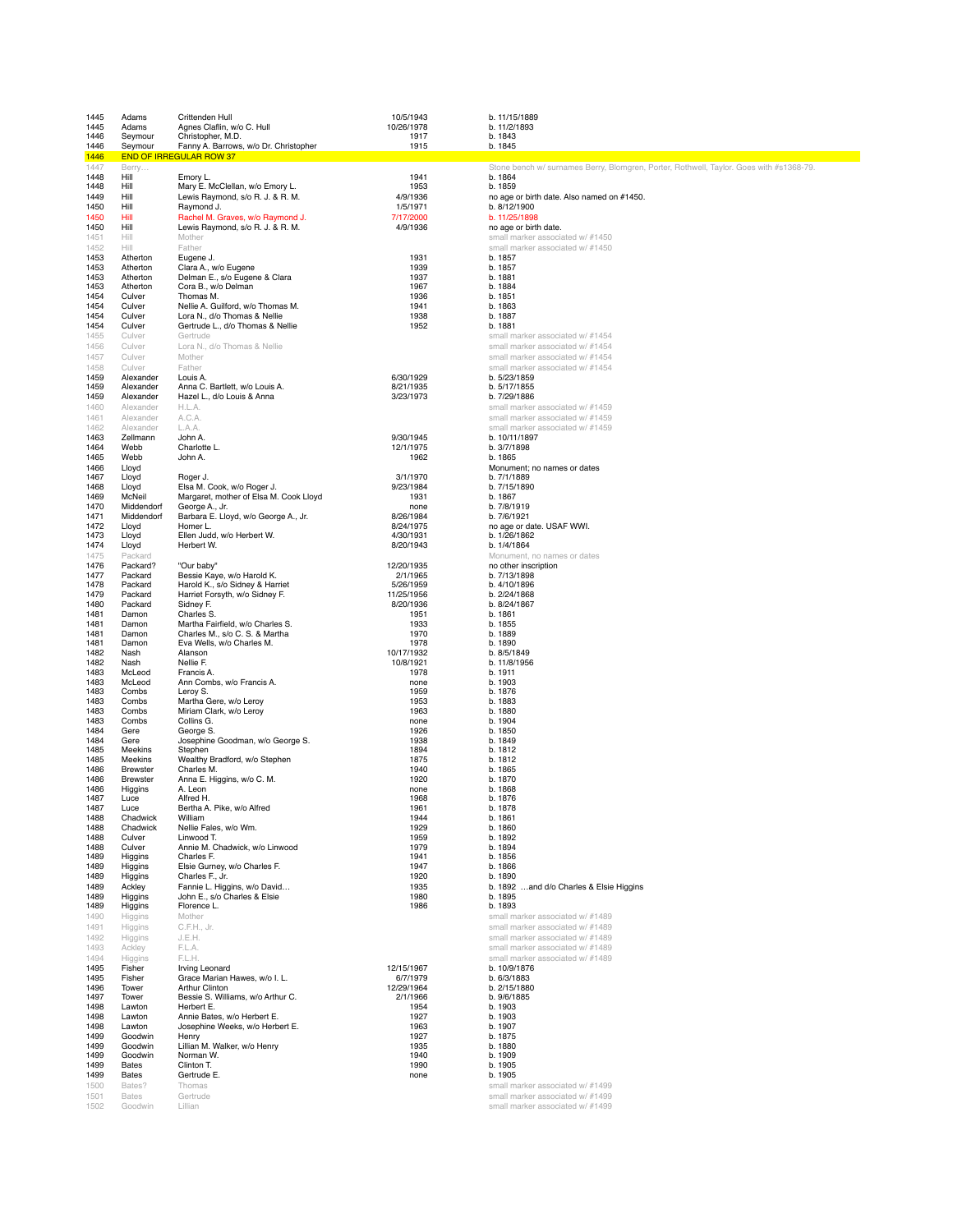| 1503         | Goodwin                            | Henry                                                                                                                     |                        | small marker associated w/ #1499 |
|--------------|------------------------------------|---------------------------------------------------------------------------------------------------------------------------|------------------------|----------------------------------|
| 1504         | Pierpont                           |                                                                                                                           |                        | Monument, no names or dates      |
| 1505         | Pierpont                           | Eva Porter, w/o Rev. John                                                                                                 | 1964                   | b. 1880                          |
| 1506         | Pierpont                           | John (Rev.)                                                                                                               | 1942                   | b. 1859                          |
| 1507         | Pierpont                           | Mildred, d/o John & Mary                                                                                                  | 1963                   | b. 1892                          |
| 1508<br>1508 | Pierpont                           | Mary L. Bassett, w/o Rev. John<br>END OF ROW 38 and of third section above looped driveway.                               | 1926                   | b. 1865                          |
| 1509         | number not used                    |                                                                                                                           |                        |                                  |
| 1510         | number not used                    |                                                                                                                           |                        |                                  |
| 1511         | number not used                    |                                                                                                                           |                        |                                  |
| 1512         | number not used                    |                                                                                                                           |                        |                                  |
| 1513         | number not used                    |                                                                                                                           |                        |                                  |
| 1514<br>1515 | number not used<br>number not used |                                                                                                                           |                        |                                  |
| 1516         | number not used                    |                                                                                                                           |                        |                                  |
| 1517         | number not used                    |                                                                                                                           |                        |                                  |
| 1518         | number not used                    |                                                                                                                           |                        |                                  |
| 1519         | number not used                    |                                                                                                                           |                        |                                  |
| 1520         |                                    | BEGIN ROW 39/40 and fourth section above looped driveway.                                                                 | 1992                   |                                  |
| 1520<br>1521 | Damon<br>Damon                     | Lester S., Cpl. US Army<br>Mildred Roberge                                                                                | 1/28/1995              | b. 1907<br>b. 2/24/1911          |
| 1522         | Damon                              | Lester S.                                                                                                                 | 1992                   | b. 1907                          |
| 1522         | Damon                              | Mildred E. Roberge, w/o Lester                                                                                            | 1966                   | b. 1913                          |
| 1522         | Damon                              | Vernon C., s/o Lester & Mildred                                                                                           | 1990                   | b. 1934                          |
| 1522         | Damon                              | Marjorie Warren, w/o Vernon C.                                                                                            | 1992                   | b. 1934                          |
| 1523<br>1523 | Oliver<br>Oliver                   | George H.<br>Eva A. Gendron, w/o Geo. H.                                                                                  | 9/18/1954<br>6/6/1971  | b. 6/24/1887<br>b. 1/5/1893      |
| 1523         | Oliver                             | Olive H., d/o Geo. & Eva                                                                                                  | none                   | b. 9/9/1912                      |
| 1523         | Oliver                             | Frederick G., s/o Geo. & Eva                                                                                              | 1/23/1975              | b. 2/3/1928                      |
| 1523         | Oliver                             | Evelyn A. Taylor, w/o Fred. G.                                                                                            | none                   | b. 8/1/1928                      |
| 1524         | Esten                              | Windsor W., SSgt, US Army WWII                                                                                            | 9/1/1997               | b. 5/30/1903                     |
| 1525<br>1526 | Esten<br>Heath                     | Mildred Heath, d/o Chas. & Helene Heath<br>Helena Loud, w/o Chas. M.                                                      | 1996<br>1937           | b. 1904<br>b. 1876               |
| 1527         | Heath                              | Charles M.                                                                                                                | 1953                   | b. 1879                          |
| 1528         | Heath                              | Charles W.                                                                                                                | none                   | b. 1912                          |
| 1528         | Heath                              | Grace Roberge, w/o Charles W.                                                                                             | 1966                   | b. 1913                          |
| 1528         | Heath                              | W. Malcolm                                                                                                                | 1955                   | b. 1940                          |
| 1528         | Roberge                            | Charles                                                                                                                   | 1965                   | b. 1886                          |
| 1528<br>1529 | Roberge<br>Heath                   | Grace B. Denno, w/o Charles<br>"Mac" Malcolm                                                                              | 1960                   | b. 1884<br>no other inscription  |
| 1530         | Heath                              | "Mother"                                                                                                                  |                        | no other inscription             |
| 1531         | Heath                              | Charles W.                                                                                                                |                        | no other inscription             |
| 1532         | Pennington                         | J. Gifford                                                                                                                | 1938                   | b. 1870                          |
| 1532         | Pennington                         | Myrtle J. Fleming, w/o J. Gifford                                                                                         | 1941                   | b. 1872                          |
| 1532         | Pennington                         | Lloyd L., s/o J. G. & Myrtle                                                                                              | none                   | b. 1908                          |
| 1533<br>1533 | Packard<br>Packard                 | Roy H.<br>Wanda E. Pennington, w/o Roy H.                                                                                 | 7/26/1976<br>7/10/1995 | b. 9/20/1907<br>b. 9/4/1910      |
| 1533         | Carlson                            | Jane Packard, d/o Roy & Wanda                                                                                             | none                   | b. 2/28/1933                     |
| 1543         | Bradford                           | Raymond G.                                                                                                                | 1948                   | b. 1882                          |
| 1543         | Bradford                           | Helen M. Warner, w/o Raymond G.                                                                                           | 1837                   | b. 1888                          |
| 1535         | Bradford                           | Raymond W., s/o Raymond & Helen                                                                                           | none                   | b. 1917                          |
| 1536         | Bradford                           | Viola B. Mason, w/o Raymond W.                                                                                            | none                   | b. 1916                          |
| 1537<br>1538 | Bradford<br>Bradford               | Helen M. Warner<br>Raymond G.                                                                                             |                        | no other inscription             |
| 1539         | Lawley                             | Alfred W.                                                                                                                 | 1972                   | no other inscription<br>b. 1890  |
| 1539         | Lawley                             | Florence W. Lay, w/o Alfred W.                                                                                            | 1980                   | b. 1890                          |
| 1539         | Cushman                            | John C.                                                                                                                   | 1959                   | b. 1882                          |
| 1539         | Cushman                            | Elizabeth B. Lawley, w/o John C.                                                                                          | 1976                   | b. 1885                          |
| 1540         | Shumway                            | Fred A.                                                                                                                   | 1958<br>1937           | b. 1876                          |
| 1540<br>1540 | Shumway<br>Shumway                 | Annie F. Mollison, w/o Fred A.<br>Leon M., s/o Fred & Annie                                                               | 1964                   | b. 1873<br>b. 1897               |
| 1540         | Shumway                            | Mabel G. Bartlett, w/o Leon M.                                                                                            | 1990                   | b. 1900                          |
| 1541         | Bowker                             | Charles A.                                                                                                                | 1947                   | b. 1892                          |
| 1541         | Bowker                             | Dorothy W. Packard, w/o Chas. A.                                                                                          | 1984                   | b. 1897                          |
| 1542         | Gould                              | <b>Helen Smiley</b>                                                                                                       | 1994                   | b. 1915                          |
| 1543<br>1543 | Smiley<br>Smiley                   | Stearns P.<br>Lizzie B. Nyce, w/o Stearns P.                                                                              | 1936<br>1965           | b. 1869<br>b. 1872               |
| 1543         | Smiley                             | Fred W., s/o Stearns & Lizzie                                                                                             | 1939                   | b. 1897                          |
| 1544         | Newcomb                            | <b>Willett Barker</b>                                                                                                     | 1969                   | b. 1899                          |
| 1544         | Newcomb                            | Mary E. Smiley, d/o Stearns&Lizzie, w/o W.B.                                                                              | 1949                   | b. 1900                          |
| 1545         |                                    | Brooks/Gill/Richards - no first names or dates on family monument; all are on small markers.                              |                        |                                  |
| 1546<br>1547 | Gill?<br>Gill?                     | Fred E. "Dad"<br>Ruth B. "Mother"                                                                                         | 1972<br>1984           | b. 1898<br>b. 1898               |
| 1548         | <b>Brooks</b>                      | Jennie G. "Mother" (G. for Gill?)                                                                                         | 1931                   | b. 1867                          |
| 1549         | <b>Brooks</b>                      | Frank A. "Dad"                                                                                                            | 1945                   | b. 1863                          |
| 1550         | Richards                           | Florence B. (for Brooks?), w/o Henry T.                                                                                   | 1970                   | b. 1884                          |
| 1551         | Richards                           | Henry T.                                                                                                                  | 1946<br>1937           | b. 1884<br>b. 1923               |
| 1552<br>1553 | Richards                           | Florence Jane, d/o Henry & Florence<br>Staab/Whiteman family monument (contains all names listed below with same number.) |                        |                                  |
| 1553         | Staab                              | William K.                                                                                                                | 1951                   | b. 1861                          |
| 1553         | Staab                              | Mary E. Anderson, w/o Wm. K.                                                                                              | 1951                   | b. 1867                          |
| 1553         | Staab                              | Harold Burton, s/o Wm. K. & Mary E.                                                                                       | 1949                   | b. 1891                          |
| 1553         | Staab                              | Florence Ristell, w/o Harold B.                                                                                           | 1986                   | b. 1894                          |
| 1553<br>1553 | Staab<br>Staab                     | William Anderson, s/o Wm. K. & Mary E.<br>Winifred A. Swift, w/o Wm. A.                                                   | 1963<br>1977           | b. 1887<br>b. 1889               |
| 1553         | Whiteman                           | Owen L.                                                                                                                   | 1927                   | b. 1856                          |
| 1553         | Whiteman                           | Myrtie M. Anderson, w/o Owen L.                                                                                           | 1949                   | b. 1863                          |
| 1554         | Staab                              | W.A.S.                                                                                                                    |                        |                                  |
| 1555         | Staab                              | W.A.S.                                                                                                                    |                        |                                  |
| 1556         | Staab                              | M.E.S.                                                                                                                    |                        |                                  |
| 1557         | Staab                              | W.K.S.                                                                                                                    |                        |                                  |
| 1558<br>1559 | Staab<br>Staab                     | H.B.S.<br>F.R.S.                                                                                                          |                        |                                  |
| 1560         | Whiteman                           | M.M.W                                                                                                                     |                        |                                  |
| 1561         | Whiteman                           | O.L.W.                                                                                                                    |                        |                                  |
| 1562         | Manwell                            | Reginald D.                                                                                                               | 1987                   | b. 1897                          |
| 1563         | Manwell                            | Elizabeth Moore, w/o Reginald D.                                                                                          | 1964                   | b. 1897                          |
| 1564         | Manwell                            | Rev. John Parker                                                                                                          | 1952                   | b. 1869                          |
| 1565<br>1566 | Manwell<br>Manwell                 | Stella Dickinson, w/o Rev. John P.<br>Theodosia Parker                                                                    | 1947<br>1941           | b. 1871<br>b. 1863               |
| 1567         | Waite                              | Adelbert L.                                                                                                               | 1/6/1956               | b. 12/20/1869                    |
| 1567         | Waite                              | Belle T. Shaw, w/o Adelbert L.                                                                                            | 11/8/1942              | b. 5/2/1877                      |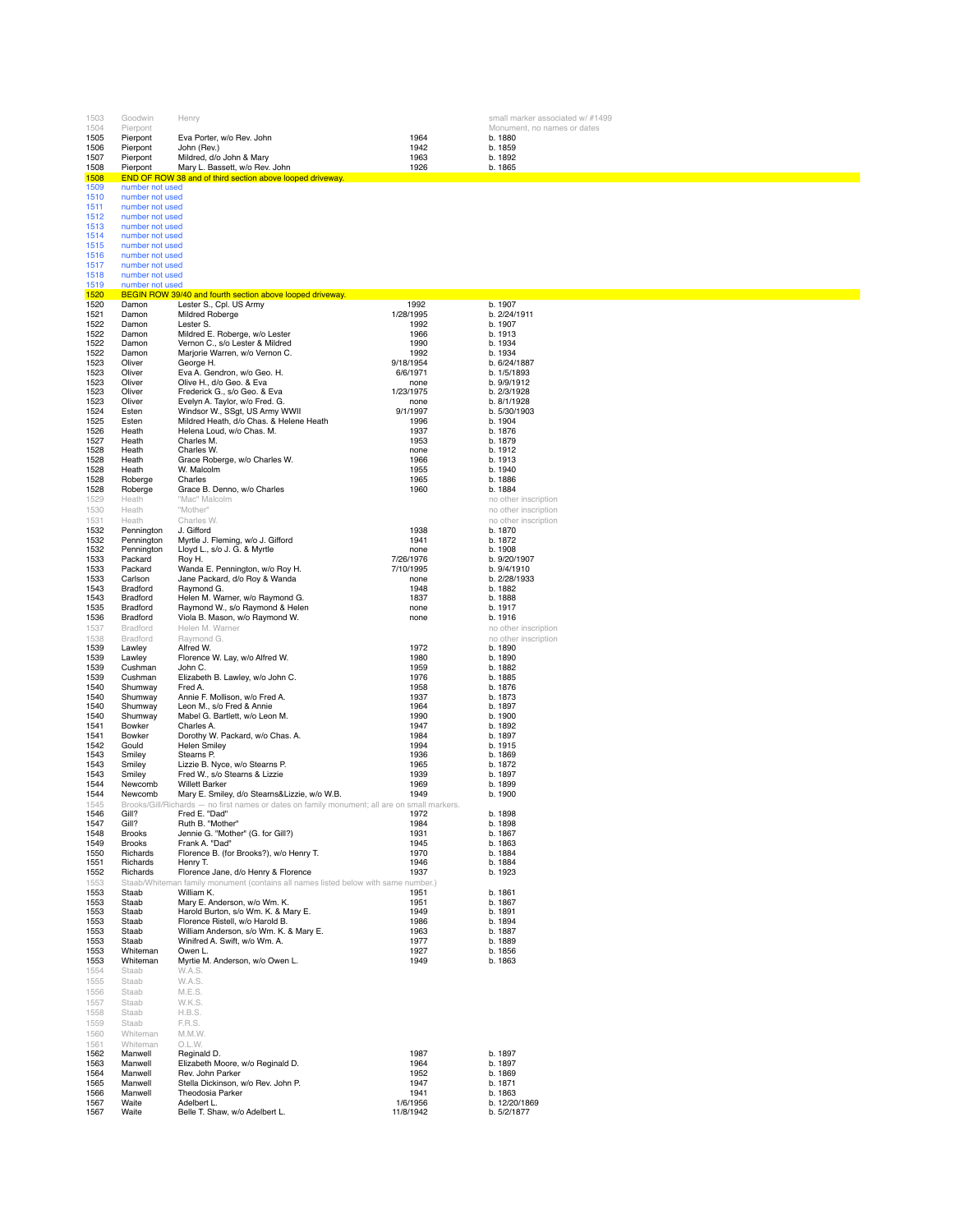| 1568           | <b>Buck</b>                 | Raymond Porter                                                                                    | 1931                    | b. 1888                                                   |
|----------------|-----------------------------|---------------------------------------------------------------------------------------------------|-------------------------|-----------------------------------------------------------|
| 1568           | <b>Buck</b>                 | Janet Crittenden, w/o Raymond P.                                                                  | 1971                    | b. 1889                                                   |
| 1568           | Buck                        | Nancy Hathaway, d/o Raymond & Janet                                                               | 1991                    | b. 1924. Hathaway was her middle name.                    |
| 1569<br>1570   | Jorgensen<br>Jorgensen      | Ruth C. Waite, w/o Roswell S.<br>Roswell S.                                                       | 1976<br>1975            | b. 1909<br>b. 1896                                        |
| 1571           | Richardson/W                | arner: family monument without any names, dates - see the four associated small markers for those |                         |                                                           |
| 1572           | Richardson                  | Herbert L.                                                                                        | 1936                    | b. 1866                                                   |
| 1573<br>1574   | Richardson<br>Warner        | Minnie House<br>Gladys R. [for Richardson?]                                                       | 1944<br>1977            | b. 1872<br>b. 1900                                        |
| 1575           | Warner                      | Morris C.                                                                                         | 1969                    | b. 1902                                                   |
| 1576           | Witherell                   | Howard "Son"                                                                                      | 1931                    | b. 1884                                                   |
| 1577           | Witherell                   | Helen Loomer                                                                                      | 1933                    | b. 1856                                                   |
| 1578<br>1578   | McAvoy<br>McAvoy            | Patrick H.<br>Edith Stephens, w/o Patrick H.                                                      | 1965<br>1951            | b. 1880<br>b. 1880                                        |
| 1578           | McAvoy                      | Edith Pearl, d/o Patrick & Edith                                                                  | 1933                    | b. 1920                                                   |
| 1578           | ?                           | Sandra Lee, granddau/o Patrick & Edith                                                            | 1968                    | b. 1964. Was Lee her middle name or her parents' surname? |
| 1579           | McAvoy                      | E.S.M.                                                                                            |                         |                                                           |
| 1580<br>1581   | McAvoy<br>McAvoy            | E.P.M.<br>P.H.M.                                                                                  |                         |                                                           |
| 1582           | Smith                       | <b>Richard Dwight</b>                                                                             | 1987                    | b. 1907                                                   |
| 1582           | Smith                       | Doris Evelyn White, w/o Richard D.                                                                | 1992                    | b. 1908                                                   |
| 1583           | Smith                       | R.D.S.                                                                                            |                         |                                                           |
| 1584<br>1585   | Smith<br>Monohon            | D.W.S.<br>P. Jordan, Jr., 1st Lt. US Army WWII                                                    | 12/10/1998              | b. 8/5/1919                                               |
| 1586           | Traverse                    | Edgar C., Pfc. US Army WWII                                                                       | 2/15/1966               | b. 6/7/1912                                               |
| 1587           | McCullough                  | family monument (boulder) - no names                                                              |                         |                                                           |
| 1588           | McCullough                  | Philip L.                                                                                         | none                    | b. 9/2/1907                                               |
| 1589<br>1590   | McCullough<br>McCullough    | Marie H.<br>Ann M.                                                                                | 3/29/1977<br>none       | b. 9/2/1909<br>b. 3/19/1947                               |
| 1591           | Bruderlein                  | Klara A.                                                                                          | 1987                    | b. 1905                                                   |
| 1592           | Burton                      | Arlene Louise                                                                                     | 6/8/1997                | b. 2/7/1924                                               |
| 1592<br>1593   | <b>END DOUBLE ROW 39/40</b> | Frank W.                                                                                          |                         | no dates or age                                           |
| 1593           | Smith<br>Smith              | Natalie M. Jellison, w/o Frank W.                                                                 |                         | no dates or age                                           |
| 1594           | Culver                      | William B.                                                                                        | 1988                    | b. 1909                                                   |
| 1594           | Culver                      | Hazel A. Hathaway, w/o Wm. B.                                                                     | 1970                    | b. 1910                                                   |
| 1594<br>1594   | Culver<br>Poirier           | Martha L. Dickerman (2nd w/o Wm. B.?)<br>Louis J.                                                 | 1995<br>none            | b. 1918<br>b. 1929                                        |
| 1594           | Poirier                     | Joan P. Culver, w/o Loouis J.                                                                     | 1993                    | b. 1935                                                   |
| 1595           | Hubbard                     | Edwin B., Jr., 1st Lt. USMC WWII                                                                  | 3/30/2000               | b. 9/9/1921                                               |
| 1596<br>1596   | Showalter<br>Showalter      | Arthur Hazen<br>Marguerite Dickinson, w/o A. H.                                                   | 1956<br>1987            | b. 1887<br>b. 1892                                        |
| 1597           | Showalter                   | monument, no names or dates                                                                       |                         |                                                           |
| 1598           | Johnson                     | Callie Mae                                                                                        | 1991                    | b. 1907                                                   |
| 1599           | Ferron                      | Thomas John, s/o John & Helen                                                                     | 4/7/1954                | b. 3/10/1954                                              |
| 1600<br>1600   | Green<br>Green              | Francis H.<br>Helen Swinington, w/o Francis H.                                                    | none<br>none            | b. 11/13/1920<br>7/7/1933                                 |
| 1601           | Swinington                  | Walter P.                                                                                         | 12/2/1955               | 4/15/1875                                                 |
| 1601           | Swinington                  | Alice Beaudry, w/o Walter P.                                                                      | 10/30/1980              | b. 9/21/1894                                              |
| 1602<br>1602   | Lashway                     | Daniel C., Sr.<br>Diana W. Damon, w/o Daniel Sr.                                                  | none<br>none            | b. 1941<br>b. 1942                                        |
| 1602           | Lashway<br>Lashway          | Daniel C., Jr.                                                                                    | 1968                    | b. 1963                                                   |
| 1603           | Goodhue                     | Frederick W., M. D.                                                                               | 12/19/1973              | b. 4/15/1916                                              |
| 1603           | Goodhue                     | E. Louise Kellogg, w/o Frederick W.                                                               | 8/8/1991                | b. 12/8/1915                                              |
| 1603<br>1604   | Goodhue<br>Nash             | Francis Gale, s/o Frederick & Louise<br>Stanley H.                                                | 5/26/1985<br>1984       | b. 10/20/1951<br>b. 1891                                  |
| 1604           | Nash                        | Alice Stripp, w/o Stanley H.                                                                      | 1951                    | b. 1886                                                   |
| 1605           | Kellogg                     | Henry C., D.D.S.                                                                                  | 1965                    | b. 1884                                                   |
| 1605<br>1605   | Kellogg<br>Kellogg          | Carrie Pierce, w/o Henry C.<br>H. Clifton II                                                      | 1949<br>1967            | b. 1887<br>b. 1951                                        |
| 1605           | Kellogg                     | Henry H.                                                                                          | 1986                    | b. 1917                                                   |
| 1605           | Kellogg                     | Roger Pierce                                                                                      | none                    | b. 1921                                                   |
| 1605<br>1606   | Kellogg<br>Leonard          | Norma Fitts, w/o Roger P.<br>Walter L.                                                            | none<br>1992            | b. 1922<br>b. 1903                                        |
| 1606           | Leonard                     | Helen L. Kellogg, w/o Walter L.                                                                   | 2000                    | b. 1910                                                   |
| 1607           | Kellogg                     | Walter E., Sr.                                                                                    | 1963                    | b. 1880                                                   |
| 1607           | Kellogg                     | Elinor Warner, w/o Walter E. Sr.<br>Herbert S.                                                    | 1950                    | b. 1882                                                   |
| 1607<br>1607   | Kellogg<br>Kellogg          | Norma Parsons, w/o Herbert S.                                                                     | 1979<br>none            | b. 1922<br>b. 1924                                        |
| 1608           | Kellogg                     | Herbert                                                                                           |                         |                                                           |
| 1609           | Kellogg                     | Norma                                                                                             |                         |                                                           |
| 1610           | Torra?                      | Matthew                                                                                           | 1/21/1975               | no b. date or age                                         |
| 1611<br>1612   | Kellogg<br>Kellogg          | "Mother"<br>"Father"                                                                              |                         |                                                           |
| 1613           | Kellogg                     | Walter E., Jr.                                                                                    | 1967                    | b. 1908                                                   |
| 1613           | Kellogg                     | Helen L. Smith, w/o Walter Jr.                                                                    | 1995                    | b. 1913                                                   |
| 1613A<br>1613A | Little<br>Little            | Maurice C.<br>Agnes Boyd, w/o Maurice C.                                                          | 1950<br>1963            | b. 1884<br>b. 1886                                        |
| 1613A          | Little                      | Ruth, d/o Maurice & Agnes                                                                         | 1921                    | b. 1918                                                   |
| 1613A          | Chatham                     | William T.                                                                                        | 1954                    | b. 1881                                                   |
| 1614           | Donaldson                   | John L.                                                                                           | 1970                    | b. 1883                                                   |
| 1614<br>1615   | Donaldson<br>Lawton         | Lucy Sears, w/o John L.<br>Earl H.                                                                | 1988<br>1970            | b. 1898<br>b. 1896                                        |
| 1615           | Lawton                      | Nellie L. Miller, w/o Earl H.                                                                     | 1947                    | b. 1895                                                   |
| 1616           | Warner                      | George Vernon                                                                                     | 1957                    | b. 1894                                                   |
| 1616<br>1617   | Warner<br>Warner            | Hazel Mae Damon, w/o George V.<br>George Vernon, 2d Lt. Co. D, 305 Inf WWII                       | 1991<br>4/17/1957       | b. 1898<br>b. 2/20/1894                                   |
| 1618           | Warner                      | Hazel Mae                                                                                         | 10/23/1991              | b. 2/15/1898                                              |
| 1619           | Otis                        | memorial boulder - no names or dates                                                              |                         |                                                           |
| 1620<br>1621   | Otis<br>Otis                | C. Preston<br>Carrie M. Bennett, w/o C. Preston                                                   | 10/2/1945<br>5/12/1955  | b. 9/15/1884<br>b. 12/26/1887                             |
| 1622           | Otis                        | Donald W.                                                                                         | 1979                    | b. 1921                                                   |
| 1623           | Daggett                     | Bob                                                                                               | 8/22/1994               | b. 5/9/1948                                               |
| 1624           | none                        | uninscribed marker                                                                                |                         |                                                           |
| 1625<br>1626   | none<br>Porter              | uninscribed marker<br>Philip C.                                                                   | 1/3/1939                | b. 8/26/1893                                              |
| 1627           | Porter                      | Mabel M. Chapin, w/o Philip                                                                       | 3/6/1976                | b. 4/13/1893                                              |
| 1626           | Porter                      | Eleanor A., d/o Philip & Mabel                                                                    | 1/8/1993                | b. 3/20/1938                                              |
| 1626<br>1626   | Cale<br>Cale                | Gladstone H.<br>Elizabeth Chapin, w/o Gladstone H.                                                | 12/27/1965<br>2/11/1982 | b. 11/20/1890<br>b. 4/9/1895                              |
| 1627           | Porter                      | "Daughter"                                                                                        |                         |                                                           |
|                |                             |                                                                                                   |                         |                                                           |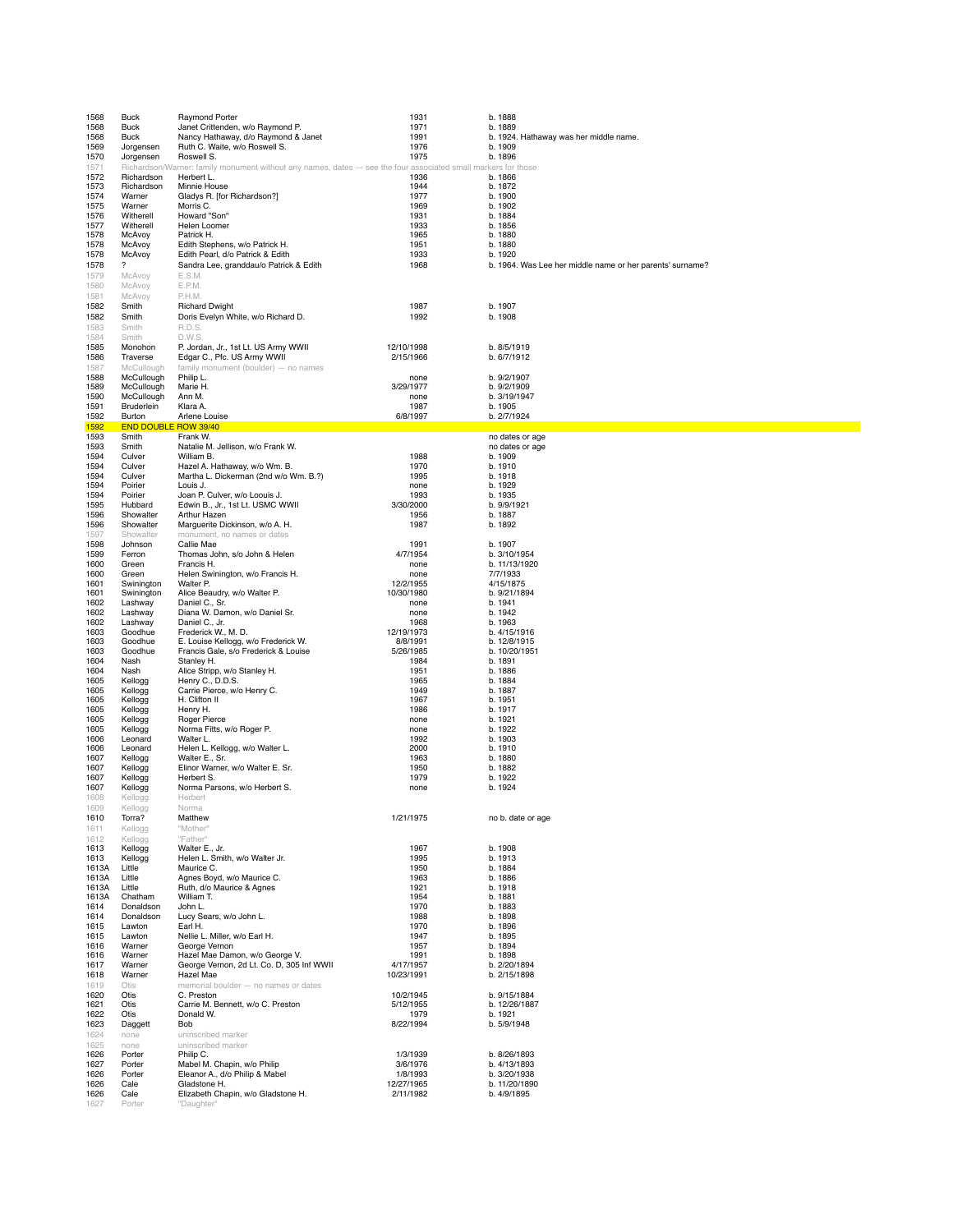| 1628         | Cale               | "G. H."                                                                         |                       |         |                                                      |
|--------------|--------------------|---------------------------------------------------------------------------------|-----------------------|---------|------------------------------------------------------|
| 1629         | Dewey              | Nellie V. "Mother"                                                              | 1928                  |         | b. 1858                                              |
| 1630         | Cale               | "E. C."                                                                         |                       |         |                                                      |
| 1631         | Porter             | "Mother"                                                                        |                       |         |                                                      |
| 1632         | Porter             | "Father"                                                                        |                       |         |                                                      |
| 1633         | Anderson           | Eben H.                                                                         | 1931                  |         | b. 1870                                              |
| 1633         | Anderson           | Pauline Simpson, w/o Eben H.                                                    | 1942                  |         | b. 1881                                              |
| 1633         | Archambo           | Ruth H., d/o E. & P. Anderson, w/o R. G.                                        | 1983                  |         | b. 1906                                              |
| 1633         | Archambo           | Raymond G.                                                                      | 1990                  |         | b. 1909                                              |
| 1634         | Anderson           | P.S.A.                                                                          |                       |         |                                                      |
| 1635         | Anderson           | E.H.A.                                                                          |                       |         |                                                      |
| 1636         | Stimpson           | Warren                                                                          | 6/25/1886             |         | b. 4/26/1825                                         |
| 1637         | Fairlie            | <b>Henry Doremus</b>                                                            | none                  |         | b. 7/7/1912                                          |
| 1638         | Fairlie            | Helen Hinds                                                                     | 9/6/1997              |         | b. 8/9/1914                                          |
| 1639         | Fairlie            | boulder monument - no names or dates                                            |                       |         |                                                      |
| 1640         | <b>Bates</b>       | d. East Orange, NJ<br>Gelston Mooers                                            | 1927                  |         | b. 1852 Nantucket                                    |
| 1640         | Bates              | Alice Greeley [w/o G.M.]<br>d. Wmsb.                                            | 1923                  |         | b. 1857 Chelsea, MA                                  |
| 1641         | <b>Bates</b>       | A.G.B.                                                                          |                       |         |                                                      |
| 1642         | Bates              | G.M.B.                                                                          |                       |         |                                                      |
| 1643         | Hinds              | Mary Bates, w/o Roger                                                           | 1976                  |         | b. 1889                                              |
| 1644         | Hinds              | Roger                                                                           | 1969                  |         | b. 1886                                              |
| 1645         | Jackson            | Helen Hinds Pierpont, w/o David W. Jackson                                      | 11/5/1990             |         | b. 11/3/1925                                         |
| 1646         | Pierpont           | John Edwards, Sqt. US Army WW I                                                 | 2/24/1973             |         | b. 8/21/1889                                         |
| 1647         | Pierpont           | Dorothy Hinds, w/o J. E. Pierpont                                               | 11/4/1973             |         | b. 2/6/1888                                          |
| 1648         | Nash               | Frank King                                                                      | 1916                  |         | b. 1850                                              |
| 1648         | Nash               | Sarah Frances King, w/o F. K. Nash                                              | 1928                  |         | b. 1849                                              |
| 1649         | Hinds              | Arthur                                                                          | 1947                  |         | b. 1856, "Compiler of the complete sayings of Jesus" |
| 1650         | Hinds              | Helen M. Nash, w/o Arthur                                                       | 1941                  |         | b. 1852                                              |
| 1651<br>1652 | Hinds<br>Hinds     | monument - no names or dates<br>Palmer, s/o Arthur & Helen                      | 1889                  |         | b. 1884                                              |
| 1653         | Hinds              | Arthur, Jr., s/o Arthur & Helen                                                 | 12/22/1893            | ae. 5m. |                                                      |
| 1654         | Hinds              | Helen, d/o Arthur & Helen                                                       | 1914                  |         | b. 1891                                              |
| 1655         | Hinds              | Othilie Fladwad, w/o Thomas N.                                                  | 1/19/1931             |         | b. 5/17/1885                                         |
| 1656         | Hinds              | Thomas Nash                                                                     | 1953                  |         | b. 1880                                              |
| 1657         | Manwell            | Dorothy Parker                                                                  | 1923                  |         | b. 1900                                              |
| 1658         | Manwell            | Mary Parker                                                                     | 1927                  |         | b. 1864                                              |
| 1659         | Manwell            | Florilla Parker, w/o Rev. Benjamin F.                                           | 1930                  |         | b. 1838                                              |
| 1660         | Manwell            | family monument with many names and dates on it                                 |                       |         |                                                      |
| 1660         | Manwell            | Rev. Benjamin Franklin                                                          | 1874                  |         | b. 1831                                              |
| 1660         | Manwell            | Florilla Parker, w/o Rev. Benj. F.                                              | 1930                  |         | b. 1837                                              |
| 1660         | Manwell            | Theodosia Parker                                                                | 1941                  |         | b. 1863                                              |
| 1660         | Manwell            | Mary Parker                                                                     | 1927                  |         | b. 1864                                              |
| 1660         | Manwell            | John Parker                                                                     | 1952                  |         | b. 1869                                              |
| 1660         | Manwell            | Stella Dickinson, w/o John P.                                                   | 1947                  |         | b. 1871                                              |
| 1660         | Black              | Mary Keig Manwell Black                                                         | none                  |         | b. 1893                                              |
| 1660         | Manwell            | Reginald Dickinson, s/o John & Stella                                           | 1987                  |         | b. 1897                                              |
| 1660         | Manwell            | Elizabeth Moore, w/o Reginald D.                                                | 1964                  |         | b. 1897                                              |
| 1660<br>1660 | Manwell<br>Manwell | Dorothy Parker, d/o John & Stella                                               | 1923<br>1992          |         | b. 1900<br>b. 1902                                   |
| 1660         | Manwell            | Everett Andrus, s/o John & Stella<br>Margaret Kirtland (1st w/o Everett A.?)    | 1971                  |         | b. 1899                                              |
| 1660         | Manwell            | Helen Kirtland (2nd w/o Everett A.?)                                            | 1986                  |         | b. 1902                                              |
| 1660         | Manwell            | Edward Jones, s/o John & Stella                                                 | none                  |         | b. 1906                                              |
| 1660         | Manwell            | Claire Cutten, w/o Edward J.                                                    | none                  |         | b. 1906                                              |
| 1660         | Stene              | Flora Manwell, w/o John K.; d/o John & Stella Manw                              | none                  |         | b. 1907                                              |
| 1660         | Stene              | John Kennison                                                                   | none                  |         | b. 1917                                              |
| 1660         | Manwell            | Francis Henry, s/o John & Stella                                                | none                  |         | b. 1914                                              |
| 1660         | Manwell            | Eleanor Reichle, w/o Francis H.                                                 | none                  |         | b. 1914                                              |
| 1660         | Manwell            | Richard Franklin, s/o John & Stella                                             | 1986                  |         | b. 1908                                              |
| 1660         | Manwell            | Mary Johnson, w/o Richard F.                                                    | none                  |         | b. 1917                                              |
| 1661         | Munson             | <b>Herbert Smith</b>                                                            | 2/19/1937             |         | b. 10/10/1862                                        |
| 1661         | Munson             | Nettie Louise Winch, w/o H. Smith                                               | 4/30/1940             |         | b. 8/5/1863                                          |
| 1662         | Munson             | H.S.M.                                                                          |                       |         |                                                      |
| 1663         | Munson             | N.L.M.                                                                          |                       |         |                                                      |
| 1664         | Fairbanks          | Fred O.                                                                         | 6/11/1940             |         | b. 5/4/1887                                          |
| 1664         | Fairbanks          | Marguerite H., w/o Fred O.                                                      | 6/18/1976             |         | b. 3/27/1892                                         |
| 1664<br>1665 | Lyman<br>Bickford  | Laurel F. (d/o Fred & Marguerite Fairbanks?)<br>Merton P.                       | none<br>1980          |         | b. 12/24/1912<br>b. 1899                             |
| 1665         | Bickford           | Tressa A. Dobbs, w/o Merton                                                     | 1984                  |         | b. 1898                                              |
| 1665         | Bickford           | Bernice, d/o Merton & Tressa                                                    | 1939                  |         | b. 1917                                              |
| 1666         | Bickford           | Basil, s/o Merton & Tressa                                                      | 12/25/1920            |         | b. 2/3/1920                                          |
| 1667         | Graham             | John H.                                                                         | 1940                  |         | b. 1871                                              |
| 1667         | Graham             | Amy Lacey, w/o John H.                                                          | 1971                  |         | b. 1881                                              |
| 1667         | Graham             | James A.                                                                        | 1985                  |         | b. 1903                                              |
| 1667         | Graham             | Mildred L. Rhodes, w/o James A.                                                 | 1994                  |         | b. 1913                                              |
| 1667         | Graham             | Herbert A.                                                                      | 1978                  |         | b. 1915                                              |
| 1667         | Thomas             | Diane Graham                                                                    | 1978                  |         | b. 1943                                              |
| 1667         | Armstrong          | Tom O.                                                                          | 1983                  |         | b. 1904                                              |
| 1667         | Armstrong          | Marion E. Graham, w/o Tom O.                                                    | 1995                  |         | b. 1906                                              |
| 1667<br>1668 | Graham<br>Graham   | Roger<br>James                                                                  | 1939                  |         | b. 1939                                              |
| 1669         |                    | Mildred Rhoades                                                                 |                       |         |                                                      |
| 1670         | Graham<br>Thomas   | Diane                                                                           |                       |         |                                                      |
| 1671         | Graham             | John                                                                            |                       |         |                                                      |
| 1672         | Graham             | Amy                                                                             |                       |         |                                                      |
| 1673         | Graham             | Herbert A., Pfc US Army WW II                                                   | 1978                  |         | b. 1915                                              |
| 1674         | Armstrong          | Marion Graham                                                                   |                       |         |                                                      |
| 1675         | Armstrong          | Tom                                                                             |                       |         |                                                      |
| 1676         | Peterson           | Martin E.                                                                       | 7/14/2000             |         | b. 8/21/1914                                         |
| 1676         | Peterson           | Helen R., w/o Martin E.                                                         | none                  |         | b. 7/2/1927                                          |
| 1676         | Peterson           | Martin E. II                                                                    | 9/19/1978             |         | b. 11/27/1957                                        |
| 1677         |                    | Martin E., CM2 US Navy WW II                                                    | 7/14/2000             |         | b. 8/21/1914                                         |
|              | Peterson           |                                                                                 | 5/3/1984              |         | b. 7/12/1918                                         |
| 1678         | Lyman              | James Edward, Sr.                                                               |                       |         | b. 4/17/1921                                         |
| 1678         | Lyman              | Bernice M. Weeks, w/o James E.                                                  | none                  |         |                                                      |
| 1678         |                    | END DOUBLE ROW 41/42                                                            |                       |         |                                                      |
| 1679         | Warner             | Charles L. "Educator"                                                           | none                  |         | b. 4/28/1918                                         |
| 1679         | Warner             | Ruth P. Seaver, w/o Charles L.                                                  | none                  |         | b. 1/1/1919; "married 8/29/1940"                     |
| 1680         | number not used    |                                                                                 |                       |         |                                                      |
| 1681         | Allord             | Gerald                                                                          | 1959                  |         | b. 1900                                              |
| 1681         | Folmsbee           | Forrest                                                                         | 1957                  |         | b. 1908                                              |
| 1682<br>1683 | Allord<br>Folmsbee | Gerald C., Pvt Co C 96 Signal Bn WW II<br>Forrest G., Co C 756 Mil Police WW II | 4/7/1959<br>5/17/1957 |         | b. 8/10/1900<br>b. 2/11/1908                         |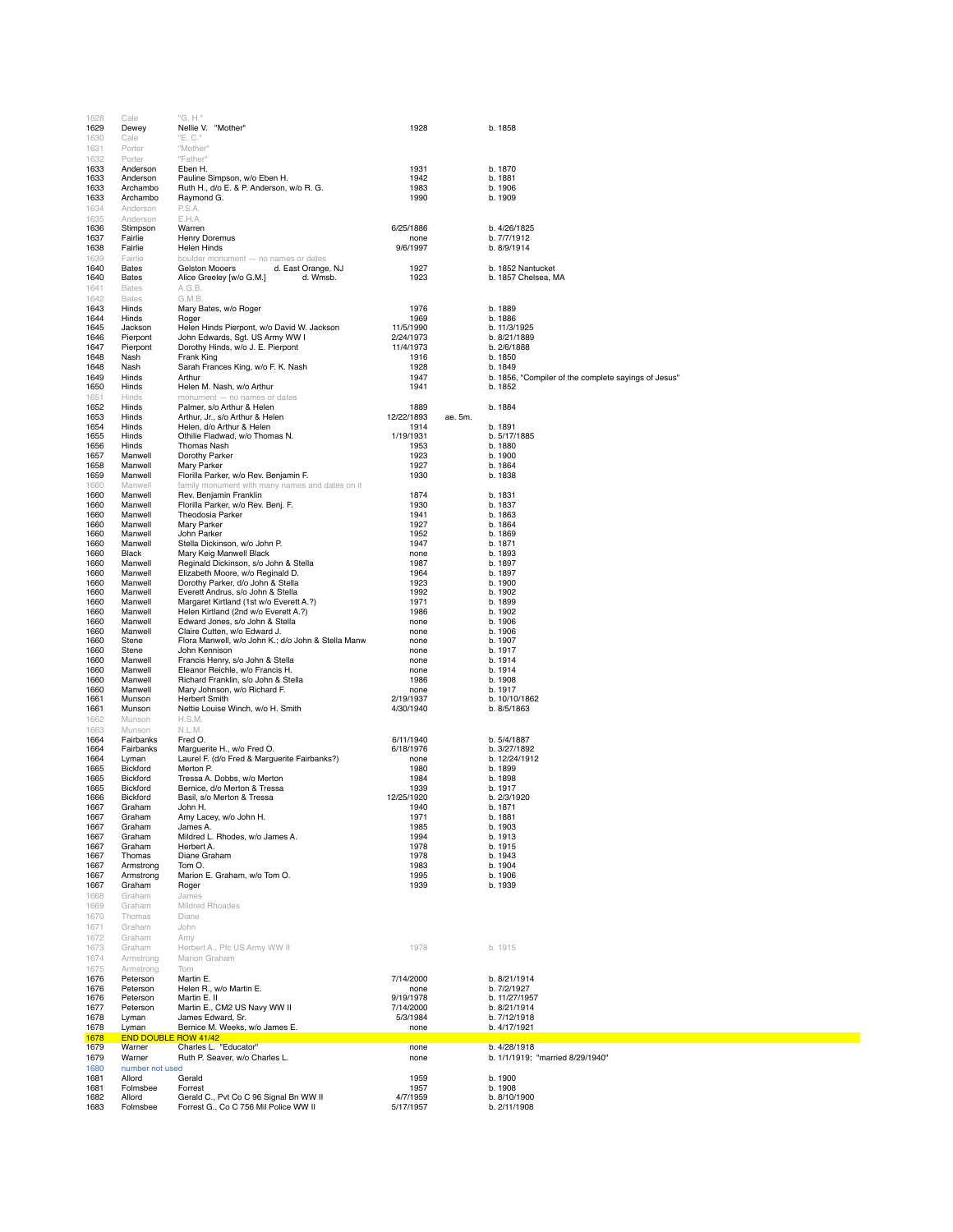| 1684                 | Damon                         | Alan Wells                                                                                    | 3/26/1999                        | b. 10/9/1915                                           |
|----------------------|-------------------------------|-----------------------------------------------------------------------------------------------|----------------------------------|--------------------------------------------------------|
| 1684                 | Damon                         | Olive Kellogg, w/o Alan W.                                                                    | none                             | b. 11/3/1911                                           |
| 1684                 | Damon                         | Alan Wells                                                                                    | none                             | b. 3/25/1939                                           |
| 1685                 | Wells                         | Robert C.                                                                                     | 1967                             | b. 1908                                                |
| 1685<br>1685         | Wells<br>Foster               | Grace Nash, w/o Robert C.<br>William B.                                                       | 1973<br>none                     | b. 1909<br>b. 1932                                     |
| 1685                 | Foster                        | Mary Wells, w/o Wm. B.                                                                        | none                             | b. 1932                                                |
| 1686                 | Martin                        | Wayne W.                                                                                      | 9/23/1997                        | b. 3/29/1948                                           |
| 1687                 | Martin                        | Wayne W., Sgt USAF Vietnam                                                                    | 9/23/1997                        | b. 3/29/1948                                           |
| 1688                 | Clark                         | <b>Mervin Sears</b>                                                                           | 10/29/1990                       | b. 7/26/1912                                           |
| 1688<br>1689         | Clark<br>Clark                | Helen Wells, w/o Mervin S.<br>Linwood M., Jr., s/o Linwood & Mary Kendall                     | 7/30/1984<br>12/7/1971           | b. 9/2/1909<br>b. 3/28/1971                            |
| 1690                 | Rice                          | E. Milton                                                                                     | none                             | b. 1914                                                |
| 1690                 | Rice                          | H. Elizabeth Atherton, w/o E. Milton                                                          | none                             | b. 1918                                                |
| 1690                 | Rice                          | William Henry, s/o Milton & Betty                                                             | 1965                             | b. 1947                                                |
| 1691                 | Rice                          | "Billy - Son, Brother, Uncle"                                                                 | 12/19/1965                       | b. 6/19/1947                                           |
| 1692<br>1692         | Lawton<br>Evans               | Oscar D.<br>James A., Sr.                                                                     | 1958<br>1972                     | b. 1916<br>b. 1896                                     |
| 1692                 | Evans                         | M. Evelyn Bisbee, w/o James A.                                                                | 1974                             | b. 1897                                                |
| 1693                 | Lawton                        | Oscar D., Pfc 1325 Service Unit WW II                                                         | 12/23/1958                       | b. 4/2/1916                                            |
| 1694                 | Bourne                        | Manley P.                                                                                     | 1969                             | b. 1903                                                |
| 1694<br>1694         | Bourne<br>Bourne              | Helen Clark, w/o Manley P.<br>Joanne J., d/o Manley & Helen                                   | none<br>1965                     | b. 1907<br>b. 1938                                     |
| 1694                 | Aste                          | Dennis Manley Aste, gr-son of Manley & Helen                                                  | 1979                             | b. 1962                                                |
| 1695                 | Bourne                        | Manley                                                                                        |                                  |                                                        |
| 1696                 | Bourne                        | Helen                                                                                         |                                  |                                                        |
| 1697                 | Bourne                        | Joanne                                                                                        |                                  |                                                        |
| 1698                 | Aste                          | Dennis                                                                                        |                                  |                                                        |
| 1699<br>1699         | Merritt<br>Merritt            | Lucius A.<br>Sarah M. Hyde, w/o Lucius                                                        | 1956<br>1983                     | b. 1888<br>b. 1891                                     |
| 1700                 | Merritt                       | George William, CM2 US Navy WW II                                                             | 11/27/1991                       | b. 9/9/1913                                            |
| 1701                 | Curtis                        | Leslie F.                                                                                     | 1974                             | b. 1888                                                |
| 1701                 | Curtis                        | Edna Burroughs, w/o Leslie F.                                                                 | 1953                             | b. 1883                                                |
| 1702                 | Hathaway<br>Hathaway          | Henry Millard                                                                                 | 1941                             | b. 1900                                                |
| 1702<br>1702         | Hathaway                      | Esther F. Freeman, w/o Henry Millard<br>Jean Frances, d/o H. M. & Esther                      | 1991<br>1950                     | b. 1900<br>b. 1932                                     |
| 1703                 | Merritt                       | <b>Robert Cairns</b>                                                                          | 11/19/1971                       | b. 10/8/1912                                           |
| 1703                 | Merritt                       | Catherine Otis, w/o Robert C.                                                                 | none                             | b. 12/4/1913<br>Catherine died in May 2002.            |
| 1704                 | Foster                        | John Clark                                                                                    | 1957                             | b. 1879                                                |
| 1704<br>1704         | Foster<br>Foster              | Antoinette C., w/o John C.<br>Edward C., s/o John & Antoinette                                | 1940<br>1950                     | b. 1878<br>b. 1907                                     |
| 1704                 | Foster                        | Edith Derosia, w/o Edw. C.                                                                    | 1999                             | b. 1911                                                |
| 1704                 | Derosia                       | Betty, sis/o Edith Derosia Foster                                                             | 1997                             | b. 1906                                                |
| 1705                 | Derosia                       | Bessie L., Pfc US Army                                                                        | 12/17/1997                       | b. 6/10/1906                                           |
| 1706                 | Foster                        | E.D.                                                                                          |                                  |                                                        |
| 1707                 | Foster                        | E.C.F.                                                                                        |                                  |                                                        |
| 1708<br>1709         | Foster<br>Foster              | A.C.F.<br>J.C.F.                                                                              |                                  |                                                        |
| 1710                 | Holmes                        | boulder monument - no names or dates                                                          |                                  |                                                        |
| 1711                 | Holmes                        | Rev. Clement E.                                                                               | 1944                             | b. 1864                                                |
| 1712                 | Holmes                        | Jessie R., w/o Rev. Clement                                                                   | 1940                             | b. 1868                                                |
| 1713                 | Holmes                        | Donald E.                                                                                     | 8/28/1992                        | b. 5/28/1921                                           |
| 1714<br>1715         | Holmes<br>Holmes              | Katherine Austin, w/o Max D.<br>Max D., Capt. 17 Cav. WW I                                    | 7/25/1956<br>9/11/1949           | b. 6/7/1894<br>b. 8/22/1895                            |
| 1716                 | Collins                       | Robert Frank, s/o Frank Bradley                                                               | 4/6/1983                         | b. 10/19/1901                                          |
| 1717                 | Collins                       | Phebe Hazel Ferris, w/o Robert F.                                                             | 2/17/1983                        | b. 7/28/1901                                           |
| 1718                 | Collins                       | Sarah Olive Johnson, w/o Frank Bradley                                                        | 10/21/1948                       | b. 9/6/1864                                            |
| 1719<br>1720         | Collins                       | Frank Bradley, s/o Edwin Oliver                                                               | 7/25/1937                        | b. 2/5/1861                                            |
| 1721                 | King<br>King                  | Anne Lucinda, d/o Franklin & Mary<br>Marian Bryant, d/o Franklin & Mary                       | 10/19/1911<br>12/30/1976         | b. 12/5/1910<br>b. 8/12/1899                           |
| 1722                 | King                          | Mary Bryant, w/o Franklin                                                                     | 7/16/1957                        | b. 12/27/1875                                          |
| 1723                 | King                          | Franklin, s/o George & Harriet                                                                | 5/3/1937                         | b. 5/11/1863                                           |
| 1724                 | King                          | Marjorie H. Plumb, w/o Warner N.                                                              | 7/17/1962                        | b. 8/23/1909                                           |
| 1725                 | King                          | Warner N, s/o Franklin & Mary B.                                                              | 4/30/1991                        | b. 3/26/1904                                           |
| 1726<br>1727         | King<br>King                  | family monument - no names or dates<br>Katharine H. Dickson, w/o George W.                    | 6/27/1956                        | b. 4/1/1898                                            |
| 1728                 | King                          | George Worthington, s/o Franklin & Mary B.                                                    | 5/25/1956                        | b. 1/15/1898                                           |
| 1729                 | King                          | George Worthington, s/o George & Katharine                                                    | 11/25/1933                       | b. 9/2/1927                                            |
| 1730                 | King                          | Franklin Jr., s/o Franklin & Mary B.                                                          | 12/16/1988                       | b. 8/31/1900                                           |
| 1731<br>1732         | King<br>Smith                 | Winifred Ray, w/o Franklin Jr.<br>Hubert A.                                                   | 3/22/1990<br>1939                | b. 4/30/1904<br>b. 1870                                |
| 1732                 | Smith                         | Emma Stanton, w/o Hubert A.                                                                   | 1953                             | b. 1877                                                |
| 1732                 | Smith                         | Meverette Rose, d/o Hubert & Emma                                                             | 1965                             | b. 1900                                                |
| 1733                 | Carson                        | Frederick H.                                                                                  | 1938                             | b. 1887                                                |
| 1733<br>1734         | Carson<br>Carson              | Wilhelmina M. Kupfer, w/o Frederick H.<br>Shirley M., d/o Fred. & Wilhelmina                  | 1984<br>10/14/1998               | b. 1888<br>b. 9/30/1912                                |
| 1735                 | Richards                      | <b>Prescott Williams</b>                                                                      | 1953                             | b. 1879                                                |
| 1735                 | Richards                      | Bessie Langdon, w/o Prescott W.                                                               | 1971                             | b. 1885                                                |
| 1736                 | Weeks                         | Lyman H.                                                                                      | 10/27/1942                       | b. 8/21/1851                                           |
| 1736                 | Weeks<br>Nightingale          | Rebecca J. Kaplinger, w/o Lyman H.<br>Garrard P.                                              | 9/24/1923                        | b. 4/17/1854                                           |
| 1736<br>1736         | Nightingale                   | Zaida L. Weeks, w/o Garrard P.                                                                | 7/16/1954<br>5/9/1959            | b. 4/16/1881<br>b. 4/3/1880                            |
| 1737                 |                               |                                                                                               |                                  |                                                        |
| 1738                 |                               | Garrard                                                                                       |                                  |                                                        |
|                      | Nightingale<br>Nightingale    | Zaida                                                                                         |                                  |                                                        |
| 1739                 | Weeks                         | Reba                                                                                          |                                  |                                                        |
| 1740                 | Weeks                         | Lyman                                                                                         |                                  |                                                        |
| 1741                 | Graves                        | Charles E.                                                                                    | 11/18/1988                       | b. 10/1/1894                                           |
| 1741<br>1741         | Graves<br>Graves              | Dwight L.<br>John P.                                                                          | 10/16/1994<br>2/21/1994          | b. 4/19/1902<br>b. 10/11/1906                          |
| 1742                 | Hall                          | Florence H.                                                                                   | 1997                             | b. 1901                                                |
| 1743                 | Parsons                       | Scott R.                                                                                      | 4/1/2000                         | b. 5/4/1959                                            |
| 1744                 | Bushee                        | Robert C.                                                                                     | 1999                             | b. 1922                                                |
| 1744                 | <b>Bushee</b>                 | Elizabeth M., w/o Robert C.                                                                   | 1980                             | b. 1924; "married 6/28/1946"                           |
| 1745<br>1745         | Bushee                        | Robert C., MOMM2 US Navy WW II<br>END OF SECTION BELOW UPPERMOST DRIVEWAY                     | 1/27/1999                        | b. 8/9/1922                                            |
| 1746                 |                               | <b>BEGIN UPPERMOST SECTION</b>                                                                |                                  |                                                        |
| 1746                 | King                          | Arthur J.                                                                                     | 3/20/1983                        | b. 11/25/1944                                          |
| 1747                 | Warner                        | Ernest H., Cpl. USMC WWII                                                                     | 1984                             | b. 1924                                                |
| 1748                 | Watling                       | Richard F.                                                                                    | 1980                             | b. 1897                                                |
| 1748<br>1749<br>1750 | Watling<br>Webster<br>Webster | Helen E. Nash, w/o Richard F.<br>Lucy Burr, w/o John P.<br>Joan Elizabeth, d/o John & Phyllis | 1961<br>12/14/1963<br>11/19/1965 | b. 1903<br>b. 5/25/1880. John is buried in Bangor, ME. |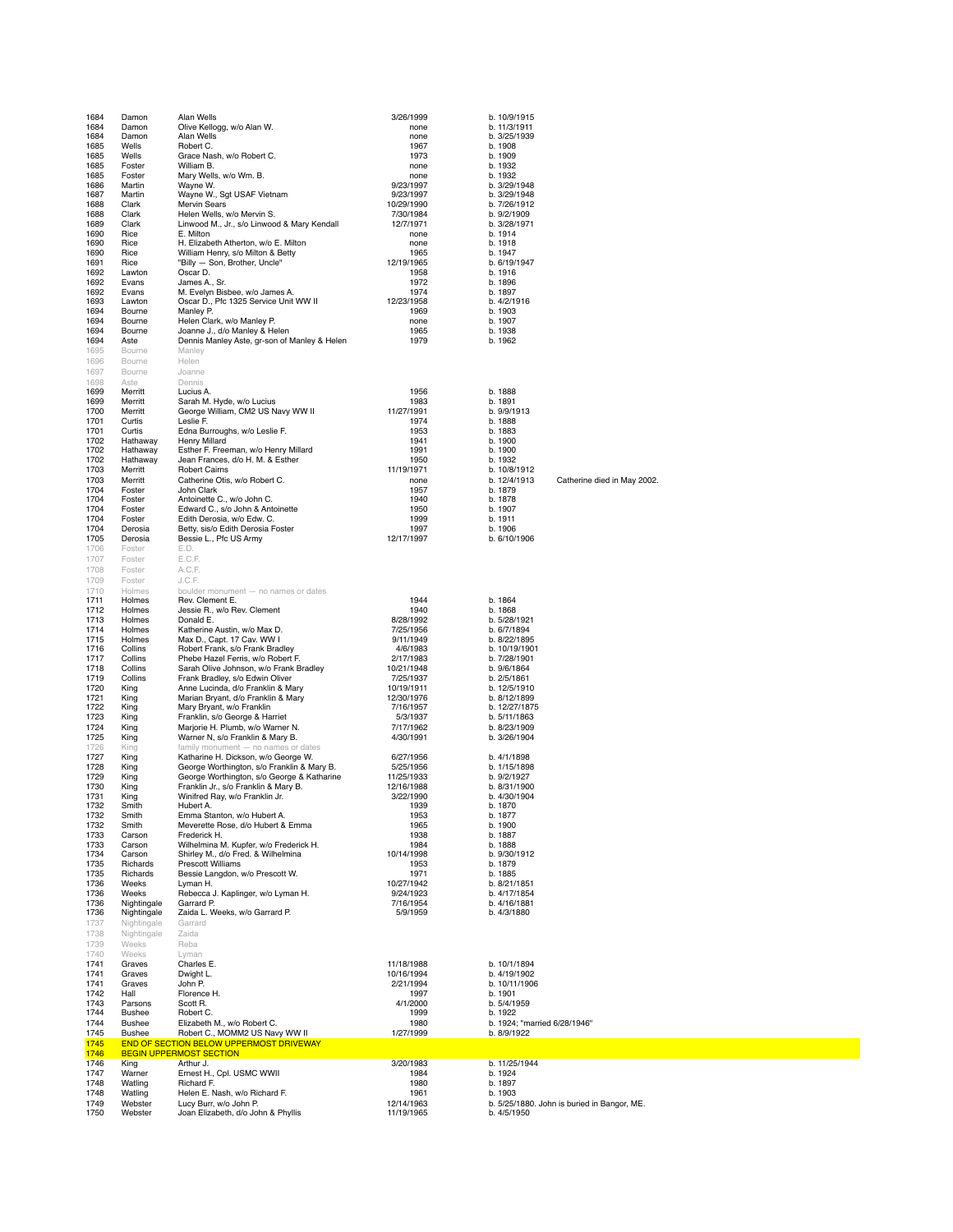| 1751         | Webster                    | Lucy Elizabeth, d/o John P. & Lucy B.                                    | 8/24/1990                |            | b. 1/21/1918                       |
|--------------|----------------------------|--------------------------------------------------------------------------|--------------------------|------------|------------------------------------|
| 1752<br>1753 | Webster<br>Bagnall         | monument - no names or dates<br>Everett E.                               | 1963                     |            | b. 1914                            |
| 1753         | Bagnall                    | Norma Harry, w/o Everett E.                                              |                          |            | no dates or age                    |
| 1754<br>1755 | Bagnall<br>Guerra          | Everett E., Lt. US Navy WW II<br>Jeanmarie E. Bagnall, w/o Miguel A. Jr. | 1963<br>1985             |            | b. 1914<br>b. 1955                 |
| 1756         | Harry                      | <b>Howard Davis</b>                                                      | 1966                     |            | b. 1889                            |
| 1757         | Harry                      | Georgia Wallace, w/o Howard D.                                           | 1962                     |            | b. 1892                            |
| 1758<br>1759 | Harry<br>Harry             | Geoffrey Davis<br>Monument, no inscriptions                              | 1960                     | ae. 6 wks. |                                    |
| 1760         | Taylor                     | Leslie H. W.                                                             | 1952                     |            | b. 1907                            |
| 1760         | Taylor                     | Evelyn L. Atherton, w/o Leslie                                           |                          |            | no dates or age                    |
| 1761<br>1762 | Taylor<br>Guyette          | Leslie<br>Evelyn Atherton Taylor                                         |                          |            | formerly wid/o Leslie H. W. Taylor |
| 1763         | Guyette                    | Harry D. (2nd husb. of Evelyn A. Taylor)                                 | none                     |            | b. 1913                            |
| 1764         | Howes                      | Clara A.                                                                 | 1997                     |            | b. 1908                            |
| 1765<br>1765 | Crotty<br>Crotty           | Edward J., Sr.<br>Rhea V. Knox, w/o Edward Sr.                           | 1961<br>1993             |            | b. 1913<br>b. 1911                 |
| 1765         | Crotty                     | Edward J. (Jr.)                                                          | none                     |            | b. 1937                            |
| 1765         | Crotty                     | Joyann Howes, w/o Edward J. (Jr.)                                        | none                     |            | b. 1938                            |
| 1766<br>1767 | Crotty<br>Crotty           | Father<br>Mother                                                         |                          |            |                                    |
| 1768         | Nye                        | Afred Eugene                                                             | 4/14/1953                |            | b. 12/31/1883                      |
| 1768         | Nye                        | E. May Willcutt, w/o Afred E.                                            | 9/27/1967                |            | b. 8/24/1880                       |
| 1768<br>1769 | Nye<br>Nye                 | Vernon Carrol, s/o Alfred & May<br>May                                   | 5/11/1951                |            | b. 3/6/1908                        |
| 1770         | Nye                        | Alfred                                                                   |                          |            |                                    |
| 1771         | Nye                        | Vernon                                                                   |                          |            |                                    |
| 1772<br>1773 | Marvel<br>Culver           | Baby boy<br>Richard J.                                                   | 6/27/1946<br>none        |            | b. 3/20/1924                       |
| 1773         | Culver                     | Harriet Tower, w/o Richard J.                                            | none                     |            | b. 8/20/1928                       |
| 1774         | Culver                     | Percy Sr.                                                                | 10/23/1990<br>10/8/1990  |            | b. 4/8/1908                        |
| 1774<br>1775 | Culver<br>Culver           | Doris Glazier, w/o Percy Sr.<br>Russell L.                               | 11/1/1994                |            | b. 8/25/1911<br>b. 6/16/1953       |
| 1775         | Culver                     | Marilyn Wilson, w/o Russell                                              | none                     |            | b. 2/21/1955                       |
| 1776         | Culver                     | family monument, no names or dates                                       |                          |            |                                    |
| 1777<br>1778 | Culver<br>Culver           | Effie Jennings, "Mother"<br>James F., "Dad"                              | 4/22/1969<br>10/25/1945  |            | b. 7/10/1886<br>b. 12/31/1875      |
| 1779         | Snow                       | Austin "Pete"                                                            | 1965                     |            | b. 1915                            |
| 1779<br>1780 | Snow                       | Albina D., w/o Pete<br>George F.                                         | 1991                     |            | b. 1913<br>b. 1887                 |
| 1780         | Ross<br>Ross               | Marguerite Allen, w/o George                                             | 1967<br>1965             |            | b. 1889                            |
| 1781         | Evans                      | Walter G.                                                                | 1/5/1975                 |            | b. 4/17/1898                       |
| 1781<br>1782 | Evans<br>Evans             | Inez W. Bisbee, w/o Walter G.<br>Father                                  | 4/9/1970                 |            | b. 12/6/1898                       |
| 1783         | Evans                      | Mother                                                                   |                          |            |                                    |
| 1784         | Cooper                     | George R.                                                                | 1969                     |            | b. 1885                            |
| 1784<br>1785 | Cooper<br>Gardner          | Nancy K., w/o George R.<br>Robert G.                                     | 1968<br>10/1/1985        |            | b. 1887<br>b. 5/21/1908            |
| 1785         | Gardner                    | Mary E. Gilson, w/o Robt. G.                                             | 4/28/1990                |            | b. 5/26/1910                       |
| 1786         | Bigelow                    | Gilbert F.                                                               | 1990                     |            | b. 1921                            |
| 1786<br>1787 | Bigelow<br>Hathaway        | Dora J. Risotti, w/o Gilbert F.<br>Walter L.                             | none<br>1978             |            | b. 1924<br>b. 1902                 |
| 1787         | Hathaway                   | Eldora B. Waite, w/o Walter L.                                           | 2000                     |            | b. 1924                            |
| 1788         | Wilson                     | Oscar S.                                                                 | 1972                     |            | b. 1898                            |
| 1788<br>1789 | Wilson<br>Moses            | E. Ernestine Browe, w/o Oscar S.<br>Alfred S. M.                         | 1997<br>1968             |            | b. 1902<br>b. 1928                 |
| 1790         | Emerson                    | Walter S.                                                                | 1969                     |            | b. 1886                            |
| 1790<br>1791 | Emerson<br>Hathaway        | Sara Keyes, w/o Walter S.<br>Elson W., Jr                                | 1999<br>1971             |            | b. 1915<br>b. 1934                 |
| 1791         | Hathaway                   | Eleanor Warren, w/o Elson W.                                             | none                     |            | b. 1935                            |
| 1792         | Hayden                     | Elmer C.                                                                 | 1971                     |            | b. 1897                            |
| 1792<br>1793 | Hayden<br>Longley          | Sarah E., w/o Elmer C.<br>Francis G.                                     | 1989<br>7/5/1991         |            | b. 1919<br>b. 1/21/1921            |
| 1794         | Longley                    | Barbara F. King, w/o Francis G.                                          | 4/13/1980                |            | b. 7/24/1924                       |
| 1795         | Longley                    | monument, no names or dates                                              |                          |            |                                    |
| 1796<br>1796 | Hathaway<br>Hathaway       | Cheney K.<br>Ethel A. Willcutt, w/o Cheney K.                            | 11/29/1980<br>11/27/1982 |            | b. 8/8/1886<br>b. 11/29/1885       |
| 1796         | Hathaway                   | Elson W., Sr.                                                            | 7/19/1995                |            | b. 6/21/1915                       |
| 1796         | Hathaway<br><b>Mathers</b> | Barbara L. Roberge, w/o Elson W., Sr.                                    | 4/22/1989                |            | b. 12/21/1915<br>h 8/12/1932       |
| 1797<br>1797 | Mathers                    | lohn.<br>G. Judith Monson, w/o John                                      | none<br>none             |            | b. 4/27/1940                       |
| 1797         | Mathers                    | Jeff T., s/o John & Judith                                               | none                     |            | b. 3/7/1961                        |
| 1797<br>1797 | Hobson<br>Mathers          | R. Barbara, mother of Judith Monson Mathers<br>Anne, sister of John      | 5/22/1986<br>none        |            | b. 12/14/1916<br>b. 2/11/1930      |
| 1798         | Mathers                    | Anne                                                                     | none                     |            | b. 2/11/1930                       |
| 1798         | <b>END OF ROW</b>          |                                                                          |                          |            |                                    |
| 1799<br>1800 | Duval<br>Warner            | Dorothy V.<br>Harry W., Jr.                                              | 2000<br>1989             |            | b. 1917<br>b. 1924                 |
| 1800         | Warner                     | Esther B., w/o Harry W., Sr.                                             | none                     |            | b. 1928                            |
| 1801         | Warner                     | Harry Whiting, SM3 US Navy WW II                                         | 1/14/1989                |            | b. 5/23/1924                       |
| 1802<br>1802 | Packard<br>Packard         | Arthur M.<br>Norma W.                                                    | 5/7/1991<br>none         |            | b. 7/17/1922<br>b. 2/13/1926       |
| 1802         | Packard                    | Timothy S.                                                               | none                     |            | b. 1/5/1955                        |
| 1803<br>1804 | Packard<br>Lyman           | Arthur M., TEC5 US Army WW II<br>Warren H. "Poet"                        | 5/7/1991<br>7/30/1998    |            | b. 7/17/1922<br>b. 11/12/1903      |
| 1805         | Dewey                      | Charles H., Lt. US Navy WW II                                            | 3/10/1997                |            | b. 9/25/1916                       |
| 1806         | Beebe                      | Robert W., Sr.                                                           | 2/3/1992                 |            | b. 1/27/1922                       |
| 1806<br>1807 | Beebe<br>Beebe             | Janet M. Lavoy, w/o Robert W. Sr.<br>Robert W., TEC\$ US Army WW II      | none<br>2/3/1992         |            | b. 6/30/1925<br>b. 1/27/1922       |
| 1808         | Adams                      | Gladys M. (Tower)                                                        | none                     |            | b. 11/12/1934                      |
| 1809         | Grandy                     | Ralph W.                                                                 | 1993                     |            | b. 1903                            |
| 1809<br>1809 | Grandy<br>Rivard           | Ruth M. Johnson, w/o Ralph W.<br>Deane L.                                | 1995<br>1900             |            | b. 1912<br>b. 1966                 |
| 1810         | Rhoades                    | monument; no names or dates                                              |                          |            |                                    |
| 1811         | Rhoades                    | Marion H., w/o Lawrence D.                                               | 10/13/1973               |            | b. 4/27/1905                       |
| 1812<br>1813 | Rhoades<br>Dunstan         | Lawrence D.<br>James S.                                                  | 8/5/1967<br>1962         |            | b. 2/2/1905<br>b. 1879             |
| 1813         | Dunstan                    | Eda L. Kempshall, w/o James S.                                           | 1982                     |            | b. 1880                            |
| 1814<br>1815 | Dunstan<br>Jones           | James<br>John O.                                                         | 1982                     |            | b. 1889                            |
| 1815         | Jones                      | Louise Mandigo, w/o John O.                                              | 1972                     |            | b. 1894                            |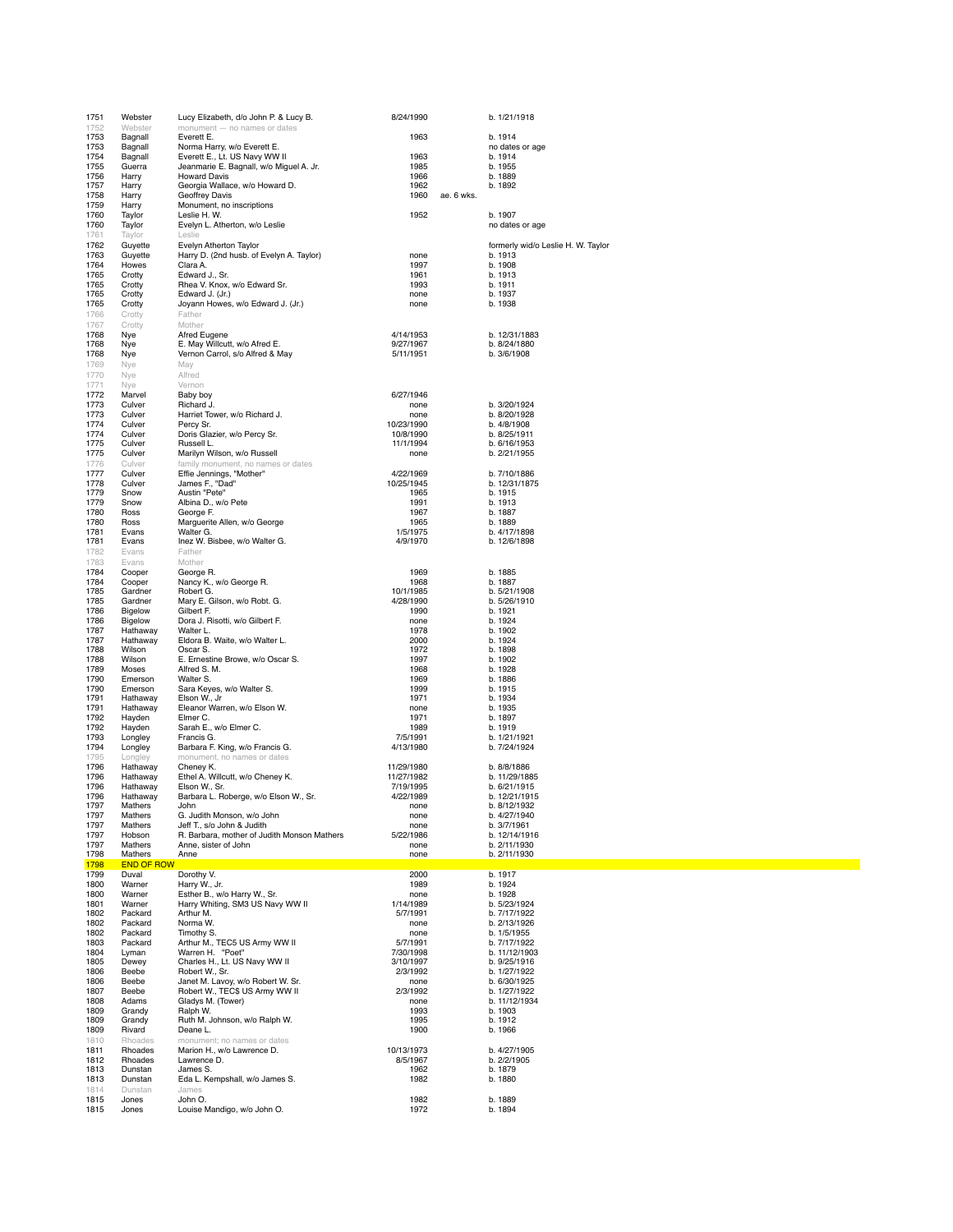| 1816         | McKeon                    | <b>Robert Stuart</b>                                                          | 1969                   |             | b. 1915                                              |
|--------------|---------------------------|-------------------------------------------------------------------------------|------------------------|-------------|------------------------------------------------------|
| 1816<br>1817 | McKeon<br>Durbin          | Helene M. Wall, w/o Robert S.<br>Edward F.                                    | 2001<br>1999           |             | b. 1913<br>b. 1904                                   |
| 1817         | Durbin                    | Marie Waller, w/o Edward F.                                                   | 2000                   |             | b. 1906                                              |
| 1818<br>1818 | Ice<br>Ice                | William H.<br>Mary L. Torrey, w/o Wm. H.                                      | 1966<br>1997           |             | b. 1893<br>b. 1910                                   |
| 1819         | Maroney                   | Grace M. Ice, w/o Paul E.                                                     | 10/28/1969             |             | b. 11/8/1890                                         |
| 1819<br>1820 | Maroney<br>Cross          | Paul E.<br>Charles H.                                                         | 8/8/1976<br>1969       |             | b. 4/1/1894<br>b. 1907                               |
| 1820         | Cross                     | Helen M. Greski, w/o Charles H.                                               | 1979                   |             | b. 1909                                              |
| 1821         | Hemenway                  | Carl M.                                                                       | 1966                   |             | b. 1898                                              |
| 1821<br>1822 | Hemenway<br>Wells         | Jeanne Everett, w/o Carl M.<br>Lester M.                                      | none<br>1969           |             | b. 1922<br>b. 1903                                   |
| 1822         | Wells                     | Helen M. Little, w/o lester M.                                                | none                   |             | b. 1911                                              |
| 1823<br>1823 | Wales<br>Wales            | Lyle C.<br>Leentine H. Tiffney, w/o Lyle C.                                   | 1992<br>1968           |             | b. 1895<br>b. 1894                                   |
| 1824         | Mongeau                   | Russell M.                                                                    | 1971                   |             | b. 1921                                              |
| 1824<br>1825 | Mongeau<br>Clark          | Myra Clark, w/o Russell<br>Myron F.                                           | none<br>10/12/1993     |             | b. 1921<br>b. 10/5/1919                              |
| 1825         | <b>END OF ROW</b>         |                                                                               |                        |             |                                                      |
| 1826         | Cody                      | John F., Jr.                                                                  | 6/9/1991               | in 65th yr. |                                                      |
| 1827<br>1828 | Cody<br>Warner            | John F.<br>Harry Whiting Sr.                                                  | 6/9/1991<br>1974       |             | b. 7/30/1926<br>b. 1884                              |
| 1828         | Warner                    | Louise Elsa Katherine Dahmke, w/o H. W. Sr.                                   | 1980                   |             | b. 1893                                              |
| 1829<br>1829 | Lloyd<br>Lloyd            | Edward E.<br>Phyllis R. Sontag, w/o Edward E.                                 | none<br>none           |             | b. 1924<br>b. 1927                                   |
| 1829         | Lloyd                     | Sara C.                                                                       |                        |             | no dates or age                                      |
| 1830<br>1831 | Lloyd<br>Lloyd            | Edward E., US Army WW II<br>Phyllis R.                                        | none<br>none           |             | b. 1924<br>b. 1927                                   |
| 1832         | Munroe                    | George Burden, Jr.                                                            | 1980                   |             | b. 1905                                              |
| 1832         | Munroe                    | Mary H. Roberts, w/o G. B. Jr.                                                | 1999                   |             | b. 1906                                              |
| 1832<br>1832 | Munroe<br>Munroe          | George Burden III<br>Henrietta Ronka, w/o G. B. III                           | 1990<br>none           |             | b. 1836<br>b. 1939                                   |
| 1832         | Munroe                    | Robert, s/o G. B. III & Henrietta                                             | 1967                   |             | b. 1966                                              |
| 1832<br>1832 | Munroe<br>Pynchon         | John Bingham<br>David Melville                                                | none<br>1988           |             | b. 1942<br>b. 1927                                   |
| 1832         | Pynchon                   | Janet H. Munroe, w/o David M.                                                 | none                   |             | b. 1932                                              |
| 1833         | Munroe                    | <b>GBM III</b>                                                                |                        |             |                                                      |
| 1834<br>1835 | Munroe<br>Munroe          | Scott R.<br>infant sons of GBM III & HRM.                                     |                        |             |                                                      |
| 1836         | Pynchon                   | <b>DMP</b>                                                                    |                        |             |                                                      |
| 1837         | Munroe                    | GBM Jr.                                                                       |                        |             |                                                      |
| 1838<br>1839 | Munroe<br>West            | <b>MRM</b><br>no names or dates; no associated grave markers in evidence      |                        |             |                                                      |
| 1840         | Grinnell                  | Fred B.                                                                       | 1986                   |             | b. 1908                                              |
| 1840<br>1840 | Grinnell<br>Grinnell      | Frances M. Conz, w/o Fred<br>Marilyn Dorn Grinnell, dau-in-law/o Fred/Frances | 1990<br>1977           |             | b. 1907<br>b. 1941                                   |
| 1841         | Grinnell                  | Fred B.                                                                       | 1986                   |             | b. 1908                                              |
| 1842         | Grinnell                  | Lynn                                                                          | 1977                   |             | b. 1941                                              |
| 1843<br>1843 | Merritt<br>Merritt        | Richard Hyde "Windsor, CT"<br>Irene Shirley (Dean) "Rochford, Essex, England" |                        |             | no dates<br>no dates                                 |
| 1844         | Otto                      | Ludwig W.                                                                     | 1996                   |             | b. 1911                                              |
| 1844<br>1845 | Otto<br>Haley             | Solange G. Gingras, w/o Ludwig<br>Louis C., Sr., Pvt US Army                  | 1990<br>6/9/1987       |             | b. 1922<br>b. 4/22/1937                              |
| 1846         | Williams                  | Arnold                                                                        | 1979                   |             | b. 1902                                              |
| 1846<br>1847 | Williams<br>Williams      | Rossie, w/o Arnold<br>Mother                                                  | 1967                   |             | b. 1899                                              |
| 1848         | Williams                  | Father                                                                        |                        |             |                                                      |
| 1849         | Russell                   | James A.                                                                      | 1980                   |             | b. 1900                                              |
| 1849<br>1850 | Russell<br>Papillon       | Jane Noel, w/o James A.<br>Robert G.                                          | 1988<br>1987           |             | b. 1913<br>b. 1925                                   |
| 1850         | Papillon                  | Ruth E. Evans, w/o Robert G.                                                  | 1989                   |             | b. 1921                                              |
| 1851<br>1852 | Papillon<br>Turner        | Robert G., MOMM2 US Navy WW II<br>Richard H.                                  | 1987<br>1998           |             | b. 1925<br>b. 1925                                   |
| 1852         | Turner                    | Lois M. Nehring, w/o Richard                                                  | 1987                   |             | b. 1927                                              |
| 1853         | James                     | W. Rutherford                                                                 | none                   |             | b. 4/28/1902                                         |
| 1853<br>1853 | James<br>Strong           | Nadine Strong, w/o W. R.<br>Rose L.                                           | 5/14/1963<br>3/1/1957  |             | b. 10/19/1906<br>b. 8/22/1871                        |
| 1854         | Blacking                  | Charles                                                                       | 1954                   |             | b. 1867                                              |
| 1854<br>1855 | Blacking<br>Sherk         | Edith Horton, w/o Charles<br>Kenneth Wayne                                    | 1946<br>1972           |             | b. 1868<br>b. 1907                                   |
| 1855         | Sherk                     | Dorothy Blacking, w/o Kenneth                                                 | 1997                   |             | b. 1911                                              |
| 1856<br>1857 | Evans<br>Weeks            | Walter G., Jr.<br>Edward W.                                                   | 1972<br>6/6/1973       |             | b. 1925<br>b. 3/13/1906                              |
| 1857         | Weeks                     | Mary E.                                                                       | 7/7/1984               |             | b. 10/23/1910                                        |
| 1858         | Weeks                     | Edward Watson, BU1 USNR WWII, Korea, Vietnam                                  | 6/6/1973               |             | b. 2/11/1907: note discrepancy with b. date on #1857 |
| 1859<br>1859 | Masloski<br>Masloski      | Alec P.<br>Lela M. Rice, w/o Alec                                             | 7/15/1982<br>3/30/1974 |             | b. 1/18/1925<br>b. 7/9/1925                          |
| 1860         | Miller                    | Edward J.                                                                     | 3/13/1975              |             | b. 12/19/1887                                        |
| 1860<br>1861 | Miller<br>Ice             | Nellie M. Smith, w/o Edward J.<br>Godfrey P.                                  | 7/14/1976<br>1973      |             | b. 3/15/1895<br>b. 1902                              |
| 1861         | Ice                       | Lura A., w/o Godfrey                                                          | 1985                   |             | b. 1909                                              |
| 1862<br>1862 | Head<br>Head              | Maud Laskey "Mother"<br>Patricia E., d/o Maud                                 | 1973<br>none           |             | b. 1890<br>b. 1922                                   |
| 1862         | Head                      | Ruth E., d/o Maud                                                             | 1994                   |             | b. 1913                                              |
| 1863         | Bisbee                    | H. Merrill                                                                    | 1979                   |             | b. 1906                                              |
| 1863<br>1864 | Bisbee<br>Connor          | Louise N. (Nehring), w/o H. M.<br>Harry T.                                    | 1992<br>10/19/1996     |             | b. 1912<br>b. 3/9/1908                               |
| 1864         | Connor                    | Anne E. Yeskey, w/o Harry T.                                                  | 2/26/1992              |             | b. 2/8/1898                                          |
| 1865<br>1865 | Roberge<br>Roberge        | Charles N.<br>Josephine L., w/o Charles N.                                    | 1974<br>1996           |             | b. 1905<br>b. 1908                                   |
| 1866         | Parker                    | Ernest A.                                                                     | none                   |             | b. 1913                                              |
| 1866<br>1867 | Parker<br>Mongeau         | Irene G.<br>Gabriel E.                                                        | 2000<br>1997           |             | b. 1913<br>b. 1912                                   |
| 1867         | Mongeau                   | Ruth Templeton                                                                | none                   |             | b. 1918                                              |
| 1867<br>1868 | <b>END OF ROW</b><br>Shea | <b>Alfred Francis</b>                                                         | 1988                   |             |                                                      |
| 1868         | Shea                      | Ethel Louise Freeman, w/o W. F.                                               | 1995                   |             | b. 1920<br>b. 1923                                   |
| 1869         | Shea                      | Alfred Francis, Lt. Col. USAF WWII, Korea, Vietnam                            | 1988                   |             | b. 1920                                              |
| 1870<br>1870 | Freeman<br>Freeman        | Eaton E., M. D.<br>Florence J. Herber, w/o Eaton E.                           | 1994<br>1996           |             | b. 1921<br>b. 1922                                   |
| 1871         | Smart                     | Robert W.                                                                     | 1980                   |             | b. 1930                                              |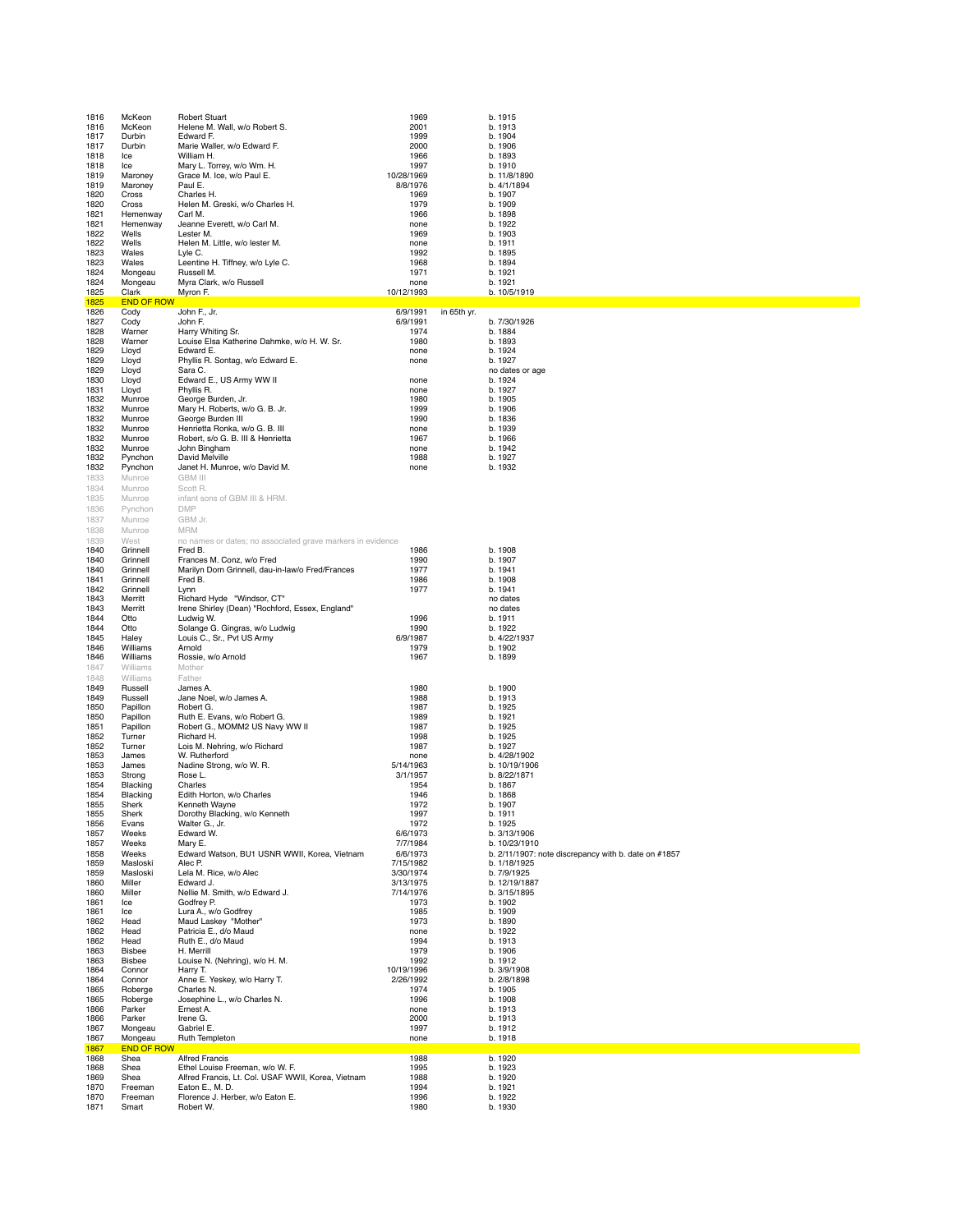| 1871 | Smart           | Lillian M. Dickinson, w/o Robt. M.            | none       | b. 1932                                       |
|------|-----------------|-----------------------------------------------|------------|-----------------------------------------------|
| 1872 | Smart           | Robert W., Sgt. US Army Korea                 | 1980       | b. 1930                                       |
| 1873 | Crone           | Albert Royal, d. at Mt. Dora, FL              | 1976       | b. 1889 at Sunriver, MT                       |
|      |                 |                                               |            |                                               |
| 1874 | Crone           | Dorothy Knight, w/o A. Royal, d. Mt. Dora, FL | 1975       | b. 1895 at Morrisville, NY; w/o A. R. 53 yrs. |
| 1875 | Sweeney         | Jane Dickinson                                | 1973       | b. 1933                                       |
| 1875 | Rindge          | Harold Raymond, s/o Jane Dickinson Sweeney    | 1973       | b. 1955                                       |
| 1875 | Rindge          | Donna Lee, d/o Jane Dickinson Sweeney         | 1973       | b. 1959                                       |
| 1875 | Rindge          | Guy Charles, s/o Jane Dickinson Sweeney       | 1962       | b. 1960                                       |
| 1876 | Sweeney         | "Mother Jane"                                 |            |                                               |
| 1876 | Rindge          | <b>Guy Charles</b>                            | 1962       | b. 1960                                       |
| 1876 | Rindge          | Donna                                         |            |                                               |
| 1876 | Rindge          | Harold III                                    |            |                                               |
|      |                 |                                               | 1956       |                                               |
| 1877 | Dean            | Ella Morton                                   |            | b. 1870                                       |
| 1878 | Purnell         | Bob                                           |            |                                               |
| 1878 | Purnell         | Ethel                                         |            |                                               |
| 1879 | Purnell         | Robert A.                                     | 2000       | b. 1913                                       |
| 1879 | Purnell         | Ethel W. Blatchford, w/o Robt. A.             | 1994       | b. 1910                                       |
| 1879 | Purnell         | Barbara S., d/o Robt. & Ethel                 | 1953       | b. 1944                                       |
| 1880 | Purnell         | Barbara                                       |            |                                               |
| 1881 | Clark           | family monument - no names or dates           |            |                                               |
| 1882 | Clark           | Russell S.                                    | 1995       | b. 1915                                       |
|      |                 |                                               |            |                                               |
| 1883 | Clark           | Sondra K. Black, w/o Russell S.               |            | b. 6/10/1936                                  |
| 1884 | Clark           | Arlene K. Holmes, 1st w/o Russell S.          | 1965       | b. 1917                                       |
| 1885 | Cantarella      | Helene                                        | 2000       | b. 1904                                       |
| 1885 | Cantarella      | Michelle                                      | 1988       | b. 1899                                       |
| 1886 | Thresher        | George A.                                     | 1950       | b. 1859                                       |
| 1887 | Thresher        | S. Louise Miller, w/o G. A.                   | 1939       | b. 1865                                       |
| 1888 | Swanson         | family monument - no names or dates           |            |                                               |
| 1889 | Swanson         | John A.                                       | 5/8/1977   | b. 5/7/1922                                   |
| 1890 | Swanson         | Julia Liedle, w/o John A.                     | 7/21/1997  | b. 3/18/1923                                  |
| 1891 | Edelberg        | family monument - no names or dates           |            |                                               |
|      |                 | Eileen Kathleen                               |            |                                               |
| 1892 | Edelberg        |                                               | 4/19/1993  | 12/7/1920                                     |
| 1893 | Delisle         | Arnold R.                                     |            | b. 1915                                       |
| 1893 | Delisle         | Doris L. Holden, w/o Arnold R.                |            | b. 1925                                       |
| 1893 | Delisle         | Susan B., d/o Arnold & Doris                  | 1964       | b. 1961                                       |
| 1894 | Delisle         | Arnold R., SSG US Army WWII                   | 4/20/1997  | b. 3/23/1915                                  |
| 1895 | Graves          | J. Edwin                                      | 1969       | b. 1892                                       |
| 1895 | Graves          | Nettie Shumway, w/o J. Edwin                  | 1990       | b. 1898                                       |
| 1895 | Graves          | J. Edwin Jr., s/o J. Edwin & Nettie           | 1942       | b. 1932                                       |
| 1896 | Graves          | Roger A., s/o J. Edwin & Nettie               |            | b. 1936                                       |
|      |                 |                                               |            | b. 1935                                       |
| 1895 | Doyle           | Mary E., d/o J. Edwin & Nettie Graves         |            |                                               |
| 1896 | Graves          | Father [J. Edwin]                             |            |                                               |
| 1896 | Graves          | Mother [Nettie]                               |            |                                               |
| 1896 | Graves          | J. Edwin Jr.                                  |            |                                               |
| 1897 | Cernak          | James Edward, "Son"                           | 11/11/1967 | b. 8/9/1950                                   |
| 1898 | Knox            | family monument - no names or dates           |            |                                               |
|      |                 |                                               |            |                                               |
| 1899 | Knox            | William M., h/o Luanne B.                     | 1979       | b. 1925                                       |
| 1900 | Hodgkins        | family monument - no names or dates           |            |                                               |
| 1901 | Hodgkins        | Robert Clifton                                | 1956       | b. 1899                                       |
| 1902 | Hodgkins        | Margaret McConnell                            | 1999       | b. 1903                                       |
| 1903 | Strem           | Chalres O.                                    | 3/24/1974  | b. 5/8/1878                                   |
| 1904 | Strem           | Otelia T.                                     | 9/18/1967  | b. 8/9/1879                                   |
| 1905 | Packard         | Leslie H.                                     | 1987       | b. 1910                                       |
| 1905 | Packard         | Alice M. Nash, w/o Leslie H.                  | 1960       | b. 1909                                       |
| 1905 | Packard         | Marie S. Thomas, w/o Leslie H.                | 1999       | b. 1913                                       |
|      |                 |                                               |            |                                               |
| 1905 | Packard         | Merwin F.                                     | 1982       | b. 1897                                       |
| 1905 | Packard         | Arlene T. Cranston, w/o Merwin F.             | 1996       | b. 1902                                       |
| 1906 | Richards        | George F.                                     | 1951       | b. 1891                                       |
| 1906 | Richards        | Ruth M. Shelton, w/o Geo. E.                  |            | b. 1896                                       |
| 1907 | Richards        | Susan D.                                      | 1953       | b. 1886                                       |
| 1908 | Clark           | Gilbert G.                                    | 3/5/1963   | b. 4/10/1873                                  |
| 1908 | Clark           | Lillian B., w/o Gilbert G.                    | 3/5/1955   | b. 2/6/1873                                   |
| 1909 | Clark           | Clifford A.                                   | 2/23/1864  | b. 3/25/1905                                  |
|      |                 |                                               |            |                                               |
| 1909 | Clark           | Lilla Ritcey, w/o Clifford A.                 | 11/15/1997 | 8/3/1905                                      |
| 1910 | Clark           | Raymond Gilbert                               | 3/9/1980   | b. 3/7/1900                                   |
| 1911 | Clark           | Phyllis Angeline, w/o Raymond Gilbert         |            |                                               |
| 1912 | Clark           | family monument, no names or dates            |            |                                               |
| 1913 |                 | uninscribed - associated with #1912           |            |                                               |
| 1914 | Childs          | James A.                                      |            | b. 9/2/1922                                   |
| 1914 | Childs          | Gladys E. Elliott, w/o James A.               | 8/9/1989   | b. 5/17/1920                                  |
| 1915 | Cancogni        | Annapaola                                     | 1993       | b. 1944                                       |
| 1915 | Cancogni        | Manlio                                        |            | b. 1916                                       |
|      | Cancogni        |                                               |            |                                               |
| 1915 |                 | Mariavittoria                                 |            | b. 1924                                       |
| 1916 | number not used |                                               |            |                                               |
| 1917 | Wijnhoven       | Jochanen                                      | 3/11/1988  | b. 2/27/1927                                  |
| 1918 | Madison         | Harold R.                                     |            | b. 1904                                       |
| 1918 | Madison         | Margaret L. Heath, w/o Harold R.              | 1973       | b. 1905                                       |
| 1919 | Emerson         | Lawrence W.                                   | 3/27/1983  | b. 3/10/1919                                  |
| 1920 | Sikop           | David A.                                      | 1995       | b. 1909                                       |
| 1920 | Sikop           |                                               | 1980       | b. 1914                                       |
|      |                 | Anna Boguslawski, w/o David A.                |            |                                               |
| 1921 |                 | Moore Forreste Gwendolyn Cooper, "our mother" | 1999       | b. 1909                                       |
| 1922 | Lavalle         | Kenneth                                       | 3/14/1990  | b. 5/30/1918                                  |
| 1922 | Lavalle         | Gail P. Papineau, w/o Kenneth                 | 3/8/1984   | b. 11/14/1934                                 |
| 1923 | Lavalle         | Kenneth L., Pfc US Army WWII                  | 3/14/1990  | b. 5/30/1918                                  |
| 1924 | Lauren          | Barbara                                       |            | b. 5/22/1947                                  |
| 1925 | Nye             | Herbert W.                                    | 1974       | b. 1887                                       |
| 1925 | Nye             | Charlotte I. Culverhouse, w/o Herbert W.      | 1988       | b. 1894                                       |
| 1926 | Nye             | Herbert W., Pvt. US Army                      | 9/3/1974   | b. 8/11/1887                                  |
|      |                 |                                               |            |                                               |
| 1927 | Loud            | Robert J.                                     | 7/13/1976  | b. 8/30/1908                                  |
| 1927 | Loud            | Beryl E. Roberge, w/o Robt. J.                | 6/13/1985  | b. 12/4/1914                                  |
| 1928 | Jahnige         | <b>Thomas Paul</b>                            | 7/24/1973  | b. 6/28/1938                                  |
| 1929 | Weeks           | Harold C.                                     | 1977       | b. 1918                                       |
| 1929 | Rauch?          | Viola B. Rauch, mother of Harold C. Weeks     | 1977       | b. 1898                                       |
| 1930 | Weeks           | Harold C., Pvt US Army                        | 1977       | b. 1918                                       |
| 1931 | Miller          | Edith W.                                      | 8/6/1999   | b. 3/15/1920                                  |
|      |                 |                                               |            |                                               |
| 1931 | Howar           | Dorothy M. Howar, sis/o Edith W. Miller       | 6/7/1999   | b. 7/18/1920                                  |
| 1932 | Saxe            | Amos Howard                                   | 10/23/1982 | b. 7/15/1897                                  |
| 1932 | Saxe            | Adaline Ely, w/o Amos H.                      | 4/2/1981   | b. 7/12/1896                                  |
| 1933 | Black           | Dan M.                                        | 12/15/1977 | b. 1/22/1945                                  |
| 1934 | Tilton          | Ralph J.                                      | 1978       | b. 1901                                       |
| 1934 | Tilton          | Gladys E. Adams, w/o Ralph J.                 | 1989       | b. 1903                                       |
| 1935 | Herries         | Helen, nee East, L.R.C.P.                     | 1977       | b. 1927                                       |
|      |                 |                                               |            |                                               |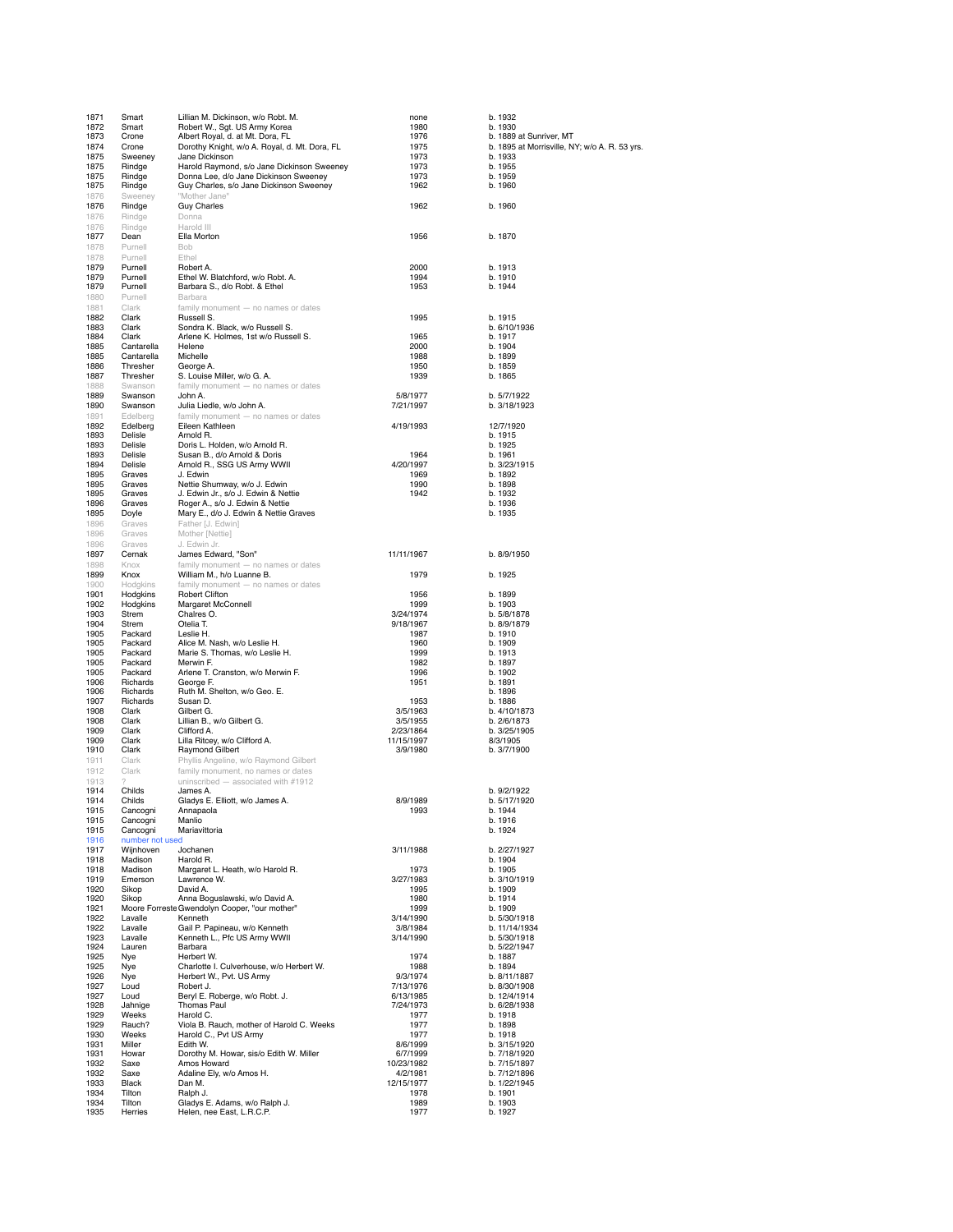| 1936         | Mathers                      | John Jr.                                                                                          |                          | b. 1919                                         |
|--------------|------------------------------|---------------------------------------------------------------------------------------------------|--------------------------|-------------------------------------------------|
| 1936         | Mathers                      | Dorothy F. Rogers, w/o John Jr.                                                                   | 1980                     | b. 1920                                         |
| 1937         | Avery                        | Charles W.                                                                                        | 8/15/1993                | b. 7/30/1919                                    |
| 1937         | Avery                        | Elizabeth Turner, w/o Charles W.                                                                  |                          | b. 9/28/1923                                    |
| 1938         | Boucher                      | Phyllis R.                                                                                        | 1983                     | b. 1933                                         |
| 1939         | Lockwood                     | Michael William                                                                                   | 1978?                    | only one date on stone - is it birth or death?  |
| 1940         | Lawton                       | Francis E.                                                                                        | 1993                     | b. 1923                                         |
| 1940         | Lawton                       | Elaine Outhuse, w/o Francis E.                                                                    | 1981                     | b. 1930                                         |
| 1940         | Lawton                       | Donna E., d/o Francis & Elaine                                                                    | 1984                     | b. 1961                                         |
| 1940<br>1940 | Outhuse<br>Outhuse           | Donald S.<br>Ruth W. Knowlton, w/o Donald S.                                                      | 1974<br>1990             | b. 1903<br>b. 1905                              |
| 1941         | Roberge                      | Kenneth A.                                                                                        | 1979                     | b. 1912                                         |
| 1941         | Roberge                      | Maisie Y., w/o Kenneth A.                                                                         | 1990                     | b. 1911                                         |
| 1942         | Boucher                      | Walter W.                                                                                         | 1980                     | b. 1906                                         |
| 1942         | Boucher                      | E. Alice Warriner, w/o Walter W.                                                                  |                          | b. 1912                                         |
| 1943         | Snyder                       | Denton M.                                                                                         | 1989                     | b. 1915                                         |
| 1943         | Snyder                       | Ellen K., w/o Denton M.                                                                           |                          | b. 1918                                         |
| 1944         | Kuschan                      | Beatrice                                                                                          | 1973                     | b. 1895                                         |
| 1945         | Adair                        | Norman R.                                                                                         |                          | b. 8/12/1922                                    |
| 1945         | Adair                        | Alice Black, w/o Norman R.                                                                        | 7/15/1986                | b. 9/27/1925                                    |
| 1946         | Adair                        | Alice Black                                                                                       |                          |                                                 |
| 1946<br>1947 | <b>END OF ROW</b><br>MacLeod | family monument: "Hold Fast" - no names or dates                                                  |                          |                                                 |
| 1948         | MacLeod                      | Roderick A.                                                                                       | 1984                     | b. 1888                                         |
| 1949         | Rogers                       | Margaret [MacLeod], d/o Rod. A. & Margaret I.                                                     | 1993                     | b. 1921                                         |
| 1950         | MacLeod                      | Margaret I. Shaw, w/o Roderick A.                                                                 | 1971                     | b. 1890                                         |
| 1951         | Warren                       | Marian Gray, [1st] w/o Richard B.                                                                 | 12/23/1972               | b. 5/11/1917                                    |
| 1951         | Warren                       | Richard B.                                                                                        | 1/5/1998                 | b. 1/1/1916                                     |
| 1951         | Warren                       | Athena Capraro Cohn-Haft, 2nd w/o Rich. B                                                         |                          | b. 5/18/1920 in NYC                             |
| 1952         | Griffith                     | Ann Warren                                                                                        | 1983                     | b. 1918                                         |
| 1953<br>1953 | Tower                        | <b>Warren Pierce</b><br>Emily D. Turner, w/o Warren P.                                            |                          | b. 10/13/1903<br>b. 8/14/1903                   |
| 1954         | Tower<br>Ronka               | Lauri S.                                                                                          | 1973                     | b. 1907                                         |
| 1954         | Ronka                        | Marjorie L. Robinson, w/o Lauri S.                                                                |                          | b. 1915                                         |
| 1955         | Swaim                        | Earl Francis, US Army WW I                                                                        | 1975                     | b. 1893                                         |
| 1956         | Swaim                        | Earl Francis                                                                                      | 1975                     | b. 1893                                         |
| 1956         | Swaim                        | Helen E. Carroll, w/o Earl F.                                                                     |                          |                                                 |
| 1957         | 2                            | boulder monument, completely unmarked                                                             |                          |                                                 |
| 1958         | Bitman                       | David M., son and brother                                                                         | 8/24/1977                | b. 2/23/1960                                    |
| 1959         | Capraro                      | Anthony Abruzzo dei Tomasi                                                                        | 11/11/1975               | b. 1/11/1891 Sciacca, Italy; d. Northampton, MA |
| 1959         | Capraro                      | Marie Bambace, w/o Anthony                                                                        | 8/27/1980                | b. 3/28/1899 Santos, Brazil; d. Los Angeles, CA |
| 1960         | Hobbs                        | boulder monument - no names or dates                                                              |                          |                                                 |
| 1961         | Hobbs                        | Joseph R., M.D., Lt Col US Army WW II                                                             | 1/19/1976                | b. 2/16/1904                                    |
| 1962<br>1962 | Hobbs<br><b>END OF ROW</b>   | Elizabeth Sanders, w/o Dr. Joseph R.                                                              | 3/19/1992                | b. 9/18/1902                                    |
| 1963         | Graves                       | Murray Sheldon                                                                                    | 1956                     | b. 1901                                         |
| 1963         | Graves                       | Ethel Packard, w/o Murray S.                                                                      | 1962                     | b. 1902                                         |
| 1964         | Cross                        | Harry A.                                                                                          | 6/29/1976                | b. 3/14/1914                                    |
| 1964         | Cross                        | Mildred Ferron, w/o Harry A.                                                                      |                          |                                                 |
| 1965         | Cross                        | Harry                                                                                             |                          |                                                 |
| 1966         | Cross                        | Mildred                                                                                           |                          |                                                 |
|              |                              |                                                                                                   |                          |                                                 |
| 1967         | Bickford                     | Spencer P Pvt US Army WW I                                                                        | 8/17/1982                | b. 4/15/1896                                    |
| 1968         | Bickford                     | Spencer P.                                                                                        | 1982                     | b. 1896                                         |
| 1968         | Bickford                     | Alta P. Dobbs, w/o Spencer P.                                                                     |                          | b. 1896                                         |
| 1969         | Cranson                      | Louis Hamilton                                                                                    | 1968                     | b. 1881                                         |
| 1969         | Cranson                      | Ada Manning, w/o Louis H.                                                                         | 1965                     | b. 1880                                         |
| 1970         | Powers                       | <b>Charles Aloysius</b>                                                                           | 7/10/1947                | b. 10/22/1894                                   |
| 1971<br>1972 | Powers<br>Warriner           | Estella Pease (w/o Charles A.?)<br>Earl A.                                                        | 12/18/1865<br>2/27/1994  | b. 12/29/1887<br>b. 1/13/1909                   |
| 1972         | Warriner                     | Verna R. Long, w/o Earl A.                                                                        | 10/12/1992               | b. 6/7/1911                                     |
| 1973         | Silva                        | Adelia Savelli                                                                                    |                          |                                                 |
| 1973         | Silva                        | Luigi                                                                                             |                          |                                                 |
| 1974         | Ronk                         | S. Edward                                                                                         | 1998                     | b. 1907                                         |
| 1974         | Ronk                         | Gertrude G.                                                                                       |                          | b. 1903                                         |
| 1975         | Adair                        | Harold, Pfc USAF                                                                                  | 1983                     | b. 1921                                         |
| 1976         | Adair                        | Harold                                                                                            | 1983                     | b. 1921                                         |
| 1976         | Adair                        | Doris May Williams, w/o Harold<br>Clarence C.                                                     |                          | b. 1923                                         |
| 1977<br>1977 | DeWolfe<br>DeWolfe           | Bernetta R.                                                                                       | 1988<br>1995             | b. 1919<br>b. 1918                              |
| 1978         | Speare                       | Elizabeth A.                                                                                      | 1996                     | b. 1910                                         |
| 1979         | Gray                         | Donald Mason, Cox US Navy WW II                                                                   | 2/24/1989                | b. 2/10/1925                                    |
| 1980         | Gray                         | Donald Mason                                                                                      | 1989                     | b. 1925                                         |
| 1980         | Gray                         | Marcia H. Ranney, w/o Donald M.                                                                   | 1982                     | b. 1926                                         |
| 1981         | Hudson                       | Jackie Sue                                                                                        | 11/21/1989               | b. 1/14/1987                                    |
| 1982         | Linscott                     | Burton H.                                                                                         | 9/3/1991                 | b. 2/11/1928                                    |
| 1982         | Linscott                     | Harriet I. Ice, w/o Burton H.                                                                     | 12/29/1984               | b. 8/28/1929                                    |
| 1983<br>1984 | Cross<br>Wilder              | Roy Paul, s/o A. L. & M. J. (Emery) Cross<br>William W.                                           | 9/27/1979<br>1/6/1992    | b. 11/27/1960<br>b. 6/9/1912                    |
| 1985         | Gardner                      | Robert G.                                                                                         | 3/16/1997                | b. 8/30/1935                                    |
| 1985         | Gardner                      | Anne L. Ice, w/o Robert G.                                                                        |                          | b. 1/22/1935                                    |
| 1986         | Bryant                       | Donald F.                                                                                         | 2000                     | b. 1914                                         |
| 1986         | Bryant                       | Midred Hazen, w/o Donald F.                                                                       | 1986                     | b. 1912                                         |
| 1987         | MacAvoy                      | Warren O., Cpl US Army Korea                                                                      | 1985                     | b. 1932                                         |
| 1988<br>1989 | Mock<br>Holloway             | Paul D., Tec5 US Army WW II<br>Ernest C.                                                          | 11/20/1999<br>1990       | b. 9/20/1916<br>b. 1900                         |
| 1989         | Holloway                     | Edna M. First                                                                                     | 1987                     | b. 1906                                         |
| 1990         | Nye                          | Floyd W., Sr.                                                                                     |                          | b. 8/23/1922                                    |
| 1900         | Nye                          | Adele A. Cygan                                                                                    | 10/8/1997                | b. 4/12/1924                                    |
| 1991         | Nutting                      | Elmer Earle                                                                                       | 11/7/1996                | b. 5/23/1917                                    |
| 1991         | Nutting                      | Doris Edna Crockett                                                                               | 10/7/1986                | b. 9/30/1920                                    |
| 1992         | Holmes                       | Richard E.                                                                                        | 11/26/1989               | b. 12/30/1919                                   |
| 1993         | Holmes                       | Richard E., Capt USAF                                                                             | 11/26/1989               | b. 12/30/1919                                   |
| 1994<br>1995 | Loud<br>Loud                 | Gilbert E., Pfc USMC WW II<br>Gilbert Edward, 25th Regt USMC WW II                                | 12/16/1988<br>12/16/1988 | b. 9/7/1914<br>b. 9/7/1914                      |
| 1996         | Graves                       | no other inscription                                                                              |                          |                                                 |
| 1996         |                              | <b>END OF ROW AND UPPERMOST SECTION</b>                                                           |                          |                                                 |
| 1997         |                              | NEWEST SECTION, SOUTHWEST OF ROAD SYSTEM                                                          |                          |                                                 |
|              |                              | Note that the stones that face the road loop are not included in this section; stones listed      |                          |                                                 |
| 1997         | Cross                        | in this section are to the south of the trees that line the road loop.<br>Norman H., USCG Vietnam |                          | b. 8/9/1937                                     |
| 1997         | Cross                        | Anne M. Gale                                                                                      | 6/9/1998                 | b. 12/8/1923                                    |
| 1998         | Cross                        | Norman                                                                                            |                          |                                                 |